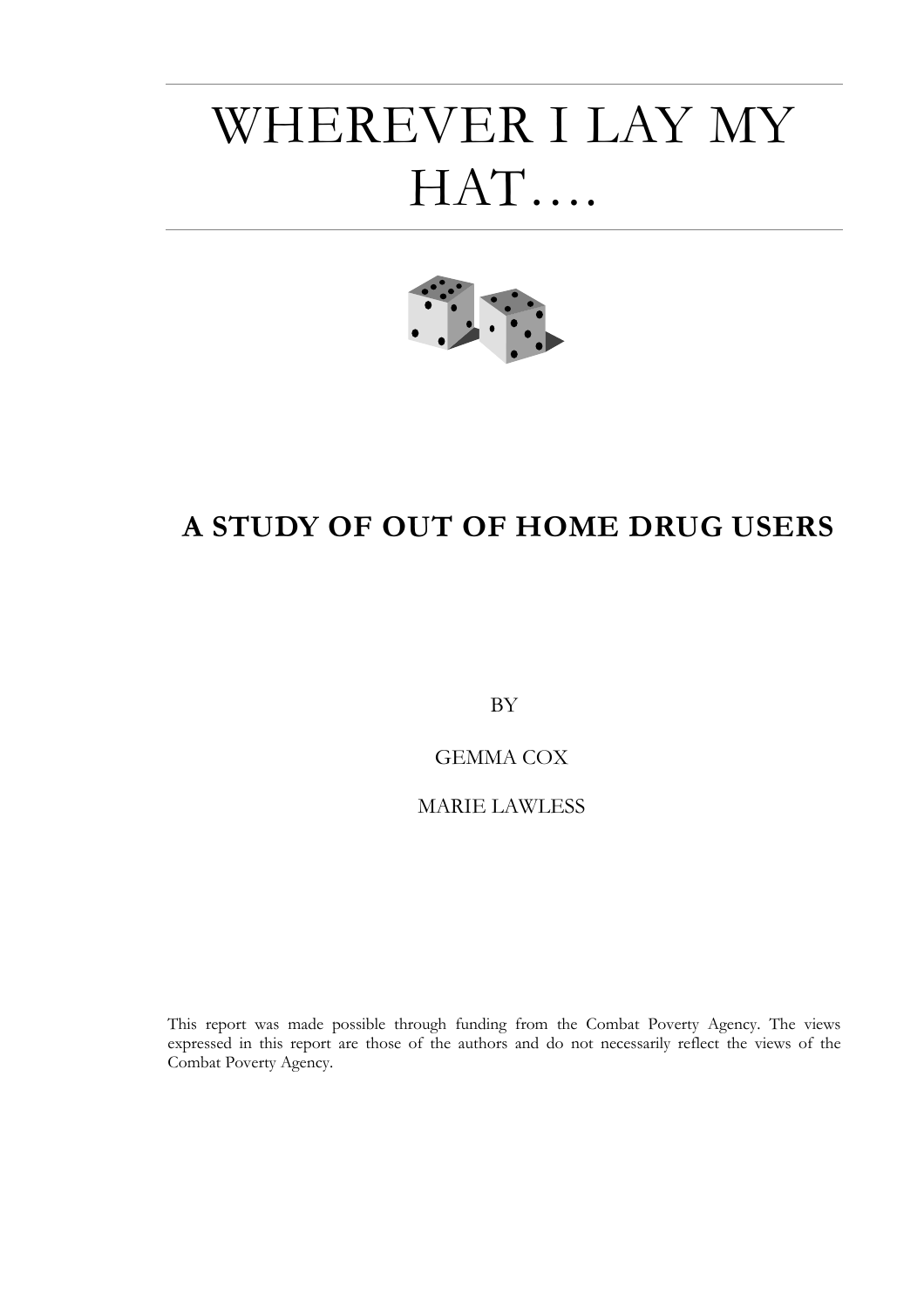### **Wherever I lay my hat…….**

A STUDY OF OUT OF HOME DRUG USERS



### Cover Design by: Ann Marie Harran

#### Published © 1999 by The Research Office

Merchant's Quay Project

*All rights reserved. No part of this publication may be reproduced or transmitted in any form or by any means, without the written permission of the publisher.*

### **Contact: The Merchant's Quay Project**

4 Merchant's Quay

Dublin 8

Tel: 6790044

Fax: 6713738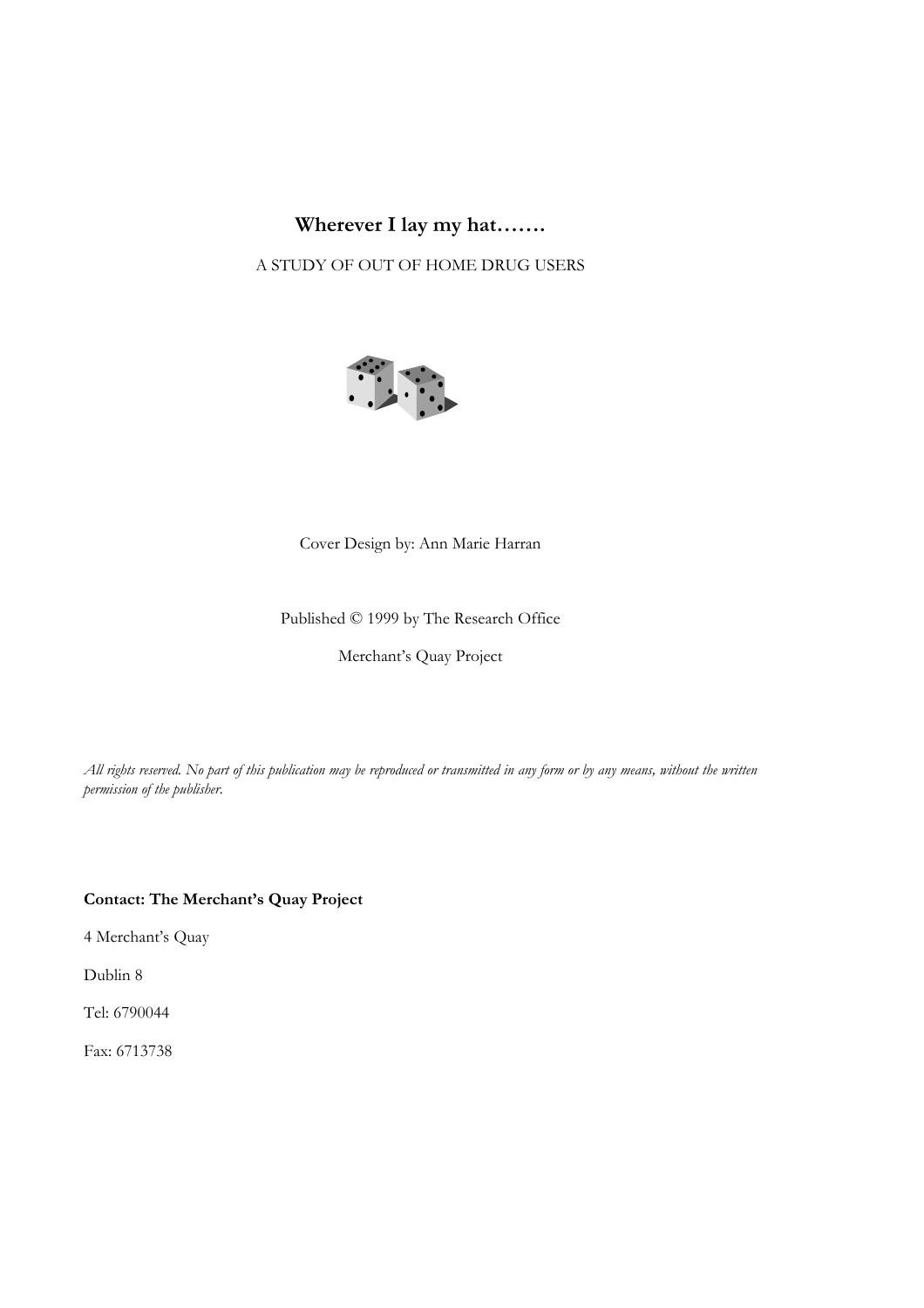### **TABLE OF CONTENTS**

### **CHAPTER I**

### **INTRODUCTION**

### **CHAPTER II**

### LITERATURE AND CONCEPTUAL FRAMEWORK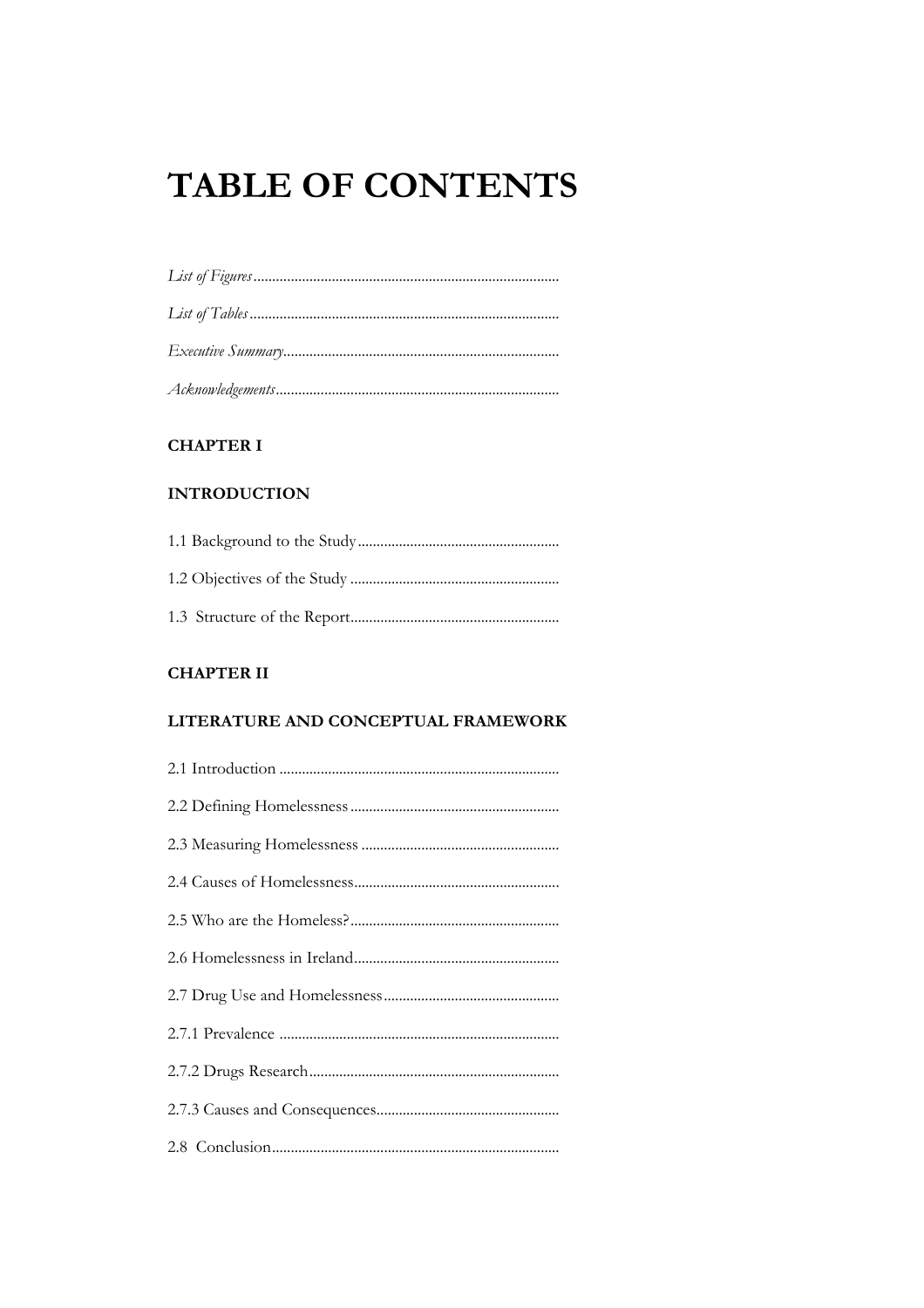### **CHAPTER III**

### **RESEARCH METHODOLOGY**

### **CHAPTER IV**

### **EXTENT OF HOMELESSNESS: SCREENING DATA**

### **CHAPTER V**

### **OUT OF HOME DRUG USERS: SURVEY DATA**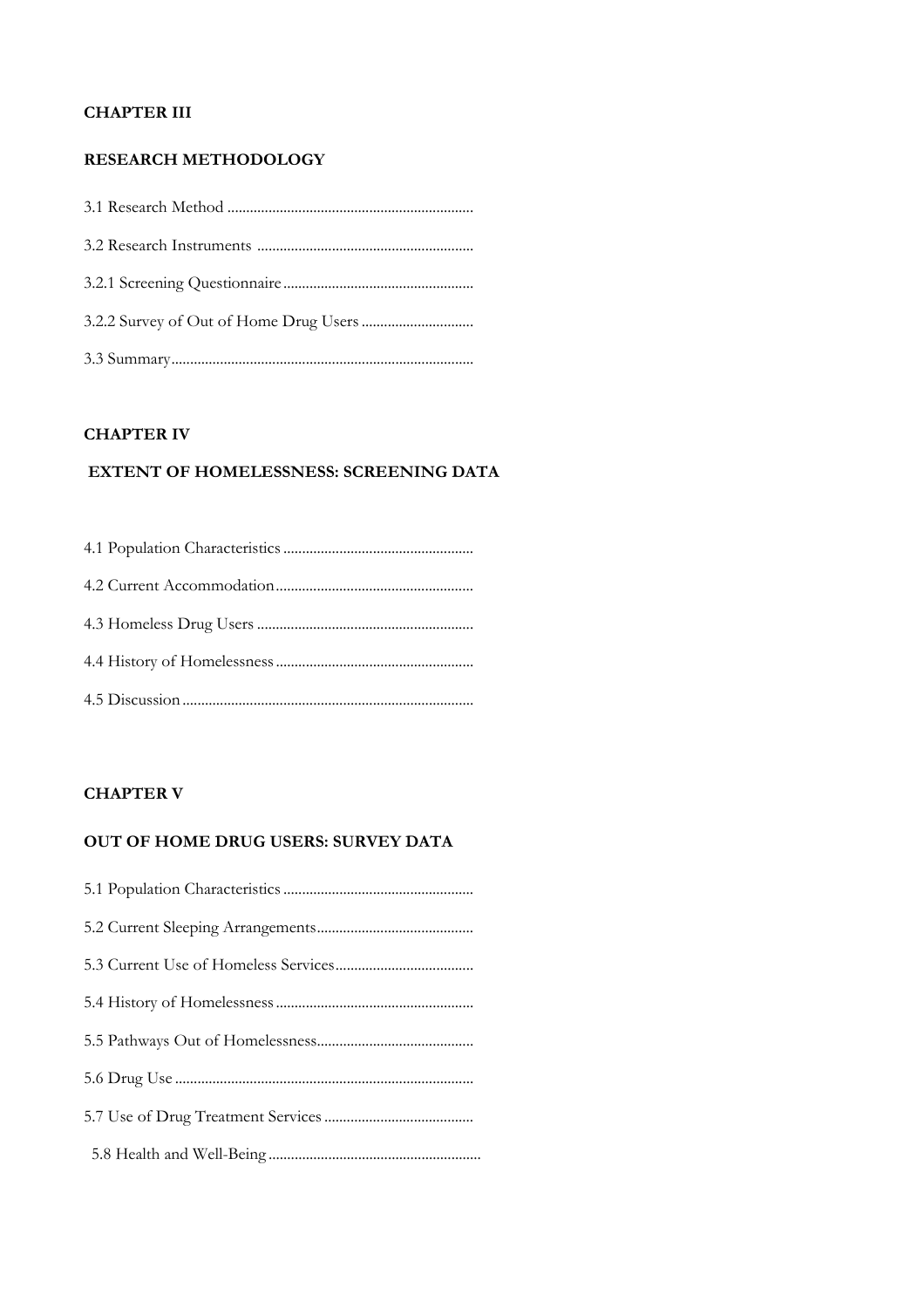### **CHAPTER VI**

### **CONCLUSIONS AND RECOMMENDATIONS**

### **BIBLIOGRAPHY AND FURTHER READING**..........

### **LIST OF FIGURES**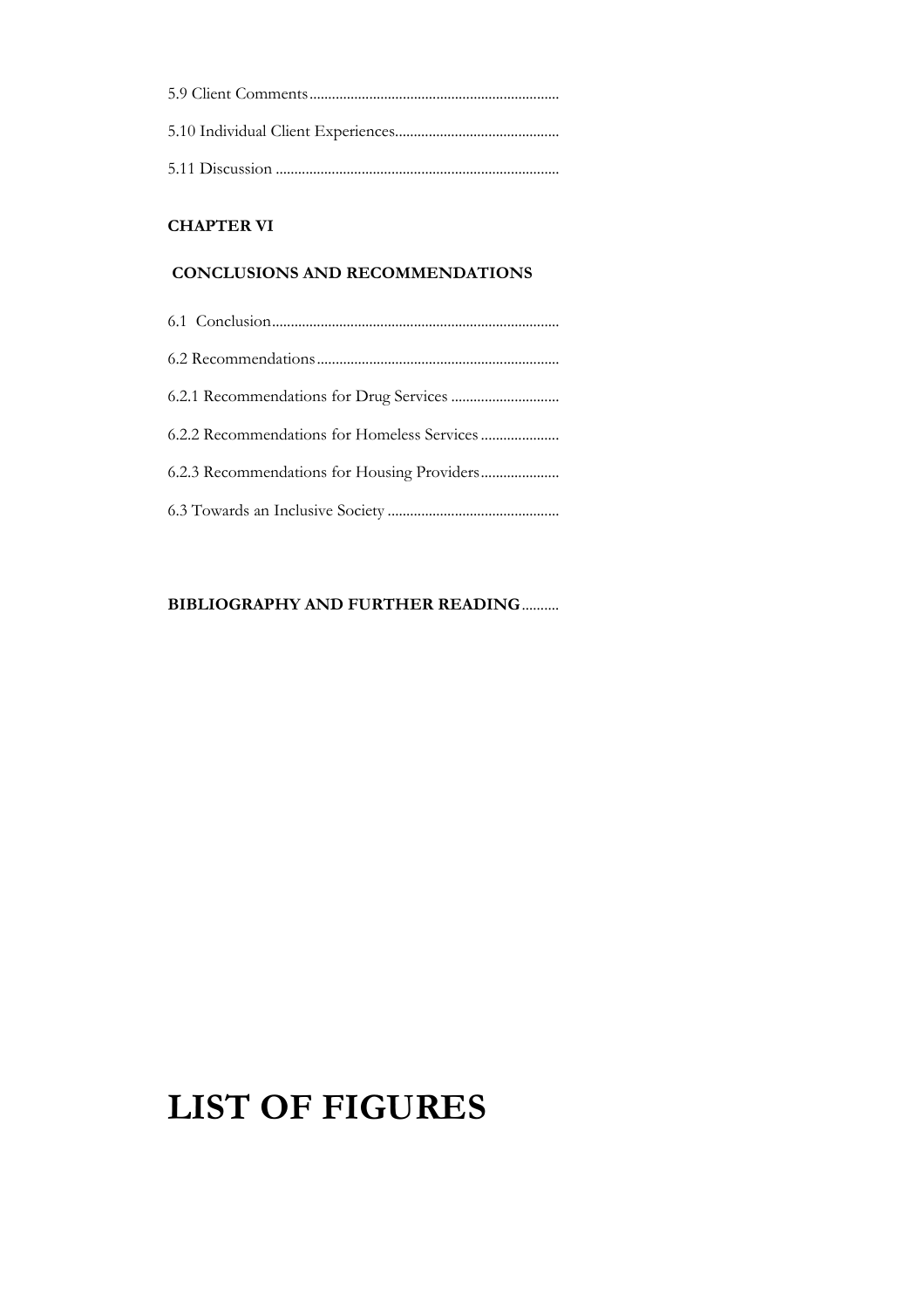| 4.4 Sleeping Arrangements of Homeless Drug Users             |
|--------------------------------------------------------------|
|                                                              |
| 4.6 Length of Time Homeless by Sleeping Arrangements         |
|                                                              |
|                                                              |
| 5.3 Advantage of Current Sleeping Arrangements               |
| 5.4 Disadvantage of Current Sleeping Arrangements            |
| 5.5 Contact With Services by Accommodation Type              |
| 5.6 Length of Time Out of Home and in Current Accommodation  |
| 5.7 Cumulative Time Out of Home and In Current Accommodation |
|                                                              |
|                                                              |
|                                                              |
|                                                              |
|                                                              |
| 5.13 Changes in Injecting Behaviour                          |
|                                                              |
|                                                              |
|                                                              |
|                                                              |

### **LIST OF TABLES**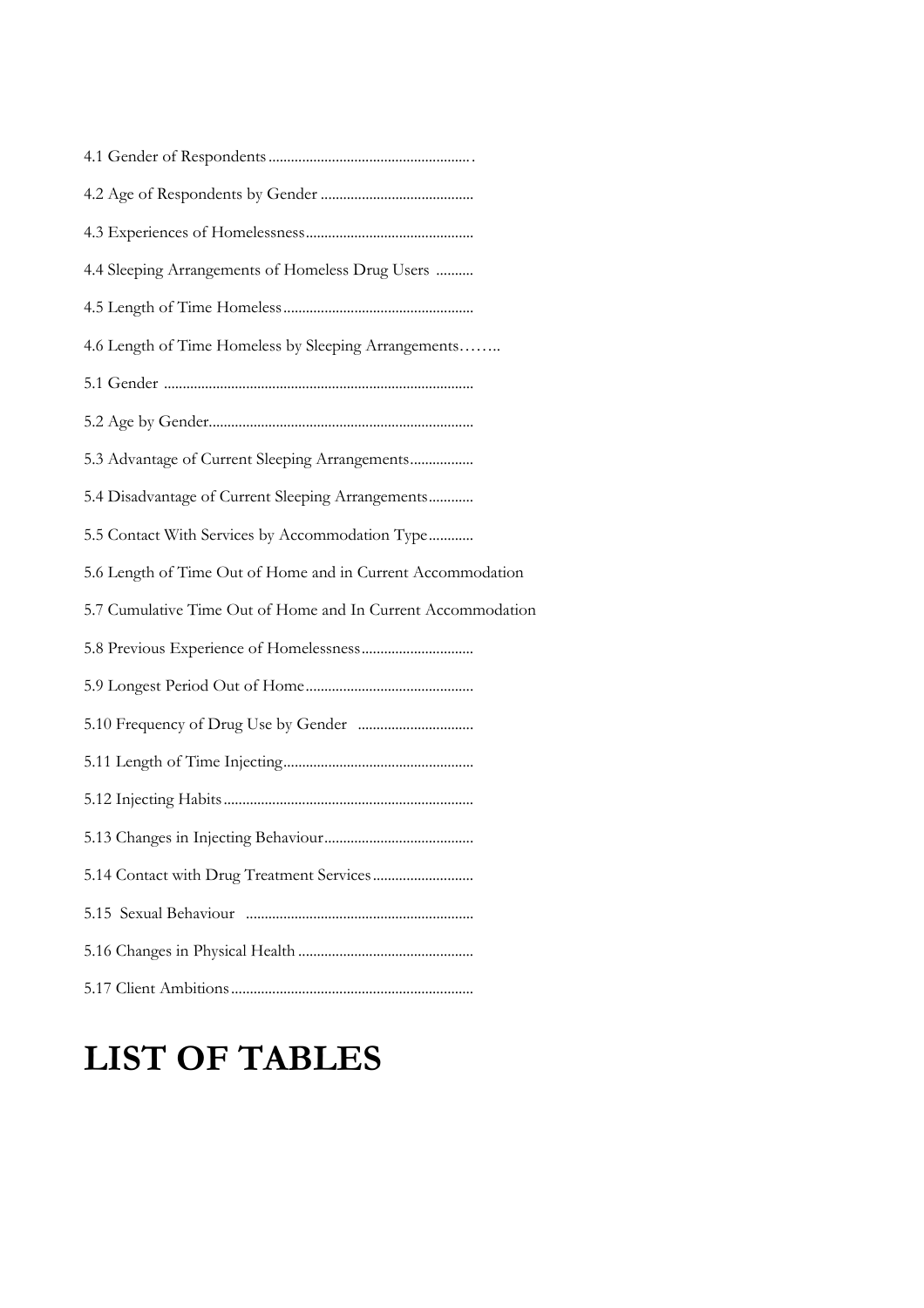| 4.1 Respondents Current Accommodation by Gender                 |
|-----------------------------------------------------------------|
|                                                                 |
| 4.3 Length of Time in Current Accommodation by Gender           |
|                                                                 |
| 4.5 Forced to Leave Accommodation by Gender                     |
|                                                                 |
| 4.7 Main Reasons for Satying in Previous Homeless Accommodation |
|                                                                 |
|                                                                 |
|                                                                 |
| 5.4 Length of Time in Current Sleeping Arrangements             |
|                                                                 |
|                                                                 |
|                                                                 |
|                                                                 |
|                                                                 |
|                                                                 |
| 5.11 Reported Barriers to Obtaining Ideal Accommodation         |
| 5.12 Help Needed in Obtaining Ideal Accommodation               |
|                                                                 |
|                                                                 |
|                                                                 |
|                                                                 |
| 5.17 Use of the Merchant's Quay Project Services                |
|                                                                 |
|                                                                 |
|                                                                 |
|                                                                 |
|                                                                 |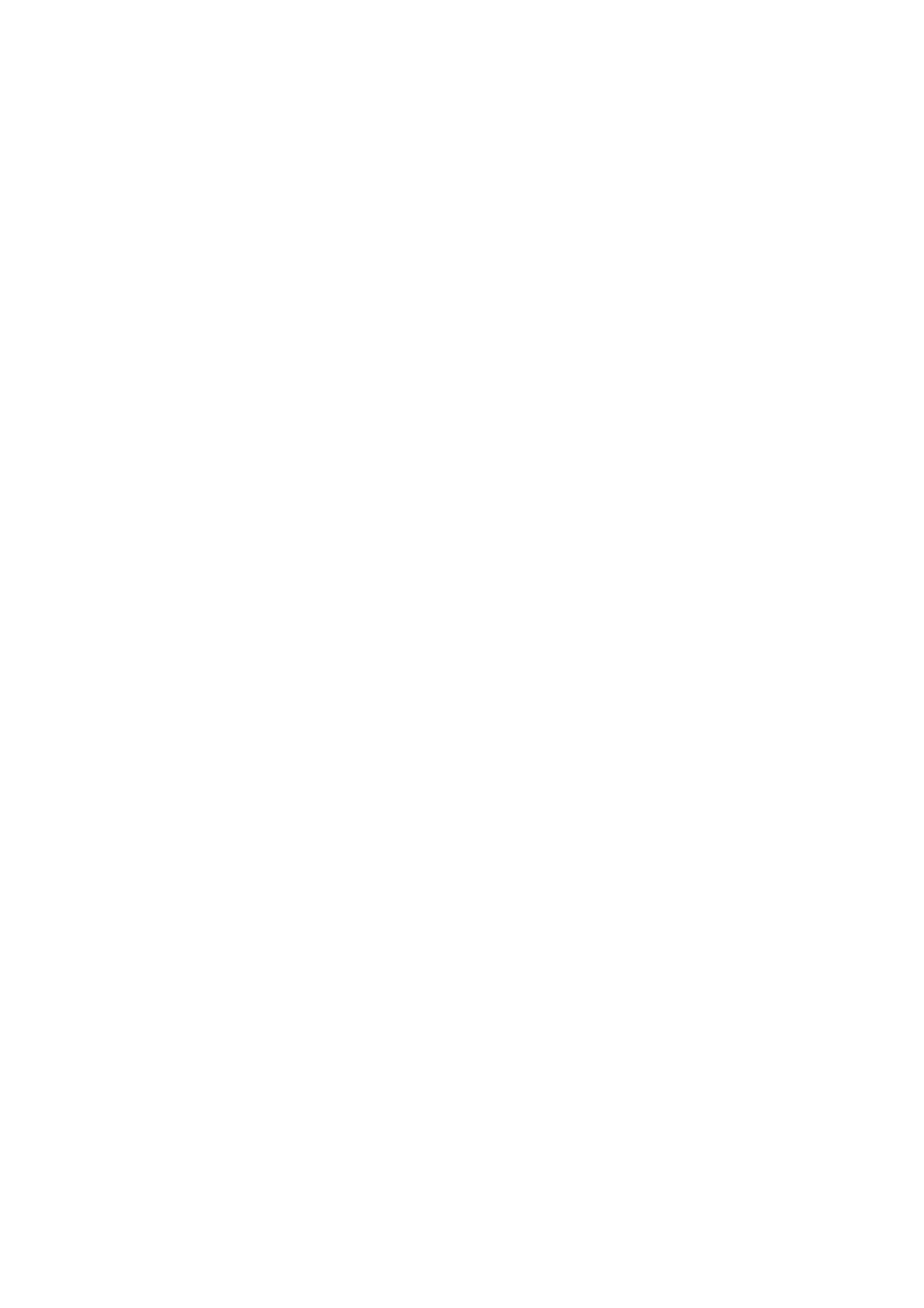### **ACKNOWLEDGEMENTS**

The Merchant's Quay Project is indebted to all respondents who agreed to participate in the research study.

This research would not have being possible without the support of staff members of the Contact Centre.

We would like to express sincere thanks to Mary O`Shea and Linda Cox for ensuring the continuous progress of the research study.

This Report has been prepared with the support and co-operation of the following; Tony Geoghegan (MQP-Director), Dermot Kavanagh (MQP-Resource and Development Officer) and Gerry Raftery (FSJI-Director)

We gratefully acknowledge the funding provided by the Combat Poverty Agency under the Project entitled "Poverty, Drug Use and Policy".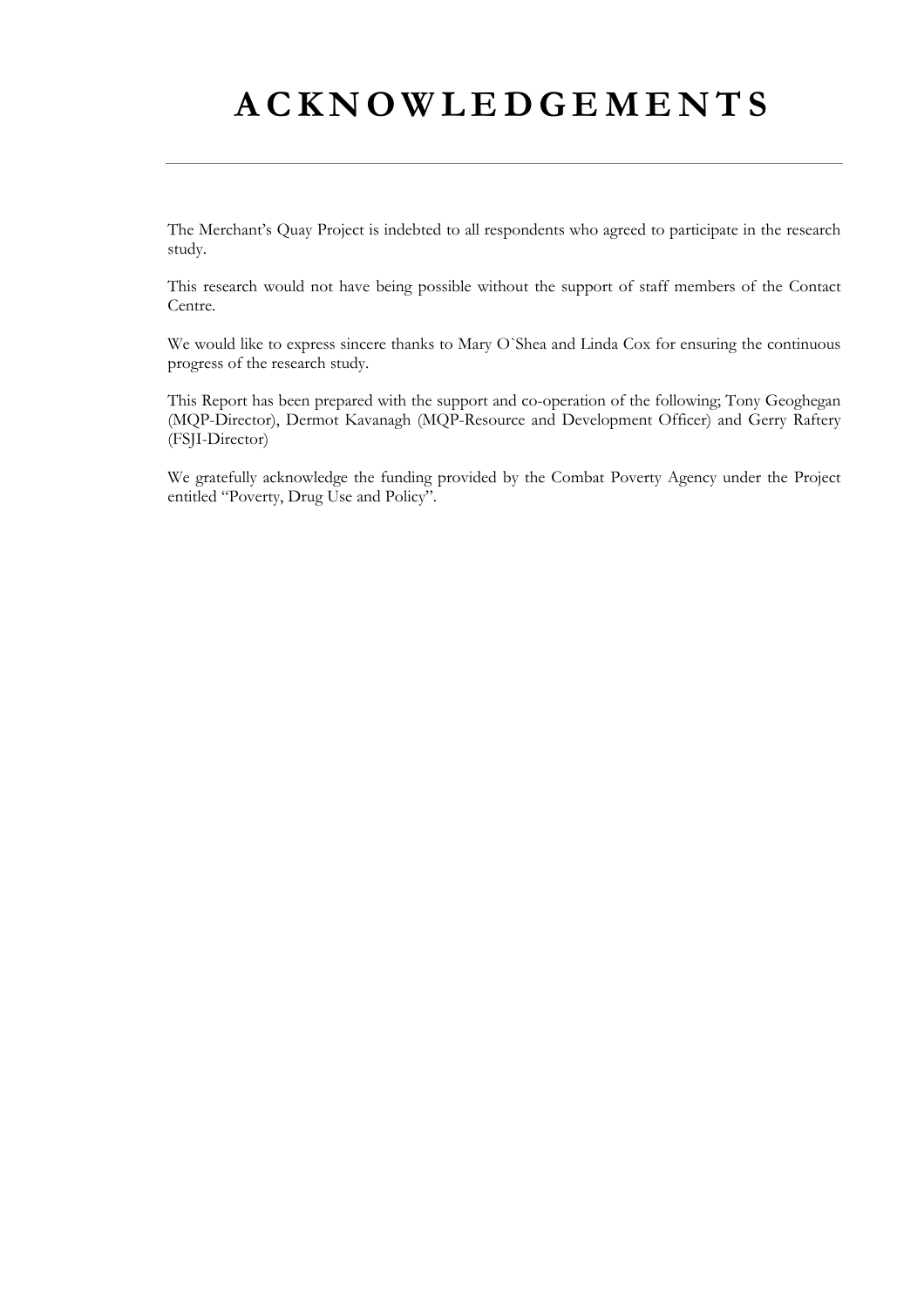The Merchant's Quay Project was established in 1989 by the Franciscan Community in response to an increase in the number of drug users seeking help within the locality. As a voluntary organisation the Project is receptive to the needs of its service users and has the flexibility to respond accordingly. The Project provides a range of services, operating across a broad spectrum of treatment philosophies, thus providing a holistic approach to drug treatment, one such facility is the Contact Centre. The Contact Centre is the first point of contact for individuals who wish to avail of a range of services such as; crisis intervention, needle exchange, art room, holistic therapy etc. The Merchant's Quay Project has always being acutely aware of the relationship between social deprivation and drug use. More recently it has being concerned with the increasing numbers of homeless drug users presenting at the Project. In 1996, the Merchant's Quay Project and the Franciscan Social Justice Initiatives participated in the Project "Poverty, Drug Use and Policy" supported by the Combat Poverty Agency.

### **RESEARCH OBJECTIVES**

The objectives of this research study are as follows;

- To research the national and international information available on the relationship between homelessness and drug use;
- To identify the extent of homelessness among drug users who present at the Merchant's Quay Project's Contact Centre;
- To examine the sleeping arrangements of homeless drug users who present at the Contact Centre and it's impact on respondents risk behaviour;
- To inform local and national policy makers on the relationship between drug use and homelessness.

### **RESEARCH METHOD**

This study employed two research instruments. The first, a *Screening Questionnaire*, which was designed and administered to all consenting clients who presented at the Project's Contact Centre during the week of the 8<sup>th</sup>-12<sup>th</sup> February 1999. A total of 190 active drug users agreed to complete this questionnaire. This instrument identified 120 drug users, who were eligible to participate in the *Survey of Out of Home Drug Users.* In order to be eligible to participate in the survey an individual had to be active drug users and conform to the definition of homelessness employed in the research, that is, their current accommodation must be either a hostel, B&B, squat, staying with friends and relatives or sleeping rough. A total of 53 individuals completed the survey, that is 44% of the homeless drug users identified. Information was collected on a number of areas including; current accommodation, history of homelessness, drug use, risk behaviour and health and well being.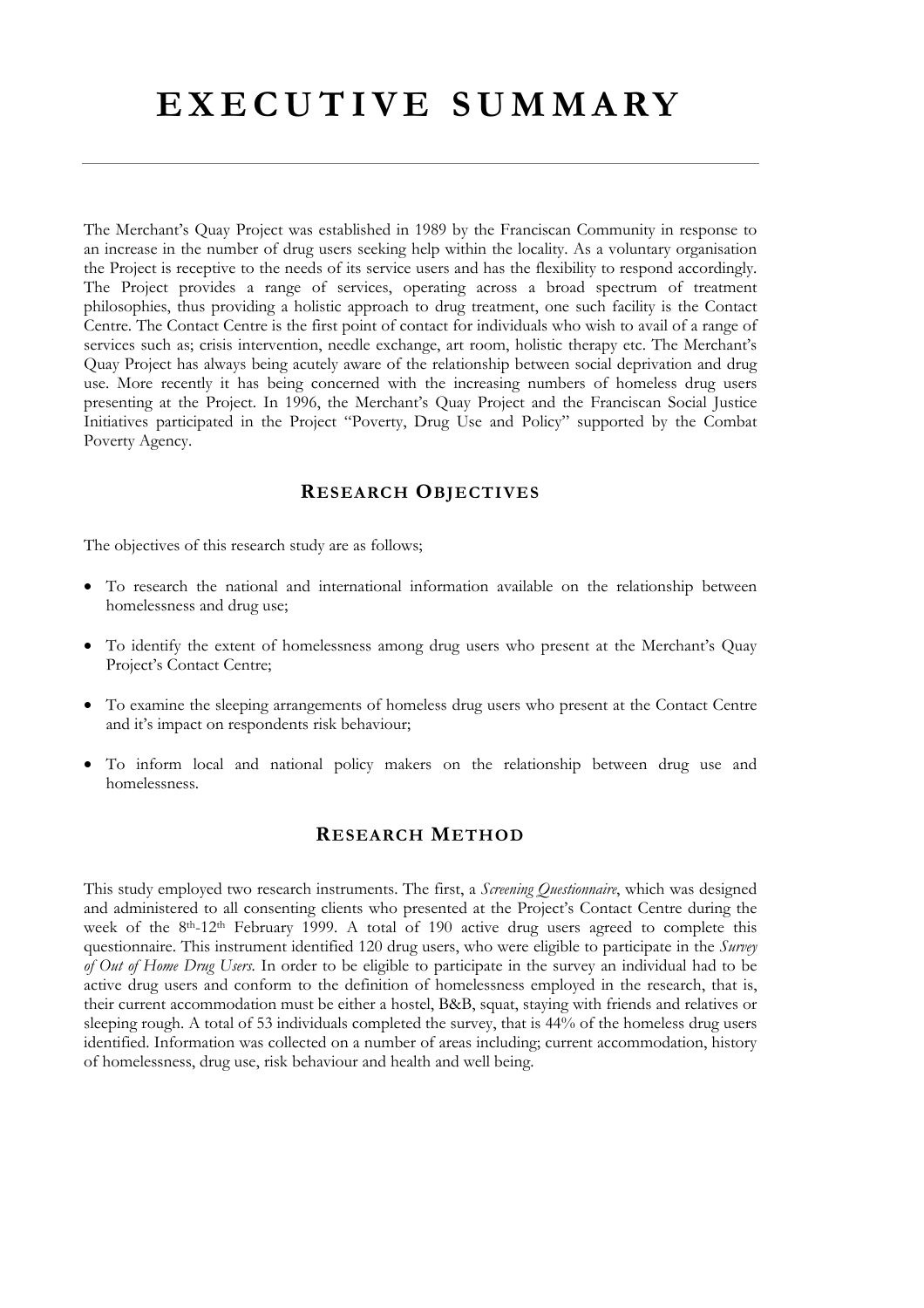#### **SCREENING QUESTIONNAIRE**

During the week of the 8<sup>th</sup> to the 12<sup>th</sup> of February 1999, 75% (n=190) of the clients who presented at the Contact Centre of the Merchant's Quay Project agreed to complete the screening questionnaire. Some notable findings include;

- $\blacksquare$  69% of the respondents were male and the remaining 31% were female.
- The average age of clients presenting at the Contact Centre was 24.9 years (range 16-43 years); female respondents were significantly younger than their male counterparts.
- 63% (*n*=120)of respondents were classified as being currently homeless;

32% were sleeping rough;

35% were staying in hostels;

11% were in B&B's;

20% were with friends and relatives;

2% were in squats.

- Female respondents were more likely to report staying in a B&B, 15% percent of female clients reported currently staying in a B&B, while only 3% of male clients reported living in this type of emergency accommodation.
- Only 7% of the clients interviewed reported that they had never experienced being homeless.
- Of those who have ever experienced homelessness, 57% reported staying in emergency accommodation (i.e. hostel and B&B) and 44% reported having slept rough.
- More than one in every two of the clients who ever experienced homelessness attributed this directly to their drug use.

\* \* \* \* \* \* \* \* \* \*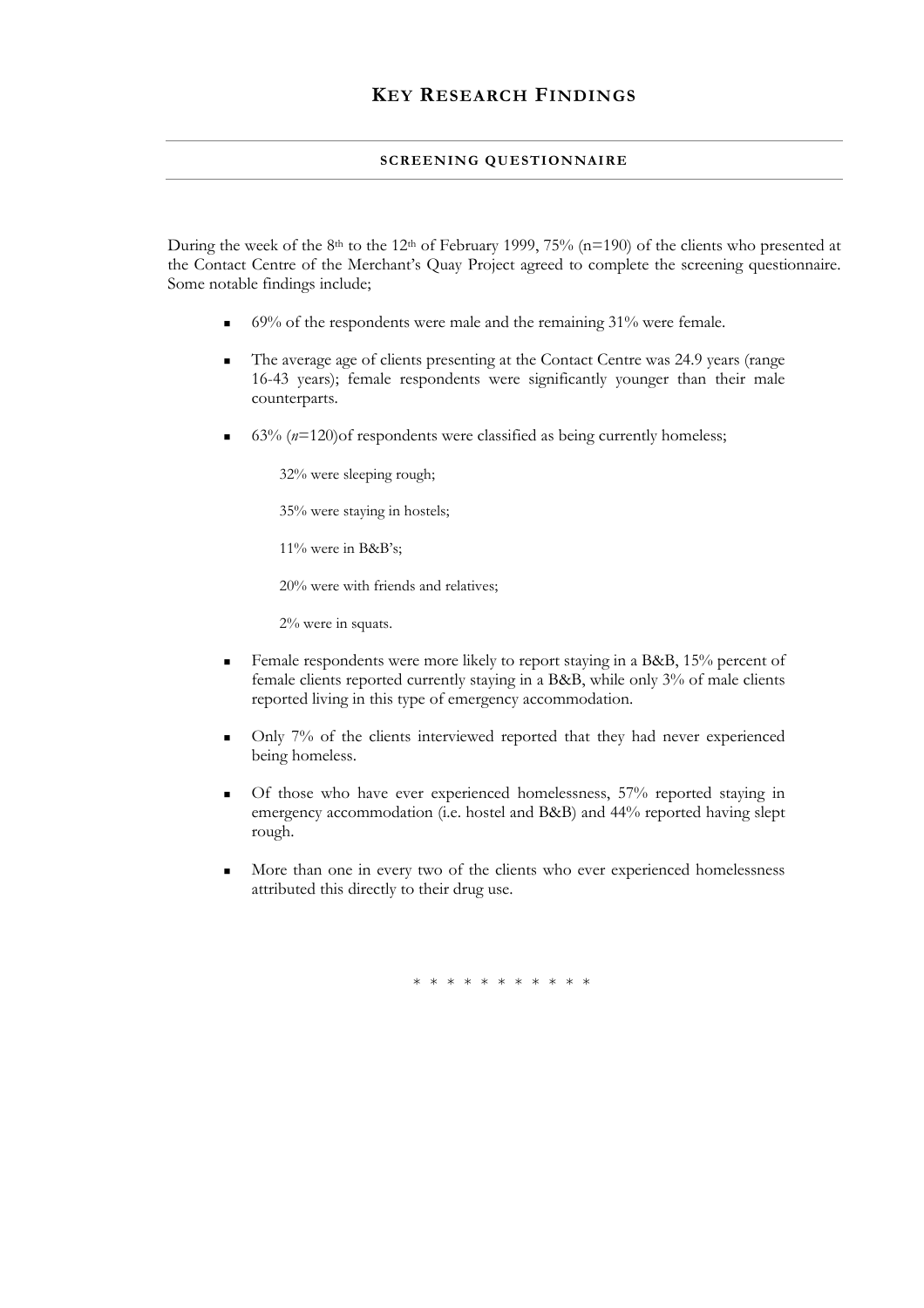#### **SURVEY OF OUT OF HOME DRUG USERS**

Of the 120 active drug users who were identified as being homeless, 53 completed the survey of *Out of Home Drug Users.* Key features included;

#### *Demographics*

- Sixty two percent of the respondents were male and the remaining 38% were female.
- ? Mean age for the sample of homeless drug users was 24.4 years (range 16-25 years); female respondents were proportionately younger than their male counterparts, in that women were on average 22.8 years of age, while male clients were on average 25.5 years.

#### *Client Vulnerability*

The client group are extremely vulnerable by virtue of their drug use, low educational attainment, and legal status, all of which exacerbates their social exclusion. In summary, 98% of the sample were IV heroin users. They had initiated their drug use at a relatively young age (mean=15 years). At the time of interview, the average length of respondents drug injecting career was 5.2 years. The majority of clients (71%) left school before the legal school leaving age of 16 years. All respondents reported being unemployed at the time of interview, and only 34% stated that they were claiming dole and/or assistance as a source of income. Regarding legal status, fifty percent of respondents reported that they had previously served a prison sentence, and 50% also reported having being remanded in prison. Forty percent of the respondents reported being currently on bail, 30% on probation, and 18% on temporary release.

#### *Homelessness*

? Clients sleeping arrangements were as follows;

28% were in hostels;

12% were in B&B's;

32% were with friends and relatives;

28% were sleeping rough.

- Sleeping arrangements are highly influenced by gender. For example, male respondents were proportionately more likely than their female counterparts to report staying in hostels, while female respondents were more likely to report staying in a B&B or with relatives and friends.
- Age also had an impact on where clients reported staying. Those who reported sleeping rough were on average younger than clients in other types of accommodation. The average age of clients who reported sleeping rough was 22.7 years (range 16-34 years) compared with an average of 25.2 years for those in other categories of accommodation.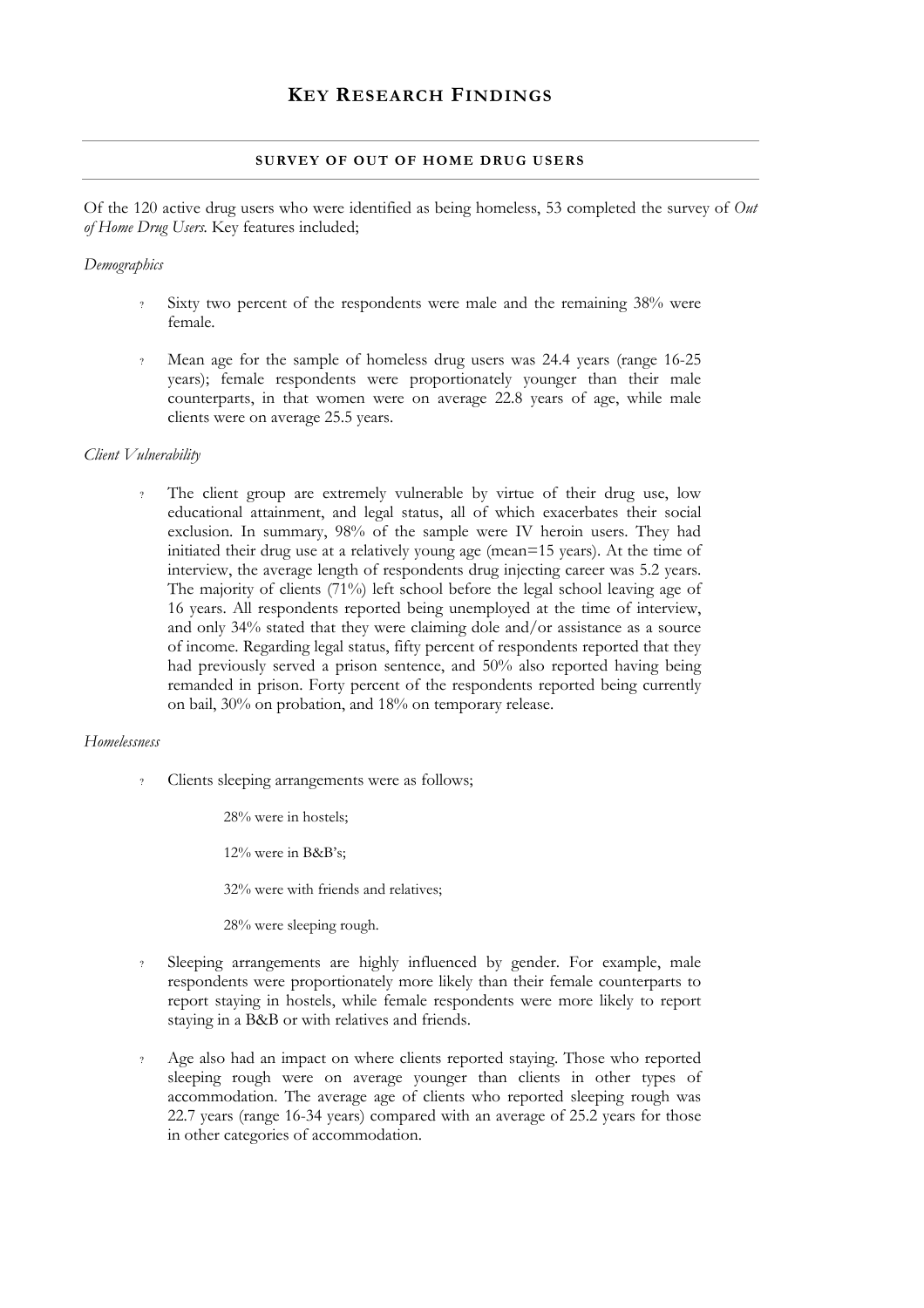- ? Analysis revealed that 83% of the respondents identified themselves as being homeless.
- ? 64% of respondents attributed their homeless status to their drug use. However, interpersonal problems were also reported as a contributing factor to their homelessness, for example 38% of respondents reported having left home due to family conflict and 15% due to relationship breakdown.
- ? 41% of clients reported that their current episode of homelessness was their first. The average age of first homelessness for the cohort was 19.2 years and clients were out of home for an average of 2.26 years.
- ? A number of clients did report that they had being forced out of accommodation; 10% reported that they had at some point in time been forced out of accommodation due to vigilantism. In addition, twelve percent of the client group stated that they were forced to leave accommodation due to pressure from tenants or residents` associations.

#### *Contact With Services*

- ? Homeless Services Levels of contact with services for the homeless were relatively high, in that, (86%) of the respondents reported that they were attending at least one centre that explicitly provided services for the homeless. The reported contact with homeless services was highly influenced by the individual`s current sleeping arrangements. For example, those sleeping rough were more likely than any other client group to avail of the Simon Soup Run. More surprisingly, were the gender differences in reported contact with such services, for example female respondents (63%) were more likely than their male counterparts (31%) to report contact with the Dublin Corporation.
- Drug Services Approximately one third of the respondents (34%) reported that they were attending another drug treatment service at the time of interview. A further 36% reported that they had at some point in time experienced previous drug treatment. A final 30% of respondents reported not having attended any drug treatment service apart from the Merchant's Quay Project.
- Medical Services- Despite numerous physical and mental health complaints, only 52% of respondents reported contact with a G.P in the three months prior to interview. Moreover, 44% of the cohort reported having been to a casualty department, and 16% had reported contact with more specialist services.

### *Impact of Homelessness*

- ? 66% of the clients reported that their drug use had changed since being out of home, the majority stating that they were either using more frequently or more erratically. The homeless drug users interviewed also engaged in very high levels of risk behaviour with 66% of clients injecting in public places and only 30% injecting alone. These factors contributed to the high levels of sharing, in that 49% of the respondents reported sharing injecting paraphernalia, 16% reported recently lending their injecting equipment and a further 24% reported recently borrowing used injecting equipment.
- ? Clients reported suffering from a range of physical and mental health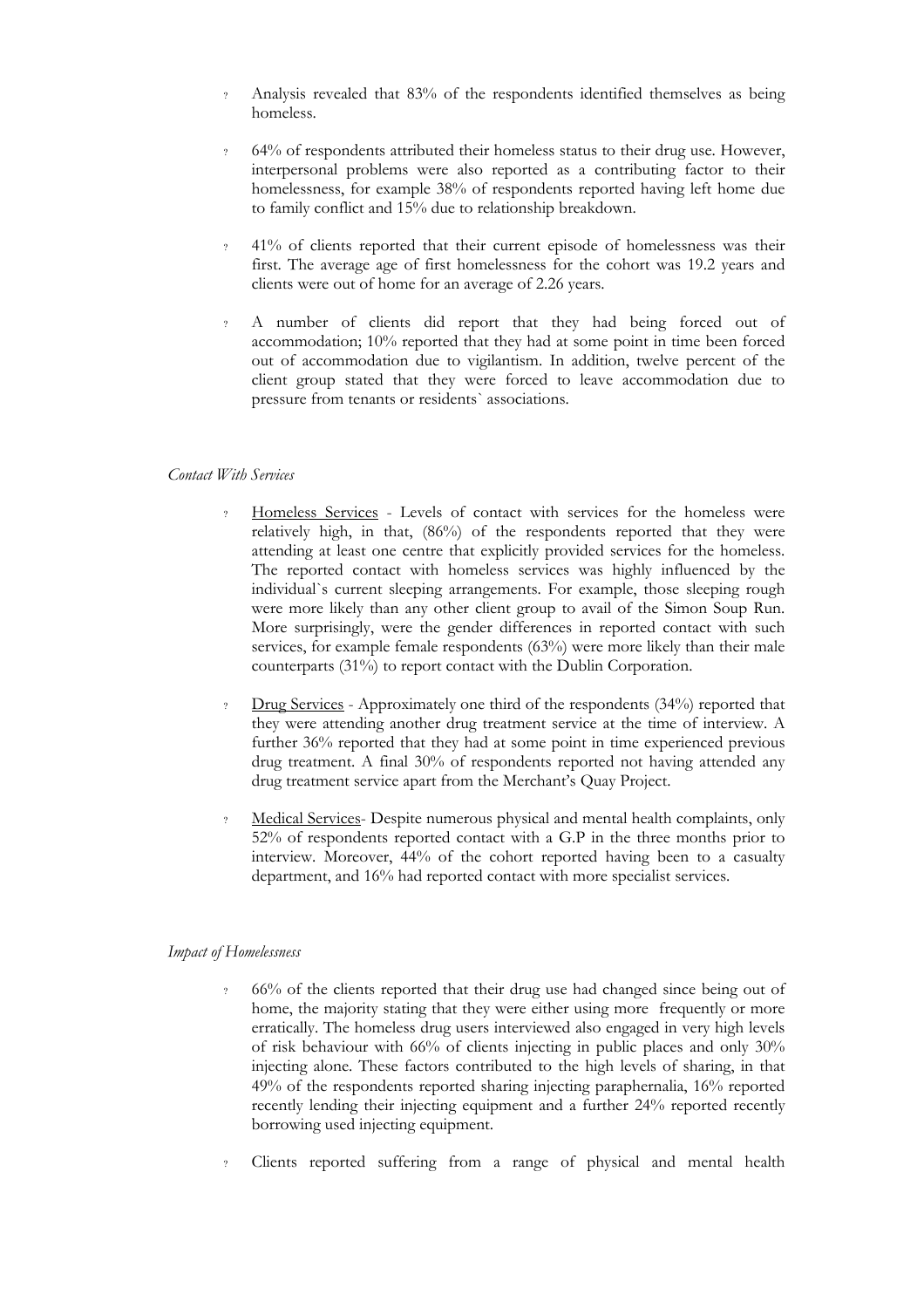complaints, some of which clients attributed to their homelessness and all of which were further exacerbated by their homeless status.

? The lack of a private place of residence increases homeless drug users' exposure to the police. Therefore, it was not surprising that 68% of the respondents reported that they had been harassed by the police since being out of home. Moreover, 44% of respondents reported that they had been the victim of a crime since they became homeless.

#### *Implications of Study*

This research indicates high levels of homelessness among a sample of chaotic drug users. It also provides some insight into the impact of homelessness on these individuals. In order to gain more accurate information on the extent of homelessness among problem drug users, and its consequences, more quantitative and qualitative research must be undertaken. Despite the limitations of this study, it provides valuable information which has implications for both drug service providers and homeless service providers.

- ? Drug Service Providers need to be made aware of the changing profile of problem drug users, in that, a significant proportion of their clients either are currently, or will in the future, experience homelessness. Moreover, out of home drug users are not a homogenous group, they have varying needs depending largely on homeless classification. The engagement of this group in high levels of risk behaviour demands a restructuring of services, in terms of both practice and their impact on policy making.
- ? Homeless Service Providers need to be made aware that an increasing number of their clients are and will be problem drug users. To this end, training and education on drug use and related issues is essential for those who engage with this client group on a daily basis. In addition, it is necessary to locate such an awareness within services provided, such as identifying this client group as a high priority group and putting an end to the exclusion of drug users from accessing such services. In short, homeless drug users highlight that an effective homeless policy cannot focus simply on the provision of accommodation, but rather it must be located within the broader context of social policy and social exclusion.

### **CHAPTER ONE**

### **INTRODUCTION**

1.1 BACKGROUND TO THE STUDY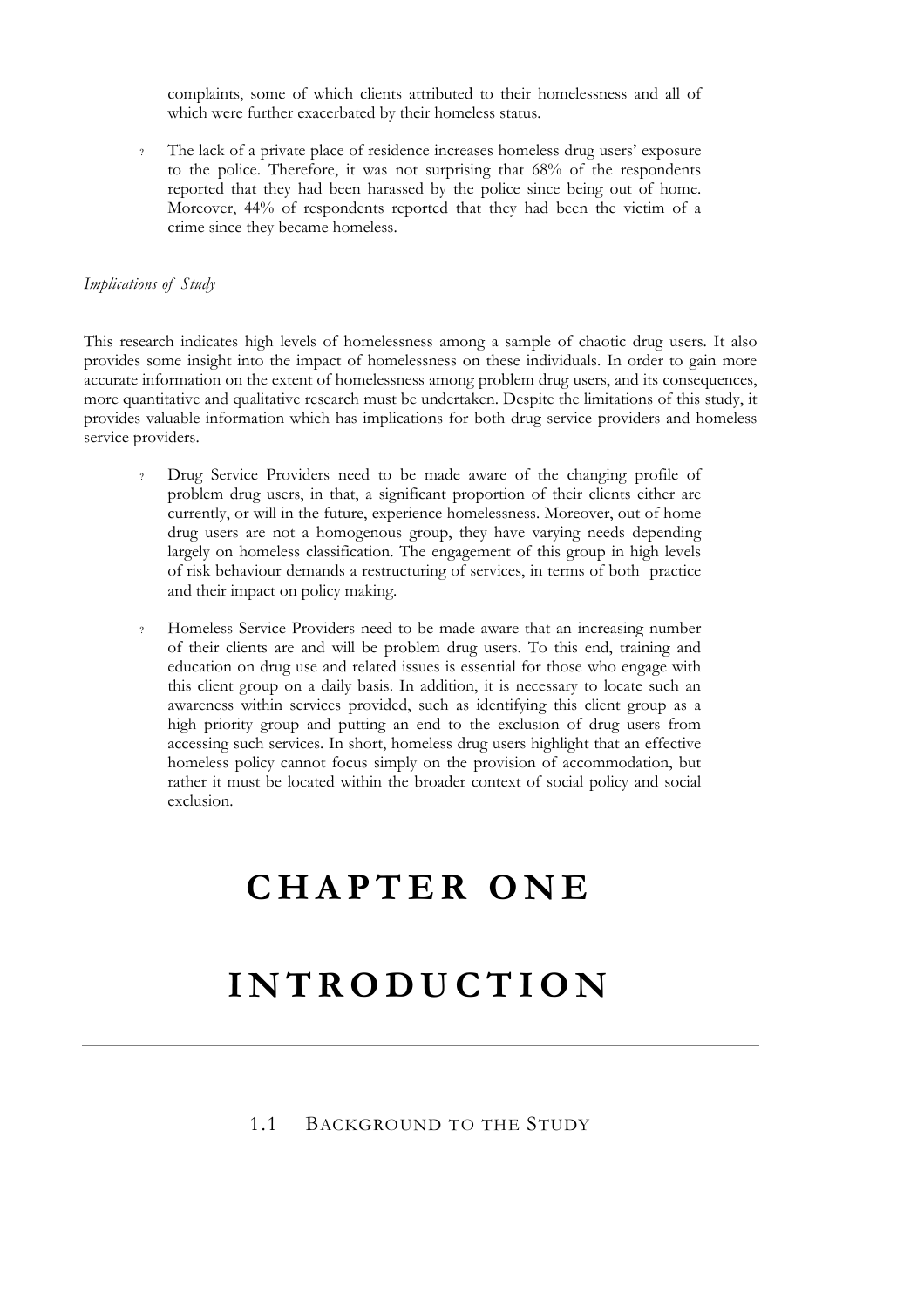The Merchant's Quay Project provides a model for working with drug users<sup>8</sup> who engage in risk behaviour<sup>9</sup>, which concentrates on reducing or eliminating those risks. Over the years the number of drug users attending the Project has increased rapidly. Moreover, the Merchant's Quay Project has become acutely aware of the increased number of homeless drug users presenting at the service. This is highlighted by the fact that 19% of new clients attending the Health Promotion Unit between 1997 and 1998 reported being homeless (Cox and Lawless, 1999). While anecdotal evidence suggests that homelessness impacts on drug use, this has been supported by research carried out within Merchant's Quay. Findings revealed not only that homelessness was a predictor of injecting risk behaviour among respondents, but also that homeless categories highly influenced risk behaviour. For example, respondents who reported living in emergency accommodation were significantly less likely to report sharing injecting equipment than those sleeping rough (Cox and Lawless, 1999). International research indicates that homelessness and drug use are connected, yet the nature of this association is uncertain and under researched (Seddon, 1998; Flemen, 1997).

The following research study is one of the first in Ireland to examine drug use and homelessness in any depth. It is not intended to illustrate the causes of homelessness among drug users, but rather it provides an exploratory analysis of individuals in such circumstances. Contemporary studies have illustrated that the homeless population is changing (Kemp, 1997), in that, it is getting younger and it is increasingly made up of a greater proportion of females than before (Smith, 1999). At the same time, there has being an increase in the number of visible homeless, more specifically the number of rough sleepers within the homeless population (Carlen, 1996). Rough sleepers provide a visible example of a 'vulnerable lifestyle' highlighted both by their appearance and behaviour. In a modern inner city, the 'vulnerable' represent a constant feature of that city which reflects not only the circumstances of the individuals but also the state of the city as a whole. Often, descriptions of the individual characteristics of homeless people, such as mental illness, alcoholism, and drug use, have been inappropriately interpreted as explanations of their homelessness. As will be discussed in more detail within this study, such simple explanations tend to ignore or minimise structural or environmental factors that influence the extent and course of homelessness.

Nugent (1996) states that the three main characteristics of the 'vulnerable' inner city population are deprivation, diversity and population instability which when combined demonstrate a high level of need. All these features are present within the present drug using population and more acutely among the homeless drug using population. According to Frischer (1989) the experience of homelessness is not a random occurrence that is independent of individual characteristics or experiences. Problems such as drug use represents an additional "burden of vulnerability" for homeless and other lowincome populations. Other burdens include the lack of affordable housing, low social welfare benefits, and poverty. However, homeless drug users are treated differently because of both their illegal drug use and their homeless status. Consequently, they are at greater risk of falling into the

 $\overline{a}$ 

<span id="page-14-0"></span><sup>8</sup> The language used to describe individuals who take drugs and/or the consequences of their drug use can be very emotive. Terms such as 'drug abuser', 'drug misuser' or 'problem drug user' are often used without any explanation. Hartnoll *et al* (1985) argues that it is essential to define the terms used, as any ambiguity surrounding definitions has important implications for the interpretation and generalisation of results. In this Report the term 'problem drug user' and 'chaotic drug user' are used interchangeably and refer to an individual who, as a result of taking psychoactive drugs, suffers either medical, psychological or social complications. These terms recognise that illicit drug use can cause a range of problems among regular consumers. The terms employed do not refer exclusively to injecting opiate users, however the majority of individuals who present at the Merchant's Quay Contact Centre fall into this category.

<span id="page-14-1"></span><sup>2</sup> The terms 'risk' and 'harm' are often used synonymously when related to drug users behaviour. However, Strang (1999) argues that *risk* relates to the possibility than an event might occur, on the other hand *harm* is seen as the event itself, or as relating to the event. In short, risk behaviour does not inevitably result in harm, thus one can only argue that risk behaviour such as needle sharing may result in individual, community and/or social harm.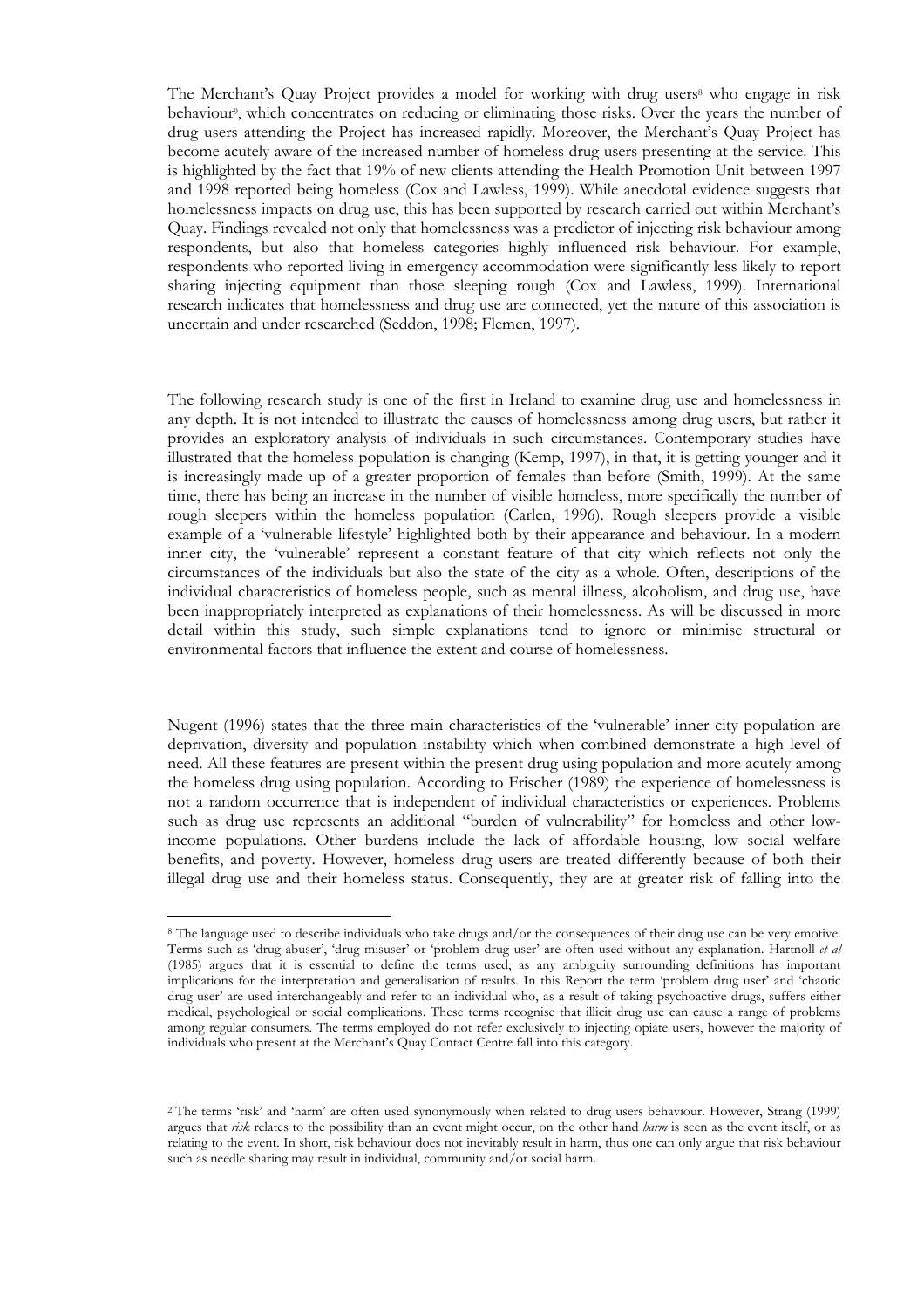group of so called 'disreputable homeless' who are treated badly by a society which seeks only to assist the 'deserving poor'. In other words, individuals who engage in a self-destructive and 'deviant' lifestyle tend not to be regarded as deserving of housing as others (Carlen, 1996).

Drug workers at the Merchant's Quay Project are acutely aware of the increase in the number of homeless drug users presenting at the service. However, very little research has been carried out on the extent and nature of homelessness among this client group. This is primarily due to the fact that homelessness among the age group predominantly engaging in illicit drug use (those under 25) is a fairly recent phenomenon (McCarty *et al*, 1991). Moreover, the nature of the relationship between homelessness and drug use is quite controversial, and the debate often focuses on the direction of the relationship and causal association. While drug use and alcohol use appears disproportionately among the homeless population, they cannot by themselves be used as an explanation for homelessness. However, homelessness no doubt has an impact on an individual's drug use and vice versa. In order to examine this in more detail, the Merchant's Quay Project in conjunction with the Combat Poverty Agency decided to undertake research on the experiences of out of home drug users.

### 1.2 OBJECTIVES OF THE STUDY

The Combat Poverty Agency is committed to contributing to, and complementing current efforts, at both local and national levels, to address the drugs issue. In particular, the Agency is concerned with examining the links between poverty and drug use, and supporting local groups who are tackling the issue of drugs in their area through community development approaches. The Merchant's Quay Project and the Franciscan Social Justice Initiatives are jointly engaged in a project focusing on **"Poverty, Drug Use and Policy"** which is supported by the Combat Poverty Agency. This report provides some insight into the experience of homeless drug users and aims to inform local and national decision-makers at a policy level.

The objectives of the study are as follows;

- To research the national and international information available on the relationship between homelessness and drug use;
- To identify the extent of homelessness among drug users who present at the Merchant's Quay Project's Contact Centre;
- To examine the sleeping arrangements of homeless drug users who present at the Contact Centre and it's impact on respondents risk behaviour;
- To inform local and national policy makers on the relationship between drug use and homelessness.

### 1.3 THE REPORT

This report examines the extent and nature of homelessness among a sample of injecting drug users who present at the Merchant's Quay Project Contact Centre. In **Chapter Two**, both international and national literature on homelessness and drug use is outlined and critically analysed. It will be seen that while a theoretical body of research exists, the difficulties with defining and measuring homelessness has resulted in a lack of empirical studies in the area. An extensive literature review revealed that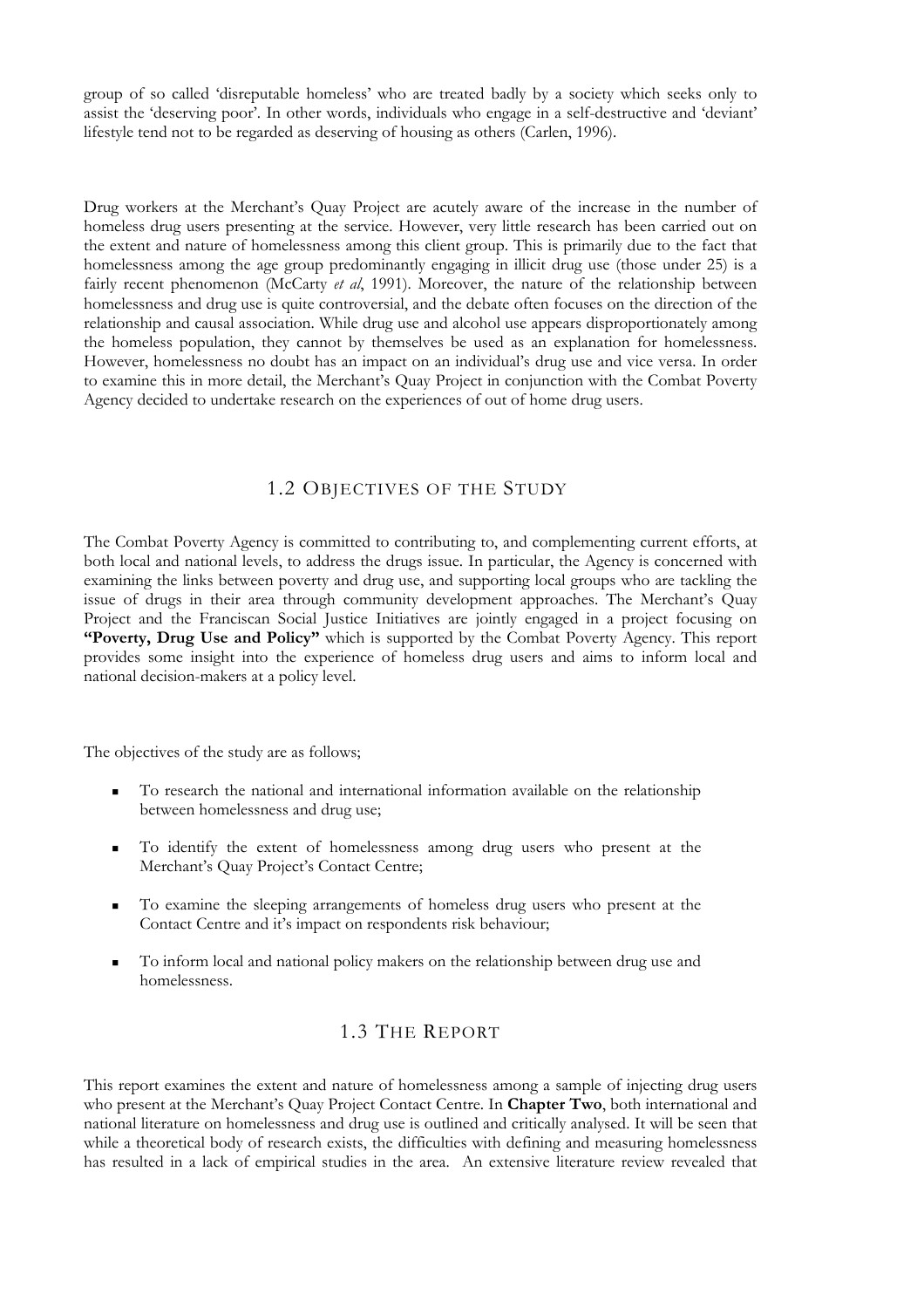limited research has been undertaken on homelessness in Ireland, and even less has being concerned with homeless drug users. **Chapter Three** outlines the research methods employed in achieving the objectives of the study. The design and implementation of the two research instruments, the Screening Questionnaire, and the Survey of Out Of Home Drug Users are discussed. **Chapter Four** and **Five** present an analysis of data collected from the clients who agreed to participate in the research study. Chapter Four, analyses the data collected from the 190 clients who completed the screening questionnaire. Chapter Five provides a detailed analysis of the experience of the 53 homeless drug users who completed the survey. These chapters also highlight some of the main areas of concern to emerge from the data collected. The report concludes with **Chapter Six**, which offers a summary of the main findings and presents various conclusions and policy recommendations.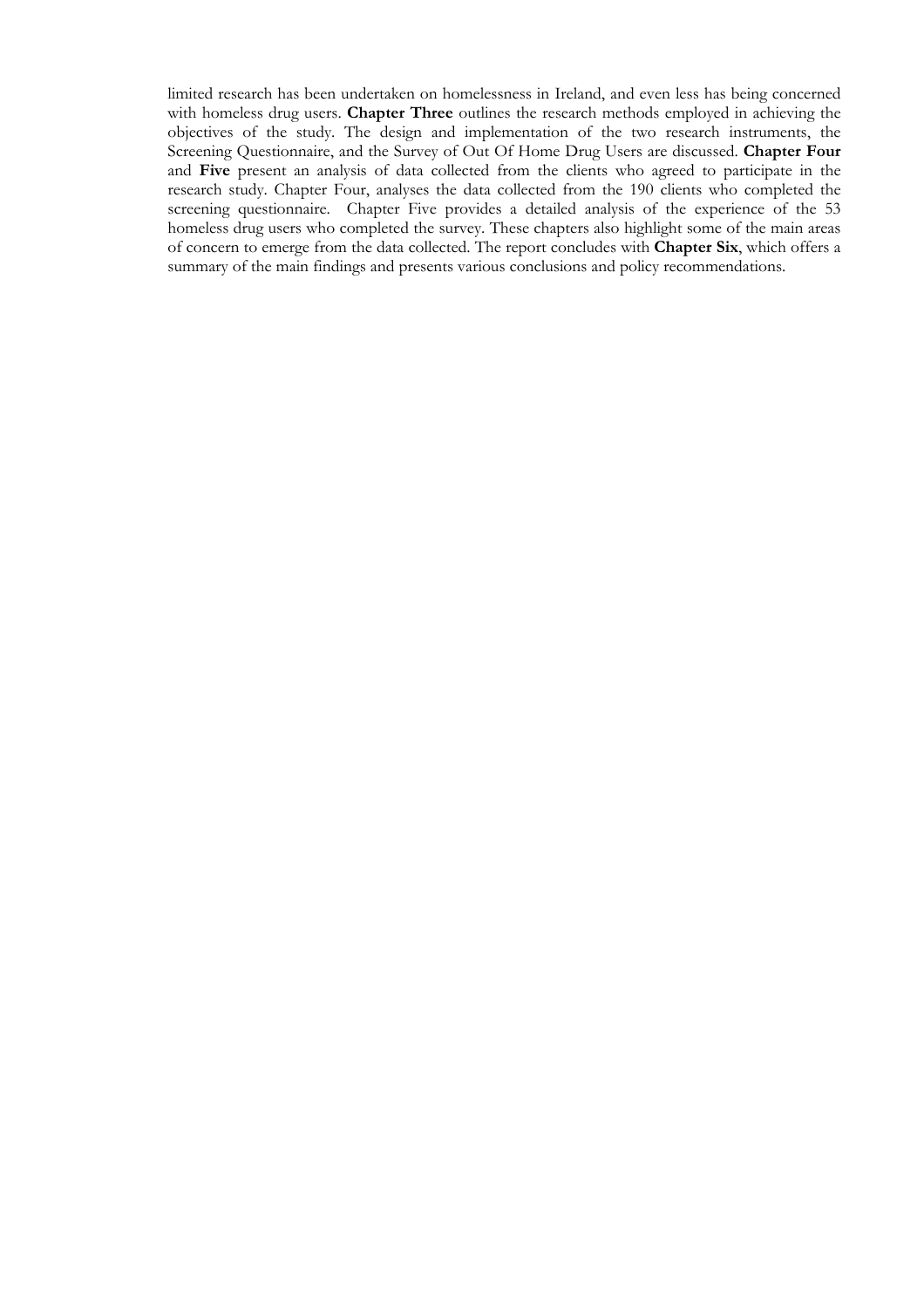### **CHAPTER TWO**

### **LITERATURE AND CONCEPTUAL FRAMEWORK**

### 2.1 INTRODUCTION

Homelessness and the homeless are twentieth-century productions. Vagrants, paupers, tramps, slumdwellers, street children and the poor pre-exist the homeless. However, as Carlen (1996) argues,

"it took the inadequate welfare states of the twentieth century to create homelessness as a finely-tuned, bureaucratic instrument for defining, indexing, redeploying, normalising and abnormalising the young, unemployed homeless as one welfare class too many" (Carlen, 1996:11).

In short, there has always been a substantial minority of people who for a variety of reasons have been unable to provide or maintain housing for themselves or their family. While contributing factors have changed over time, poverty has persisted as a key factor in causing these situations. Homelessness was not however viewed as a 'social problem' in Ireland until relatively recently (O'Sullivan, 1996). Both national and international research over the last decade indicates that the population of homeless is growing and its composition changing. This has led to the identification of the so called 'new homeless', as a population increasingly made up of a constantly changing group of vulnerable individuals often with complex needs.

In this Chapter the available literature on homelessness will be reviewed. The first section attempts to define what is meant by homelessness and how it may be measured. Thereafter, contemporary theories of the phenomenon are outlined in an attempt to examine possible causes of homelessness. The characteristics of homeless people are then presented. It will be seen that the homeless population are not a homogenous group, and similarly that the experience of homelessness is not evenly distributed across the general population. Rather it is very clearly socially patterned. This is followed by a section, which situates homelessness in the Irish context. Here the available information on the nature, extent and policy responses to homelessness in Ireland is outlined. Finally, homelessness among the drug using population is examined. It will be seen that there is a dearth of research concerned with homelessness among this sub-group. The research that is available indicates that homelessness can have an adverse effect on drug users injecting risk behaviour and exacerbate their drug use. The Chapter concludes with a review of this literature on drug use and homelessness and its implications for risk behaviour.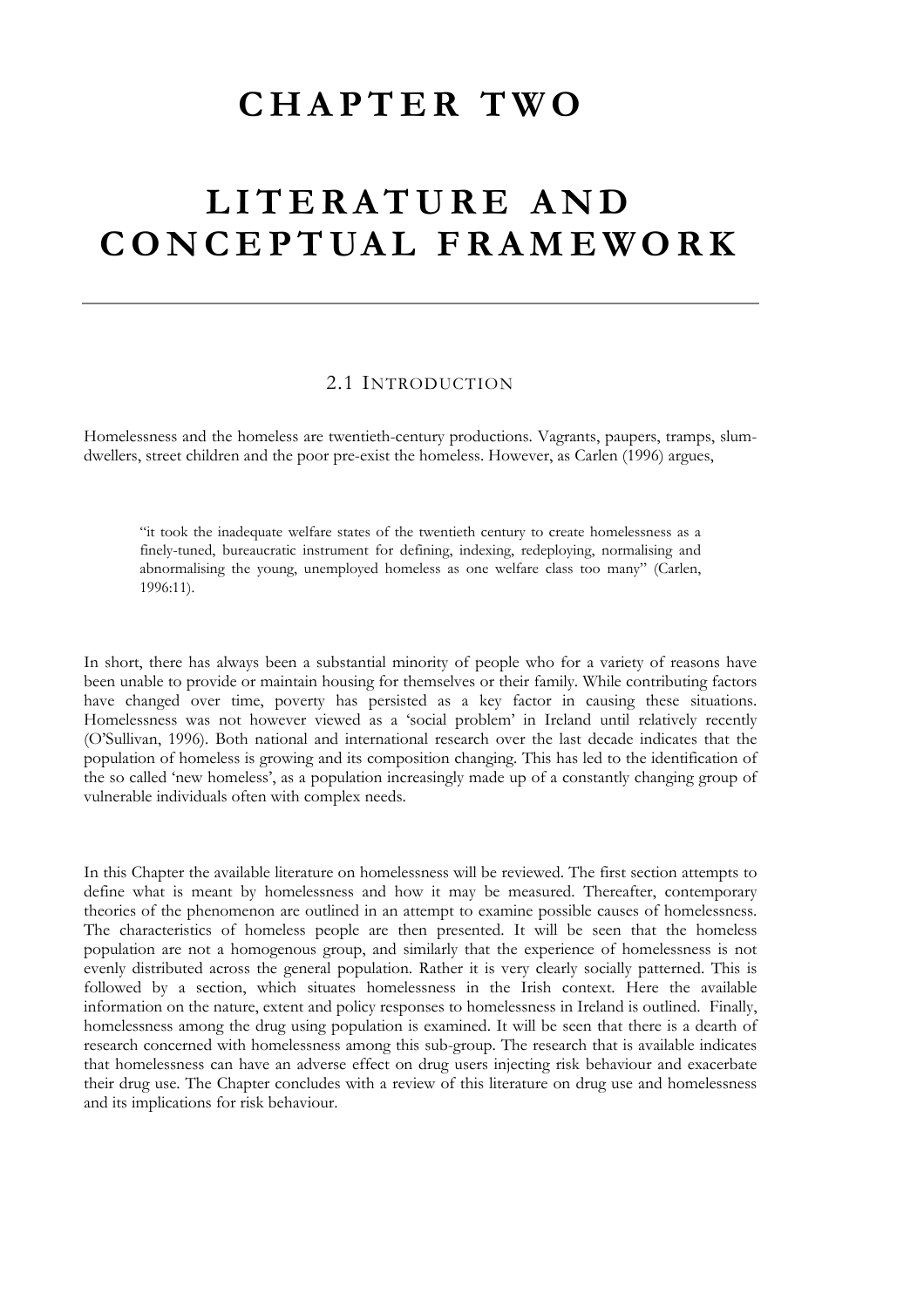### 2.2 DEFINING HOMELESSNESS

There is no generally agreed definition of homelessness; different people use the word in substantially different ways. Greve (1991) suggests that the main reason for this is that whatever definition adopted will have clear policy implications. For example, there is reluctance on the part of government departments to employ a broad definition of homelessness, as it would require them to accept greater responsibility for housing and homelessness. Carlen (1996) argues that the struggle over the meaning of homelessness is integral both to the governance of homelessness itself and to the more fundamental management of social change. The narrowest possible definition is that of literally being roofless, the total lack of any possible shelter. But in reality the term 'home' has come to have cultural and ideological meanings that goes way beyond merely having a roof over one's head. Watson and Austerberry (1986) in theorising homelessness argue that one of the main problems with the concept of homelessness is the notion of 'home'. A house is generally taken to be synonymous with a dwelling or physical structure, whereas Watson and Austerberry argue that a home implies particular social relations - traditionally the nuclear family.

The importance of a home, or a residential address cannot be over-estimated. It has become the major point of reference, accountability and delivery for welfare. Furthermore, an address is required for voting, it is necessary for getting any kind of credit, and it is a desirable prerequisite for obtaining bail on criminal charges. Carlen (1996) argues that the belief in the power of residency for disciplinary accountability is in fact so strong that numerous attempts have been made to incorporate the power of domestic residency into the formal penal sphere as a means of strengthening its surveillance of offenders. For example, curfews and electronic monitoring are all examples of attempts to convert home into a prison. Thus, the meaning of 'home' is central to developing a full understanding of homelessness. Without understanding the concept of 'home' in the conventional and material sense it is impossible to understand why a variety of 'homeless' people find themselves without a 'home' and are stigmatized as being homeless.

Carlen (1996) identifies four possible meanings of home, firstly there is literally *home as shelter* in the physical sense; secondly *home as consumption*, the place of domesticity which is either owned or rented, and where material goods of both economic and symbolic value are contained. Thirdly there is *home as emotional retreat* as in a place where one belongs, and fourthly there are *homes* as in children's homes, the statutory shelters provided by the state. Similarly, Carlen (1996) argues that the meaning of 'homelessness' is complex and multidimensional. Firstly, there is homelessness as literally the *lack of home* according to any of the above definitions; in addition, there is *homelessness as legitimated housing needs* according to a mix of moral, economic, legal, ideological and political interests. Lastly, Carlen (1996) identifies, 'homelessness' as a catchall metaphor for a variety of poverty-stricken or otherwise socially questionable conditions.

In a US study of homelessness Rossi *et al* (1987) divided the homeless into two groups; firstly, the *literal* homeless, defined as those individuals who clearly do not have access to a conventional dwelling and who would be homeless by any conceivable definition of the term. Secondly, the *marginally housed*, are those individuals with tenuous or temporary housing of more or less marginal adequacy. On the other hand, Watson and Austerberry (1986) suggest that homelessness should be understood on the basis of a house to homelessness continuum, with literal rooflessness or sleeping rough, at one extreme, and absolute security of tenure at the other. Temporary accommodation, such as hostels, squats and insecure rental would come in between. Watson and Austerberry (1986) argue that adopting such a continuum enables the use of such categories as 'potential homelessness' pertaining to, for example, all inmates of institutions such as hospitals who could and would live outside if appropriate permanent accommodation were to be made available, and who would therefore require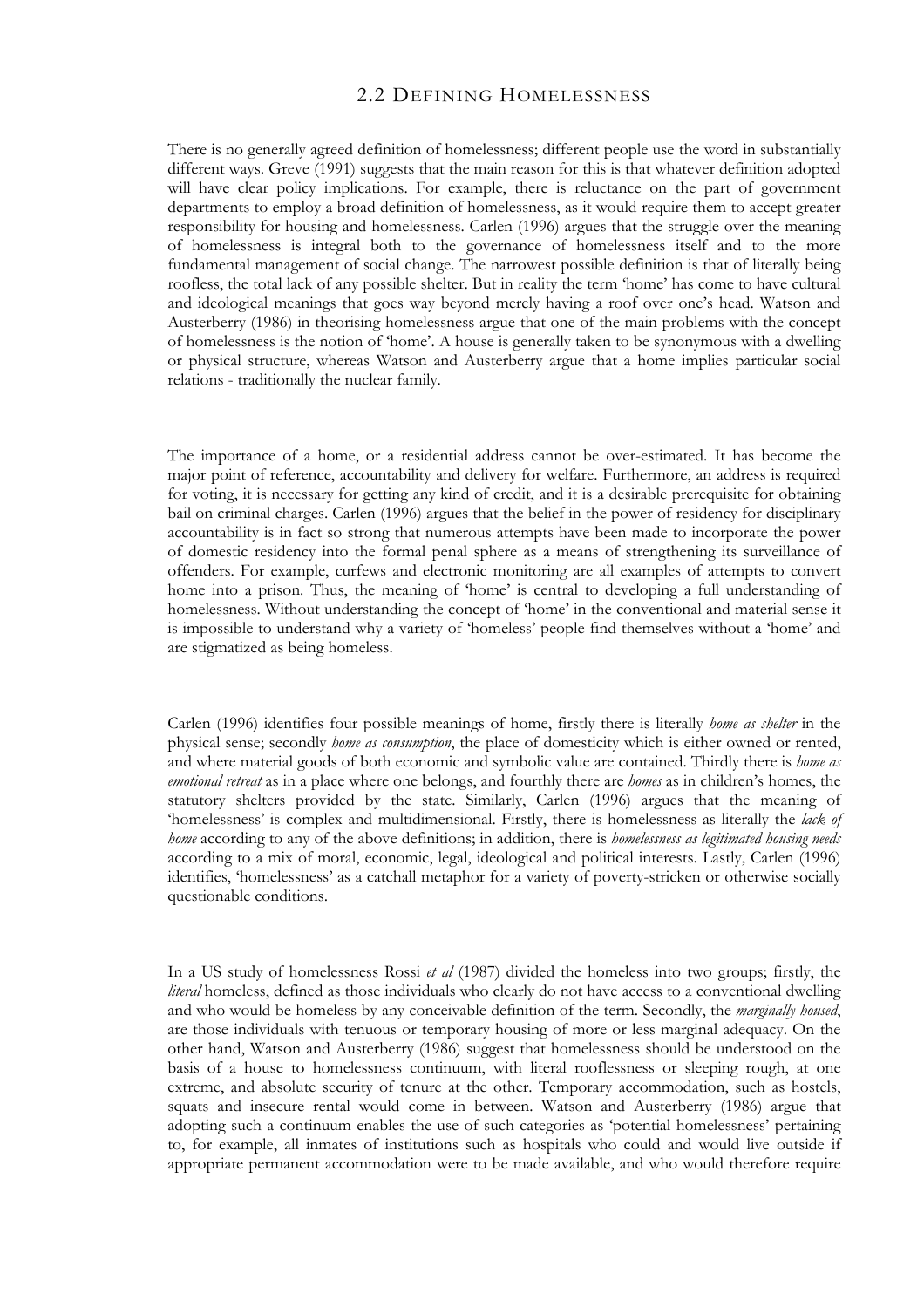accommodation if they were turned out of the institutions. As Watson and Austerberry (1986) are concerned with *degrees* of homelessness, their definition offers a quantitative approach to measuring homelessness. Similarly, Redburn and Buss (1986) argue that homelessness in not an absolute condition rather a series of deprivations of varying degrees.

On the other hand, Jahile (1987) offers a more qualitative definition of homelessness, by distinguishing between the subjective and objective dimensions of homelessness, and the differences in housing needs. Jahile (1987) identifies what he refers to as '*benign homelessness'*, when a person is temporarily homeless but actually has the personal, social and material resources to be housed fairly speedily when required; and '*malign homelessness*' when a person is homeless and has either no or insufficient access to the resources necessary to reverse the situation. This qualitative distinction allows for differences between people living in the same conditions, for example, differences between people living in the same hostel but under different circumstances.

Homelessness in the UK is often described along the lines of homelessness legislation. The main elements of current homelessness legislation in the UK first appeared on the statute books with the Housing (Homeless Persons) Act 1977. Later incorporated into Part III of the Housing Act 1985, this gave legal definitions of the homeless and 'priority needs'[3.](#page-19-0) According to the legislation

"Someone is homeless if there is no accommodation in the United Kingdom or else where which this person can reasonably occupy together with anyone else who normally lives with them as a member of their family or in circumstances in which it is reasonable for that person to do so".

In the UK those individuals considered homeless in accordance with the legislation, and who qualify for assistance are called the *statutory homeless.* Conversely, the *non-statutory homeless* are those who cannot get access to accommodation because they fall outside the groups specified by the relevant legislation. This group of homeless is largely made up of single people without children who do not qualify for assistance because they are not considered 'priority needs' or 'vulnerable' under the terms of the legislation and is generally referred to as single homeless people.

Categories of homelessness are also frequently employed that differentiate on the basis of the nature of homelessness itself. For example, O'Sullivan (1996) in categorising homelessness distinguishes between the visible homeless, the hidden homeless and those at risk of homelessness. Accordingly, the *visible homeless*, are those individuals who are homeless, living in shelters or other forms of emergency accommodation, and those who are shelterless or rough sleepers. The *hidden homeless* are usually defined as being

 $\overline{a}$ 

<span id="page-19-0"></span><sup>&</sup>lt;sup>3</sup> 'Priority needs' apply to the following; those who are pregnant, or who live in a household with someone who is pregnant; those who live in a household that contains one or more dependent child and; those who live in a household that contains a person who is 'vulnerable'. Those who are vulnerable include; people who find it difficult to fend for themselves due to old age; people with learning difficulties; people with mental health problems; disabled people and young people 'at risk'. The legislation has been criticised for not including people with drugs and/or alcohol dependencies, ex-offenders, and people with HIV/AIDS and other terminal illnesses, as 'vulnerable' (Pleace et al, 1997).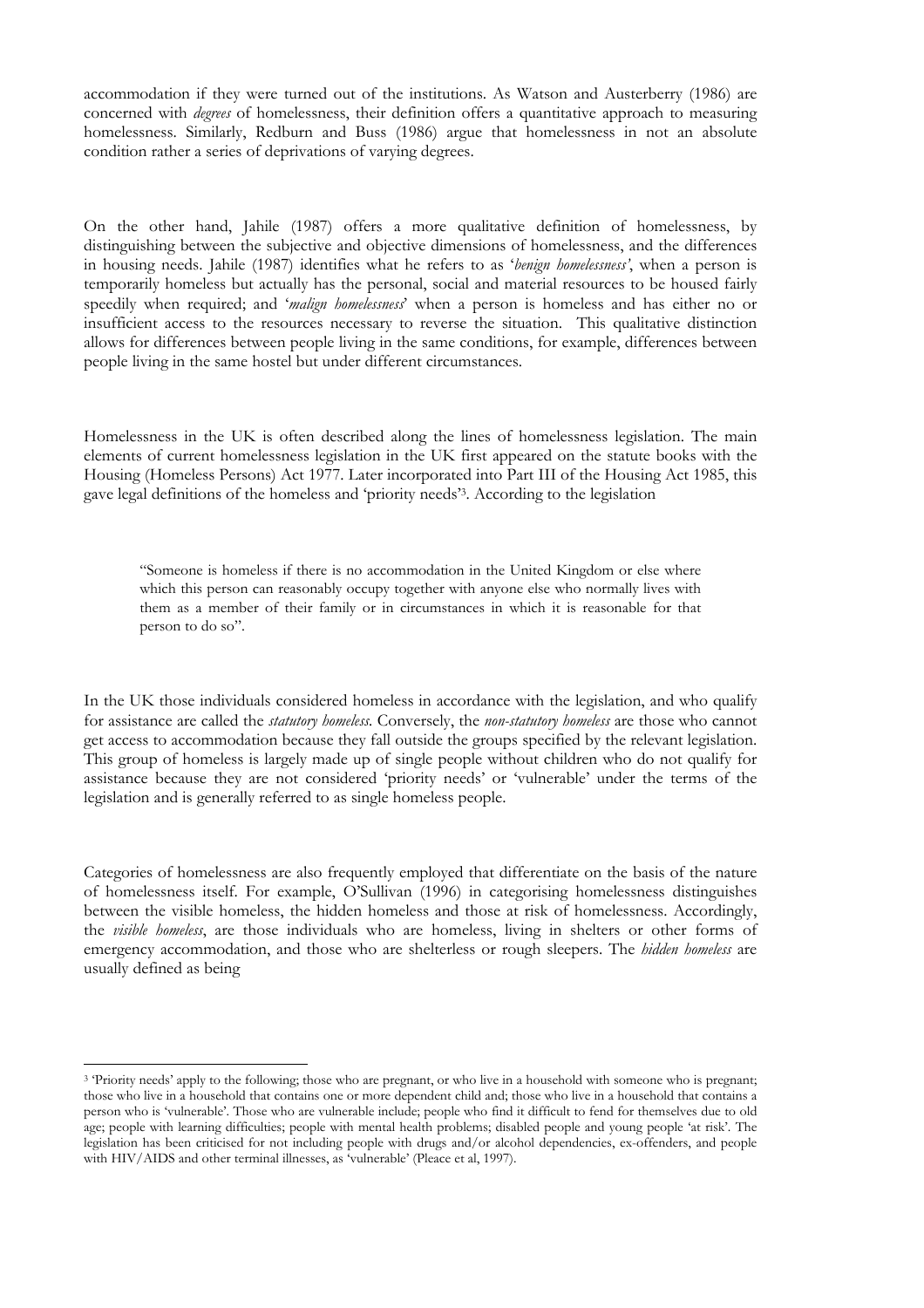"people who are living in insecure accommodation and who are regarded as either a concealed or as a potential household. Concealed households are those that share accommodation with at least one other household. Potential households are those in which a concealed household or a member or members of an existing household wish to live separately". (Pleace *et al*, 1997:7)

There are a number of problems with the concept of hidden homeless, the main one being that it can be applied to almost any form of housing need. Pleace *et al* (1997) argue that this can result in all housing needs being referred to as a form of homelessness, which may result in the unique nature and distress of actual homelessness becoming lost. Moreover, it raises the question whether being poorly housed, is the same as having nowhere to live. The final category is *individuals at risk of homelessness***.** This refers to individuals who are currently housed, but are likely to become homeless as a result of economic difficulties, high rent, or insecurity of tenure (O'Sullivan, 1996).

In the UK the Department of Environment's 1981 study *Single and Homeless* was one of the first, at a statutory level, to utilised a very broad definition of homelessness. They employed am index incorporating the so called 'hidden homeless' (often only in so far as they are not otherwise recognised as homeless) - as well as the 'visible, or literally roofless homeless'. The 'homeless' in their research is defined as persons

- $\triangle$  being without shelter;
- $\triangle$  facing the loss of shelter within one month:
- ½ living in a situation of no security of tenure and being forced to seek alternative accommodation within a time period which the individual considers to be immediate; for example; potential discharge from institutions of all types;
- ½ people living with friends or relatives in overcrowded conditions; or illegal tenancies and;
- ½ living in reception centres, crash pads, derelict buildings, squats, hostels, cheap lodgings, cheap hotels, and boarding houses.

It has been shown that no single definition of home can be considered absolute, because the meaning is relative and varies historically across different regions and/or societies (Watson and Austerberry, 1986). Furthermore, at its most basic level, home for an individual is shaped by the individual's understanding of the concept. Consequently, individuals can be roofless and yet maintain that they are not homeless. The difficulty and ambiguity over defining homelessness has led some researchers (e.g. Passaro, 1996) to use the term 'houseless' instead.

### 2.3 MEASURING HOMELESSNESS

It is clearly important to have accurate information on the extent and number of individuals who are homeless. However, the lack of consensus about what exactly constitutes homelessness as outlined in the previous section, and the distinctions made between the types of homelessness - such as statutory or non-statutory homelessness - causes immense problems for measurement. One of the main problems with measurement is that the homeless population is constantly in a state of flux. Some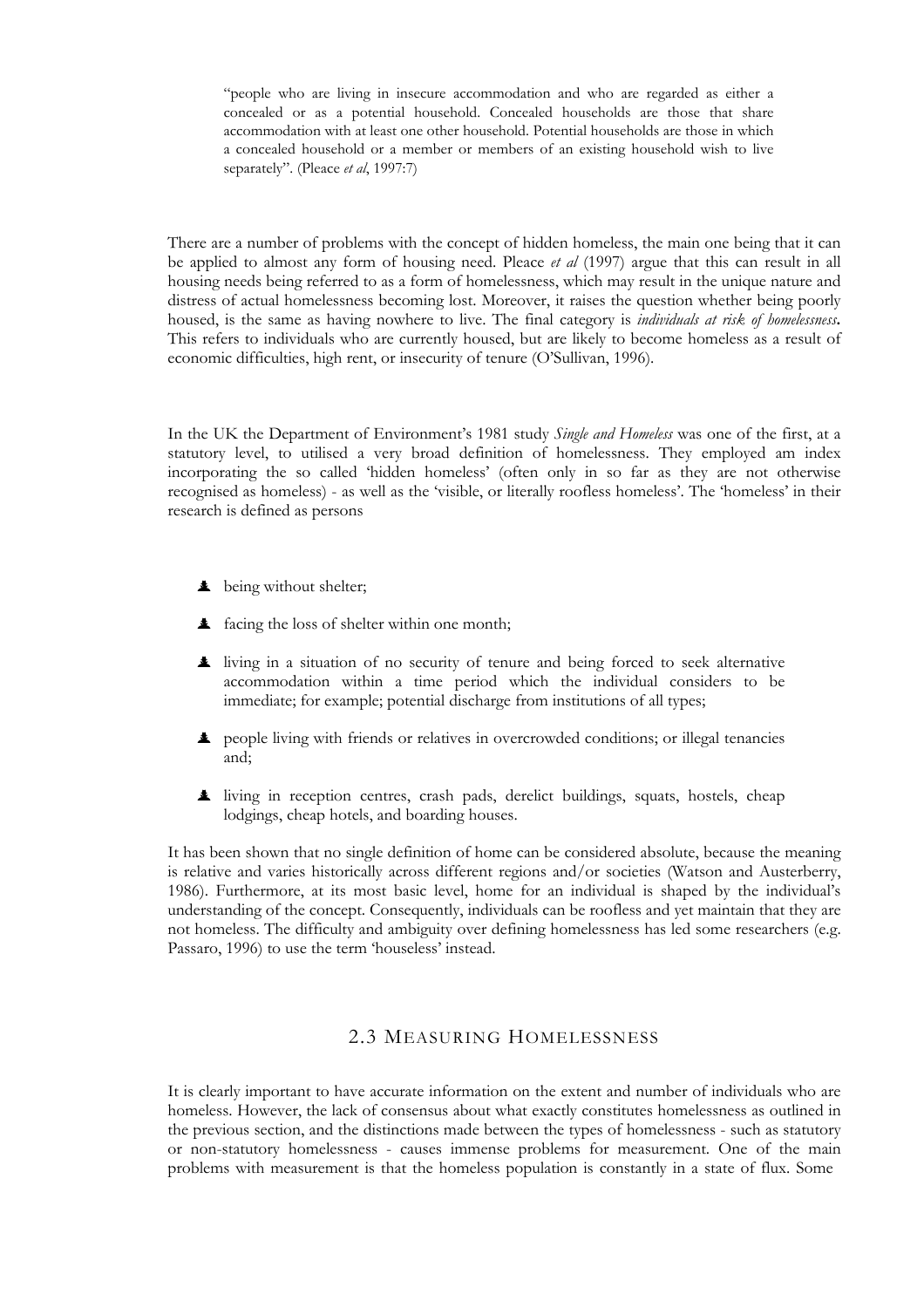people experience homelessness for years, but many experience it periodically or enter the homeless population for a period and then leave it (Anderson *et al*, 1993). Most of the data available on homelessness underestimates the extent of the problem. For example, the statutory returns made by local authorities, while accounting for the bulk of the homeless, only provides information on those who have been bureaucratically accepted and defined as being homeless. Moreover, this data needs to be treated with caution as it is collected on households rather than on individuals. Other methods employed to determine the extent of 'types' of homelessness such as rough sleepers have also limited value. For example, a head count of the number of rough sleepers over one or two nights, obviously provides an imprecise snapshot of the number of individuals sleeping rough, and cannot hope to represent the actual number of people sleeping in such conditions. The number of people sleeping rough during a specific year will inevitably exceed the number sleeping rough on any given night. Similarly, there are problems associated with data collected from a hostel head count as such a method is at risk of duplication, misrepresentation, overestimation or unintentional exclusion of members of the homeless population (Williams and O'Connor, 1999). In short, various methods have been employed to attempt to measure the extent of homelessness. While such data has its limitations, it is nonetheless valuable in providing some insight into the nature and extent of homelessness.

#### 2.4 CAUSES OF HOMELESSNESS

There is no universal consensus on why certain people become homeless. Traditionally there are two broad explanations of homelessness, one, which emphasises the personal problems of the individual who is homeless and a second which emphasises structural causes of homelessness. The former usually referred to as the agency approach to homelessness can be divided into two strands. Firstly, individuals are responsible for their own homelessness. This can be seen as a victim-blame approach and it usually evokes a minimalist response such as the provision of basic accommodation (Neale, 1997). The alternative individual explanation of homelessness maintains that people become homeless because of a personal inadequacy or failing, for which they cannot be held entirely responsible. For example, a personal problem such as mental illness or alcohol use renders the individual unable to maintain permanent housing. The high estimates of mental illness among homeless populations (as high as 90% in one study, Bassuk *et al* 1984) reinforce such views.

The focus on individual factors has often deflected attention from the structural conditions, which allow individuals, and groups to become seriously disadvantaged and homeless. To this end, some argue that structural factors such as poor economic and social conditions must exist for even the most vulnerable sections of the population, such as the mentally ill, to become homeless. According to this view, a large and growing 'new homeless' population has resulted from structural problems such as small stocks of low-cost housing, high unemployment and high levels of poverty. The main structural factors, which are seen to cause homelessness, are as follows.

- ½ *Increased gap between incomes and the price of housing;* In the 1990's housing prices have more than doubled, while incomes have failed to increase at the same rate. Over the same period there has also been a widening inequality of incomes.
- ½ *Poverty and Inequality*; Against the backdrop of the current economic boom, poverty remains a persistent feature of Irish society. The Central Statistics Office and the E.S.R.I. have documented the worsening levels of poverty in the country. According to their findings, in 1994 18.5% of the households - representing 20.7% of the population - fall below the income poverty line set at 50% of the average household income (Callan *et al*, 1996).
- $\triangle$  *Decrease in the number of housing units available for renting.* Over the years there has been a decline in the availability of homes to rent, for three main reasons;
	- i. A drop in the number of houses being built by local authorities;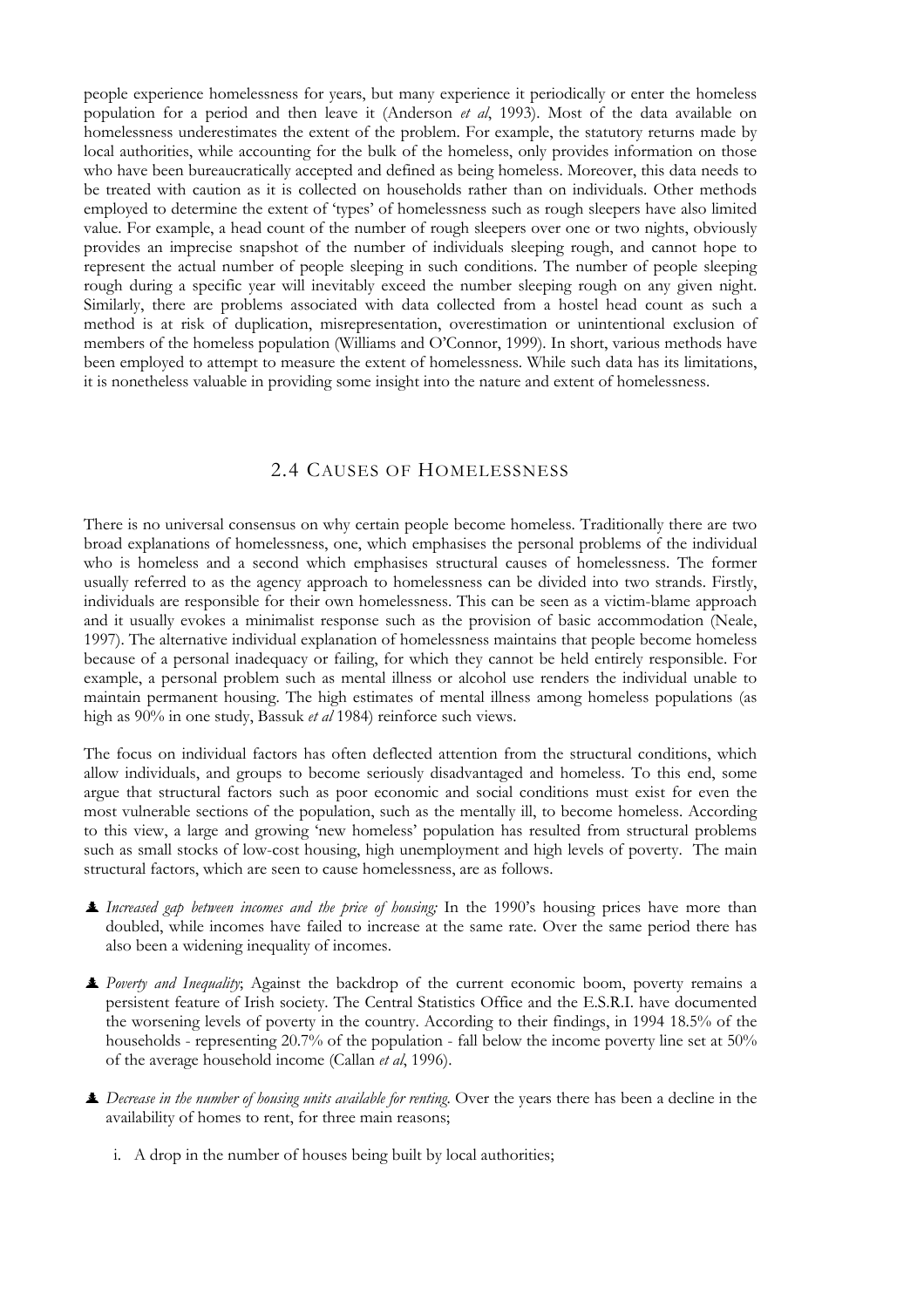- ii. The introduction of the 'Right to Buy' policy which has depleted social housing stock;
- iii. The reduction in the number of private dwellings available for rent.

All of which has resulted in a decline in the opportunities available in the private rented sector, that part of the housing market which according to (Harvey and Higgins, 1989) has "traditionally provided accommodation for the poor, the young, the mobile and the old".

The structural causes of homelessness described above exist independently of any individual awareness of them. Moreover, as Carlen (1996) argues they frequently remain obscure to people even after they have become homeless.

On the other hand Blackwell (1995) divides the causes of homelessness into economic reasons and social reasons. Economic reasons include immediate causes such as, eviction, increases in rent and rent arrears in addition to more fundamental causes such as, the lack of appropriate housing and the inability of individuals to exist on social welfare benefits. While social reasons include inadequate housing conditions, escape from conflict in the home and marital breakdown. Research in the US supports this hypothesis. For example, Elliott and Krivo (1991) argue that unfavourable structural conditions are a necessary precursor to homelessness, regardless of the extent of personal problems among those negatively affected by them. They tested the effects of four structural conditions on the rates of homelessness in U.S. metropolitan areas in late 1993 and early 1994. They identified four structural factors that relate to high rates of homelessness, unavailable low-cost housing, high poverty, poor economic conditions and lack of mental health care facilities. Elliott and Krivo (1991) found that the strongest relationship was between homelessness and low-cost housing. They concluded that when low-cost housing is less available, structural limits are placed on the ability of individuals to find and keep housing. This in turn results in some individuals being shut out of the renter's market and left in the streets. However, Elliott and Krivo (1991) also recognise that under unfavourable structural conditions, those suffering from personal problems may be the most vulnerable to becoming homeless. As a result, personal problems including mental illness may be widespread among the homeless.

As illustrated the various theories of homelessness are in many respects inadequate. A more comprehensive theoretical understanding of the needs and circumstances of the homeless is needed in order to improve service provision. As Neale (1997) argues "good practice is more likely to result from good theory than from poor or inadequate explanations" of homelessness. To conclude, individuals do not cause their own homelessness and it is therefore unacceptable to leave them to their own devices when housing and support networks fail. In order to attempt to effect positive change in service provision for the homeless, an increased understanding of the relationship between homelessness and social theory is essential.

#### 2.5 WHO ARE THE HOMELESS?

The traditional perceptions of the homeless have been based on stereotypical images of the 'downand-out'. International research illustrates that the homeless population does not conform to such images. The homeless are not a homogenous group; they include families, single persons, and increasingly women and persons aged under forty (Anderson, *et al*. 1993; Smith, 1999). The population also includes individuals living in hostels and night shelters and those sleeping rough. The lack of consensus on who is categorised as being 'homeless' is, as illustrated previously, largely dependent on definitional issues around the use of terminology.

Research in the UK (Deacon *et al*, 1995) and Ireland (Williams, and O'Connor, 1999) suggests that the number of single homeless people is increasing. The gender composition of the population is also changing, in that research in recent years has highlighted increased homelessness among women. The results of Anderson *et al* (1993) study suggest that the number of women who are non-statutorily homeless is significant and increasing. More recently, research in the UK found that a quarter of newly homeless young people arriving in London were women (Jones, 1999). This has been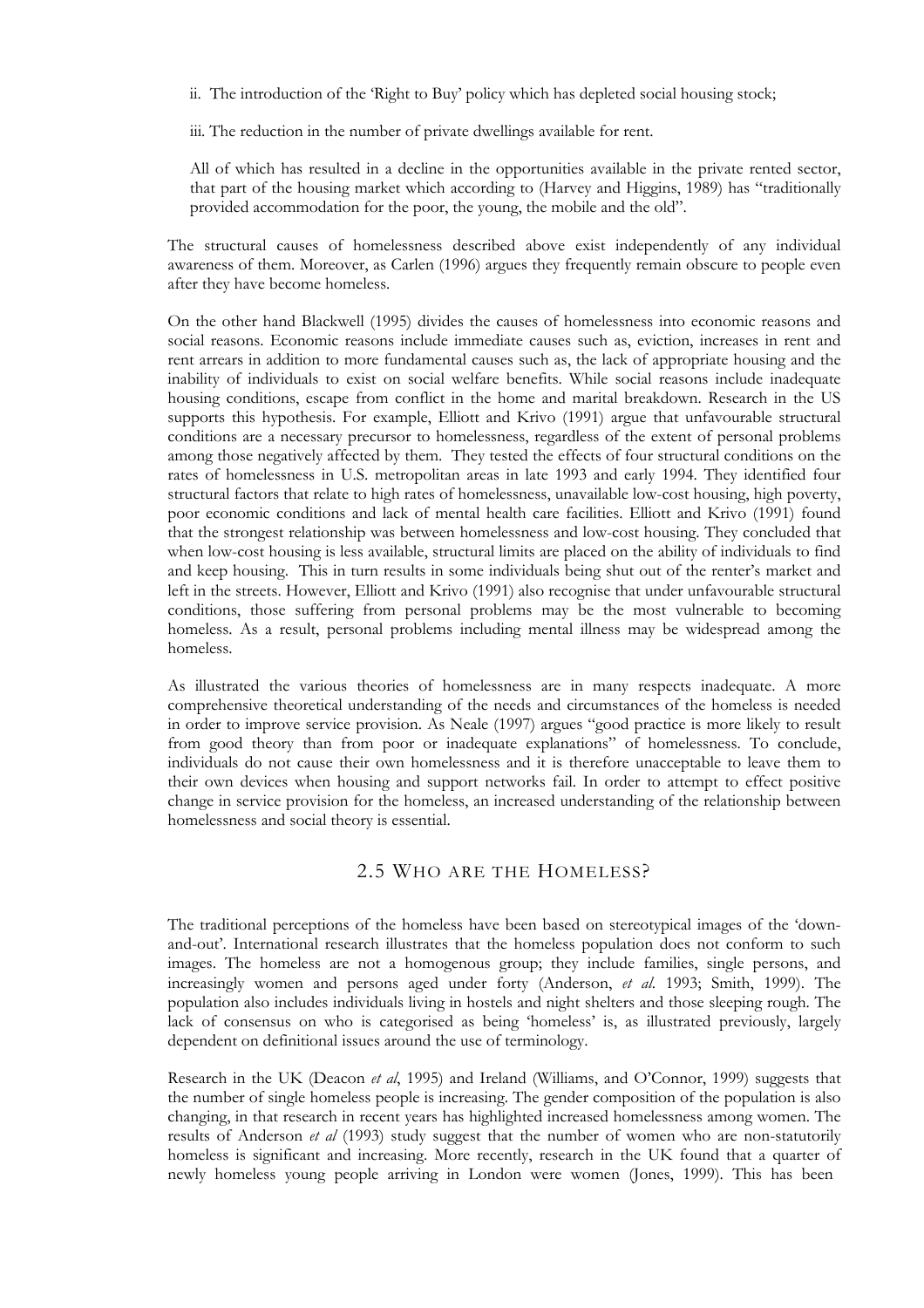paralleled by an increase in the number of young women using winter shelters who have slept rough. Research also suggests that the average age of the women in the homeless population is falling. Moreover, within the homeless population women as a whole are a much younger sub-group (Kemp, 1997).

Smith's (1999) criticism of research in the UK is that the picture derived from studies of single homelessness is highly gendered. A common explanation of why women are under-represented in homeless surveys has been that these women, are not approaching homeless agencies, and consequently make up the category identified as the 'hidden homeless' (Greve, 1991). Smith (1999) argues that both surveys of single homeless and qualitative studies using indept interviews primarily involve individuals living in hostels, squats, sleeping rough or attending soup-runs. Fewer single homeless women are found in these situations, as they are more likely to be staying with friends and relatives. On the other hand, Smith (1999) points out that young homeless women in the UK, even single homeless women, are more likely to report as homeless to local authority housing departments or housing associations, and these agencies are not generally used as sample sites to contact homeless young single people. Smith *et al* (1996) survey of over 15,000 young people who were clients of housing and homeless agencies found that approximately half of the young homeless in any city were women[4.](#page-23-0) Smith (1999) argues the reason for the different gender pattern found in this survey was that all young housing clients of any domestic or parenting status were included and that information was collected from all types of housing and homeless agencies – including housing departments and housing association.

As discussed previously there are considerable methodological difficulties in attempting to undertake representative surveys of the homeless. Regardless, the diversity of the homeless population in the UK is highlighted most clearly by the 1991 survey *Single Homeless People* (Anderson *et al*, 1993) which compares the characteristics of individuals staying in emergency accommodation with rough sleepers. In this study a representative sample of 1,346 people staying in hostels, night shelters, and B&B's were interviewed. Interviews were also conducted with 507 people sleeping rough, who were largely characterised by poor health status, and who represented the worst extreme of homelessness.

Anderson *et al's* (1993) research illustrates that the homeless population is not a homogenous group, as significant differences were found between rough sleepers and people staying in emergency accommodation (e.g. hostels and B&B's). For example, gender differences revealed that although women are underrepresented among the homeless population they are significantly less likely to be sleeping rough than staying in hostels and B&B's. Other notable differences between rough sleepers and those staying in emergency accommodation included age. Individuals who were staying in hostels and B&B's were more likely than rough sleepers to be either young adults or - to a lesser extent elderly (Kemp, 1997). Thirty percent of people in emergency accommodation were under the age of 25 years compared with 16% of those sleeping rough. There were also significant age differences between homeless men and women, both among those staying in emergency accommodation and those sleeping rough. For example, among the rough sleeping sample, women were substantially younger than their male counterparts. In that 44% of the women were aged under 25 years compared with only 13% of the men (Kemp, 1997). Kemp (1997) also compared the findings of the 1991 survey regarding those staying in hostels and B&B's with the results of the 1972 study by Digby (1976) of hostels and lodgings houses. This comparison revealed some major changes in characteristics of the homeless population over time, most notably, an increase in the number of women, young people and black people living in such emergency accommodation (Kemp, 1997).

Research also reveals that the single homeless population suffers from a range of other forms of social deprivation, exclusion and discrimination. The majority of single homeless people are long-term unemployed (Quilgars, and Anderson, 1997), and in addition they are more likely than the general population to have prior experiences of institutions - such as children's homes and prisons (Carlen, 1996). Furthermore, numerous research studies have illustrated that the homeless suffer worse health

<span id="page-23-0"></span> $\overline{a}$ <sup>4</sup> The information for this study was collected over a three-month period, in seven cities spread across Britain (Leeds, Liverpool, Manchester, Birmingham, Bristol, Cardiff and Glasgow).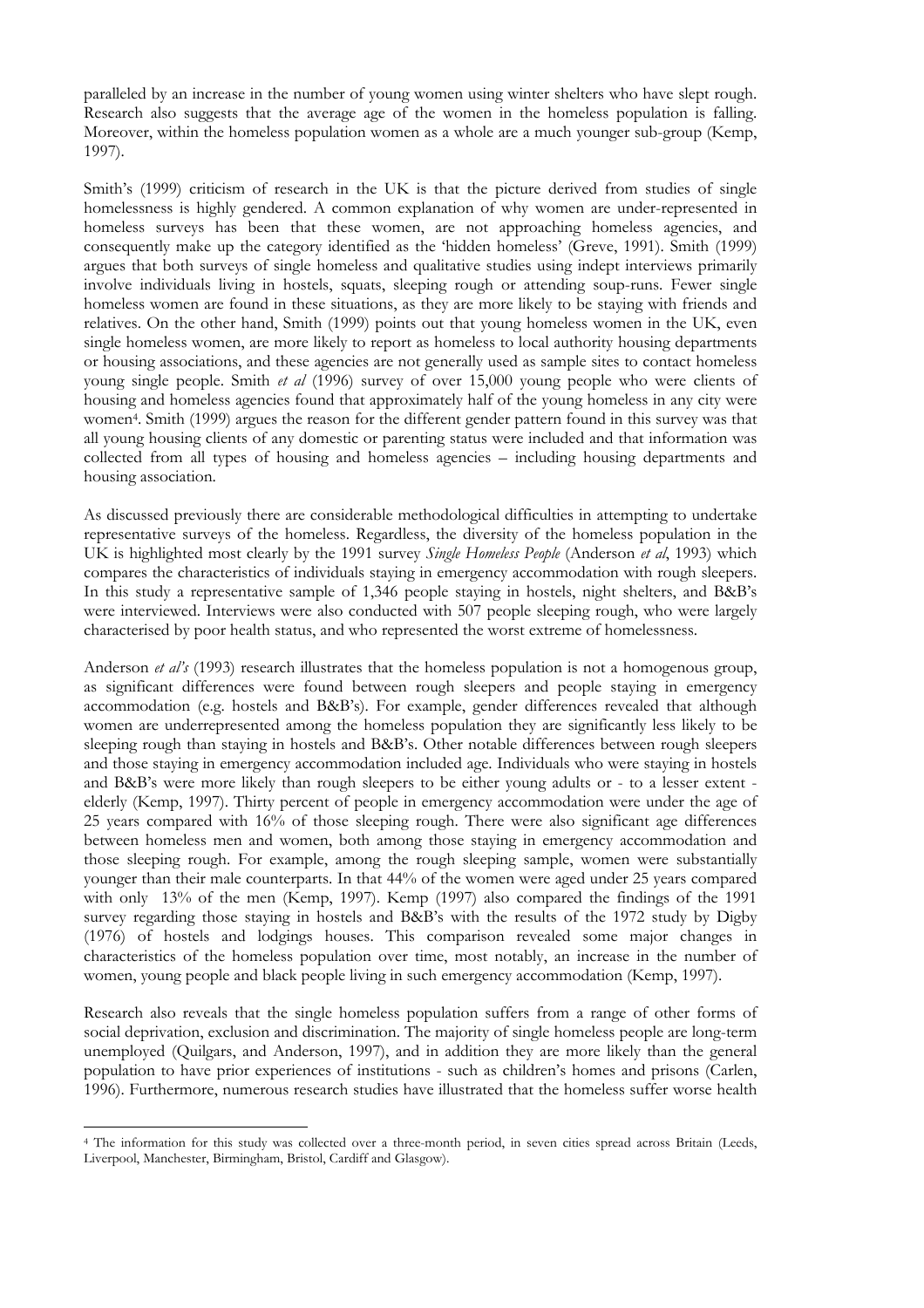than the general population (Bines, 1997). The exact relationship between health and homelessness is unclear, this is because some health problems (in particular mental health problems), may sometimes predate or even lead to homelessness as well as being caused or exacerbated by experiences of homelessness. However, international research has shown that the physical and mental health of homeless people is considerably worse than that of the general population (Bines, 1997; Anderson *et al* 1993). Homeless people face an increased risk of physical health problems because of poor diet, stress, cold, and damp and overcrowded conditions. At the same time homeless people face an increased risk of mental health problems. Primarily because, they are subject not only to the stress of the factors that made them homeless, but also the experiences of being homeless which can adversely affect their mental health.

Despite the fact that the homeless population is not comprised of a homogenous group, there are many common concerns for them. Issues of difference, individuality, subjectivity and personal experience should therefore be recognised, but without neglecting the shared experiences of this group (Neale, 1997).

#### 2.6 HOMELESSNESS IN IRELAND

As illustrated previously, homelessness is inextricably linked with housing policy, in that, the provision of suitable housing is central to a successful strategy for tackling homelessness. Until the 1980's homeless people were at best seen as a marginal concern to the Irish administrative and political system and were not regarded as a priority in local authorities housing allocation policies (Harvey, 1995). In this section, homelessness in Ireland is examined by, firstly, briefly reviewing Irish housing policy, and thereafter, examining the available literature on the extent and nature of the Irish homeless population.

Homelessness has only recently been recognised as a significant 'social problem' in Ireland. Traditionally, Irish housing policy has not been concerned with the problem of homelessness, and the housing authorities were not seen as having a role to play in dealing with the problem. Moreover, some local authorities refused to deal with homeless people at all (Harvey, 1983). Homelessness was not in fact the responsibility of the housing authorities, falling instead to the health boards, although as Blackwell (1995) argues in practice responsibility was not clearly assigned to either. Under Section 44 of the 1966 Housing Act the local authorities did have responsibility for providing

"for the accommodation of persons who are in need of housing on medical, compassionate or similar grounds if the circumstances of the persons would not permit them to be otherwise housed".

In was not until the introduction of the Housing Act 1988 that Irish housing legislation explicitly referred to the needs of the homeless (Kelleher, 1990). Under section 2 of the 1988 Act a person is regarded as being homeless by the relevant housing authorities if;

- (a) there is no accommodation available, which in the opinion of the authorities, he, together with any other person who normally resides with him or who might reasonably be expected to reside with him, can reasonably occupy or remain in occupation of, or;
- (b) he is living in a hospital, county home, night shelter or other such institution and is so living because he has no accommodation of the kind referred to in paragraph (a) and he is, in the opinion of the Authority, unable to provide accommodation from his own resources.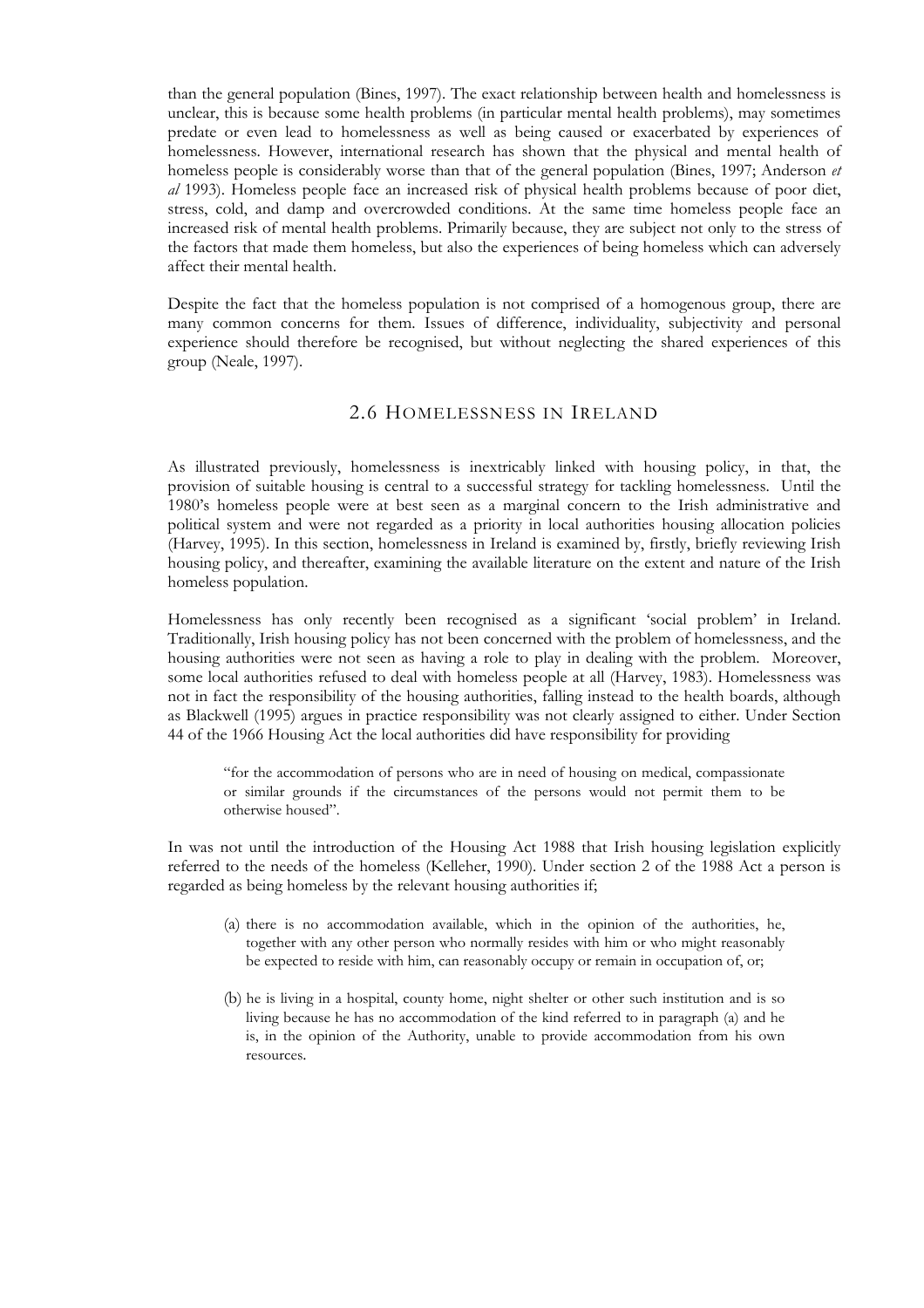The Housing Act 1988 was a result of a seven-year campaign by non-government organisations to end the criminalisation<sup>5</sup> and exclusion of homeless people from the national housing system. The legislation is partially successful in this regard.

As a result of the Housing Act 1988, housing authorities are obliged to assess the needs of homeless people for local authority accommodation at least every three years, to ensure that this need is adequately met, to have regard for the extent of homelessness and to undertake planning to provide for the needs of homeless people. Under Section 10, housing authorities can avail of new powers to meet the needs of the homeless. However, Williams and O'Connor (1999) argue that the results of the four assessments undertaken between 1989 and 1996 had little practical impact on the development of services for homeless people. This was primarily due to their concentration on housing provision as opposed to the planning of homeless services. In addition, the unreliability of assessments due to an inadequate methodology combined with a lack of resources and support available to local authorities prevented any development.

In 1990 Focus Point conducted a research project to examine and monitor the implementation of the Housing Act of 1988 with specific reference to "the changes introduced in policies and practices relevant to homeless people" (Kelleher, 1990). It illustrated that only minimum changes had taken place, which had any direct benefit to homeless people. The study argued that improved co-operation between voluntary and statutory service providers would contribute to improved service provision, planning and development. Moreover, the study highlighted the need for the development of an indepth methodology to examine the extent and assess the needs of homeless people. Likewise in 1992, the National Campaign for the Homeless in Ireland commissioned NEXUS to undertake research on the effectiveness of the Housing Act. It illustrated that local authorities could identify only 157 homeless people that were specifically housed as a direct result of the Act. In addition, the findings of the research suggested that there were varying degrees of priority with which each local housing authority responded to the homeless. Harvey (1995) argues that research undertaken on the operation of the Act reveals weaknesses in planning, organisation and inadequate allocation of resources.

Little empirical data is available on the number of homeless people in Ireland. Current estimates include only those in the most 'deprived group' who are 'houseless' and does not include those who may be threatened with eviction in the private-letting sector, families who share accommodation with another family, those living in hostels, those who are about to be released from institutions (such as prisons) nor does it include travellers. In accordance with the requirements of the 1988 Housing Act, assessments of the homeless population were undertaken in 1989, 1991, 1993 and 1996 with national returns of 1,491, 2,371, 2,172 and 2,501 respectively. The 1999 assessment of homelessness in Dublin, Kildare and Wicklow which was prepared by the Economic and Social Research Institute (ESRI) on behalf of the Homeless Initiative has being regarded as the most significant development to date. This assessment identified 2,900 adults and a total of 990 dependent children who were homeless in Counties Dublin, Kildare and Wicklow during the week of the survey. Research was undertaken by means of an extensive survey administered in the various agencies and organisations providing services to the homeless in the week ending 31st March 1999. These were characterised into two groups- those who used homeless services during the week (1,350) and those who were accepted as homeless by a local authority but who did not have contact with any service during the week  $(1,550)$ .

Outside the Greater Dublin area few prevalence studies have been carried out. One survey conducted by the Department of Applied Social Studies at University College Cork, estimated about 300 people homeless in the city<sup>6</sup>. While, the first major report on homelessness in an urban centre outside Dublin has found that an estimated 963 people were classified as homeless at some stage in Galway city in 199[87.](#page-25-2) Since these figures represent a count for the whole year, they cannot be compared directly with

 $\overline{a}$ 

<span id="page-25-0"></span><sup>5</sup> Under the Vagrancy Act homelessness was a criminal offense, this Act was not repealed until the 1988 Housing Act.

<span id="page-25-1"></span><sup>6</sup> "Little Hope for growing Homeless" in Irish Times, September 11, 1999.

<span id="page-25-2"></span><sup>7</sup> "Report on Plight of Galway Homeless" in Irish Times, July 8, 1999 – Reporting on MacNeela (1998) Report "Homelessness in Galway"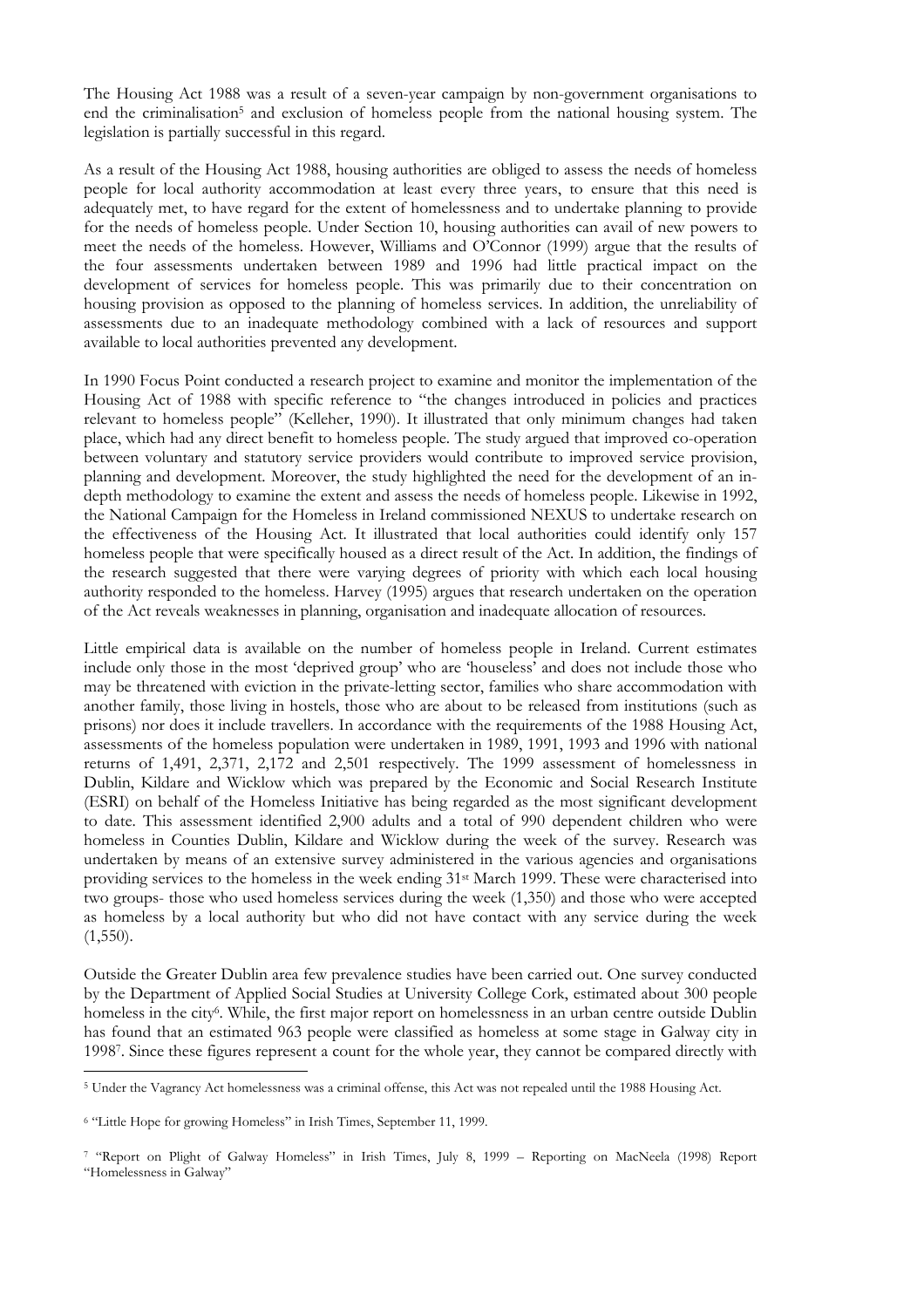those from Dublin and Cork, which provide only a "snapshot" of the situation. In any methodology employed to estimate homelessness it is important to bear in mind the transient nature of population, in that the number of people who experience homelessness at some point in time, is far greater than the number of people who are currently homeless.

Although numerous policy documents and research studies have being undertaken to examine homelessness in Ireland, they have tended to be highly localised and concentrate on specific personal characteristics of the homeless population. For example, Holohan (1997) provided empirical information about the health of the homeless population of Dublin. In addition, there has also been research undertaken regarding the relationship between mental health and homelessness. Cleary and Prizeman (1998) examined the association between mental illness and homelessness in an attempt to identify individual characteristics that may be risk factors for homelessness. However, some have argued that homelessness is itself a risk factor for emotional disorder. For example, Goodman *et al* (1991) use the construct of psychological trauma as a means of understanding the potential effects of homelessness on individuals. They argue that the event of becoming homeless or the loss of stable shelter sudden or gradual may produce symptoms of psychological trauma.

There is however little quantitative data available on the characteristics of homeless people in Ireland. Holohan's (1997) study on health status and health service utilisation among the homeless in Dublin illustrates some general baseline data on the homeless population. Almost two-thirds of the sample were under the age of 45 while only 8% were over the age of 65 years. Eighty five percent of the homeless population was male. The proportion of females with dependents was greater than the corresponding proportion for males. Furthermore, the average number of dependent children was greater among females than males. At the time of interview, forty five percent of the homeless respondents had been homeless for more than one year while a further 34% had been homeless for between one and twelve months. Forty percent of respondents had been homeless at least once in the past with a mean number of episodes of 3.9.

Holohan's study (1997) revealed that the combined prevalence of all physical and psychiatric complaints among his sample was 65.7%. High levels of alcoholism, mental illness, extreme poverty and social isolation have been found in other studies of the homeless in Ireland (Cleary and Prizeman, 1998; Holohan, 1997; O'Sullivan 1996). Homeless persons are by the nature of their lifestyle at increased risk of experiencing health problems, both physical and psychiatric. For example, Cleary and Prizeman (1998) reported that three quarters of the homeless respondents interviewed reported that they had experienced some mental health problems. Twenty five percent of the sample was in contact with psychiatric services and three quarters of these attended a service at least once a month. While 12% of those interviewed never had a job and of those who had previous experience of employment, 58% of interviewees had not worked in over a year.

The ESRI report *Counted In* (Williams and O'Connor, 1999) contains some vital information on the homeless population. Accordingly, 36% of the population were female. The average age of the homeless male was 39 years, while women were on average 32 years of age. According to their findings, 12% of the population were under 20 years, a further 17% were aged between 21 and 25, 26% were between 26 and 35 years, the remaining 45% were over 35 years of age. However, homeless females were more likely than their male counterparts to be in the younger age cohorts. For example, 19% of the homeless females were under 20 years, compared with only 8% of the homeless males. Regarding length of time homeless, 8% of the population were homeless for less than one month; 10% between one and three months; 11% were homeless for between 3 to 6 months. A further 34% were homeless for between 1 and 5 years, and 14% were homeless for over 5 years. Some gender differences were discovered in the data, in that women were more likely to be homeless for shorter periods than men (Williams and O'Connor 1999).

 To conclude, for the first time in Irish housing legislation the 1988 Housing Act specifically addressed the needs of homeless people. As a result of the Act the housing authorities have now the main co-ordinating role for ensuring that the needs of homeless people are met. (Kelleher, 1990). They are obliged to assess the need of homeless people for local authority accommodation; ensure that this need is adequately addressed; have regard to the extent of homelessness and to undertake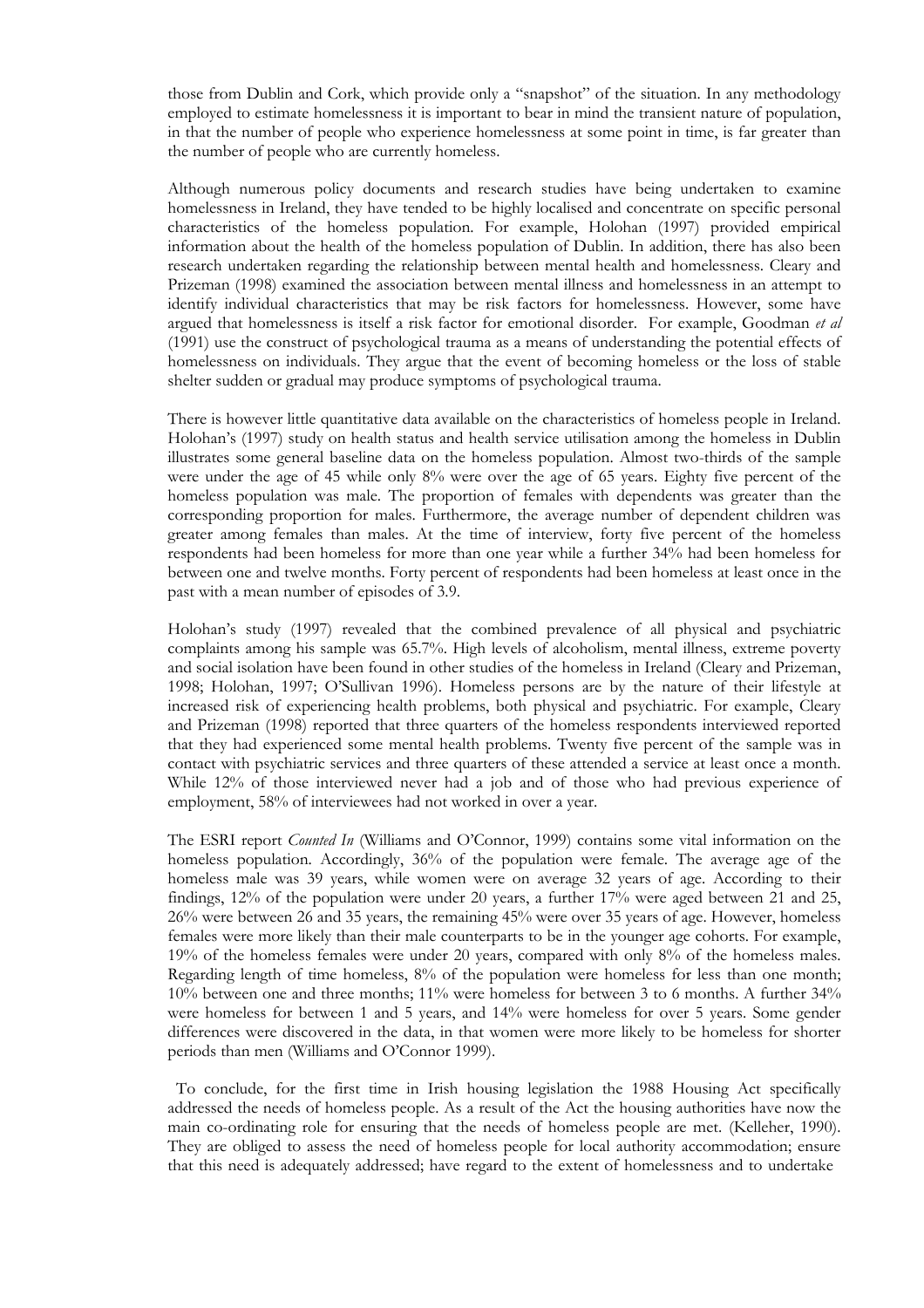planning to provide for the needs of homeless people. In order to ensure adequate service provision for the homeless, it is necessary to carry out more quantitative and qualitative research on the population to identify needs thereby ensuring appropriate service provision.

### 2.7 DRUG USE AND HOMELESSNESS

Compared to the homeless population studies in the 1950s and 1960s the so called 'new homeless' of the 1980s and 1990s are not only more numerous but they are also more visible; they sleep in public places, and are not confined to particular areas of a city. Whereas, the homeless population from prior decades consisted primarily of older men, the current homeless are more heterogeneous. As previously outlined, they are younger, better educated, and more likely to be women. Alcohol-related problems have been predominantly reported in studies of homeless persons in the past decades (Fischer, and Breakey, 1991), while the contemporary generation of homeless individuals is also distinguished by reports of high rates of problem drug use (O'Flaherty, 1996)

This section critically analyses the available literature on drug use and homelessness. It will be seen that there is a vast amount of research - in particular US studies - concerned with homelessness and 'substance mis/use' (Schutt and Garrett, 1992). Such research combines alcohol and illicit drugs into one category. Although 'substance mis/use' is a commonly used term in the US, lumping both alcohol and drug users into a single category precludes making distinctions between these two very different groups. This is particularly unfortunate as there are social and clinical differences between alcohol and illicit drug users, that both researchers as well as service providers need to understand. In short, there is a paucity of literature, which concentrates specifically on drug use and homelessness.

Moreover, the research, which does exist focuses primarily on the extent of drug use among the homeless population, while what is of particular concern in this study, is the extent of homelessness among the drug using population. Consequently, much of the research that will be reviewed in this chapter is 'drug research', or research concerned with drug users, as opposed to studies of the homeless population. The main problem with this 'drug research' is that many of these studies only treat accommodation as a demographic variable, thus, homelessness is rarely examined in any great detail. However, as will be illustrated, some valuable information is available which illustrates the consequences of 'homelessness' on drug users injecting (Cox and Lawless, 1999) and sexual risk behaviour (Rosenthal *et al*, 1994; Rotheram-Borus *et al*, 1991). Although, in this section the relationship between drug use and homelessness is examined in part, it is not intended to provide a causal explanation for homelessness among drug users.

### PREVALENCE

The reported prevalence of alcohol and drug use among the homeless varies dramatically depending on the sample, the definitions of alcoholism, drug use, and homelessness, the setting (rough sleepers, or those staying in hostels) and finally the methods and assessment tools used. Regardless, alcohol use is considered one of the most pervasive health problems among the homeless (Garrett, 1989; Mulkern, and Spencer, 1994). Reported rates of alcohol use among the homeless range from 4% to 86% (Frischer, 1989). Credible estimates of the prevalence of alcoholism among the homeless in the US suggest that it effects 30% to 40% of the homeless population (McCarthy *et al*, 1991). Some researchers suggest that the magnitude of alcohol problems can best be appreciated by comparisons with rates described for the general population. According to this methodology, prevalence rates among the homeless population are 6 to 7 times greater than would be expected in the general population (Frischer and Breakey, 1991).

Among the homeless, men are more likely to report alcohol and drug related problems, whereas higher rates of mental illness are reported among women. Wright and Weber (1987) found that 47% of the homeless men in their study and 16% of the homeless women could be classified as problem drinkers. Although women were less likely to have alcohol-related problems, in Wright and Weber's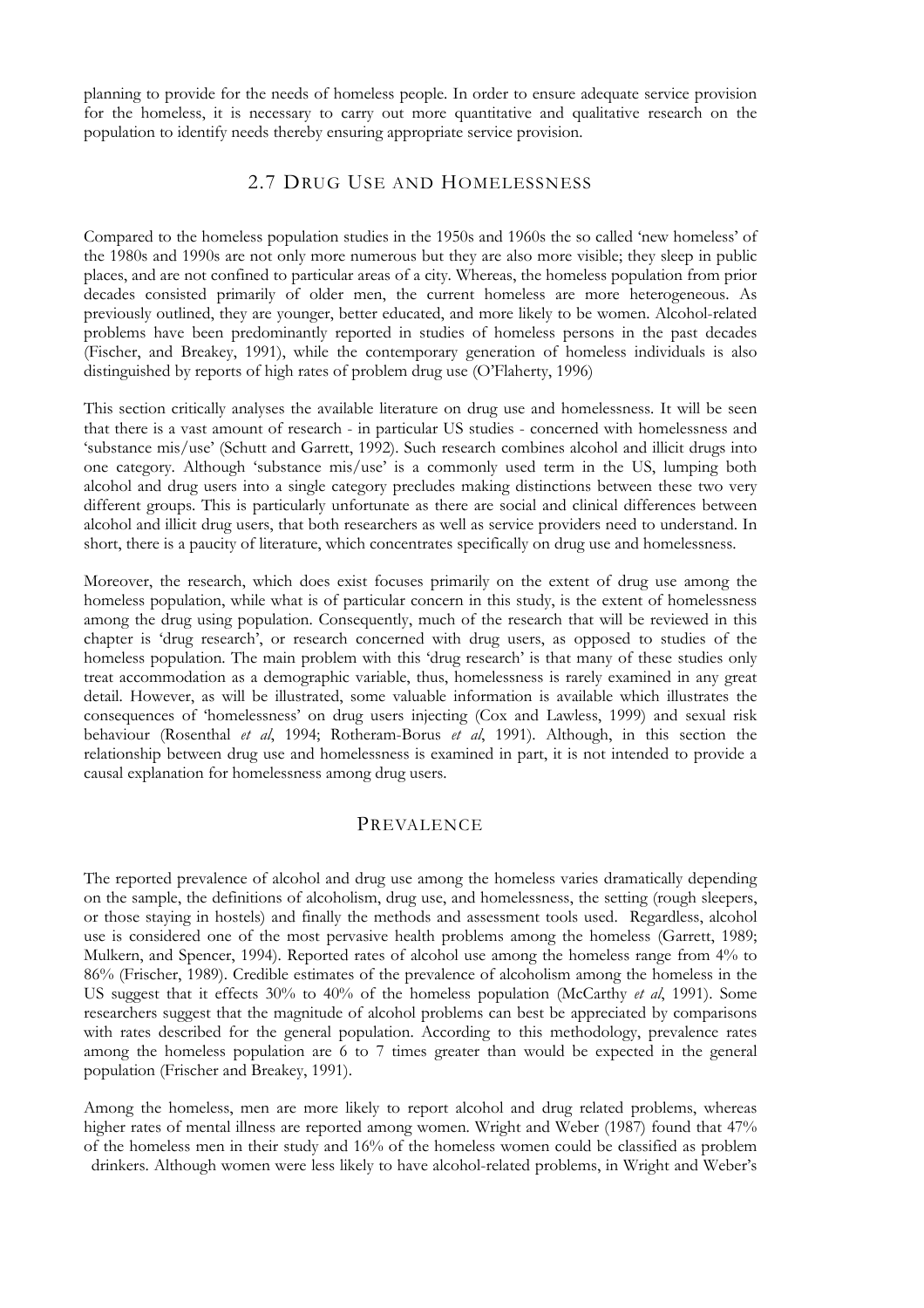study the rates of drug use were relatively similar among men (11%) and women (9%). The strongest correlate of drug use found by Wright (1998) was age; rates of drug use were greatest among younger homeless persons and decreased with age. Although surveys of homeless populations have found consistently high rates of alcohol use, particularly among single men, recent research have called the results of these studies into question. In short, the studies that produced high prevalence rates greatly over-represented long-term shelter users and single men. In addition, lifetime rather than current measures of 'addiction' were employed (McCarty *et al*, 1991).

Research on alcohol use among the homeless also suggests that homeless alcohol users experience more severe forms of alcoholism than domiciled alcoholics. In other words, they exhibit more severe patterns of drinking as measured by duration, regularity, frequency, amount and symptoms of dependence (Koegel and Burman, 1988). Alcoholism and the behaviours associated with it, particularly in the homeless population have a major impact on physical health. Wright *et al* (1987) found that homeless alcohol users were more likely to suffer from liver disease, seizure disorders or other neurological impairments, to have various nutritional deficiencies and to suffer from hypertension. Alcohol use has also been identified as one of the single greatest risk factors for arrest among the homeless population (Frischer and Breakey, 1991).

As previously stated, information on the prevalence and consequences of drug use among the homeless is not nearly as extensive as findings on alcohol use. While there is intuitively a relationship between drug use and homelessness, very little work has been conducted to test this relationship (O'Higgins, 1998). Hammersley and Pearl's (1997) study illustrates that among homeless young people in Glasgow, housing issues and drug problems were intimately related. In the Glasgow study 100 homeless young people were interviewed in a homeless project. The findings revealed that over three-quarters had used cannabis, hallucinogens or amphetamines and just under a half felt they had been addicted to these drugs. Flemen (1997) found very high levels of homelessness among new drug users attending a London drugs service. Eighty four percent of the 1,221 drug users who presented at the Hungerford Drug Project between April 1995 and April 1996 were classified as being homeless. Moreover, 19% of clients reported sleeping rough at the time of interview. Flemen's (1997) study of drug use among young homeless people in London revealed that 88% of the sample (n=700) reported using illicit drugs. Findings from Carlen (1996) "Three Cities Project" also revealed high levels of drug use, in that 76% of the young homeless people interview used illegal drugs.

### DRUG RESEARCH

As mentioned earlier regarding the extent of homelessness among drug users, 'drug research' usually only treats current accommodation as a variable, with the sample normally consisting of drug users who are currently in treatment. For example Sheehan *et al's* (1988) study of 150 drug users who were seeking treatment for the first time in three London treatment agencies found that 26% of their sample lived in either unstable accommodation or were homeless. More specifically 11% of the 150 clients were either squatting or in hostel accommodation, 6% were living with friends or relatives, 1% were in prison, 7% had no fixed abode, and 1% were living in other unsuitable accommodation. According to the Irish National Drug Treatment Reporting System in 1996, only 2.4 percent of the Irish drug using population reported being homeless (Moran *et at*, 1997). This report no doubt underestimates the extent of homelessness among drug users as it is only concerned with drug users in contact with treatment services. Higher levels of homelessness were found in a study carried out in the Merchant's Quay Project. A survey of all new presenters at the Project's Health Promotion Unit revealed that 19% (*n*=246) of the client group were homeless. The higher levels of homelessness may largely be explained by the chaotic, unstable nature of the client group. Findings from this study also highlighted some of the consequences of individuals 'out of home' status on their drug use. For example, homeless clients were significantly more likely than their housed counterparts to report the recent sharing of injecting equipment (Cox and Lawless, 1999).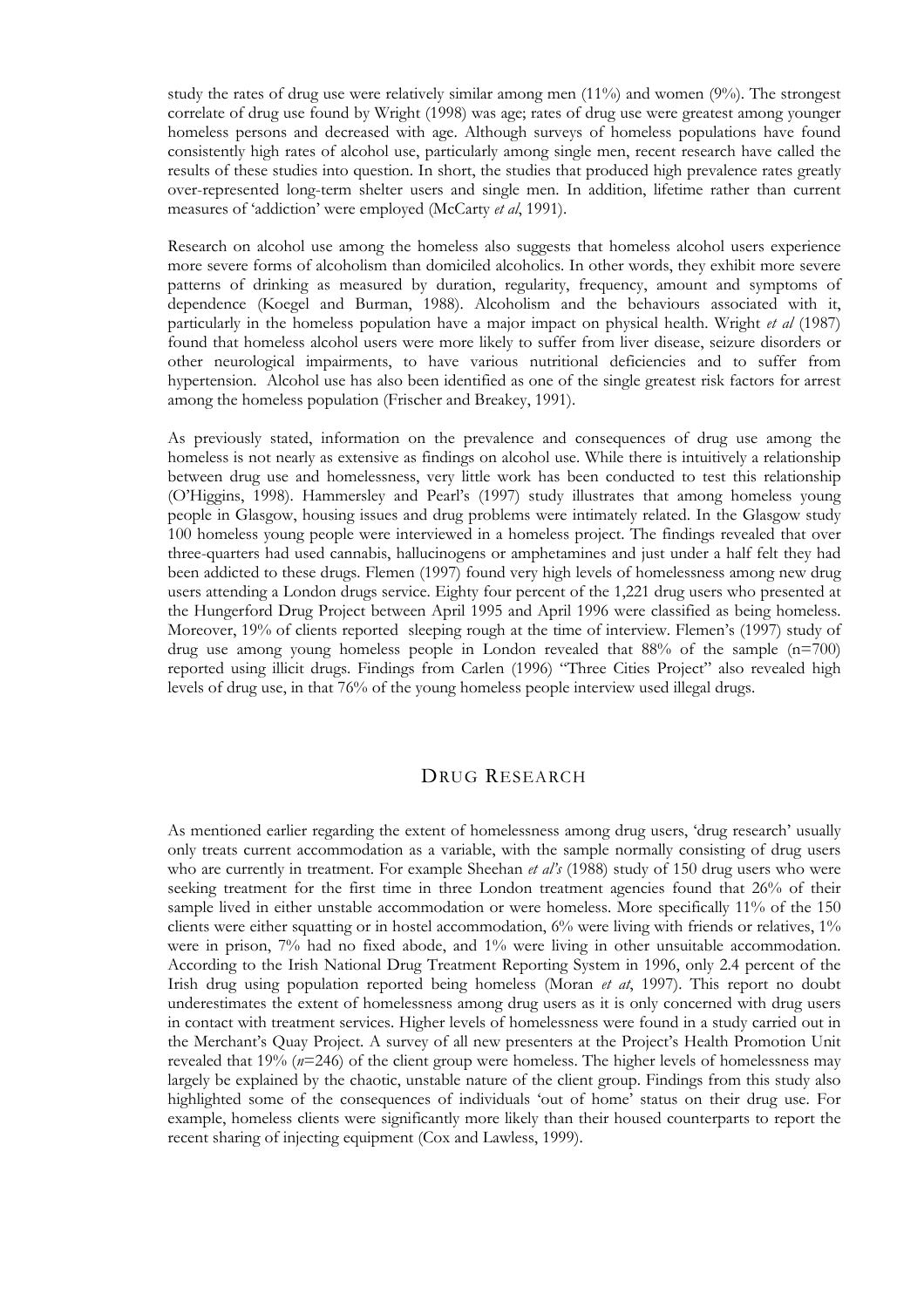International research has illustrated that unstable housing conditions can lead to increased risk behaviour among injecting drug users. For example, Klee and Morris's (1995) study of poly-drug injectors revealed significant differences between those who inject in public places and non-street injectors. Their analysis revealed that those who injected in public places were significantly more likely to be homeless, consequently lacking the facilities to inject in private. Street injectors were not only more likely to lack permanent accommodation, they were also more likely to have close contact with other injectors, in that they were more likely to inject in the company of friends. Moreover, street injectors were at particular risk of passing on used injecting equipment, and using others' injecting equipment. Of the respondents who reported injecting in public places, 39 reported doing so in streets, parks and other open places. Thirty-eight named more sheltered environments such as pub toilets and cars. Twenty-one respondents reported injecting in both exposed and sheltered areas. These were however, not mutually exclusive categories. Klee and Morris found that those who injected in public places were more risk orientated. Social and drug related factors conveyed an overall higher level of risk activity. In short Klee and Morris's (1995) research suggests that drug users who inject in public places, the majority of whom are homeless, are disposed towards health risk behaviour. The lack of predictable safe and private places to inject, a chaotic and depressing life-style, together with enhanced dependence on peers, increase the tendency to engage in injecting risk behaviour.

Other research has shown that drug users living in temporary accommodation, are more likely to share accommodation with other drug injectors (Klee *et al,* 1992). Moreover, sharing with other injecting drug users creates a social environment that leads to the sharing of injecting equipment. Research has found higher rates of sharing among injectors in these circumstances (Magura *et al*, 1989). The social network of the drug users has been shown to be an important consideration in relation to HIV risk behaviour (Samuels, *et al* 1992). Research has shown that HIV risk behaviour is related to the group of individuals with whom these behaviours are shared. Donoghoe *et al* (1992) study of injecting drug users in the UK found that those drug injectors who reported recently sharing injecting equipment were significantly more likely to report living in unstable accommodation, such as squats, and hostels, than non-sharers. They also found that living with other injectors was strongly associated with sharing.

Based on the aforementioned research the quality of housing circumstances and in particular unstable accommodation have been linked with HIV risk behaviour, in particular syringe sharing. The link between lack of adequate housing and sharing of risk behaviour may be further compounded where injectors, out of necessity, share accommodation with friends. Injectors who live with other people, particularly other injectors have been shown to be more likely to share (Donoghoe, *et al*, 1992; Ross *et al*, 1994). People make choices and decisions within the context of particular constraints and possibilities.

### CAUSE OR CONSEQUENCE

As discussed previously, the causes of homelessness are multiple and interactive, and include both individual/agency, and societal/structural factors. Among individual factors, alcohol and increasingly drug use rank as the leading cause of homelessness, in many US studies. For example according to Wright and Weber (1987) more than half of the homeless respondents interviewed identified alcohol and drug use as a major factor, or the single most important factor leading to the loss of their housing. There is however a lack of knowledge around the nature of the relationship between homelessness and problem drug or alcohol use. Johnson *et al* (1997) argue that two alternative perspectives exist to explain the relationship between substance use and homelessness, firstly 'social selection', and secondly 'social adaptation'. The social selection or 'drift down' hypothesis contends that substance use is one of the main pathways into homelessness. Accordingly, homelessness is the end result of a series of events that are a consequence of the individual's substance use. In support of this hypothesis some studies have indicated that substance use places individuals at increased risk of homelessness. Alternatively, Johnson *et al* (1997) put forward the 'social adaptation' or social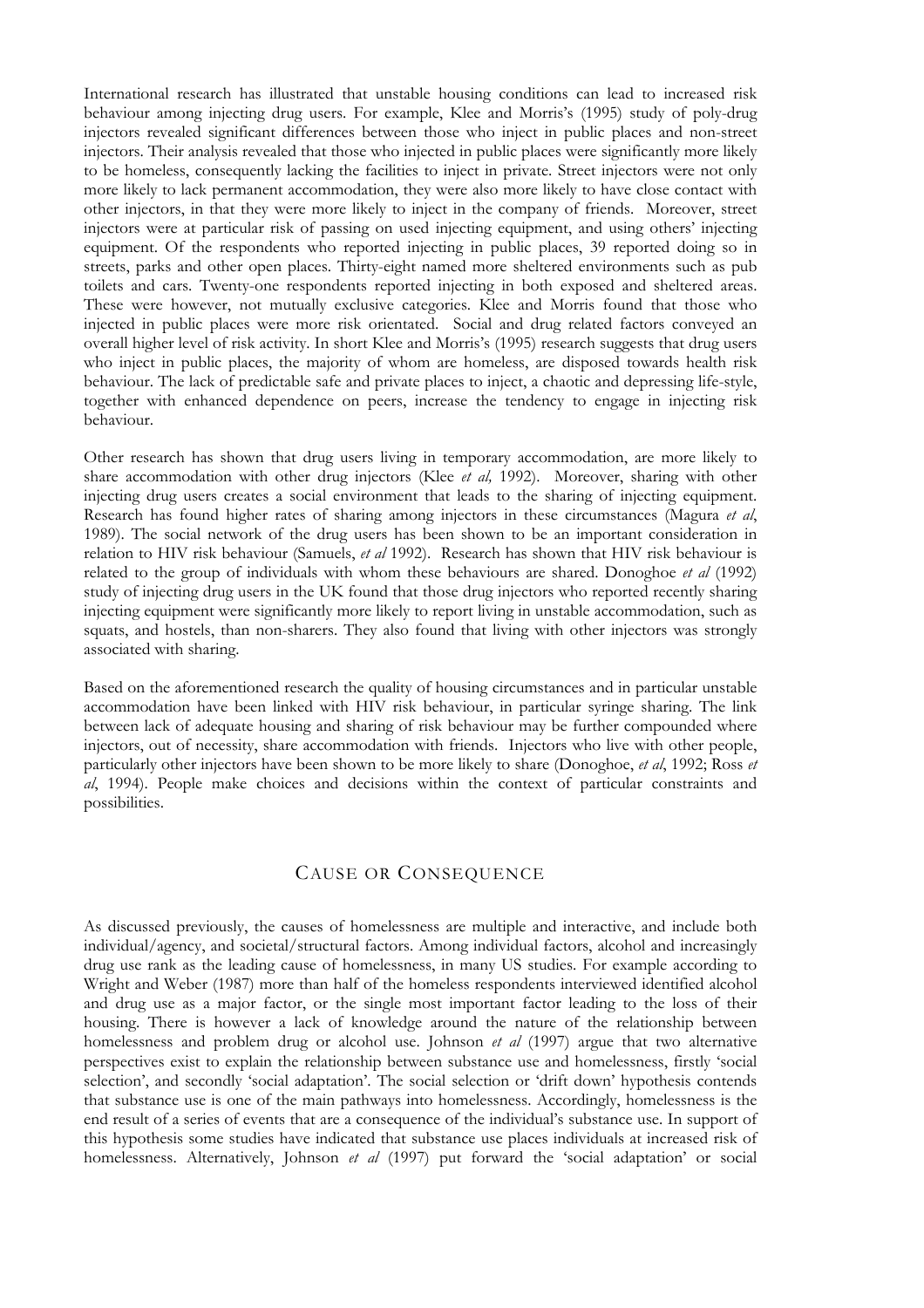causation hypothesis that alcohol and drug use are more likely to be a consequence of homelessness. Accordingly, the use of alcohol or drugs is a means of adapting to life on the streets.

The majority of research concerned with both homelessness and drug abuse has, as illustrated above, examined the incidence of drug use (or substance mis/use) within the homeless population, as opposed to drug users experiences of homelessness. An extensive literature search revealed a dearth of research in this area. This may by due to the fact that as discussed previously, homelessness among the age group predominantly engaged in illicit drug use (those under 25) is a fairly recent phenomenon. In addition to problems of defining what constitutes abuse of, or addiction to, legal or illegal substances, the figures on drug and alcohol use alone cannot address the more pressing concern - whether drug/alcohol use is a cause or an effect of homelessness and poverty. Clearly, on an individual basis, drug use can be either a cause or effect, or both, of homelessness. Nonetheless, the available literature provides a valuable insight into the growing problems of homelessness among drug users, and the consequences of being homeless on both their drug use and injecting and sexual risk behaviour.

### 2.8 CONCLUSION

In this chapter the complexities of homelessness, in terms of definition, measurement, and causality have been outlined. It has been seen that there is a large body of conceptual literature concerned with homelessness, some of which has been critiqued here. A review of this research highlights the fact that there is no single agreed cause of homelessness, a range of structural factors combined in some instances with individual factors contributes to the problem of 'homelessness'. Equally, homeless people cannot be classified as a homogenous group, as Neale (1997:48) states

"they occupy a range of different and shifting positions in relation to a wide variety of power structures - for example, gender, race, age, health, and the employment and housing market".

Based on a review of the available literature the only categorical statement that can be made is that individuals do not cause their own homelessness. The logical follow-on from this, is that as they are not solely responsible for their homelessness they should not be left to their own devices when the system fails them.

The relationship between drug use, alcohol use and homelessness is complex, and probably bidirectional. Although alcohol and drug use can increase the risk of homelessness, displacement and loss of shelter can also increase the use of alcohol and illicit drugs. Moreover, in many cases, drug and alcohol use is neither the cause nor the consequence of homelessness, but rather a condition that was aggravated by the loss of housing. In short, drug use and homelessness are clearly interrelated, complicating and exacerbating one another.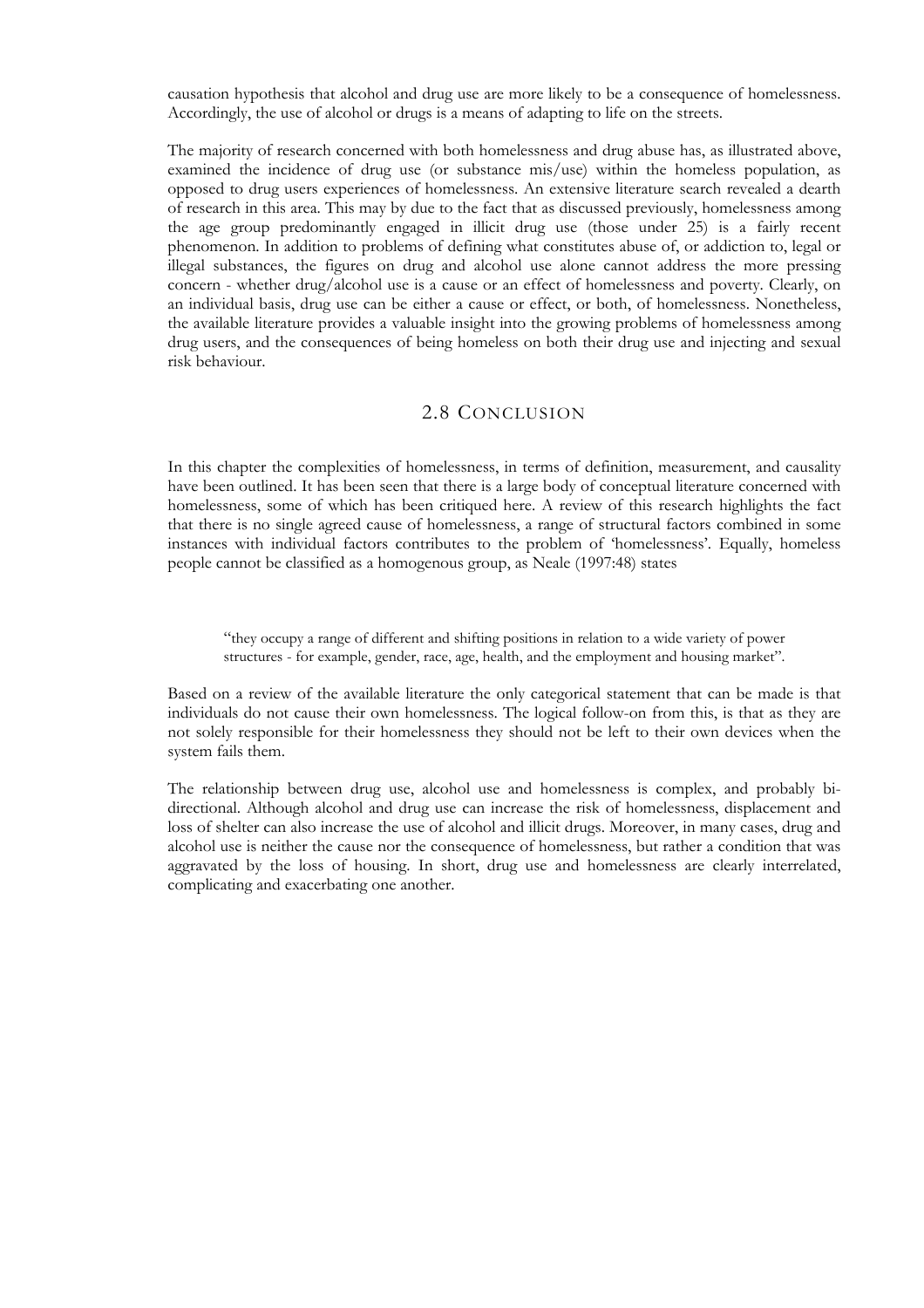### **CHAPTER THREE**

### **METHODOLOGY**

This chapter examines the research methodology, which was adopted to achieve the objectives of the study. It details the research instruments, which were employed, and outlines the limitations of the research. As discussed in some detail in Chapter Two conducting research in the area of drug use and homelessness is problematic. This is primarily due to the lack of consensus around the definition of homelessness. Using statutory homeless as a definition is often considered too conservative, as it automatically excludes the so-called 'hidden homeless'. Conversely, employing a broad definition, which encompasses all housing needs, is often criticised for diminishing the seriousness of homelessness or more specifically 'houselessness'. The fact that there is no generally agreed definition of homelessness means that there are difficulties in determining the extent and nature of this social problem. In the case of this study, these difficulties are compounded by the fact that the respondents are not only homeless but they are also problem drug users.

### 3.1 RESEARCH METHOD

To reiterate, the aim of the study was to collect information on problem drug users who were classified as being homeless. To summarise, in this study the term 'problem drug user' refers to an individual who as a result of taking psychoactive drugs suffers medical, psychological or social complications. This term recognises that that illicit drug use can cause a range of problems among regular consumers. A relatively broad definition of homelessness was employed, in that, it refers to individuals who are currently staying in any of the following; hostels, B&B's, squats, sleeping rough or staying with friends or relatives. This definition has been utilised in other research studies (e.g. Flemen, 1997).

As mentioned in Chapter Two, there is a lack of research concerned with homelessness and drug use, and what has been undertaken tends to focus on drug use among the homeless. To the authors' knowledge, there has been no published Irish study to date, which has examined homelessness among drug users. Recognising the lack of research in this area, it was therefore impossible to adopt or utilise an established research instrument of known reliability. The authors decided a quantitative research method was the most appropriate. To this end two questionnaires were designed. Firstly a screening questionnaire, which was used to identify the clients of the Contact Centre who were deemed to be 'homeless' and as such eligible to complete the second, a more detailed questionnaire. This second questionnaire, a *Survey of Out of Home Drug Users,* was designed to collect detailed information from participants on the following domaines; previous experience of homelessness, current accommodation, drug using history, current drug use, health and well-being and contact with services.

During the week February 8<sup>th</sup> to 12<sup>th</sup> 1999, all drug users who presented at the Contact Centre were informed that a study of homeless among drug users was being carried out in the Project. They were asked whether they would be willing to complete a short questionnaire - the screening questionnaires. All clients were informed that non-participation in study would in no way effect the service they would receive in the Project. Those individuals who upon completion of the screening questionnaire were deemed to be homeless were asked whether they would be interested in completing the more detailed *Survey of Out of Home Drug Users*. When appropriate an appointment was made for those who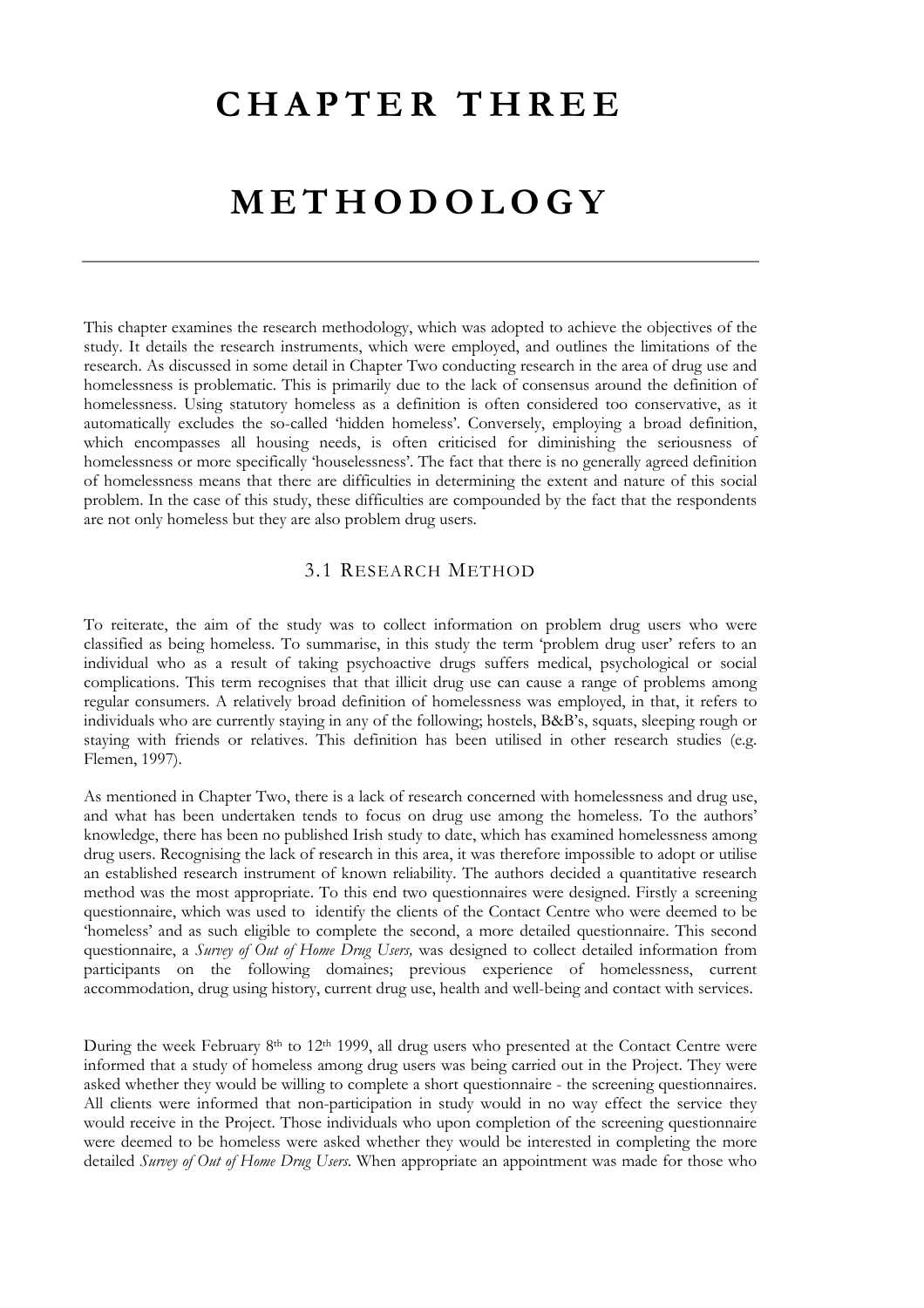agreed to return at the earliest possible date to complete the Survey in private. In many instances appointments were not kept, and in such cases if the clients returned to the Contact Centre, they were once again asked whether they were interested in completing the Survey. The setting within which the research was undertaken had both advantages and disadvantages. The relaxed "drop in" nature of the Contact Centre, allowed for more informal interaction, however, it also meant follow-up attendance was unpredictable.

### 3.2 RESEARCH INSTRUMENTS

This section outlines the research instruments, which were employed in the study. The following two instruments were designed;

- *Screening Questionnaire* The purpose of the screening questionnaire was primarily, to identify those clients who are currently 'homeless' (i.e living in hostel's, B&Bs, squatting, living with friends/ relatives, or sleeping rough) and therefore eligible to partake in the *Survey of Out of Home Drug Users*.
- *Survey of Out of Home Drug Users* This survey was concerned only with those respondents who were homeless at the time of interview.

### *3.2.1 SCREENING QUESTIONNAIRE*

*Population Characteristics:* As discussed in the previous chapter, both national and international literature has highlighted that the general characteristics of the homeless population are changing. To reiterate, the homeless population are getting younger, with women constituting a greater proportion of the population. Basic demographic data was collected on gender, date of birth, and age. However, little is known about the population of homeless problem drug users. In this regard, the screening questionnaire allowed a more detailed examination by collecting information from all clients on the following;

*Current Accommodation;* All respondents were asked where they were currently living, in order to assess whether they could be classified as being 'homeless'. Clients were also asked how long they have being living in their current accommodation and whether they regard such accommodation as temporary or permanent.

*Experience of Homelessness:* While the screening questionnaire was designed primarily to identify clients who were currently homeless, it also afforded the opportunity to get information on drug users prior experiences of homelessness. Due to the transient nature of homelessness, it is important to recognise that respondents who reported being housed may have had previous experience of homelessness. All respondents were asked whether or not they have ever been forced to leave accommodation due to either; court order, vigilantism, pressure from landlord, tenants/ residents association or family. Clients were also asked whether they were ever in a situation where they had no alternative but to stay in either, a hostel, squat, sleep rough or with friends/relatives. This provides some basic information on respondents use of 'homeless' accommodation. When appropriate, respondents were also asked to state what they considered as being the main reasons for having had to previously stay in homeless accommodation. A more subjective means of examining the extent of homelessness was included by asking clients whether they considered themselves to be 'homeless'. This provided a means of analysing whether individual experiences of being 'out of home' were classified as periods of homelessness.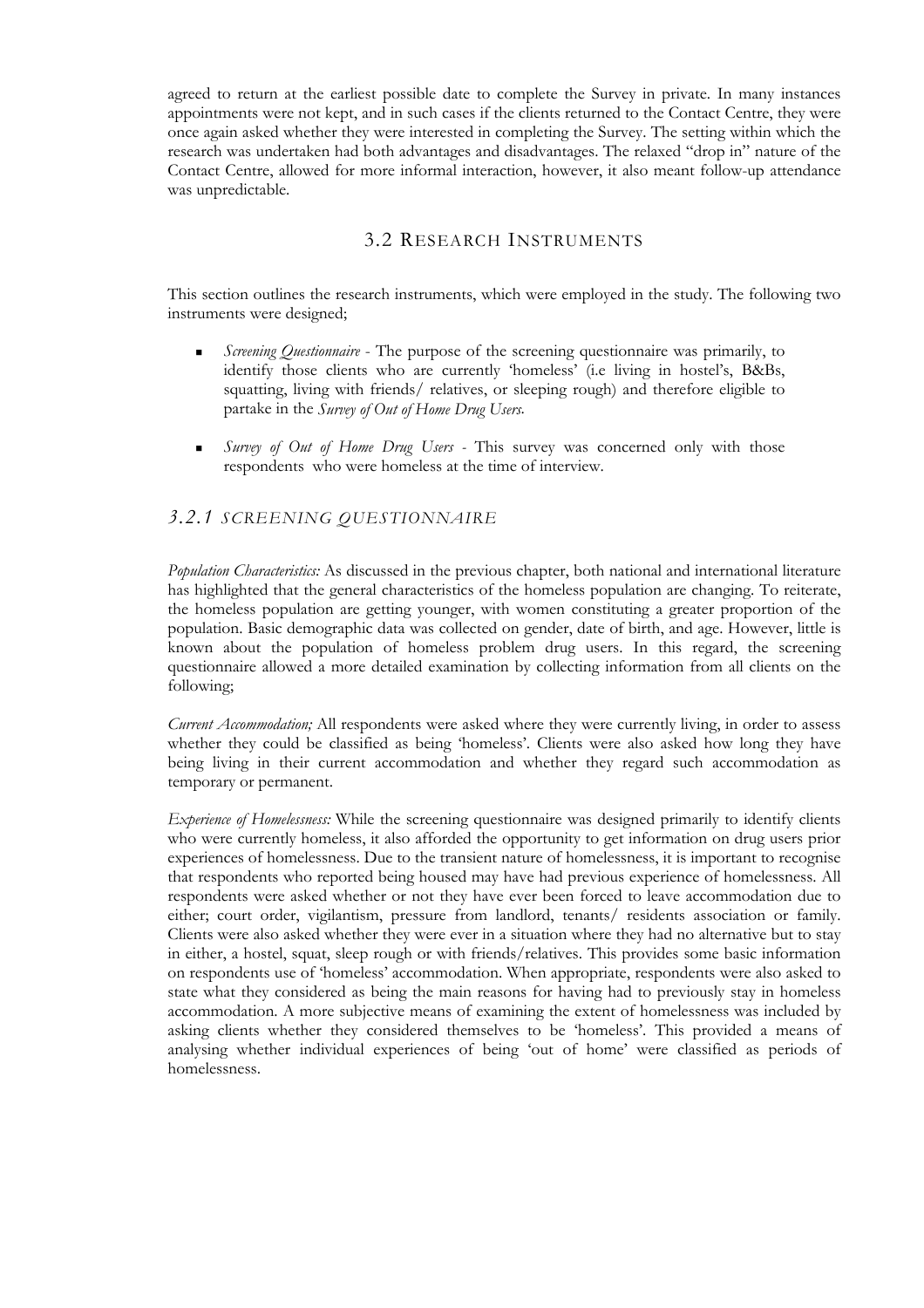### *3.2.2 SURVEY OF OUT OF HOME DRUG USERS*

The *socio-demographic details* collected from all clients include information on gender, age and age left school. In addition, clients were asked whether they ever had paid employment and to state their primary and secondary sources of income, as a means of examining their present economic status. Present legal status and previous criminal activity was also included. Clients were asked whether they have ever spent any time in prison serving a sentence or on remand. Respondents current legal status was also assertained.

*Sleeping Arrangements*- Clients were asked to state their current sleeping arrangements. This was included to illustrate that the homeless drug users as a group are not a homogenous population. Length of time living in current homeless accommodation was also included. Respondents were also asked whether they consider themselves to be 'homeless'. This was included as it was envisaged that it might influence the services they use. The suggestion being that individuals who do not see themselves as being homeless, may prove less likely to use services intended for the homeless. Since being out of home, clients were asked whether they had been the victim of a crime, committed a drug related or non-drug related crime or been harassed by the police. Respondents were also asked what were the main advantages and disadvantages of their current accommodation. Finally, clients were asked their ideal type of accommodation and what were the main factors preventing them from obtaining such accommodation. A checklist was provided to clients which comprised of the following factors; lack of housing, money problems, drug use, lack of help in finding accommodation, have not tried or are not welcome. Respondents who reported lack of help in finding accommodation were asked to tick whether they require advice/information, financial help, or drug treatment as a means of obtaining their ideal accommodation.

*History of Homelessness*: All respondents were asked to identify the last place they thought of as home, the main reason why they left home, length of time out of home, and whether this is their first experience of homelessness. By asking clients the length of time 'out of home' in addition to length of time living in current accommodation, it allows a more complete examination of their current sleeping arrangements, given the high mobility of clients not only in and out of homelessness but also across categories of homelessness. For those respondents who have previously experienced homelessness, they were asked the age they first became homeless, and the number of episodes of homelessness they have experienced and the longest period homeless. Clients were also asked to roughly estimate how many times they have stayed in either a hostel, B&B, with friends or relatives or slept rough. A similar question to that included on the screening questionnaire which focuses on whether clients had ever been forced to leave their accommodation due to; court order, told to go by landlord, vigilantism or pressure from tenants or family was also included.

*Drug Use-* Respondents were asked details of both their drug history and current drug using patterns. Regarding drug history, clients are asked at what age they first started using drugs. Respondents were then asked their current primary drug, route of administration and frequency of use. Clients were also asked whether they used any secondary drugs and if so whether they injected their secondary drug. As international research has demonstrated that the type of accommodation can influence injecting risk behavior, it was necessary to examine in some detail the injecting behaviour of clients. Respondents were asked to outline places of injecting such as, own residence, home of friends/family, park, public toilets or other open public places. They were also asked whether they injected on their own, with partner, in a group or with friends. Recognising that with whom they inject, also influences the sharing and lending of injecting equipment and injecting paraphernalia, an examination of such activity in the four weeks prior to interview was also included. Respondents were asked to subjectively determine whether being 'homeless' changed either their drug use or injecting behaviour in any way. Respondents were also asked about the frequency of alcohol use and type of alcohol consumed.

*Health and Well-Being-* In this section, both the physical and mental health of respondents was examined in addition to sexual risk behaviour. Clients were asked whether they were sexually active and whether they had a regular partner. Respondents who reported being sexually active were asked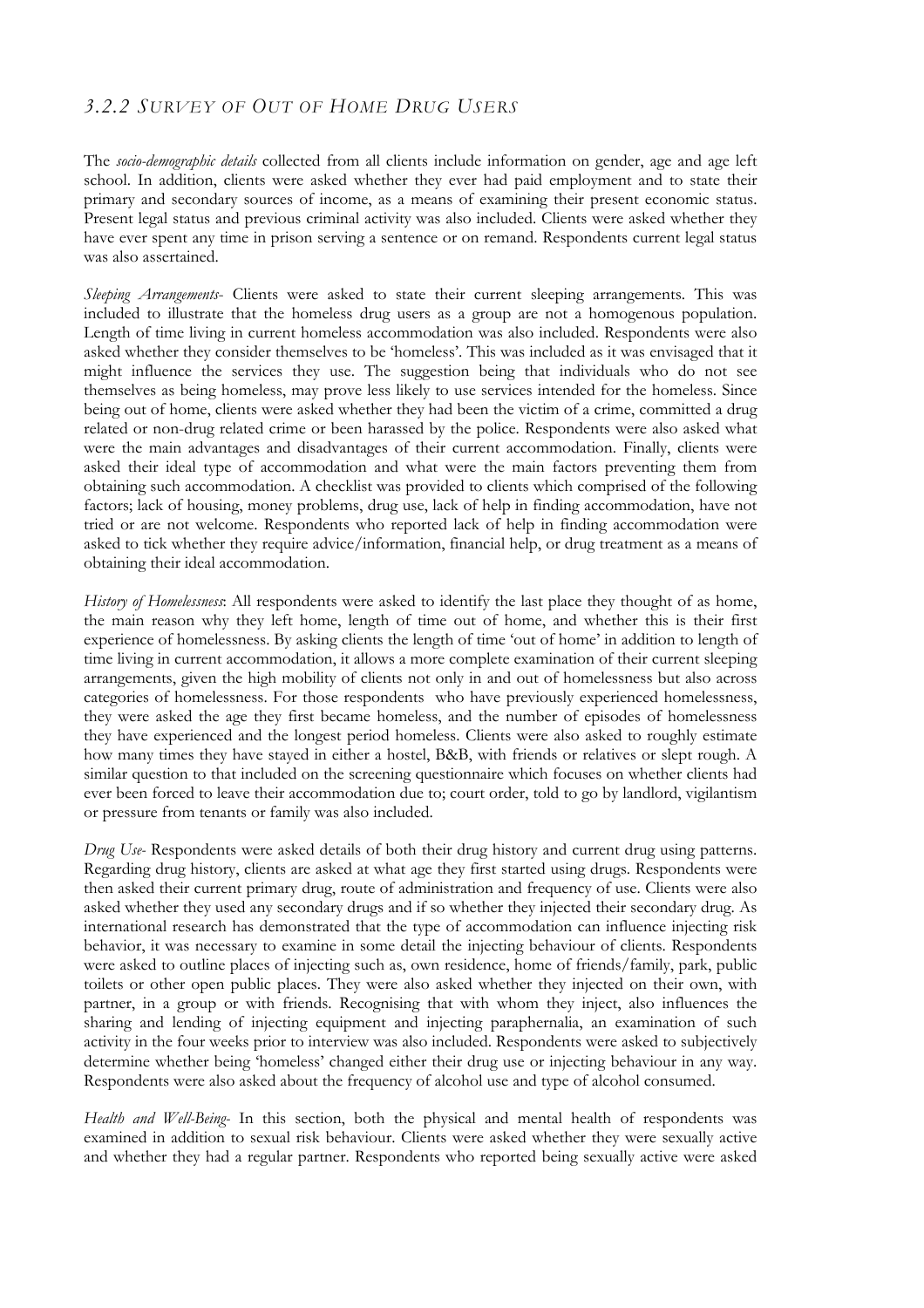their use of condoms. An attempt was made to get a global assessment of both clients' physical and mental health. To this end, clients were asked to rate their physical and mental health on a five-point scale ranging from 'very good' to 'very poor'. More specific health complaints were also addressed, as respondents were asked whether they have complained of any of these complaints within the last three months. An open-ended question was also included asking clients whether they suffered from any other physical or mental health complaint not already covered. Respondents were also asked whether their health had changed in any way since being out of home and if so, how.

*Contact with Services-* Respondents were asked how long they have been attending the Merchant's Quay Project and more specifically what services within the Project have they been using. Current attendance at any drug treatment service, apart from the Merchants Quay Project was also included in order to ascertain general contact with drug services. Previous attendance at other services was also examined. In order to examine level of contact with medical services, it was necessary to firstly ask clients whether they were in receipt of a medical card. Contact with G.P, dentist, casualty or other medical services were also asked of clients. As already mentioned, contact with homeless services is highly influenced by whether clients consider themselves to be 'homeless'. In addition, clients use of homeless services differs according to type of homeless accommodation of clients. A checklist featuring homeless services located in the vicinity of the Merchant's Quay Project is included to ascertain current use of services.

All information collected was based on respondents self reported behaviour. It is possible that drug users may provide inaccurate information about their past and current behaviour. On the one hand, the respondents may be able to recall past behaviour. Moreover, as behaviour changes over time, it may be difficult for respondents to recall behaviour accurately. Conversely respondents may be unwilling to reveal drug using practices that are illegal (Siegel *et al*, 1986). Be it deliberate or unintentional self reported information about sensitive behaviour such as drug use can bias results. Nevertheless, a variety of approaches have shown that injecting drug users provide reasonably accurate reports of drug use (McElrath *et al* ,1994) and sexual behaviour (Kleun *et al*, 1994). Furthermore, efforts were taken to minimise recall bias by limiting the recall time periods to four weeks and three months. Although most quantitative researchers are concerned with establishing that the results of a particular investigation can be generalized beyond the confines of the research location, this study was highly context bound as all participants were clients of the Contact Centre, and self selecting. In short, they were not representative of the total population of homeless drug users.

### 3.3 SUMMARY

In order to conduct the research on homeless drug users, a quantitative methodology was employed. To this end, two questionnaires were designed. The first, a screening questionnaire intended to identify those eligible to complete the second, a *Survey of Out of Home Drug Users*. Any research on homelessness is fraught with difficulties, in that the definitional problems encountered with both the terms 'home' and 'homelessness' allows a subjective meaning of the concepts to emerge, in that, the researcher can choose the definition best suited to the research study. In this chapter, the terms 'homelessness' and 'drug use' have been clearly outlined for the purpose of this study. However, the findings of this study cannot be generalized; they refer to a very specific group in that they are homeless drug users who present at the Merchant's Quay Project.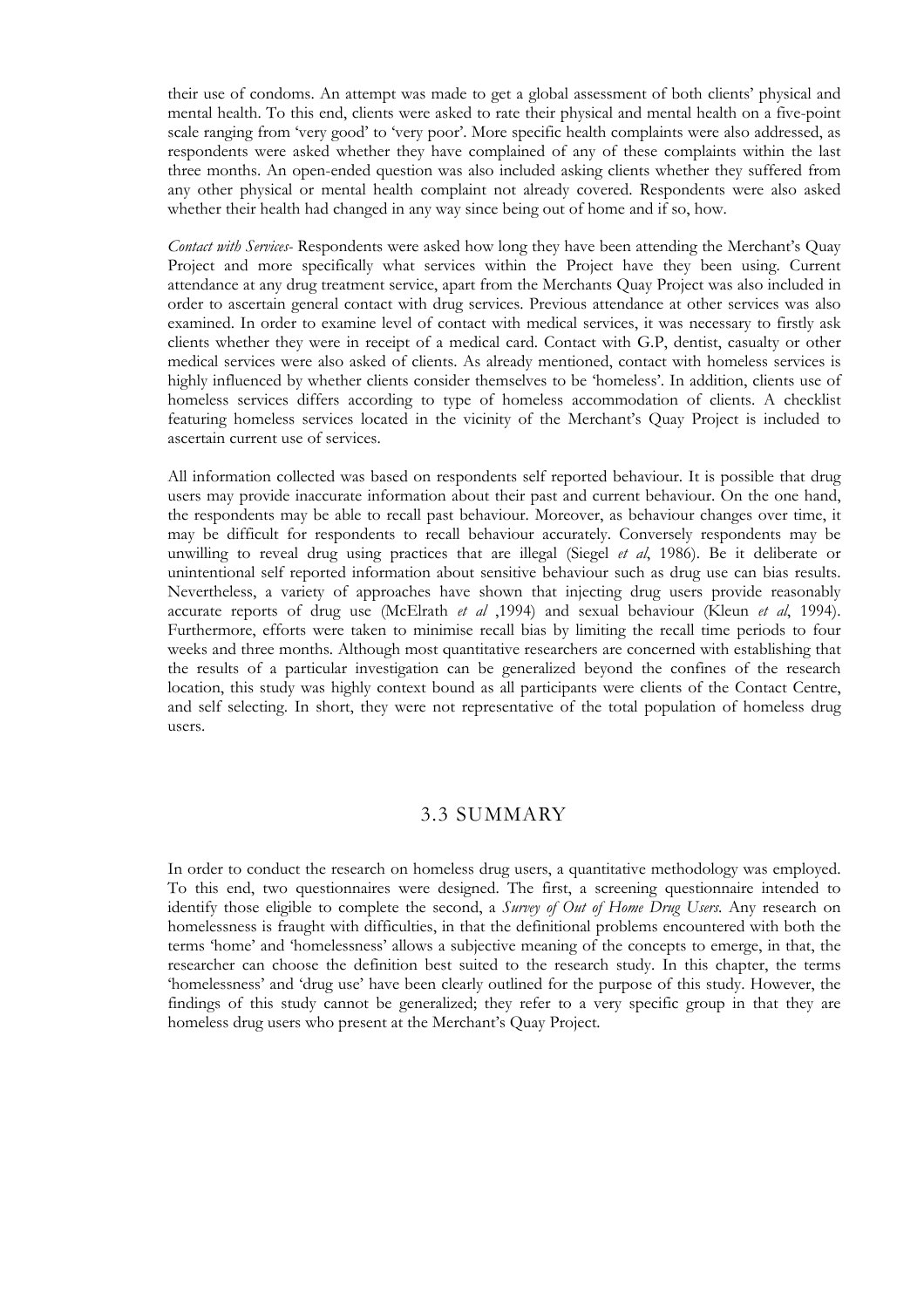### **CHAPTER FOUR**

### **SCREENING DATA**

As discussed in Chapter Three, a screening questionnaire was designed to be administered to clients attending the Contact Centre, at the Merchant's Quay Project. The main purpose of the questionnaire was to examine the extent of homelessness among clients presenting at the Merchant's Quay Project. The use of the screening questionnaire permitted the identification of those clients who were currently 'homeless; - i.e. living in hostel's, B+B's, squatting, staying with friends and relatives or sleeping rough - and were therefore eligible to take part in the *Survey of Out of Home Drug Users*. However the questionnaire also provided valuable information on the number of clients who have ever experienced 'homelessness'.

During the week of the 8<sup>th</sup> to the 12<sup>th</sup> of February 1999, all clients who entered the Contact Centre at Merchant's Quay Project were asked whether they would complete the screening questionnaire. During this time period, a total of 190 active drug users agreed to fill-in the questionnaire. Based on the attendance figures for the month of February it was estimated that 75% of the clients who presented at the Contact Centre in the week in question completed the questionnaires<sup>8</sup>. In this chapter the data collected from the 190 screening questionnaires is presented.

### 4.1 POPULATION CHARACTERISTICS

Figure 4.1 illustrates that of the 190 clients who participated in the completion of the screening questionnaire, 69% were male (n=131) and the remaining 31% were female (n=59).

# **Figure 4.1 Gender of Clients**



The average age of clients presenting at the Contact Centre was 24.9 years (range 16-43 years). Seventeen percent of the clients were teenagers; 61% were 25 years and under, and 80% of the clients were under thirty years of age. Analysis revealed that there were significant gender differences in the age of clients, in that female clients were significantly younger than their male counterparts (t-test  $=2.93;df=127;p<0.01$ . The male clients were on average 25.7 years and female respondents were on

 $\overline{a}$ 

<span id="page-35-0"></span><sup>8</sup> In February 1999 a total of 1016 clients attended the Merchant's Quay Project's Contact Centre. In that month the Project was open for 20 working days. Therefore, on average 51 clients attended on a daily basis- and an estimated 255 over the five days under investigation.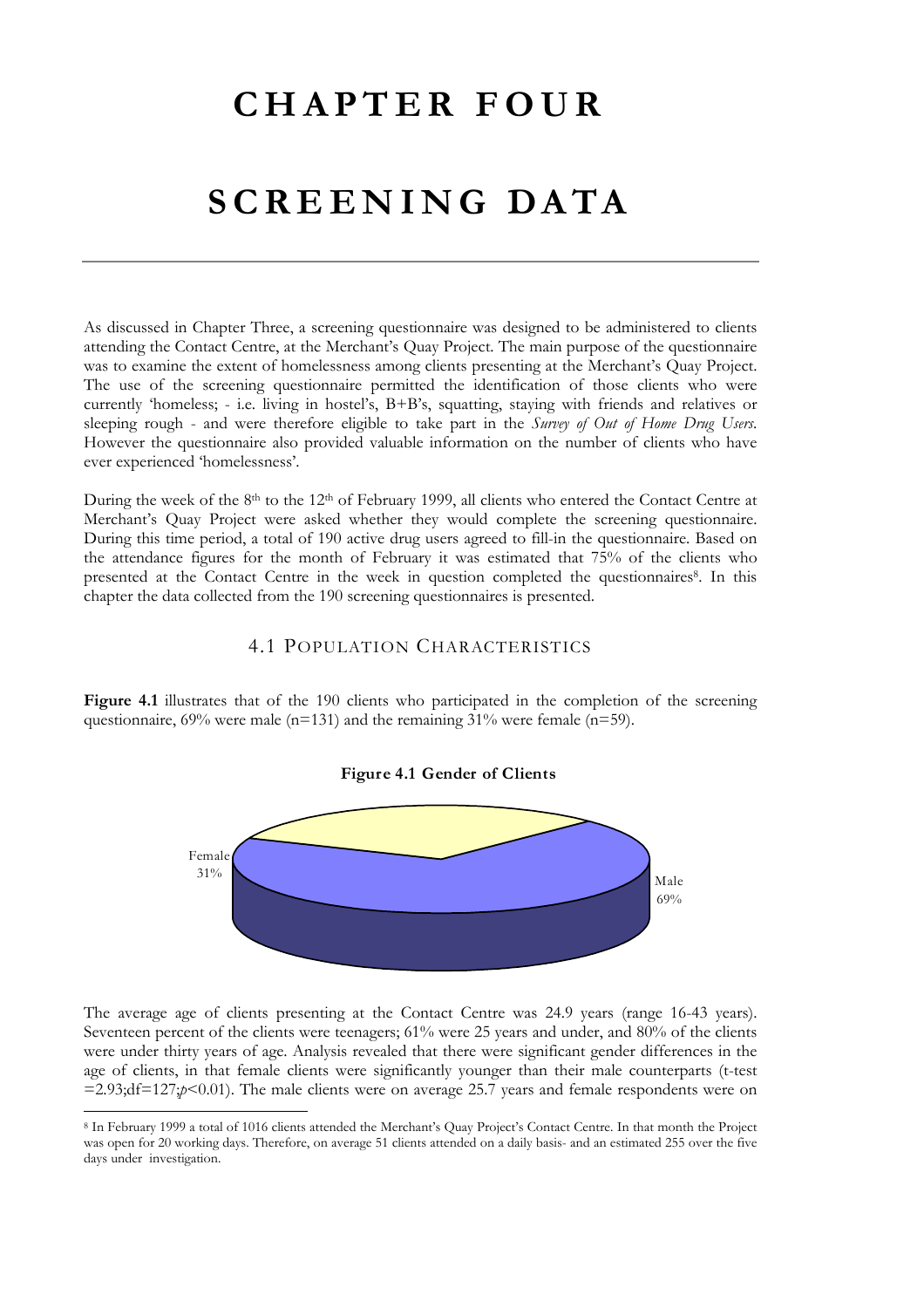average 23.2 years of age. **Figure 4.2** graphically illustrates the gender differences in the age of clients. It illustrates that the female respondents were proportionately more likely than their male counterparts to be teenagers. Conversely, the male respondents were proportionately more likely to be over the age of 30 years.



4.2 CURRENT ACCOMMODATION

All respondents were asked where they are currently living. As discussed previously, based on an individuals current accommodation they were deemed to be 'homeless'. **Figure 4.3** illustrates that 63% of the total population of active drug users interviewed reported being currently homeless - as indicated by their accommodation type. This is living in either a hostel, B&B, squat, staying with friends and relatives or sleeping rough. Although not statistically significant female respondents were more likely than male respondents to report being 'out of home' at the time of the interview. Sixty six percent of female clients reported being currently homeless, compared to 62% of the male clients. There was no difference in the mean age of those clients who reported being homeless (25 years) and those currently housed (24.8 years).





Figure 4.3 also illustrates that a further 30% of clients who completed the screening questionnaire, although not currently homeless, had previous experiences of being homeless. In short, only 7% of the client group interviewed reported that they had never experienced being out of home. **Table 4.1** shows the current sleeping arrangements of the population of drug users interviewed by gender. It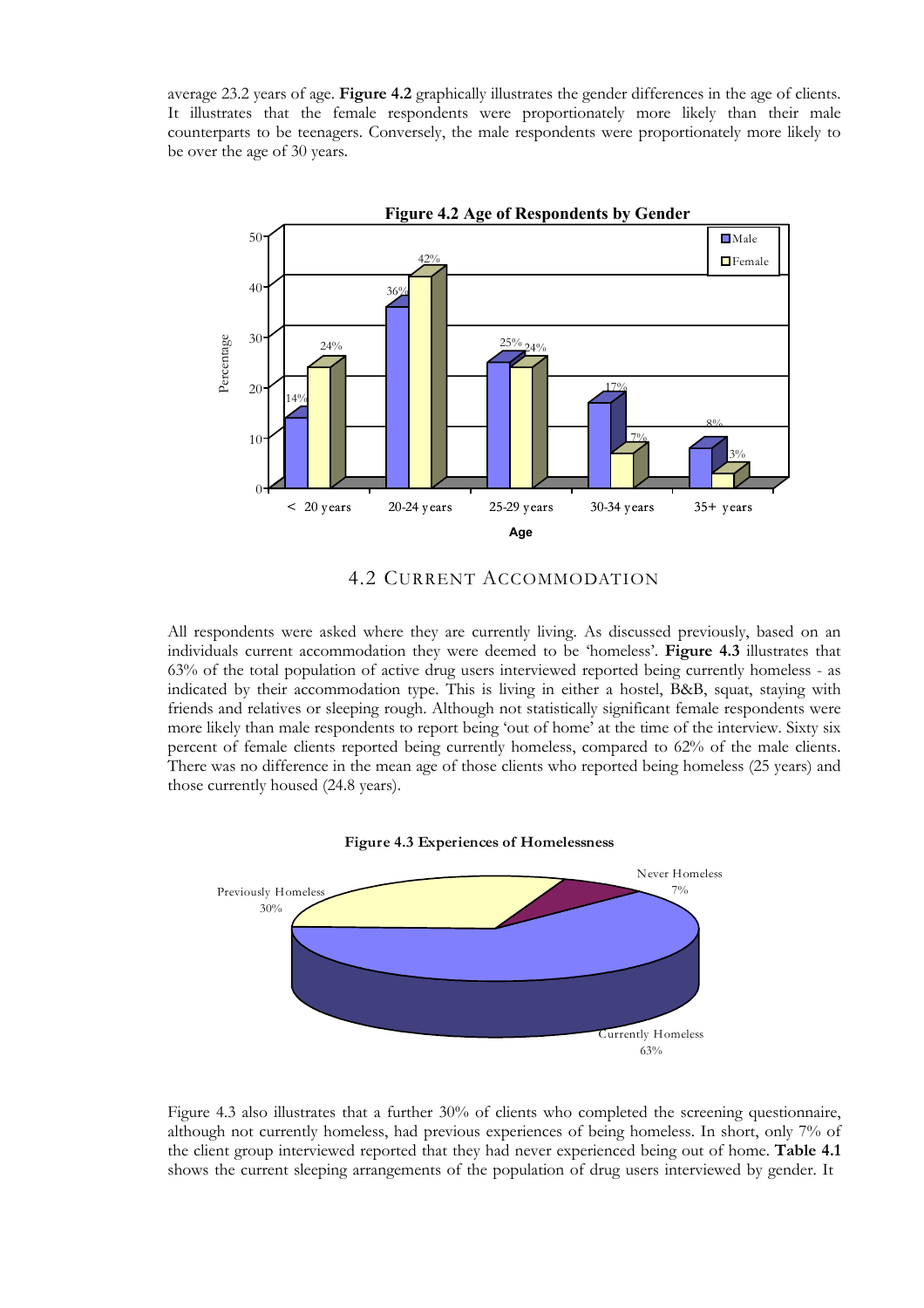illustrates that 21% of the respondents reported living in their parent's home. Despite the fact that the female clients were younger than their male counterparts, women were proportionately less likely to report living in their parents home. It also illustrates that only 17% of the female respondents reported living in their family home, compared with 23% of the male respondents. The male clients were also more likely to report staying in a hostel than their female counterparts, while the female respondents were proportionately more likely to report staying in a B&B. Fifteen percent of female clients reported currently staying in a B&B, while only 3% of male clients reported living in this type of emergency accommodation. Table 4.1 illustrates that a significant minority of the population, one fifth, reported currently sleeping rough.

|                   | Male          |                  | Female        |                  | Total         |                  |
|-------------------|---------------|------------------|---------------|------------------|---------------|------------------|
| Accommodatio      |               |                  |               |                  |               |                  |
| n                 |               |                  |               |                  |               |                  |
|                   | $\frac{0}{0}$ | $\boldsymbol{n}$ | $\frac{0}{0}$ | $\boldsymbol{n}$ | $\frac{0}{0}$ | $\boldsymbol{n}$ |
| Local Authority   | 6             | (8)              | 10            | (6)              |               | (14)             |
| Private Rented    | 9             | (12)             | 7             | (4)              | 8             | (16)             |
| Parents Home      | 23            | (30)             | 17            | (10)             | 21            | (40)             |
| Hostel            | 23            | (30)             | 20            | (12)             | 22            | (42)             |
| B&B               | 3             | (4)              | 15            | (9)              | 7             | (13)             |
| Squat             | 1             | (1)              | 4             | (2)              | 2             | (3)              |
| Friends/Relatives | 14            | (18)             | 10            | (6)              | 13            | (24)             |
| Sleeping Rough    | 21            | (28)             | 17            | (10)             | 20            | (38)             |
| Total             | 100           | 131              | 100           | 59               | 100           | 190              |

**Table 4.1 Respondents Current Accommodation by Gender**

Analysis revealed that there were age differences across accommodation types. **Table 4.2** illustrates that clients who reported that they were privately renting were older than those who reported staying in a hostel, staying with their parents or sleeping rough. The youngest client group were those who reported squatting.

| Accommodation     | Age Breakdown    |             |               |             |      |              |  |
|-------------------|------------------|-------------|---------------|-------------|------|--------------|--|
|                   | $\boldsymbol{N}$ | Mean<br>age | Median<br>age | Mode<br>age | SD   | Age<br>Range |  |
| Local Authority   | 14               | 26.1        | 24.5          | 23          | 4.77 | $16 - 34$    |  |
| Private Rented    | 16               | 27.6        | 24.5          | 23          | 6.04 | 19-39        |  |
| Parents Home      | 40               | 23.3        | 23            | 23          | 4.5  | $16 - 33$    |  |
| Hostel            | 42               | 25.8        | 25            | 24          | 6.05 | $16 - 42$    |  |
| B&B               | 13               | 26.2        | 25            | 25          | 5.4  | $19-40$      |  |
| Squat             | 3                | 19.3        | 19            | 16          | 3.51 | $16 - 23$    |  |
| Friends/Relatives | 24               | 24.5        | 22            | 22          | 5.99 | $16 - 43$    |  |
| Sleeping Rough    | 38               | 24          | 22            | 18          | 6.28 | $16 - 35$    |  |
| Total             | 190              | 24.9        | 24            | 23          | 5.84 | $16 - 43$    |  |

**Table 4.2 Age Breakdown by Accommodation Type**

All respondents were asked how long they have been in their current living arrangements, whether classified as being housed or homeless. **Table 4.3** illustrates the length of time clients reported living in their current accommodation. Twenty five percent of clients reported living in their current accommodation for a period in excess of five years, while a total of 27% of clients reported being in their accommodation for less than a month. Analysis revealed no significant gender difference in the length of time clients reported being in their current accommodation.

#### **Table 4.3 Length of Time in Current Accommodation by Gender**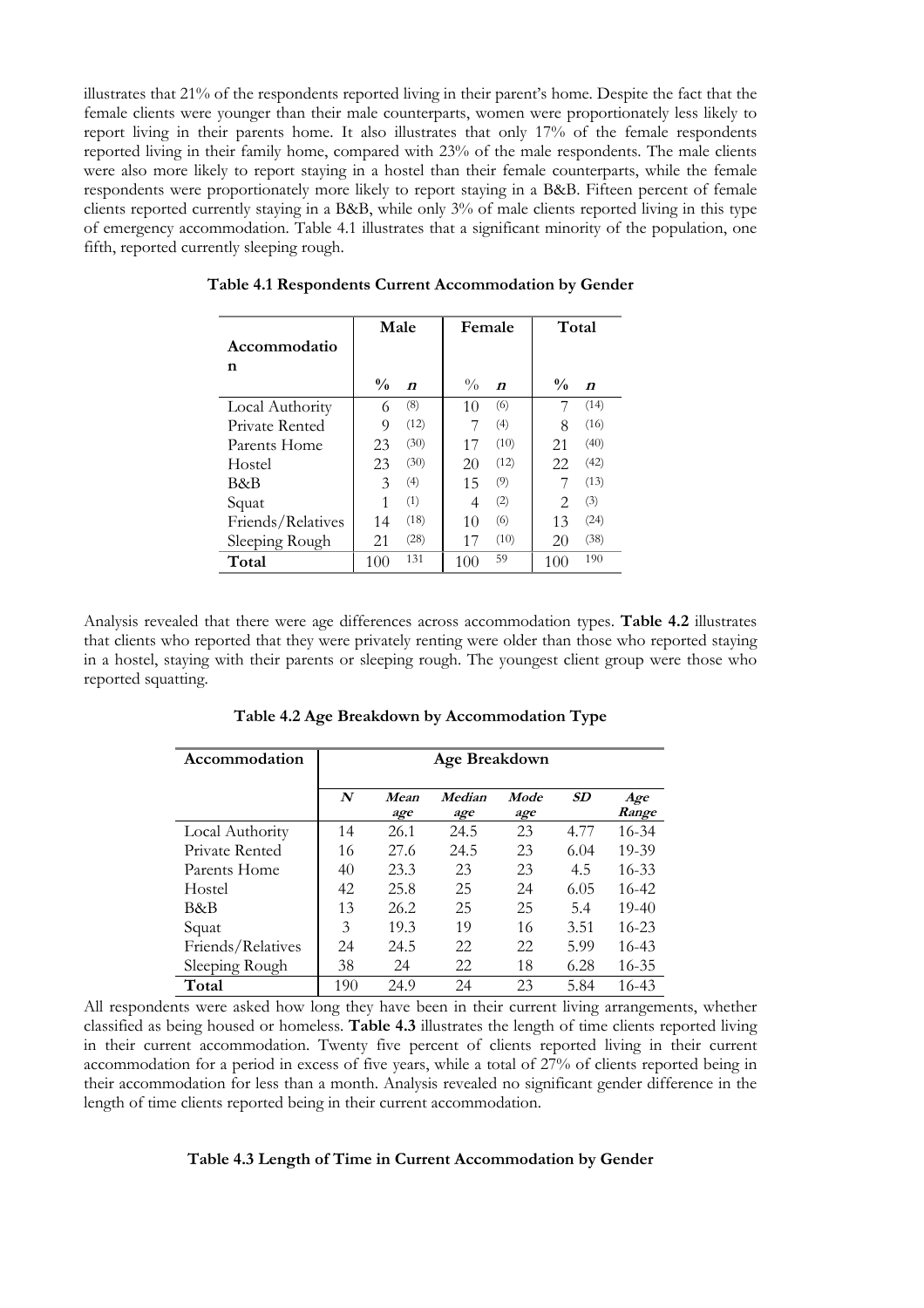| Duration     |               | Male             |                             | Female           |               | Total            |
|--------------|---------------|------------------|-----------------------------|------------------|---------------|------------------|
|              | $\frac{0}{0}$ | $\boldsymbol{n}$ | $\frac{0}{0}$               | $\boldsymbol{n}$ | $\frac{0}{0}$ | $\boldsymbol{n}$ |
| $<$ One week | 8             | (11)             |                             | (4)              | 8             | (15)             |
| 1-4 Weeks    | 18            | (24)             | 19                          | (11)             | 19            | (35)             |
| 1-5 Months   | 18            | (23)             | 22                          | (13)             | 19            | (36)             |
| 6-11 Months  | 10            | (13)             | 14                          | (8)              | 11            | (21)             |
| 1-4 Years    | 20            | (26)             | 14                          | (8)              | 18            | (34)             |
| $>5$ Years   | 26            | (34)             | 24                          | (14)             | 25            | (48)             |
| Total        | 100           | 131              | 100                         | 58               | 100           | 189              |
|              |               |                  | *Missing Observations $= 1$ |                  |               |                  |

All participants, whether housed in appropriate accommodation or classified as being homeless were asked whether they considered their current accommodation as being temporary or permanent. Analysis revealed that  $71\%$  of all clients (n=134) reported that their current accommodation was temporary. Of the remaining 56 clients over half were living in their parents home. However, eight clients fell under the classification of 'homelessness' employed in this study; one was living in a hostel, four were staying with friends and/or relatives and three were rough sleepers.

Although not statistically significant there was a gender difference in whether clients stated that their current accommodation was temporary or permanent. Sixty seven percent of the male clients reported that their current accommodation was temporary compared with 78% of the female clients. Not surprisingly, those clients who were considered homeless by type of current accommodation were significantly more likely to report such accommodation as temporary  $(x^2=81.5;df=1; p<0.01)$ . Ninety three percent of respondents who were classified as being 'out of home' reported their accommodation as temporary, while only 31% of respondents who were considered housed reported their accommodation as temporary.

## 4.3 HOMELESS DRUG USERS

Concentrating specifically on the cohort who reported being homeless at the time of interview (n=120), **Figure 4.4** illustrates their current sleeping arrangements. Almost one third of the homeless clients reported sleeping rough, 46% reported staying in some form of emergency accommodation,11% in B&B's and 35% in hostels. A further one fifth of the clients reported staying with friends and relatives.



**Figure 4.4 Sleeping Arrangements of Homeless Drug Users**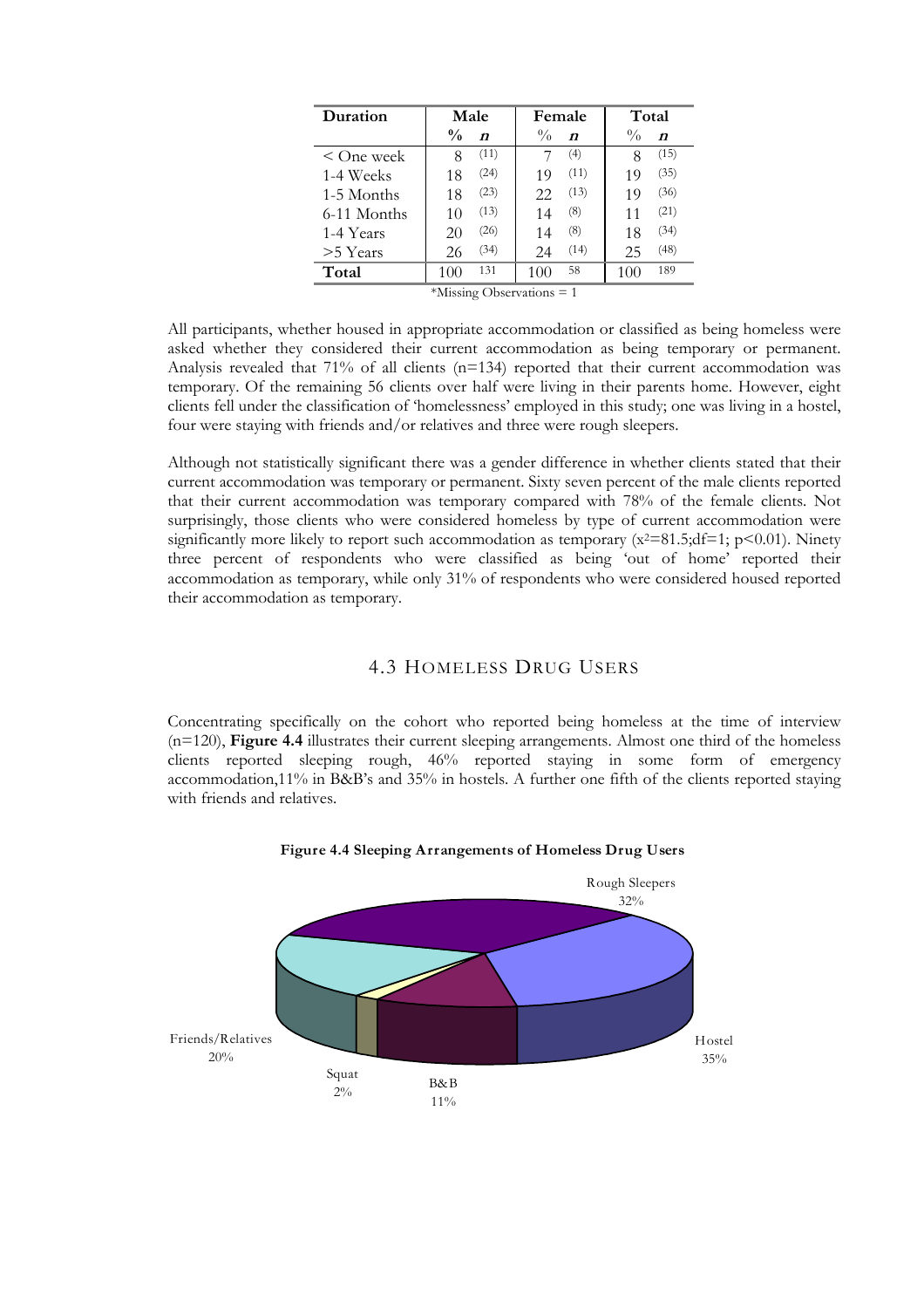Analysis revealed gender differences across sleeping arrangements among the homeless cohort. **Table 4.4** illustrates these gender differences. It shows that that over a third of this client group reported staying in a hostel. There was a slight gender difference, in that 37% of the male clients reported such current accommodation, compared with 31% of female clients. Analysis revealed that female clients were significantly more likely than their male counterparts to report staying in B&B's  $(x^2=9.50; df=1; p<0.01)$ . Overall, levels of sleeping rough were high, as one third of the client group reported sleeping rough at the time of interview. As expected, male clients were more likely to report such sleeping arrangements, however, a significant minority of female clients also reported rough sleeping.

|                   | Male          |                  | Female        |                  | Total                       |                  |
|-------------------|---------------|------------------|---------------|------------------|-----------------------------|------------------|
| Accommodatio      |               |                  |               |                  |                             |                  |
| n                 | $\frac{0}{0}$ | $\boldsymbol{n}$ | $\frac{0}{0}$ | $\boldsymbol{n}$ | $\frac{0}{0}$               | $\boldsymbol{n}$ |
| Hostel            | 37            | (30)             | 31            | (12)             | 35                          | (42)             |
| B&B               | 5             | (4)              | 23            | (9)              | 11                          | (13)             |
| Squat             |               | (1)              | 5             | (2)              | $\mathcal{D}_{\mathcal{L}}$ | (3)              |
| Friends/relatives | 22            | (18)             | 15            | (6)              | 20                          | (24)             |
| Sleeping Rough    | 35            | (28)             | 26            | (10)             | 32                          | (38)             |
| Total             | 100           | (81)             | 100           | (39)             | 100                         | (120)            |

**Table 4.4 Sleeping Arrangements of Homeless by Gender**

**Figure 4.5** graphically illustrates the length of time homeless respondents reported having been in their current situation. This time period does not necessarily relate to the length of time the clients have been homeless, however it can be seen as an indication of the minimum period of homelessness. Figure 4.5 shows that 12% of the respondents reported being in their current sleeping arrangements for less than one week, and one quarter reported being there for between 1-5 months. Figure 4.5 also illustrates the cumulative time clients have spent out of home. For example it shows that, 34% of the respondents reported being in their current situation for less than one month, while 60% reported being out of home for five months or less.



**Figure 4.5 Length of Time Homeless Respondents Reported Being 'Out of** 

Figure 4.6 below, illustrates the length of time clients reported being in their current situation by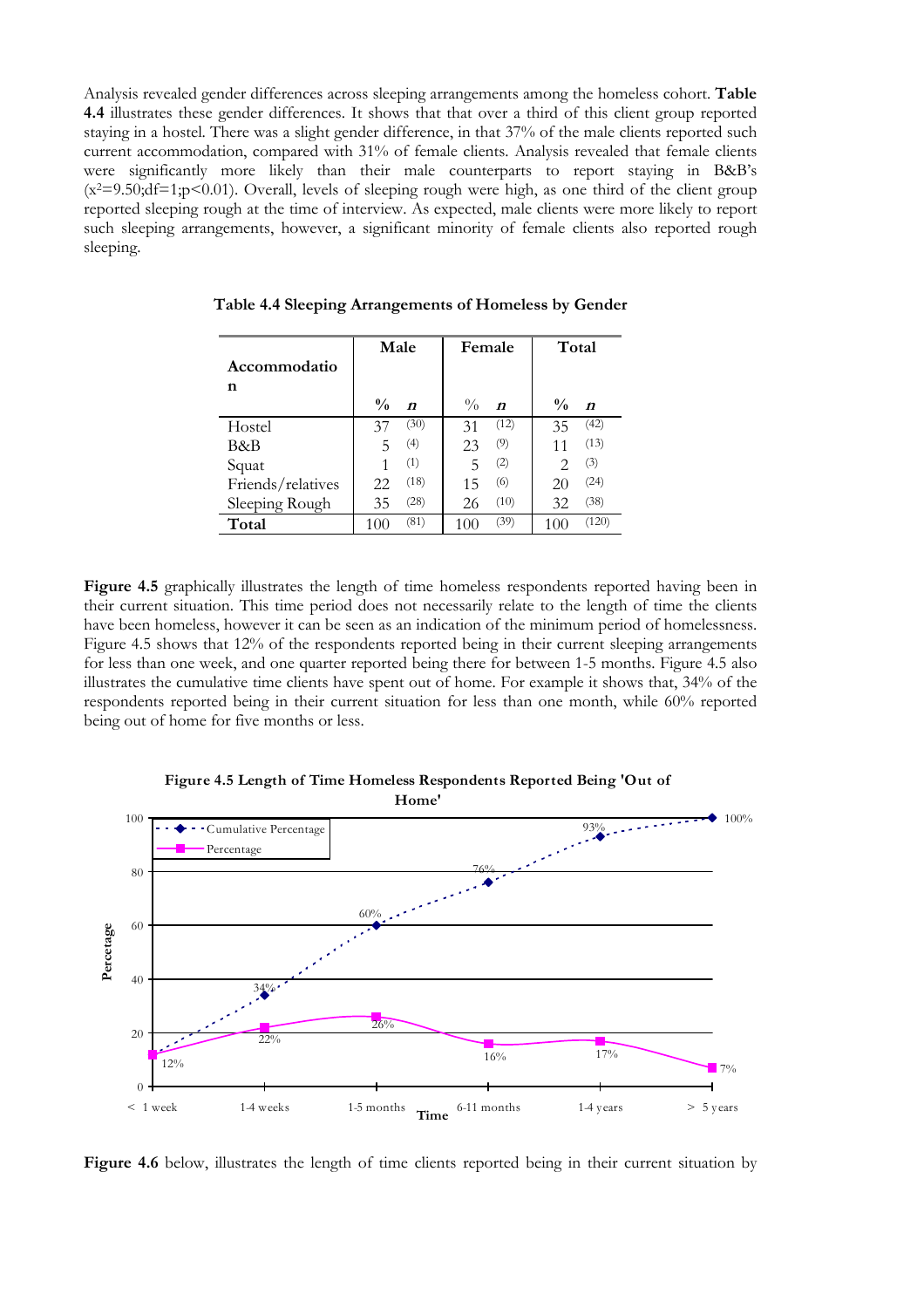accommodation type. This figure illustrates that 30% of the homeless clients who were categorised as staying in insecure accommodation (i.e. in a squat or with friends/relatives) were in such accommodation for in excess of one year. While over a quarter of the clients (28%) who reported sleeping rough, did so for over one year. Simultaneously,  $37\%$  of those clients who reported staying in unstable accommodation reported being in such accommodation for less than one month. At the same time, 32% of the rough sleepers reported being in that situation for less than one month, and a similar percentage of homeless clients (32%) reported staying in hostels for the same time period.

 $< 1$  week 1-4 weeks 1-5 months 6-11 months 1-4 years > 5 years 0 5 10 15 20 25 30 Pecentage ■Unstable Acc Rough Sleepers Emergency Acc

**Figure 4.6 Length of Time Homeless by Sleeping Arrangements**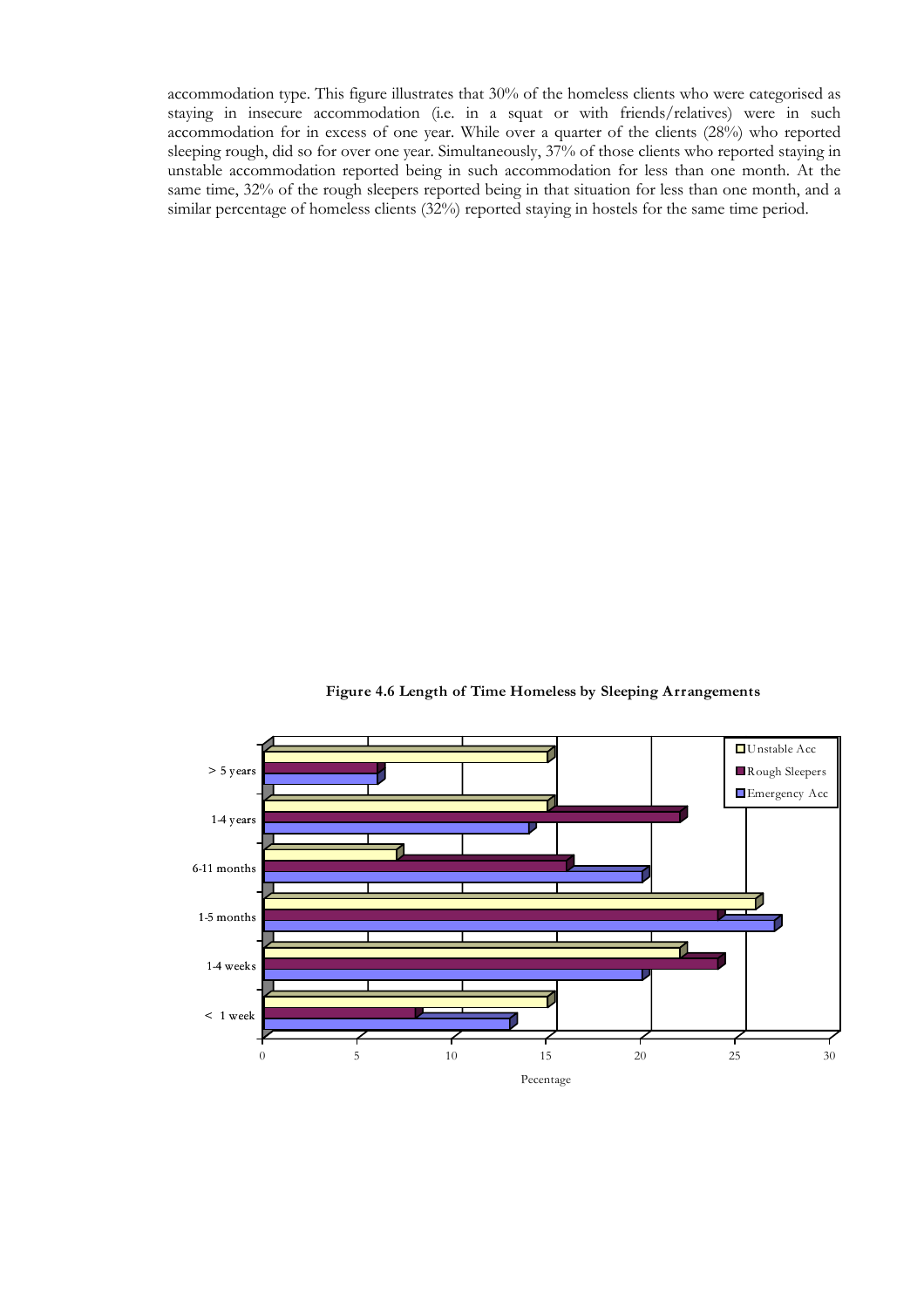# 4.4 HISTORY OF HOMELESSNESS

All respondents were asked whether they had ever been forced to leave accommodation. **Table 4.5** illustrates that family pressure was the main force which resulted in clients leaving previous accommodation. Male clients were more likely than their female counterparts to report being forced to leave previous accommodation, due to either court order, landlord, vigilantism, tenants/ residence associations or family pressure.

| Forces                 | Male                              | Female                            | Total                             |
|------------------------|-----------------------------------|-----------------------------------|-----------------------------------|
|                        | $\frac{0}{0}$<br>$\boldsymbol{n}$ | $\frac{0}{0}$<br>$\boldsymbol{n}$ | $\frac{0}{0}$<br>$\boldsymbol{n}$ |
| Court Order            | (17)<br>13                        | (8)<br>14                         | (25)                              |
| Landlord               | (16)<br>12                        | (5)                               | (21)                              |
| Vigilantism            | (13)<br>10                        | (5)                               | (18)                              |
| Tenants/Residence Ass. | (11)                              | (9)<br>15                         | (20)                              |
| Family                 | (55)<br>42                        | (22)<br>37                        |                                   |

**Table 4.5 Forced to Leave Accommodation by Gender**

\*All percentages adjusted for missing observations

**Table 4.6** highlights respondents previous experience of homeless accommodation. A total of 89% of clients (n=169) reported having stayed in some form of 'homeless accommodation'. There was no significant gender difference in clients reporting such accommodation. Table 4.6 illustrates that a large proportion of clients (64%) reported having previously slept rough. Although not statistically significant, female clients were more likely to report having experienced such accommodation when compared to their male counterparts. Moreover, the reported levels of previously staying in emergency accommodation and sleeping rough were very high among the female respondents.

#### **Table 4.6 Experience of Homeless Accommodation**

| Accommodation     | Male                              | Female                            | Total                             |
|-------------------|-----------------------------------|-----------------------------------|-----------------------------------|
|                   | $\frac{0}{0}$<br>$\boldsymbol{n}$ | $\frac{0}{0}$<br>$\boldsymbol{n}$ | $\frac{0}{0}$<br>$\boldsymbol{n}$ |
| Emergency         | (72)<br>55                        | (37)                              | (109)<br>- 57                     |
| Squat             | (36)                              | (21)                              | (57)                              |
| Sleeping Rough    | (81)                              | (41)                              | (122)                             |
| Friends/Relatives | (63)                              | (24)                              | (87)                              |

<sup>\*</sup>All percentages adjusted for missing observations

Respondents were asked to state what they perceived as being the main reasons for having had to stay in any of the above types of homeless accommodation. **Table 4.7** illustrates by gender clients perceptions on why they have previously had to stay in 'homeless accommodation'. Fifty eight percent of clients reported such experiences were primarily due to drug use, while thirty six percent of clients reported family conflict as a reason. Moreover, the female clients were significantly more likely than their male counterparts to report this  $(x^2=6.64; df=1; p<0.01)$ . Analysis revealed that 49% of the women reported leaving their home due to family conflict, while only 30% of the male clients reported this. The female clients were also significantly more likely than male clients to report having left home due to physical abuse  $(x^2=4.45;df=1;p<0.05)$ .

| Table 4.7 Main Reasons for Staying in Previous Homeless Accommodation |  |  |  |  |
|-----------------------------------------------------------------------|--|--|--|--|
|-----------------------------------------------------------------------|--|--|--|--|

| <b>Reasons</b>  | Male          | Female     | Total              |  |
|-----------------|---------------|------------|--------------------|--|
|                 | $\frac{0}{0}$ |            | $\frac{0}{0}$<br>n |  |
| Family Conflict | (39)<br>30    | (29)<br>49 | (68)               |  |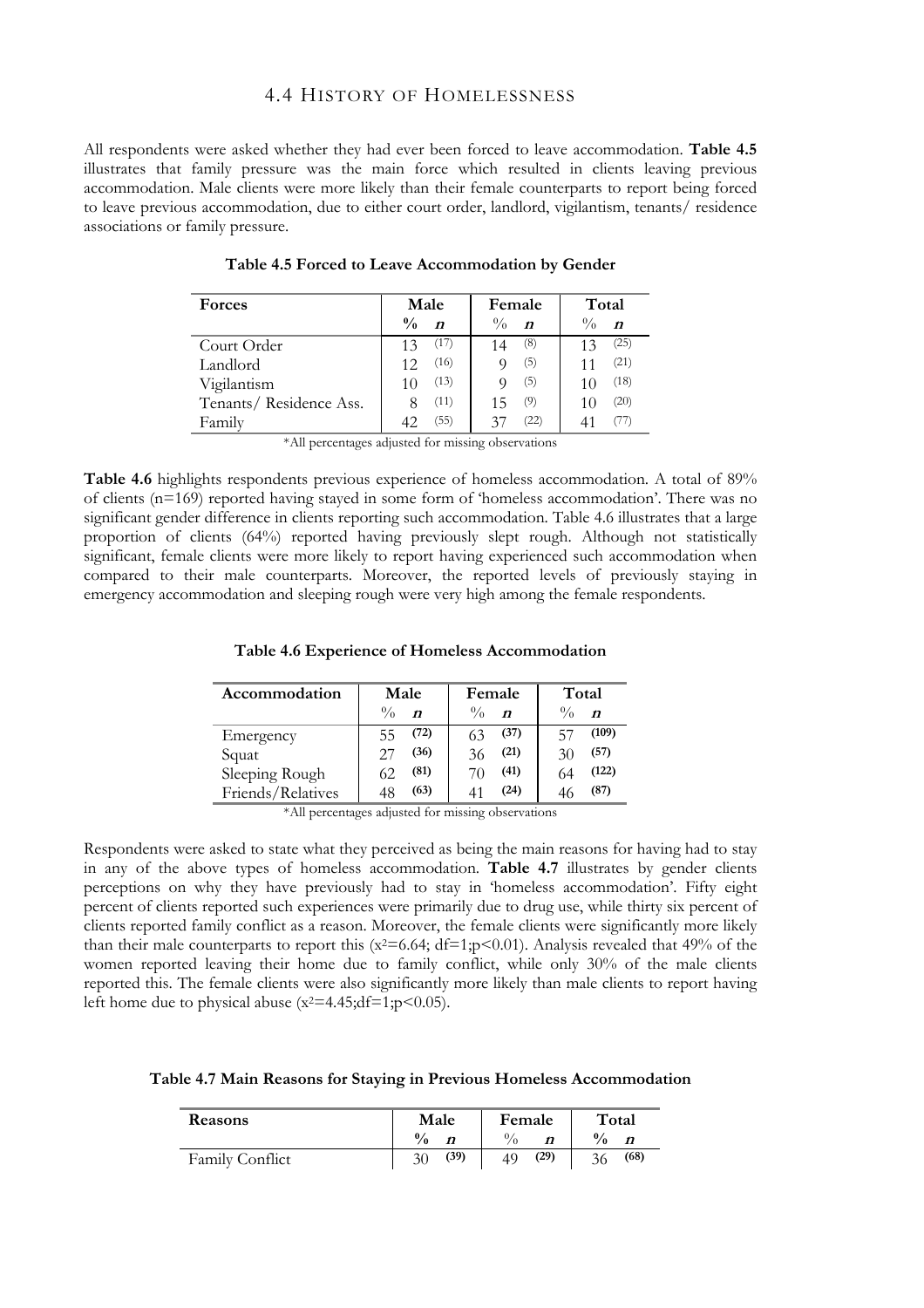| Relationship Breakdown        | 16 | (21) |                  | (10) | 16 | (31)  |
|-------------------------------|----|------|------------------|------|----|-------|
| Money Problems                | 15 | (20) | 8                | (5)  | 13 | (25)  |
| Court Order/Notice to Quit    | 5  | (7)  | 9                | (5)  | 6  | (12)  |
| Told to Leave                 | 19 | (25) | 20               | (12) | 20 | (37)  |
| Vigilantism                   | 6  | (8)  | 2.               | (1)  | 5  | (9)   |
| Enter/Leaving Institution     | 5  | (7)  | $\left( \right)$ | (0)  |    | (7)   |
| <b>Bad Housing Conditions</b> |    | (5)  | 5                | (3)  | 4  | (8)   |
| Overcrowding/No Privacy       | 2  | (3)  | $\mathcal{Z}$    | (2)  | 3  | (5)   |
| Drug Use                      | 58 | (76) | 58               | (34) | 58 | (110) |
| Physical Abuse                | 4  | (5)  | 12               | (7)  | 6  | (12)  |
| Personal Choice               | 13 | (17) | 12               | (7)  | 14 | (24)  |
| Other                         |    | (2)  | 5                | (3)  | 3  | (5)   |

\*All percentages adjusted for missing observations

Table 4.7 illustrates that 12% of the female clients stated this, compared with 4% of their male counterparts. On the other hand, male clients were more likely to report money problems and vigilantism than female clients. Fifteen percent of male clients reported money problems while 6% of male clients reported vigilantism, compared to only 8% and 2% of female clients reporting these problems respectively.

## 4.4 DISCUSSION

Although the screening questionnaire was designed primarily to identify those clients who were eligible to participate in the *Survey of Out of Home Drug Users*, it contained valuable information on drug users' experiences of homelessness. One of the most startling figures to emerge from the screening questionnaire was the high levels of homelessness. Sixty three percent of the client group were classified as being homeless by virtue of their current sleeping arrangements - that is, staying in a hostel, B&B, squat, with friends and relatives and/or sleeping rough. In other words, more than one in every two clients were homeless at the time of interview. Equally, the proportion of respondents who [based on the aforementioned accommodation classification] reported having ever experienced homelessness was high. A total of 93% of the cohort were homeless at some point in time.

These high levels of homelessness are no doubt influenced by a number of factors. Firstly, a relatively broad definition of homelessness (by the inclusion of living with friends and relatives) was employed in the study. Research on homelessness often only includes individuals who are currently living in emergency accommodation (i.e. hostels and B&B's) and rough sleepers. Furthermore, time constraints are frequently employed in sampling procedures in other studies. Secondly, the Merchant's Quay Project is in contact with a disproportionate number of homeless drug users. To reiterate a very specific client group presents at the Contact Centre, individuals who are chaotic in both their drug use and other life style factors. It must also be noted that as the Merchant's Quay Project is located in Dublin inner city, close to many homeless services including day facilities and hostels, consequently homeless drug users are more likely to avail of the drug services offered in the Project rather then satellite clinics in the suburbs of Dublin. Finally, seasonal factors are known to influence the utilisation of homeless services. Due to adverse weather conditions homeless persons are more likely to use specialised services during the winter months. Moreover, as will be seen in Chapter Five, homeless drug users are more likely to have nothing to occupy their time and hence their visits tend to be more prolonged. During such time periods homeless drug users are more likely to avail of the hospitality service at the Contact Centre. In short, as this study was conducted in February 1999, it is possible that seasonal factors skewed the results. All the aforementioned, may go towards explaining the high levels of homelessness among presenting clients.

Conversely, it is possible that the levels of homelessness experienced by drug users in this study are indicative of the client group presenting at the Contact Centre. As illustrated in Chapter Two, research in the UK revealed similar levels of homelessness among attendees at low-threshold drug services (Flemen, 1997). To the authors' knowledge there is no comparable Irish research, therefore it is difficult to determine whether the levels of homelessness among the drug users in this study are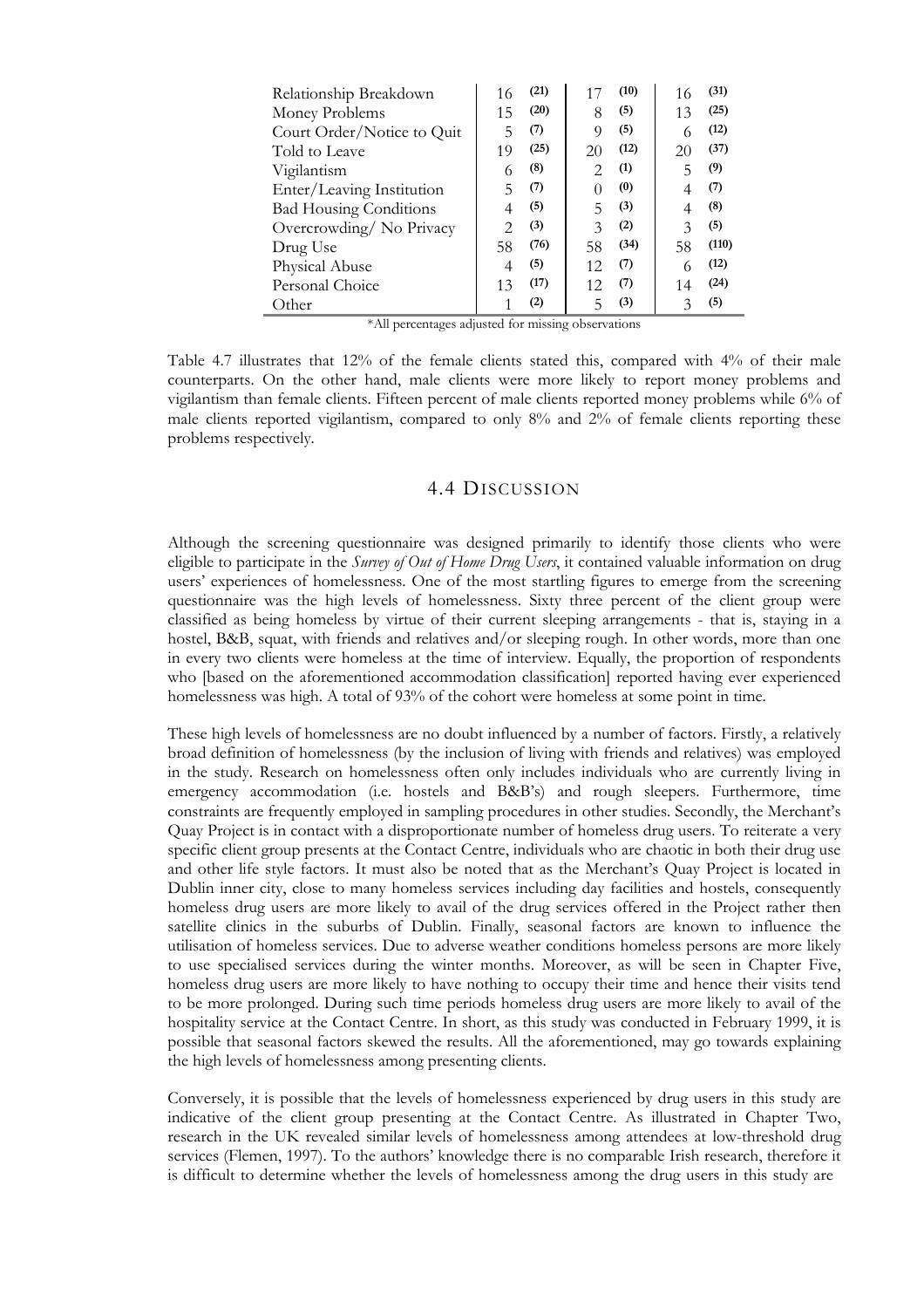realistic. Regardless, the levels of homelessness are cause for concern. The data presented in this chapter also highlighted some other areas of concern which will be summarised below.

*Gender:* The data presented in this chapter support the findings of the international research reviewed in Chapter Two, in that it illustrates that a significant minority of homeless drug users are women. Although not statistically significant, the women in this study were proportionately more likely than their male counterparts to report being currently homeless; 66% of women reported this compared with 62% of the male respondents. The female respondents were also significantly younger than their male counterparts. The mean age for women was 23.2 years, while the male clients were on average 25.7 years. It is clear that homelessness is a problem not only for the male clients presenting at the Contact Centre but increasingly for the female clients. Moreover, by virtue of their younger age, the female clients appear to be at greater risk of experiencing homelessness. Some notable gender differences were also found in accommodation type.

*Accommodation Type*: Of those clients who were homeless (n=120), a significant minority (32%) reported that at the time of interview they were rough sleepers. What is of particular concern is the relatively large number of female clients reporting such sleeping arrangements. An estimated one in four of the female clients were rough sleeping at the time of interview. Moreover, one in every 1.5 women interviewed had previous experience of sleeping rough. A notable characteristic of this group of drug users is that they tend to fall within the lower age ranges (20-24 years).

One in three of the homeless cohort reported currently staying in a hostel. Although not statistically significant the male respondents were significantly more likely than the female clients to report this. This can largely be explained by the limited number of hostel beds in the city available for women. Conversely, women were significantly more likely than their male counterparts to stay B&B accommodation. Twenty three percent of the women reported staying in such accommodation, compared with only 5% of the male clients who were homeless. This is largely due the fact that women are more likely than men to have child care responsibility. A further 22% of the homeless cohort were staying in unsuitable temporary accommodation (i.e. squatting, or staying with friends/relatives). This client group, which consists of almost a quarter of the sample in this study, are frequently omitted from homeless research, due to definitional issues, and consequently their obvious housing needs are easily ignored.

*Length of Time Homeless:* The data collected on clients length of time 'out of home', indicates that approximately one in three of the respondents were homeless for a minimum of one month. Conversely 24% of the homeless clients reported being in their current situation for more than a year, 7% of whom were in inappropriate accommodation for in excess of 5 years. Analysis revealed that there were some notable differences across accommodation type. With regard to those clients who reported sleeping rough over half (56%) reported sleeping in such circumstances for less than 5 months. While, one in three of those who reported staying in unstable accommodation (i.e. with friends/relatives, or squatting) have been doing so for more than one year.

*Causes of Homelessness:* All 'out of home' respondents were asked what they felt were the primary reasons for their current homelessness. Over half the clients (58%) attributed their present living arrangements directly to their drug use, and there was no gender difference in this regard. Twenty percent of the client group reported being 'told to leave' their previous accommodation, and a further 6% specified a court order/notice to quit was the main cause of their homelessness. A worrying feature was that 5% of the client group attributed loss of accommodation to vigilantism. What is of concern is the fact that this figure underestimates the total number of clients who have previously experienced some form of intimidation. A total of 10% of the client group reported having to leave previous accommodation at some point in time, due to vigilantism. A similar percentage reported departure from accommodation due to pressure from tenants and residents associations. This may be as a result of the heightened intolerance for drug related 'anti-social behaviour' on the part of local residents' associations and housing providers.

The data in this chapter indicates that homelessness among chaotic drug users is a major cause for concern. It is also apparent that homeless drug users are not a homogenous group, they include the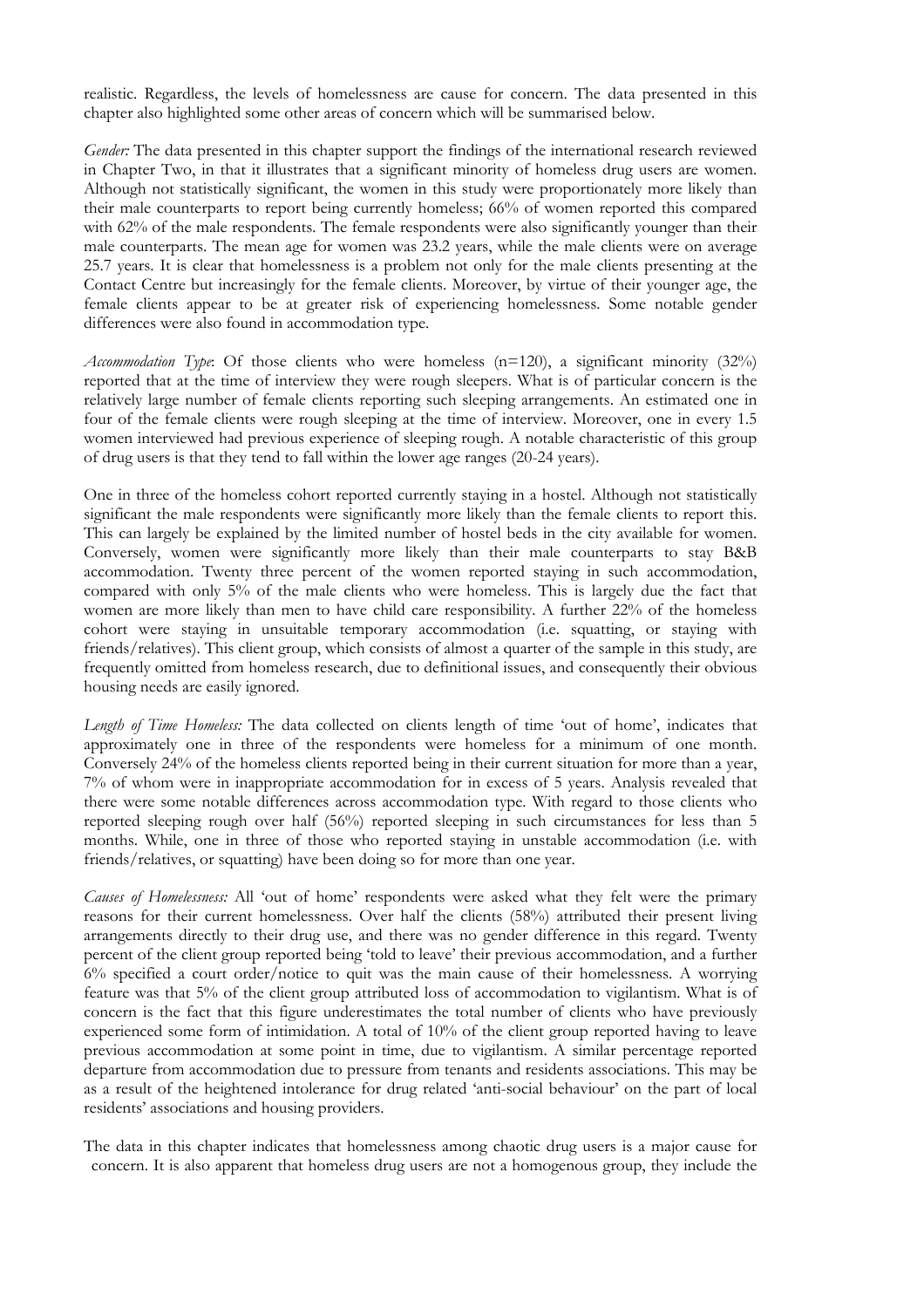highly visible rough sleepers, the often ignored individuals staying in unsuitable temporary accommodation and those availing of emergency accommodation. The population also consists of individuals who have recently being made homeless and people with a long history of living 'out of home'. In order to implement the necessary policy measures to address each specific group, there is a need for increased understanding of homelessness among the population of drug users. To this end, it is essential that policy be informed by both qualitative and quantitative research. The data presented in the next chapter is an attempt to examine homelessness among chaotic drug users.

# **CHAPTER FIVE**

# **SURVEY DATA**

In this Chapter the data collected from the respondents who completed the *Survey of Out of Home Drug Users* is presented. As outlined in the previous chapter, in order for individuals to be eligible to participate in the survey they had to be active drug users and conform to the definition of homelessness employed in the study. In other words, they had to have been staying in either a hostel, a B+B, a squat, with friends and relatives, or sleeping rough at the time of interview. The screening questionnaire identified 120 active drug users who were eligible to participate in the survey. A total of 59 clients agreed at least in part, to be interviewed that is 49% of those eligible. A total of 53 respondents interviewed completed the questionnaire to an acceptable degree. In this chapter, the demographic characteristics of these 53 homeless drug users are outlined. Thereafter, the current sleeping arrangements of the respondents are examined and a profile of the client groups history of homelessness is presented. A profile of respondents current drug use and their drug using history will also be examined. Where appropriate gender and age differences across variables are presented.

## 5.1 POPULATION CHARACTERISTICS

**Figure 5.1** illustrates that over one third of the sample of homeless drug users were female (n=20). This male to female gender ratio of approximately 2:1 supports the findings of international research reviewed in Chapter Two, which indicate that women are increasingly accounting for a larger proportion of the homeless population. As in other research there were notable gender differences across categories of homelessness, this will be discussed when respondents current sleeping arrangements are examined.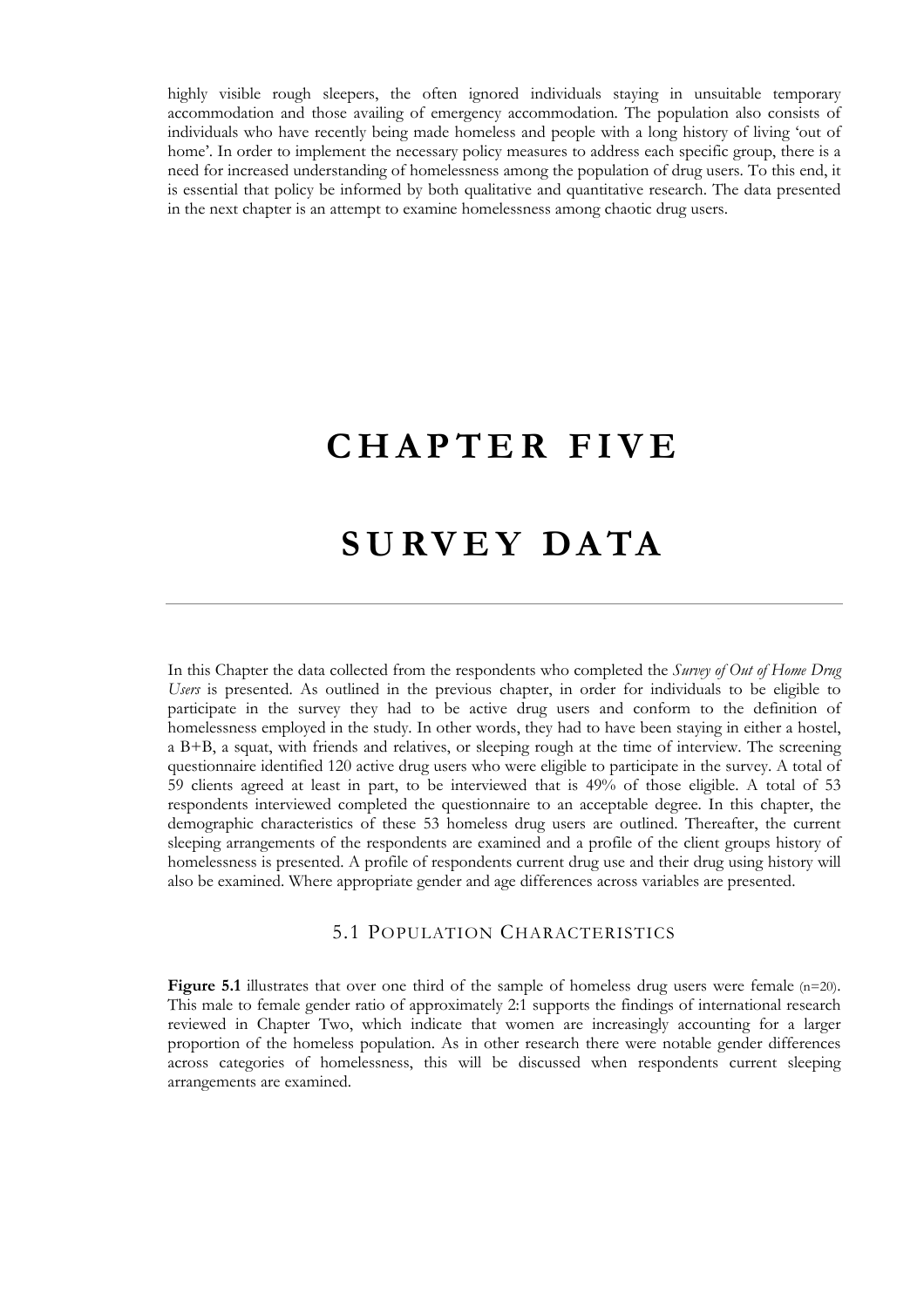

Figure 5.2 illustrates the age profile of respondents. The mean age for the sample of homeless drug users was 24.4 years (range 16-35 years). Figure 4.2 illustrates that there was some notable gender differences in the age of respondents. A greater percentage of the female clients were aged between 20-24 years, while male clients were more likely to be over the age of 30 years. Male respondents were also proportionately more likely to be teenagers. Analysis revealed that although not statistically significant, female clients were proportionately younger than their male counterparts. Women were on average 22.8 years of age, while male clients were on average 25.5 years (t-test=1.90; df=45.6;  $p < 0.06$ ).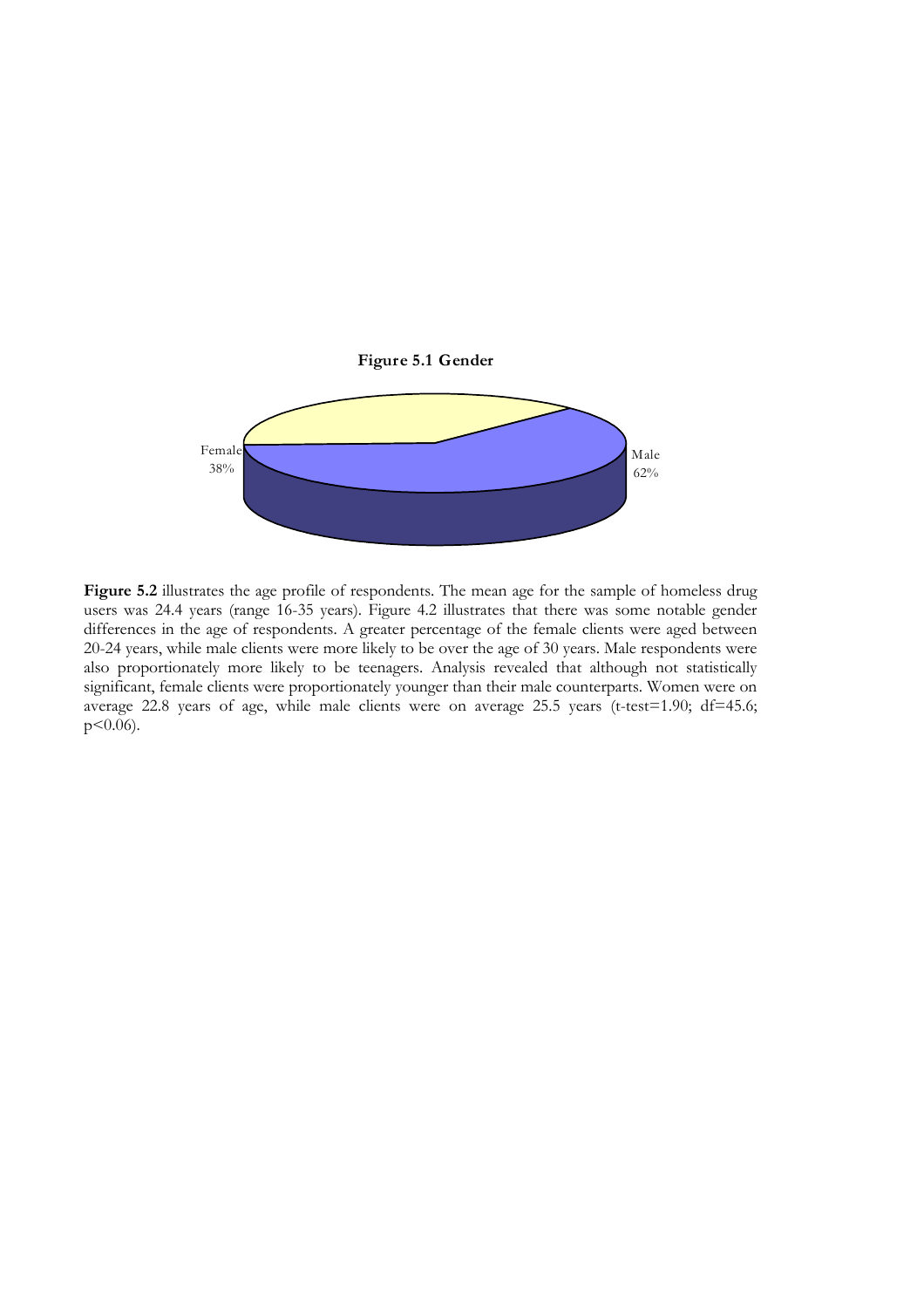



All respondents were asked about their school leaving age. Seventy one percent of the population left school before the legal school leaving age of 16 years. Eighty percent of the population reported that they had paid employment at some point in time. The remaining 20% reported never having worked. The female respondents were proportionately more likely than their male counterparts to report having had previous employment. Eighty four percent of the women reported this compared with 77% of the male clients. Analysis revealed that there was no notable age difference between the respondents who reported having had previous employment, and those who were never in employment. Clients were also asked about their primary and secondary sources of income. **Table 5.1** illustrates that 32% of the respondents stated that their main source of income was robbing; eight percent of respondents stated prostitution, all of which were female respondents. Only 26% of the respondents stated that unemployment benefit or assistance constituted their primary income. Regarding, secondary sources of income Table 5.1 illustrates that less than half of the population (43%) reported having any secondary source of income.

| Income          | Primary                       |                  | Secondary |                  |
|-----------------|-------------------------------|------------------|-----------|------------------|
|                 | $\%$                          | $\boldsymbol{n}$ | $\%$      | $\boldsymbol{n}$ |
| Prostitution    | 8                             | (4)              |           | (1)              |
| Shoplifting     |                               | (2)              | 18        | (4)              |
| Lone Parents    | 6                             | (3)              | 9         | (2)              |
| Begging         | 16                            | (8)              |           | (0)              |
| Dole/Assistance | 26                            | (13)             | 22        | (5)              |
| Friends         | 2                             | (1)              |           | (1)              |
| Robbing         | 32                            | (16)             | 26        | (6)              |
| Work            | 4                             | (2)              | 4         | (1)              |
| Dealing         | $\mathfrak{D}_{\mathfrak{p}}$ | (1)              |           | (1)              |
| Loans           |                               | (0)              | 9         | (2)              |
| Total           | 100                           | 50               | 100       | 23               |

|  |  | Table 5.1 Sources of Income |  |  |
|--|--|-----------------------------|--|--|
|--|--|-----------------------------|--|--|

Over half the population, 59% reported that they had children. Although not statistically significant, women were proportionately more likely to report having children than their male counterparts. Seventy four percent of female respondents reported having children, compared with 50% of the male respondents. All clients who reported having children were asked about their childcare arrangements. Unfortunately there was a lot of missing data, and based on the valid responses (n=11)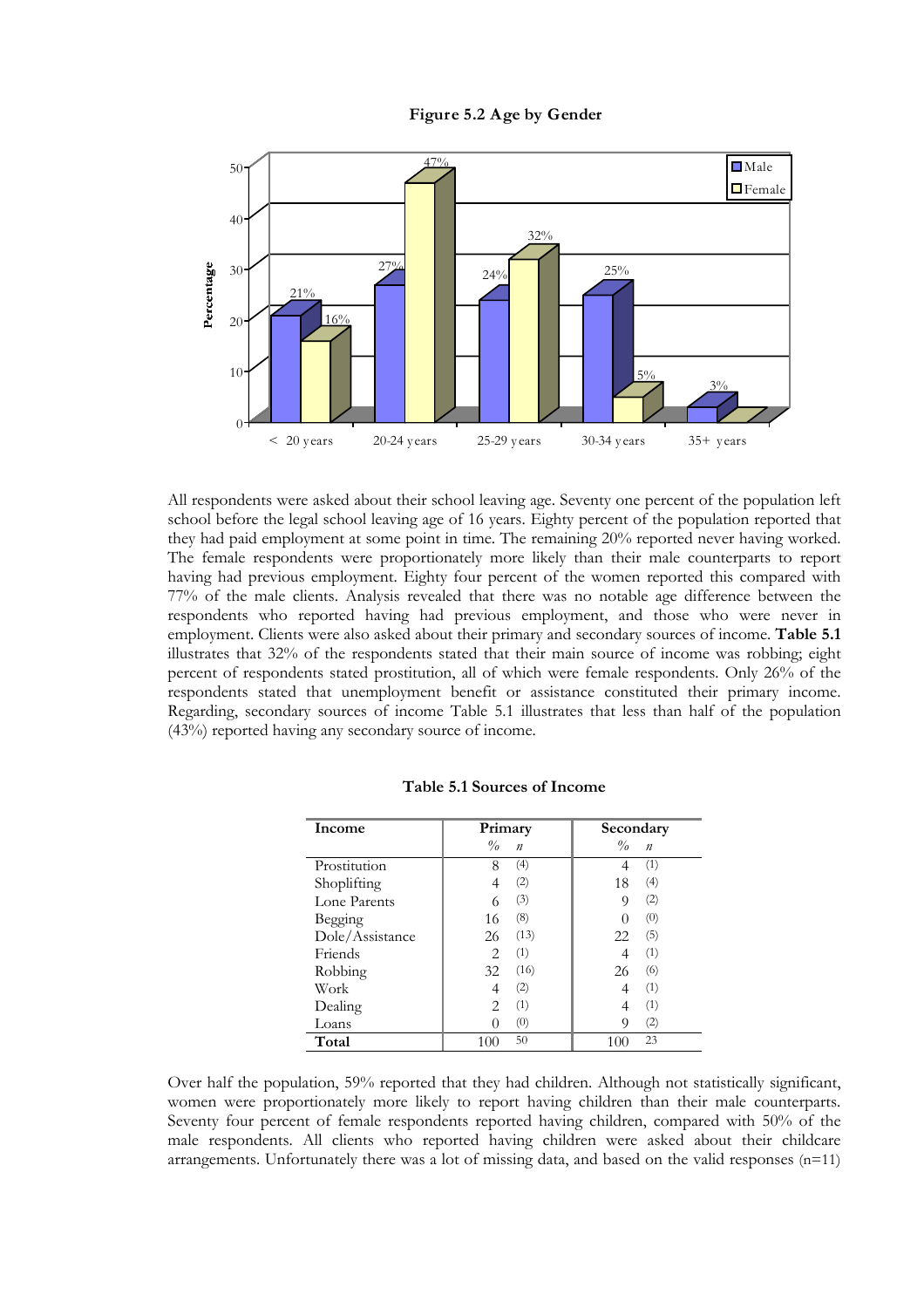14% of respondents stated that they alone had sole child care responsibilities. Finally, respondents were asked about contact with their families. Over half of the respondents (53%) reported regular family contact (n=49). Analysis revealed that although not statistically significant, male respondents were proportionately more likely than their female counterparts to report regular family contact. Fiftyseven percent of the male clients reported this, compared to 47% of the female respondents. Analysis revealed that there was no age difference between the respondents who reported regular contact with their family, and those who reported no such contact.

Respondents were asked about their experience of imprisonment. Fifty percent of the clients reported that they had served a prison sentence, and a total of 50% also reported having being remanded in custody. Analysis revealed significant gender differences in that male clients were significantly more likely to report having served a prison sentence  $(x^2=6.87;df=1;p<0.01)$ , and having being remanded in custody (x<sup>2</sup>=6.87;df=1;p<0.01). Sixty five percent of male respondents reported having served a prison sentence and having been remanded in custody, compared with 26% of the female respondents. Respondents were also asked about their current legal status. **Table 5.2** illustrates that 40% of the respondents reported being on bail at the time of interview, 30% were on probation, and 18% were on temporary release. No client reported being currently on a community service order (categories are not mutually exclusive).

| <b>Legal Status</b> | Temporary               | Suspended               | Probation          | Bail                    |
|---------------------|-------------------------|-------------------------|--------------------|-------------------------|
|                     | Release                 | Sentence                |                    |                         |
|                     | $\frac{\theta}{\theta}$ | $\frac{\theta}{\theta}$ | $\frac{\theta}{a}$ | $\frac{\theta}{\theta}$ |
| Yes                 | 18                      | 16                      | 30                 | 40                      |
| No                  | 82                      | 84                      | 70                 | 60                      |
| Total               | 100                     | 100                     | 100                | 100                     |
| Number              | 50                      | 50                      | 50                 | 50                      |

**Table 5.2 Current Legal Status of Homeless Respondents** 

# 5.2 CURRENT SLEEPING ARRANGEMENTS

Due to the difficulty in defining 'homelessness' and the subjective nature of home and consequently homelessness, all respondents were asked whether they considered themselves to be homeless. The vast majority of clients (83%) reported that they viewed themselves as being 'homeless'. Of the nine clients who did not perceive themselves as being homeless, one was a man who reported living in a hostel for somewhere between 1-4 years. The remaining eight clients reported living with friends and relatives, for anywhere between 4 weeks to 5 years.As outlined in Chapter Three, all respondents were deemed to be homeless on the basis of their current sleeping arrangements. **Table 5.3** illustrates where clients reported sleeping at the time of interview.

| Sleeping          | Male                    | Female             | Total            |
|-------------------|-------------------------|--------------------|------------------|
| Arrangements      | $\frac{\theta}{\theta}$ | $\frac{9}{6}$      | $\%$             |
|                   | $\boldsymbol{n}$        | $\boldsymbol{n}$   | $\boldsymbol{n}$ |
| Hostels           | (12)                    | (3)                | (15)             |
|                   | 36                      | 15                 | 28               |
| $B + B$           | (0)                     | (6)<br>30          | (6)<br>12        |
| Friends/Relatives | (9)                     | (8)                | (17)             |
|                   | 28                      | 40                 | 32               |
| Sleeping Rough    | (12)                    | (3)                | (15)             |
|                   | 36                      | 15                 | 28               |
| Total             | (33)<br>100             | (20)<br>$($ )( $)$ | (53)             |

**Table 5.3 Current Sleeping Arrangements by Gender**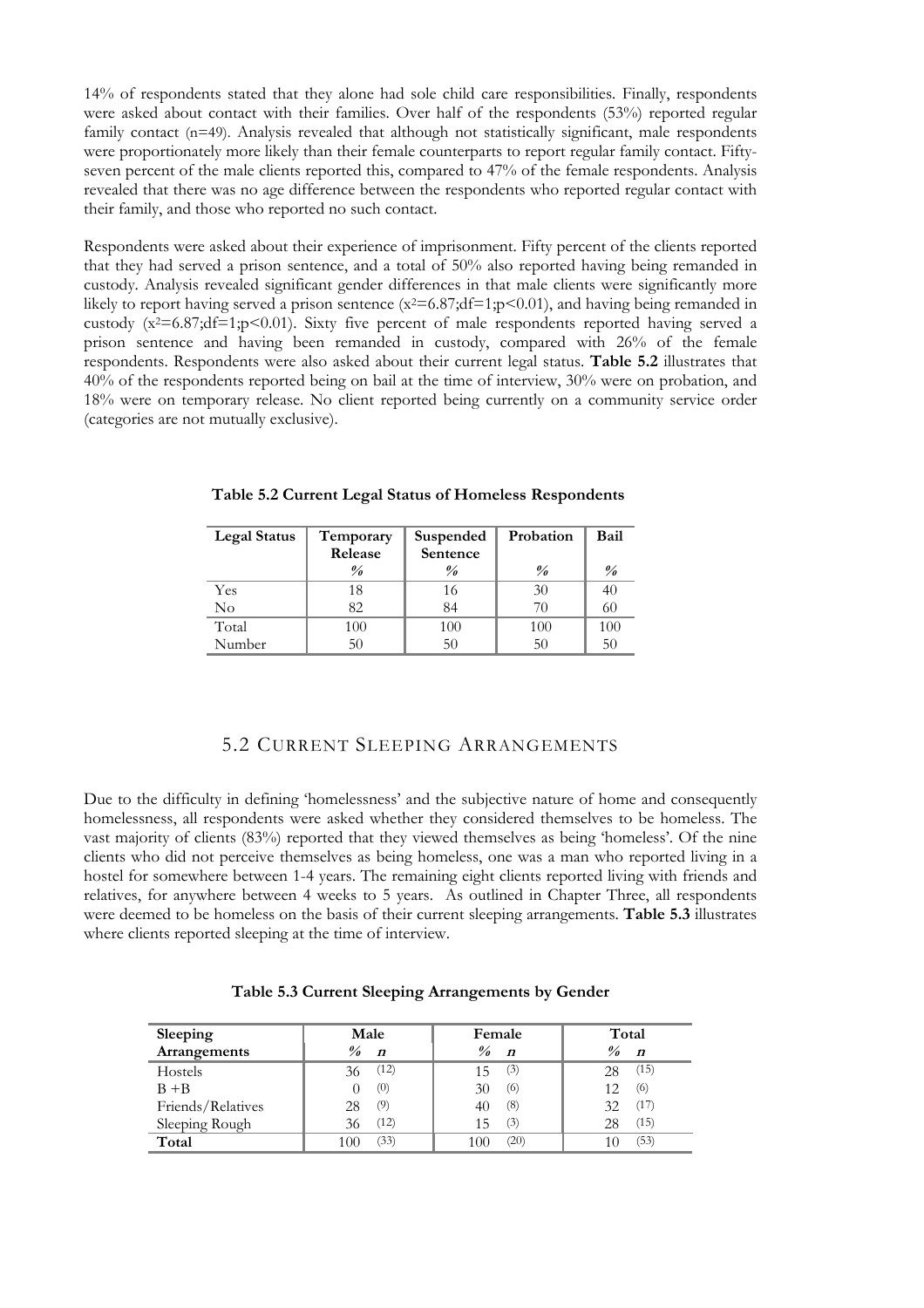Analysis revealed that there was no significant gender difference in clients reported current sleeping arrangements. However, the data presented in Table 5.3 does suggest that gender influences the sleeping arrangements of respondents. For example male respondents were proportionately more likely than their female counterparts to report staying in hostels. Thirty six percent of the male clients reported currently staying in a hostel compared with only 15% of the female clients. This is largely due to the lack of hostel provision for women. Consequently, women are more likely to report staying in B+B's and with friends/relatives. However, when viewed in terms of 'emergency accommodation' (i.e. hostels and B+B's) women were more likely to report such current sleeping arrangements. On the other hand, male respondents are more likely to be rough sleepers, with over a third of the male respondents reporting this, compared with 15% of female clients.

Analysis revealed that while there was no significant age difference between clients who reported staying in a hostel, B+B or with friends and relatives, rough sleepers were on average younger. The average age of clients who reported sleeping rough was 22.7 years (range 16-34 years) compared with an average of 25.2 years for those in the other categories of accommodation.

**Table 5.4** illustrates the length of time clients reported being in their current sleeping arrangements. Just under one third of the respondents (30%) were in their current circumstances for less than one month, 11% of whom were there for less than one week. Thirty seven percent of the respondents may be considered long-term homeless, in that they have been in their current accommodation for more than one year. **Table 5.5** shows the length of time respondents have been in their current situation by accommodation type. It illustrates that 40% of the respondents who reported staying in a hostel (n=6) were living in such accommodation for more than one year - although not necessarily in the same hostel. On the other hand,  $33\%$  of the clients who reported sleeping rough ( $n=5$ ) had been doing so for less than one month prior to the interview.

| Length of time  | Male                    | Female           | Total            |  |
|-----------------|-------------------------|------------------|------------------|--|
|                 | $\frac{\theta}{\theta}$ | $\frac{9}{6}$    | $\frac{9}{6}$    |  |
|                 | $\boldsymbol{n}$        | $\boldsymbol{n}$ | $\boldsymbol{n}$ |  |
| $\leq$ one week | (4)                     | (2)              | (6)              |  |
|                 | 12                      | 10.5             | 11               |  |
| 1-4 weeks       | (4)                     | (6)              | (10)             |  |
|                 | 12                      | 32               | 19               |  |
| 1-5 months      | (9)                     | (4)              | (13)             |  |
|                 | 27                      | 21               | 25               |  |
| 6-11 months     | (2)                     | (2)              | (4)              |  |
|                 | 6                       | 10.5             | 8                |  |
| 1-4 years       | (10)<br>31              | (4)<br>21        | (14)             |  |
| $> 5$ years     | (4)                     | (1)              | (5)              |  |
|                 | 12                      | 5                | 10               |  |
| Total           | (33)                    | $(19)*$          | (52)             |  |
|                 | 100                     | 100              | 100              |  |

**Table 5.4 Length of Time in Current Sleeping Arrangements**

 $*$ Missing Observations = 1

| Length of Time             | Hostel | $B + B$ | Friends/<br><b>Relatives</b> | Rough<br><b>Sleepers</b> | Total |
|----------------------------|--------|---------|------------------------------|--------------------------|-------|
|                            | n      | n       | n                            | n                        | n     |
| $\leq 1$ week              |        | っ       | $\mathcal{D}_{\mathcal{L}}$  |                          |       |
| 1-4 weeks                  |        |         |                              |                          | 10    |
| 1-5 months                 |        |         |                              |                          | 13    |
| 6-11 months                |        |         |                              |                          |       |
| 1-4 years                  |        |         |                              |                          | 14    |
| $>$ 5 years                |        |         |                              |                          | 5     |
| Total                      | 15     | 5       | 17                           | 15                       | 52    |
| Missing Observations $= 1$ |        |         |                              |                          |       |

All respondents were asked whether there were any advantages to where they were currently staying. Forty four percent of the respondents stated that there were some advantages. **Figure 5.3** outlines what clients viewed as being the main advantages of their current accommodation. While **Figure 5.4**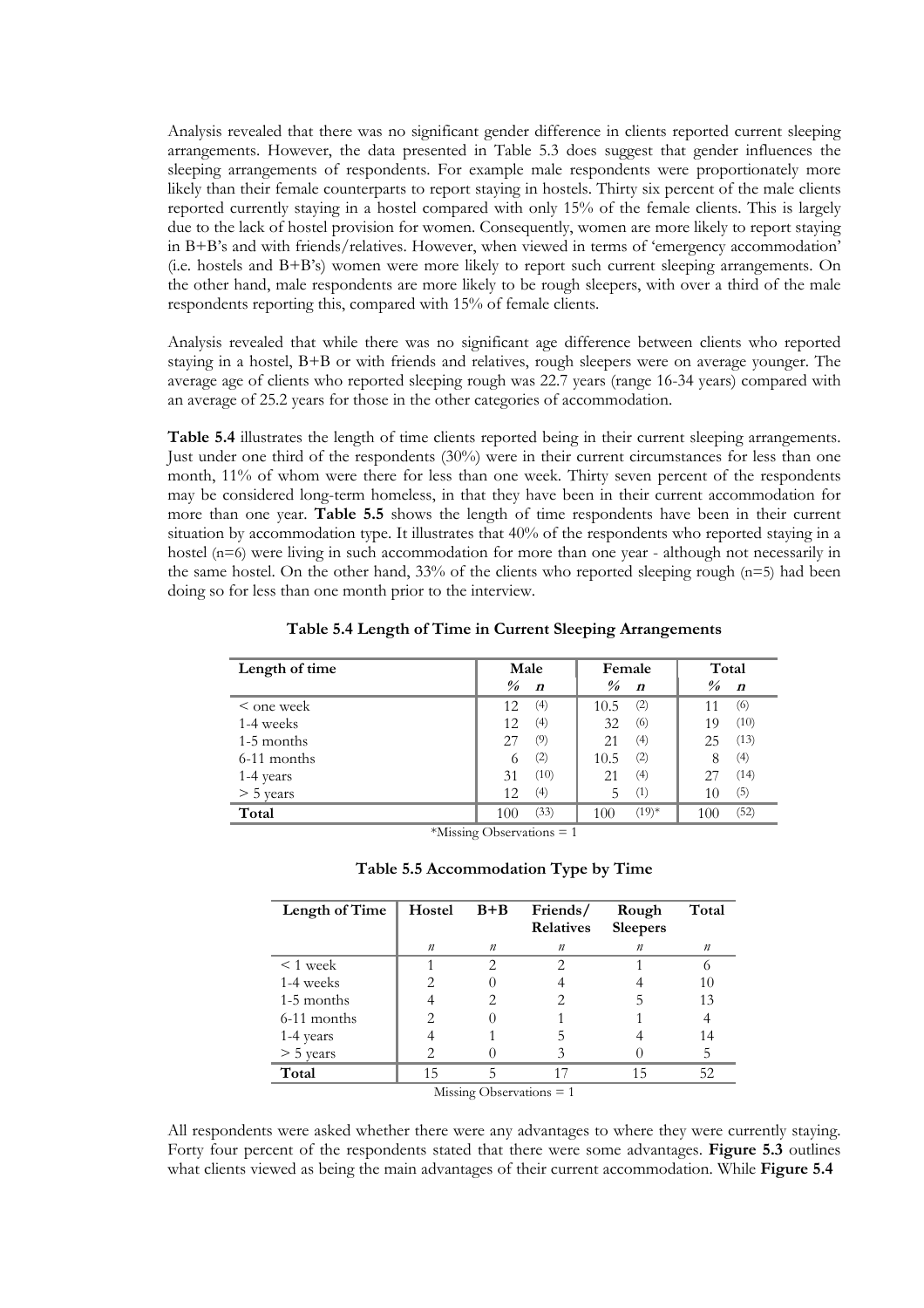presents what clients perceived as being the main disadvantages of their current sleeping arrangements.

#### **Figure 5.3 Advantage of Current Sleeping Arrangements**

*" I can be with my kids all the time"* – 28-year-old male staying with friends

*"The main advantage is that I am not sleeping rough"* – 22-year-old female staying with friends

*"It's clean and warm and I have good food"* – 23-year-old female staying with friends

*"It's in out of the rain, and wind, but it is a bit dusty* "– 31-year-old male sleeping rough

*"They look after me well"* – 22-year-old male staying with friends

*"I'm able to beg for money for my habit"* – 34-year-old male sleeping rough

*"Having a bed, a telly and food"* – 17-year-old male staying in a hostel

*"You can cook your own food"* – 25-year-old female staying in a B+B

*"It's clean and I can wash myself"* – 21-year-old female staying in B+B

*"I'm now off the streets and able to come and go as I please. Because the corporation own the hostel I'm staying in at the moment I am now on the housing list as well"* – 27-year-old male staying in a hostel

*"I don't have to pay rent"* – 19-year-old male sleeping rough

*"The place is clean, and there are showers and food"* – 27-year-old female staying in a hostel

*" I have a bed, and food"* – 23-year-old male staying in a hostel

*"The only good thing about where I'm staying is that I have a roof over my head"* – 27- year-old male staying in a hostel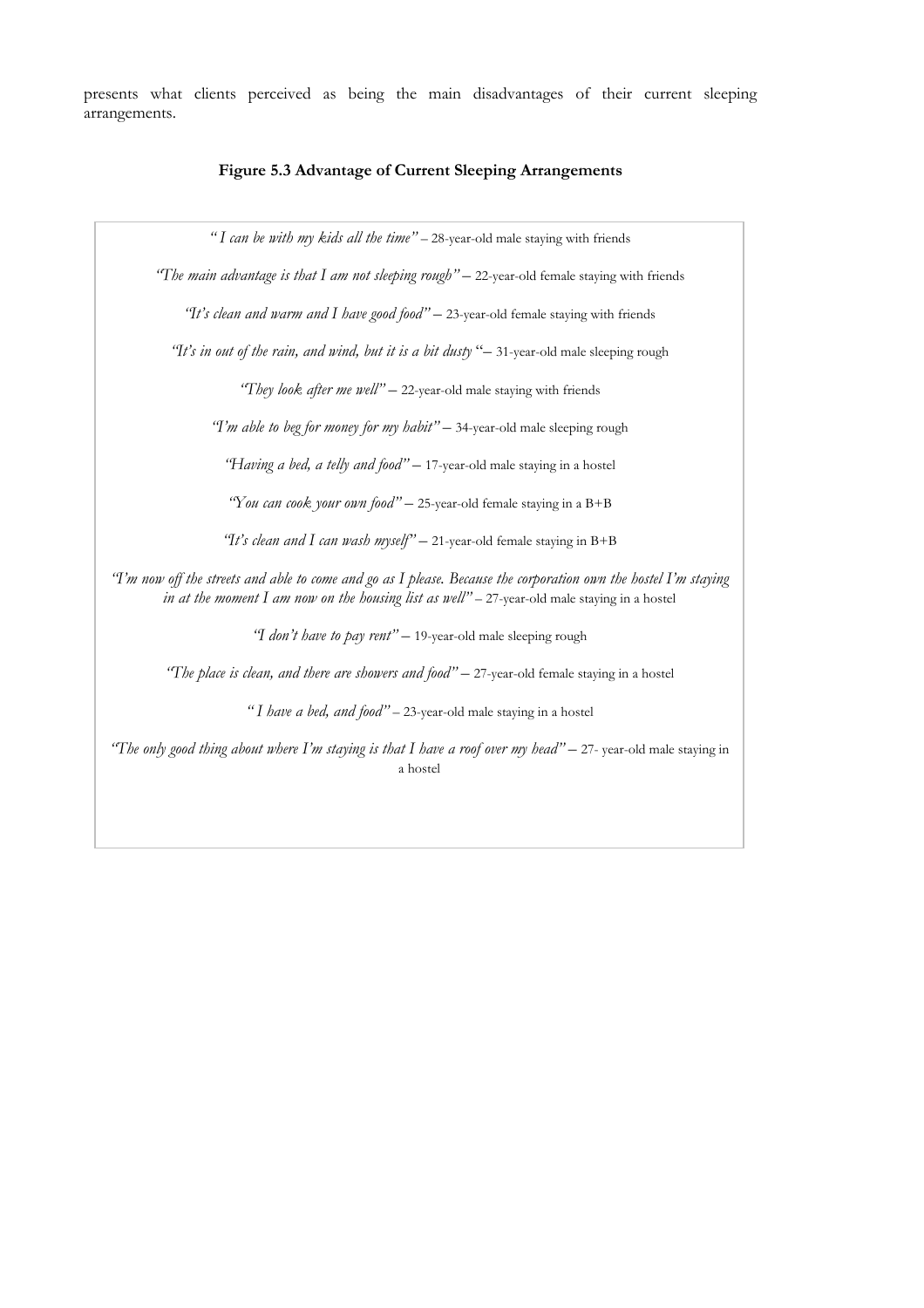*"I have to sneak in and out of the house at all hours of the night so I'm not seen"* – 22-year-old female staying with friends

*"I can be kicked out of here at any time"* – 22-year-old female staying with friends

*"It is miserable, cold and very difficult for me to wash myself"* – 18-year-old male sleeping rough

 *"It's small and dirty and the landlord is really ignorant"* – 32-year-old female staying in a B+B

*"It's cold, and lonely especially when I wake up on my own"* – 34-year-old male sleeping rough

*"When you are stoned you are not allowed in"* – 17-year-old male staying in a hostel

*"It's really difficult to get any sleep, and my stuff gets robbed all the time"* – 25-year-old female staying in B+B

*"I have to leave in the morning and can't go back until 6.00pm"* – 21-year-old female staying in a B+B

*"It's not my home"* – 31-year-old male staying friends

*"There is absolutely no privacy and I'm treated like a child and not able to make my own decisions"* – 24 year-old male staying in hostel

 *" I don't get much sleep and I'm always getting robbed"* – 34-year-old male sleeping rough

*"I have no privacy and I have to go to bed and get up when I'm told to"* – 35-years-old male staying in a hostel

*"I have no roof over my head, its too noisy, and very dangerous especially when you are on your own"* –19 year-old male sleeping rough

*" I'm not allowed to stay in the place during the day so I end up having to walk the streets"* – 23-year-old male staying in a hostel

*"I'm always afraid and I never feel safe, whether I'm sleeping on the streets or in a hostel or a B+B"* –21 year-old female sleeping rough

*"Everybody is using drugs here, that makes it impossible to try and stay off drugs"* -20-year-old female staying in a hostel

*"The worst thing is having nobody to go home to"* – 22-year-old male staying in a hostel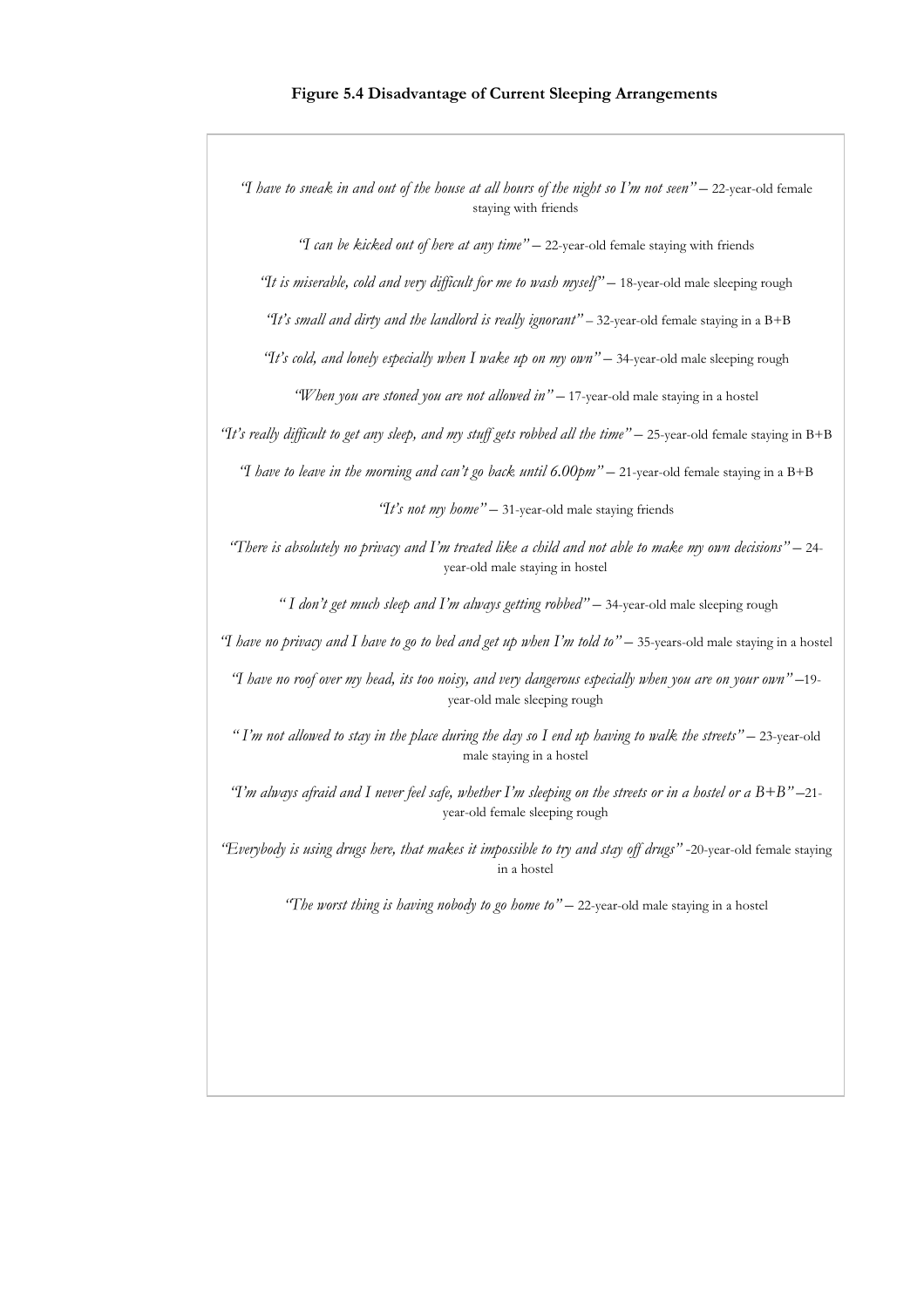# 5.3 CURRENT USE OF HOMELESS SERVICES

All respondents were asked whether they were currently in contact with homeless drug services. A total of 83% of the respondents reported that they were attending at least one centre that explicitly provided services for the homeless. Respondents were then asked to complete a checklist of homeless services, stating whether they used these services or not. **Table 5.6** illustrates the percentage of male and female clients who reported contact with the ten identified services for the homeless in the Greater Dublin Area. Many of the respondents reported contact with services that are specifically geared towards seeking accommodation. For example 71% of the clients were in contact with Focus Ireland, 43% reported having been in contact with the Dublin Corporation, while only 4% reported being in contact with Threshold. Table 5.6 also illustrates that over half the respondents reported having been in contact with Failtiu/Tea Rooms. This level of contact was expected as the interviews were conducted in the same building as Failtiu. Moreover, referrals in and between the Merchant's Quay Project and Failtiu are frequent.

| <b>Service</b>              | Male                 | Female                             | Total                              |
|-----------------------------|----------------------|------------------------------------|------------------------------------|
|                             | $\frac{\theta}{a}$   | $\frac{\partial}{\partial \theta}$ | $\frac{\partial}{\partial \theta}$ |
|                             | $\boldsymbol{n}$     | $\boldsymbol{n}$                   | $\boldsymbol{n}$                   |
| Focus Ireland               | (20)                 | (16)                               | (36)                               |
|                             | 63                   | 84                                 | 71                                 |
| Threshold                   | (2)                  | (0)                                | (2)                                |
| Failtiu/Tea Rooms           | (15)                 | (12)                               | (27)                               |
|                             | 47                   | 63                                 | 53                                 |
| Capuchin Day Centre         | (2)                  | (2)<br>11                          | (4)<br>8                           |
| Crosscare Food Centre       | (4)<br>13            | (0)                                | (4)<br>8                           |
| Tallaght Homeless Adv.Cent. | (1)<br>$\mathcal{Z}$ | (0)                                | (1)<br>$\mathcal{D}$               |
| Simon Soup Run              | (16)                 | (5)                                | (21)                               |
|                             | 50                   | 26                                 | 41                                 |
| Charles St. Health Centre   | (18)                 | (10)                               | (28)                               |
|                             | 56                   | 53                                 | 55                                 |
| Dublin Corporation          | (10)                 | (12)                               | (22)                               |
|                             | 31                   | 63                                 | 43                                 |
| Ushers Island               | (1)                  | (0)                                | (1)                                |

#### **Table 5.6 Use of Homeless Services by Gender**

\* All percentages adjusted for missing observations

Table 5.6 illustrates some notable gender differences in reported contact with homeless services. None of the female clients reported being in contact with Threshold, Crosscare or Ushers Island. However, women were proportionately more likely to report contact with Failtiu/Tearooms and Focus Ireland. Although not statistically significant ( $x^2$ =2.76; df=1;p<0.09) there were substantial gender differences in reported contact with the Simon Soup Run, in that 50% of the male respondents reported such contact, compared with only a quarter of the female clients. However, the female respondents were significantly more likely to report contact with Dublin Corporation  $(x^2=4.94; df=1; p<0.05)$ .

Eighty three percent of the sample of homeless drug users accounted for all the contacts with services highlighted above in Table 5.6. In other words, 17% of the sample, or 9 individuals reported no contact with any homeless service. Analysis of data revealed that there were differences across accommodation type in reported contact with homeless services. **Figure 5.5** illustrates that respondents who reported living with friends and relatives were proportionately more likely than rough sleepers or those staying in emergency accommodation (i.e. hostels and/or B+B's) to report having no contact with homeless services. Thirty five percent of those who reported living with friends and relatives were not in contact with homeless services. Conversely, thirty eight percent of the respondents living in emergency accommodation, and 26% of rough sleepers reported being in contact with four of the above homeless services.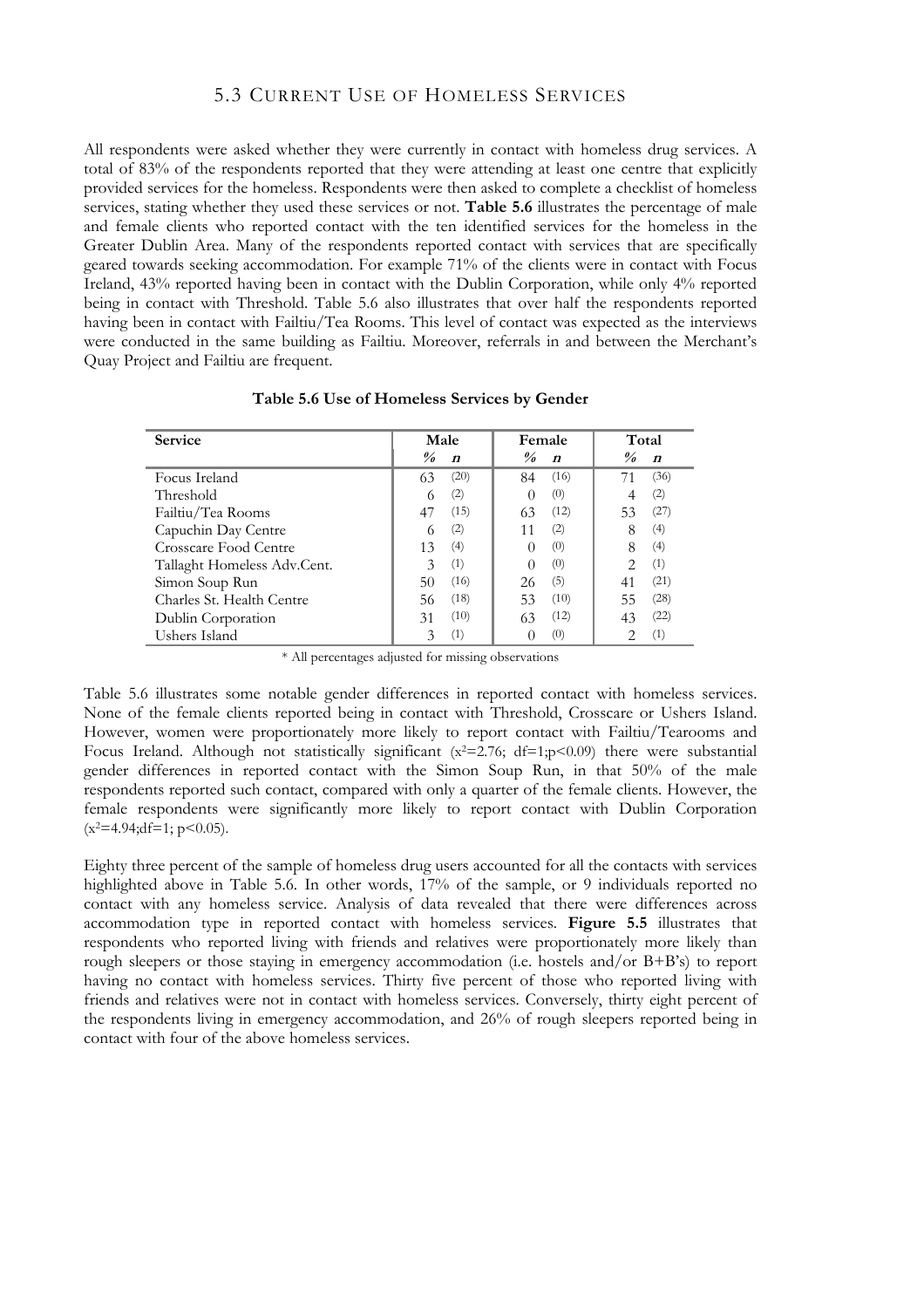

**Figure 5.5 Contact with Services by Accommodation Type**

Furthermore, only 17% of the respondents who reported living with friends and relatives  $(n=3)$ reported using the Simon Soup Run. Conversely 42% of those living in emergency accommodation (n=9) and 60% of the rough sleepers (n=9) reported using this service. Equally individuals living with friends and relatives were proportionately less likely to report contact with Focus Ireland. Only 47% of respondents in this category of homelessness reported such contact compared with 86% of those in emergency accommodation and 67% of rough sleepers. The majority of those living in emergency accommodation (76%) reported being in contact with Charles Street. Although rough sleepers (47%) were proportionately more likely than respondents staying with friends and relatives (29%) to report such contact, levels of contact among this client group were still relatively low.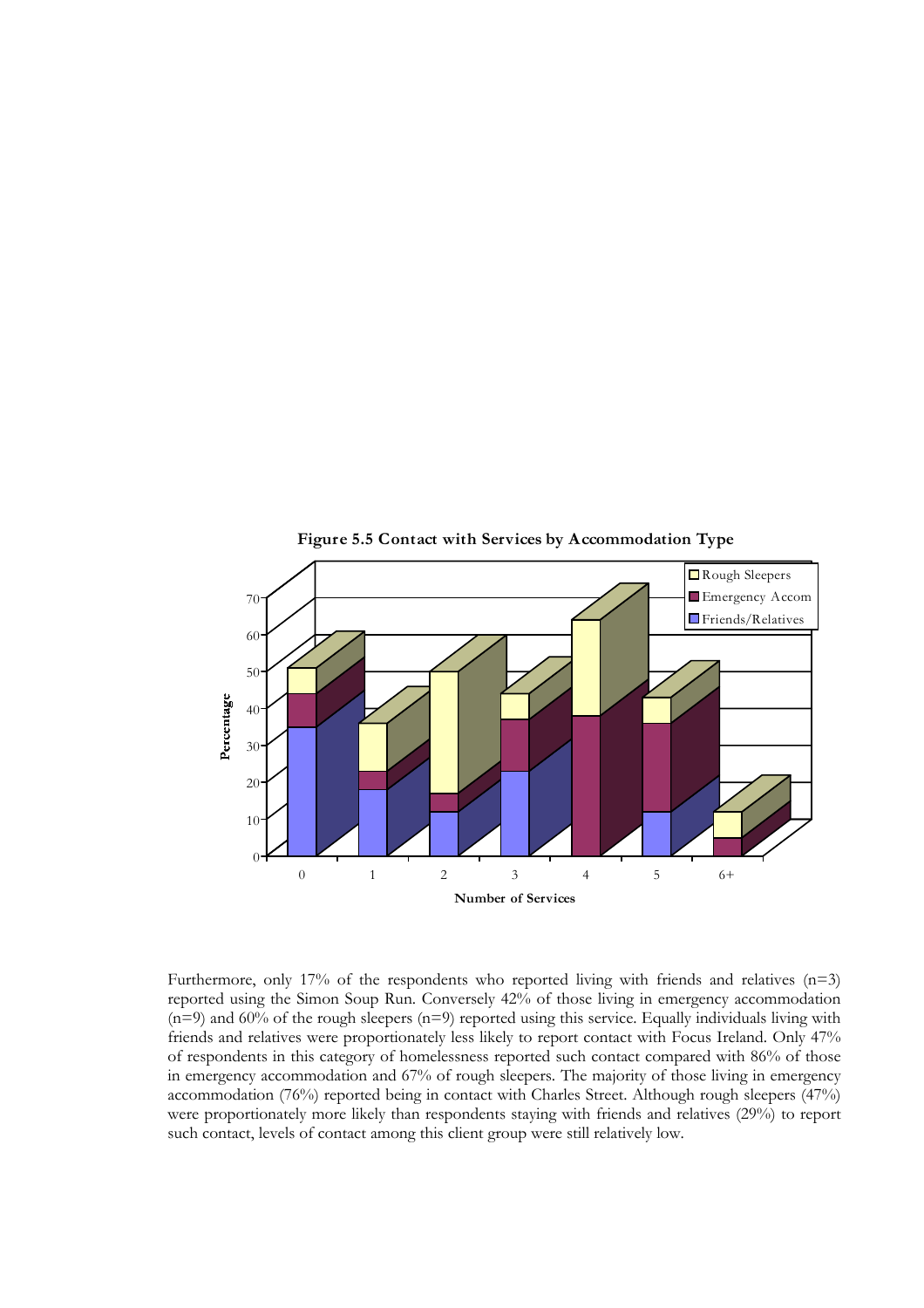# 5.4 HISTORY OF HOMELESSNESS

.

In order to gain some insight into the history of respondent's homelessness, all clients were asked where was the last place they thought of as home. **Table 5.7** illustrates that over half the respondents (63%) regarded their parent's residence as their last home. This may largely be due to the fact that the client group was relatively young, with a mean age of 24.4 years. However, male clients while older than their female counterparts were proportionately more likely to report their parents residence as home. Seventy percent of the male clients reported this compared with 50% of the female clients. An additional 7% of the respondents classified 'other' as their last home, two of these respondents specified a hostel (one of these respondents did not consider themselves homeless) and a further two stated that prison was the last place they thought of as home.

| <b>Last Home</b>          | Male             | Female           | Total                                                                                                                                                                  |  |
|---------------------------|------------------|------------------|------------------------------------------------------------------------------------------------------------------------------------------------------------------------|--|
|                           | $\frac{9}{6}$    | $\frac{9}{6}$    | $\frac{9}{6}$                                                                                                                                                          |  |
|                           | $\boldsymbol{n}$ | $\boldsymbol{n}$ | $\boldsymbol{n}$                                                                                                                                                       |  |
| Never had a home          | (0)              | (1)              | (1)                                                                                                                                                                    |  |
|                           | $\cup$           | 6                | $\mathcal{D}_{\mathcal{L}}^{\mathcal{L}}(\mathcal{L})=\mathcal{D}_{\mathcal{L}}^{\mathcal{L}}(\mathcal{L})\mathcal{D}_{\mathcal{L}}^{\mathcal{L}}(\mathcal{L})$        |  |
| House owned               | (1)              | (0)              | (1)<br>$\mathcal{D}_{\mathcal{L}}^{\mathcal{L}}(\mathcal{L})=\mathcal{D}_{\mathcal{L}}^{\mathcal{L}}(\mathcal{L})\mathcal{D}_{\mathcal{L}}^{\mathcal{L}}(\mathcal{L})$ |  |
| Rented Accom.             | (3)              | (5)              | (8)                                                                                                                                                                    |  |
|                           | O)               | 28               | 16                                                                                                                                                                     |  |
| Parents home              | (23)             | (9)              | (32)                                                                                                                                                                   |  |
|                           | 70               | 50               | 63                                                                                                                                                                     |  |
| Friends/Relatives         | (3)              | (2)              | (5)                                                                                                                                                                    |  |
|                           | O)               | 11               | 10                                                                                                                                                                     |  |
| Other                     | (3)<br>O)        | (1)<br>5         | (4)                                                                                                                                                                    |  |
| Total                     | 33               | 18               | (51)                                                                                                                                                                   |  |
|                           | 100              | 100              | 100                                                                                                                                                                    |  |
| Missing Observation $= 2$ |                  |                  |                                                                                                                                                                        |  |

**Table 5.7 Last 'Home' by Gender**

All respondents were asked how long they have been 'out of home'. **Figure 5.6** graphically illustrates this data in conjunction with the length of time clients reported being in their current accommodation. It is immediately apparent that disparities exist, and that the length of time in current accommodation is not an accurate depiction of length of time 'out of home'.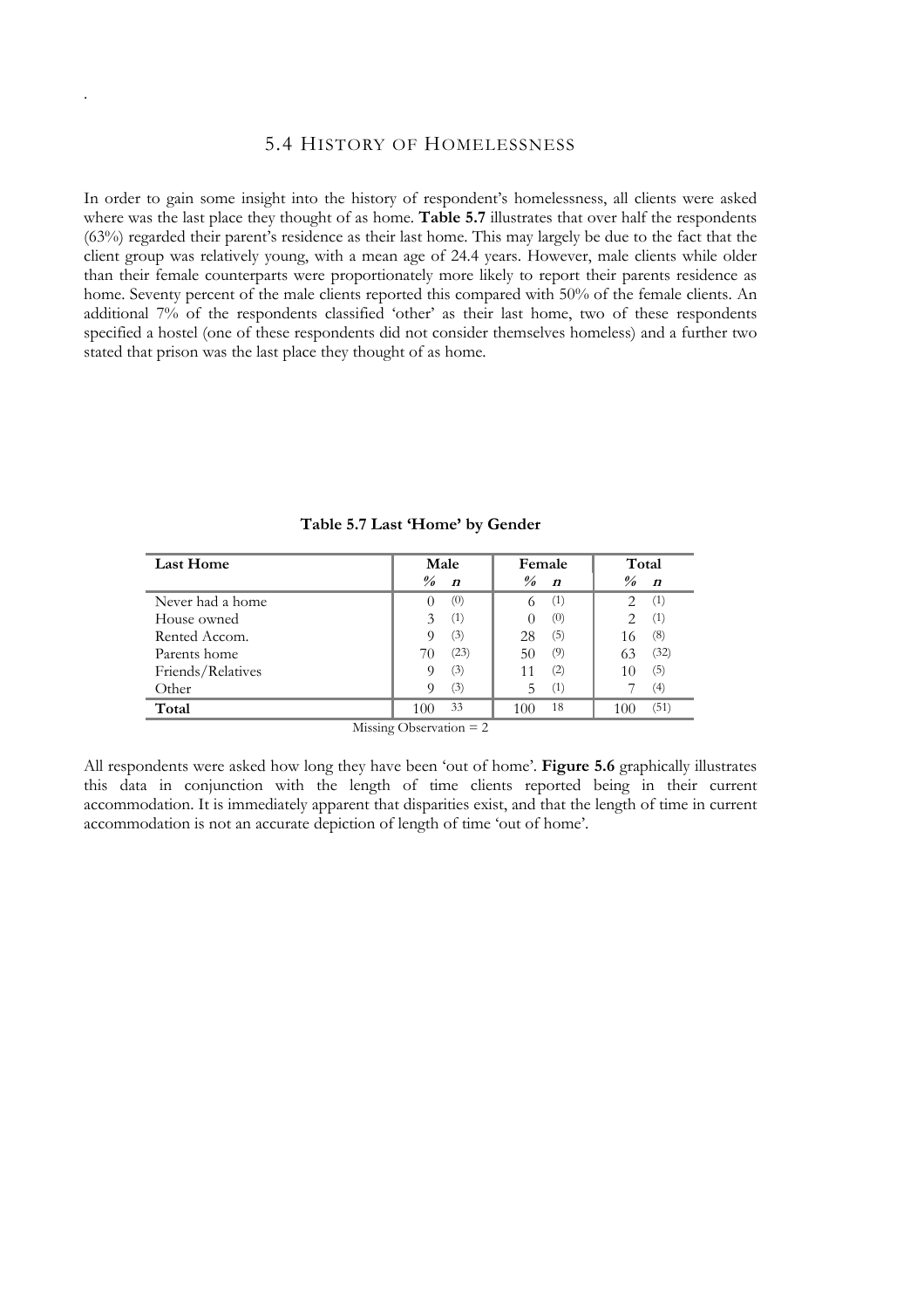**Figure 5.6 Length of Time Out of Home and in Current Accomodation**



For example, Figure 5.6 shows that no respondent has been out of home for less than one week, while 11% of the population reported being in their current accommodation for less than one week. A further 8% of clients reported being in their current accommodation for between 6 to 11 months, while 21% of clients reported being homeless for this time period. At the same time, 18% of the respondents reported being out of home for in excess of five years, while only 10% of the population reported being in their current accommodation for this length of time.

**Figure 5.7** further highlights the disparity between length of time in current accommodation and length of time out of home. This figure illustrates the cumulative length of time respondents reported being out of home and in their current accommodation. For example, 18% of respondents reported being homeless for less than four weeks, while 30% of the respondents reported staying in their current accommodation for this time period. The suggestion is that the difference between the two -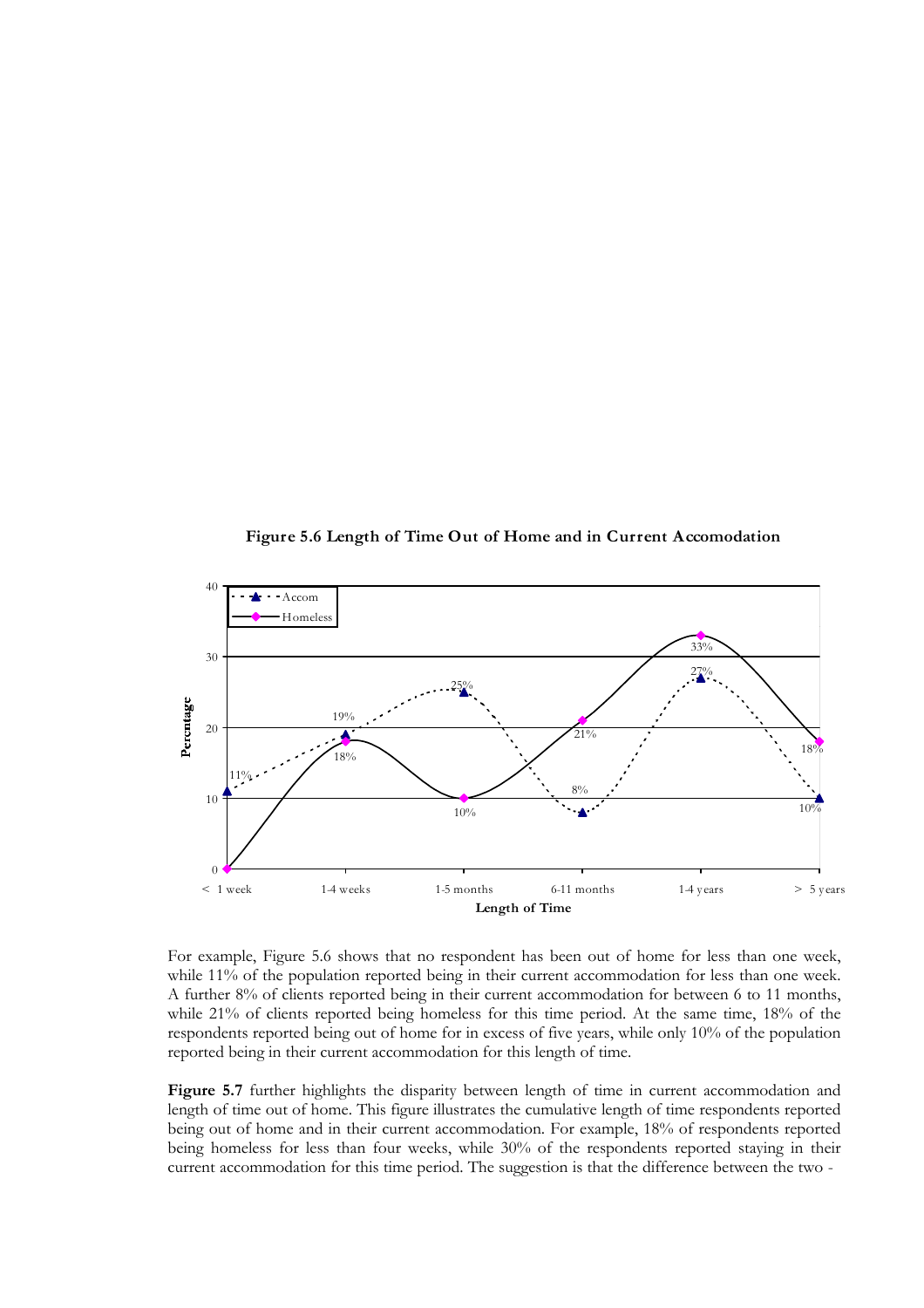which is 12% of respondents - were individuals who were homeless for more than 4 weeks, but in their current accommodation for less than four weeks. In short, it would appear that homeless individuals move not only in and out of homelessness, but also across categories of homelessness, for example from hostels to rough sleeping.



**Figure 5.7 Cumulative Time Out of Home and in Current Accommodation**

Clients were asked what they considered to be the main reasons for them leaving 'home'. Recognising that in many incidences there may be no one simple reason, respondents were permitted to give up to three primary reasons. **Table 5.8** illustrates that 64% of the respondents in some way attributed leaving 'home' to their drug use. There was no reported gender difference in this regard. A further 38% of respondents stated that family conflict was one of the primary reasons. However, Table 5.8 illustrates a gender difference in this regard, in that female clients were more likely to state family conflict as a reason for being out of home; 47% of women reported this, compared with 33% of male clients. Sixteen percent of the population reported that they were forced out of their accommodation in some way, either through a court order/notice to quit, by their landlord, or due to vigilantism. Regarding the latter, only male respondents reported that they had to leave their home as a result of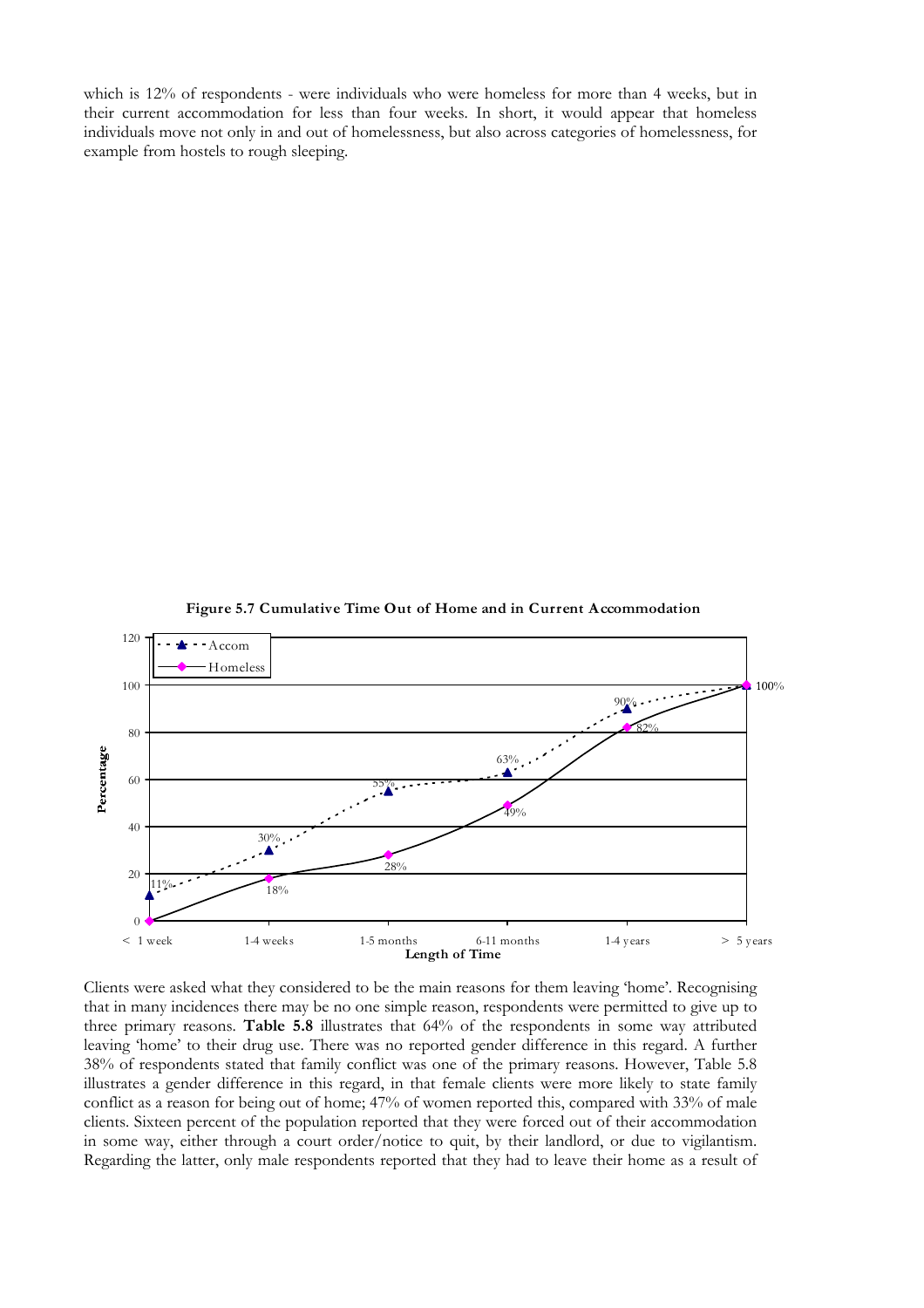such activity.

| <b>Reasons</b>                | Male                    |                  | ᇰ                       | Female           | Total                   |                  |
|-------------------------------|-------------------------|------------------|-------------------------|------------------|-------------------------|------------------|
|                               | $\frac{\theta}{\theta}$ | $\boldsymbol{n}$ | $\frac{\theta}{\theta}$ | $\boldsymbol{n}$ | $\frac{\theta}{\theta}$ | $\boldsymbol{n}$ |
| Family Conflict               | 33                      | (11)             | 47                      | (9)              | 38                      | (20)             |
| Relationship Breakdown        | 21                      | (7)              | 5                       | (1)              | 15                      | (8)              |
| Money Problems                | 12                      | (4)              | 10                      | (2)              | 11                      | (6)              |
| CourtOrder/Notice to Quit     | 3                       | (1)              | 10                      | (2)              | 6                       | (3)              |
| Told to go – Landlord         | 6                       | (2)              | 5                       | (1)              | 6                       | (3)              |
| Vigilantism                   | 6                       | (2)              | 0                       | (0)              | 4                       | (2)              |
| Enter/Leave Institution       | 3                       | (1)              | 5                       | (1)              |                         | (2)              |
| <b>Bad Housing Conditions</b> | 3                       | (1)              | $\Omega$                | (0)              | $\mathfrak{D}$          | (1)              |
| Overcrowding/no Privacy       |                         | (2)              | 16                      | (3)              | 10                      | (5)              |
| Drug Use                      | 64                      | (21)             | 63                      | (12)             | 64                      | (33)             |
| Physical/Sexual Abuse         | 6                       | (2)              | 21                      | (4)              | 11                      | (6)              |
| Personal Choice               | 12                      | (4)              | 16                      | (3)              | 14                      | (7)              |
| Other                         | 9                       | (3)              | 5                       | (1)              | 8                       | $\left(4\right)$ |

**Table 5.8 Reasons for Leaving 'Home'**

\*All percentages adjusted for missing values

The data presented in Table 5.8 is not an attempt to explain homelessness among injecting drug users. In many cases the reasons presented by clients for leaving their home, are complex and interconnected. For example, one respondent stated that the main reasons for leaving his parents home were due to his drug use, family conflict and relationship breakdown. As this individual was an injecting drug user for the previous six years, it is reasonable to assume that his drug use had an impact on the family and the relationships therein. At the same time it is conceivable that family conflict may be a casual factor in the individuals drug use. The data presented in Table 5.8 while not highlighting the causal factors of homelessness among drug users, nevertheless provides a valuable insight into drug users subjective perceptions of the reasons for their 'own' homelessness.

All respondents were asked whether their current experience of being homeless was their first. **Figure 5.8** illustrates that over half of the sample group (59%) reported that this current episode of homelessness was not their first experience of being out of home. Analysis revealed that although not statistically significant, there was a gender difference in previous experience of homelessness. Female clients were proportionately more likely than their male counter parts to report having had prior experiences of homelessness. Sixty three percent of the women in the sample reported this compared with 56% of the male respondents. An age difference was also noted, in that the respondents who reported their current experience of homelessness as being their first were on average 25.3 years of age, while respondents who had previous experience of homelessness were on average 23.6 years of age.





The mean age of first homelessness for the sample was 19.2 years (range 6 to 33 years). Analysis revealed that women were first homeless at a slightly younger age than male respondents. The female respondents were on average 18.4 years of age when first homeless, while the male respondents were on average 19.6 years of age. The clients (59%) who reported that their current homeless episode was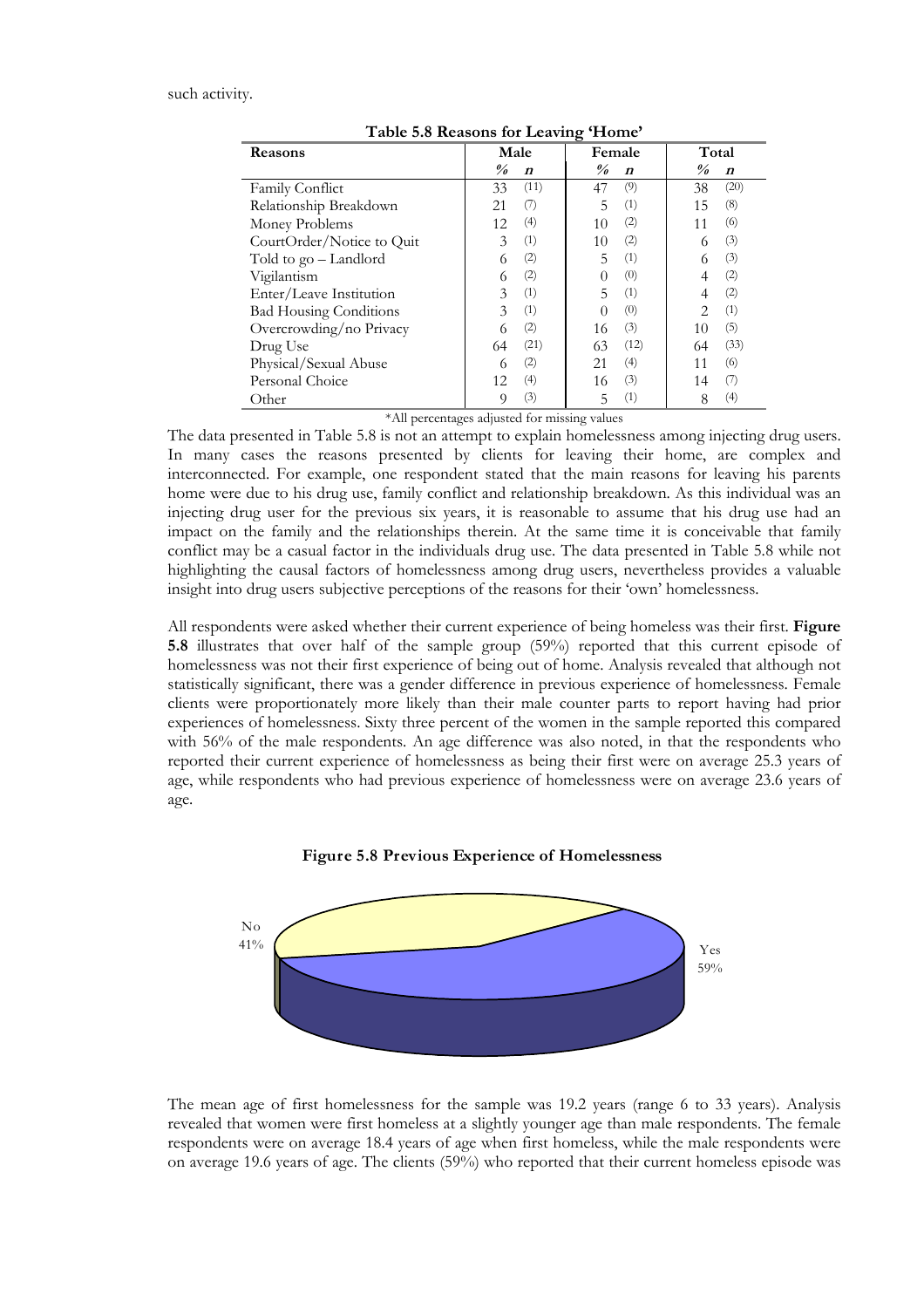not their first (n=30) were asked the number of homeless episodes they have experienced. Data was only available on 22 of the 30 respondents who had prior experience of homelessness. Nineteen percent of the respondents reported three episodes of homelessness (n=4) a further 10% reported four episodes of homelessness and 14% reported five episodes. Thirty three percent of the respondents reported that they have been homeless so many times that they have lost count (n=7). The remaining 24% of clients reported in excess of 5 incidences of homelessness.

All respondents were asked the longest period of homelessness they have experienced. The mean length of time out of home for the sample is 2.26 years (range 10 weeks to 12 years). Analysis revealed that although not statistically significant, female clients on average experienced longer periods of homelessness than their male counterparts. Women reported an average of 2.5 years of homelessness, their male correspondents reported 2 years of homelessness. **Figure 5.9** graphically illustrates the respondents longest period out of home. Thirty four percent of the respondents reported that their longest period out of home was less than one year. A further 34% reported that their longest period out of home was between 1-2 years. Three percent of the sample reported that their longest time out of home was in excess of nine years.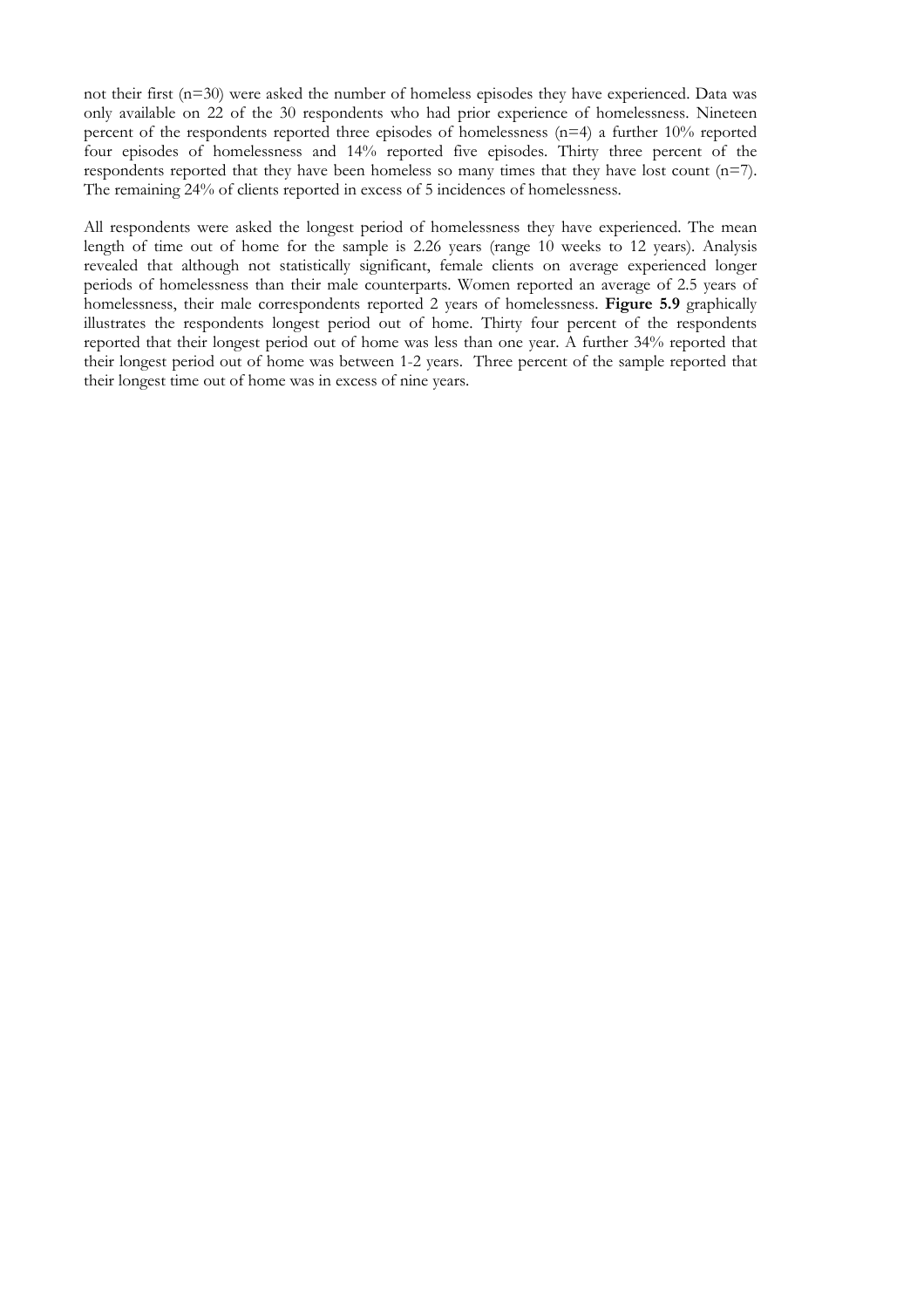



The respondents were also asked about the number of times they have stayed in hostels,  $B+B's$ , with friends, and slept rough. The responses to this question were unsatisfactory and often incomplete. This was partially due to the fact that there was some misunderstanding around the question wording, in that, some clients responded by stating the number of times they stayed in such accommodation (as required) while others stated the length of time they have spent in such accommodation. Furthermore, some clients were simply unable to recall the information to answer the question accurately.

For the data available what is known is that 31% of the respondents reported that they never stayed in a hostel. A further 15% of the clients reported that they have stayed in hostels at some point in time, but they did not specify the number of times, and 9% of the sample reported that they had stayed in hostels so many times they had lost count. As stated previously, some respondents reported the length of time they have spent in the particular accommodation type. The average length of time clients reported staying in hostels was 18 weeks (range 1 night to 5 years). Regarding the other form of emergency accommodation,  $B+B's$ , 47% of the clients reported that they have never stayed in such accommodation. Eight percent of the respondents were known to have stayed at some time in a B+B but they did not state the number of occasions. Seventeen percent of the sample reported that they stayed in a B+B once, 6% reported staying on two occasions, and the remaining 18% stayed between 3 and 25 times in a B+B.

Forty seven percent of the clients reported that they never stayed with friends or relatives. Six percent of the clients reported having stayed with friends and/or relatives, however they did not specify how many times, and a further 15% reported staying in such accommodation more times than they can count. The remaining 32% of respondents reported staying in such accommodation anywhere between 1 to 31 weeks. Finally 32% of the clients reported having never slept rough. Fourteen percent were known to have slept rough at least once. Over a quarter of the clients reported that they had slept on the streets more times than they can count. A further fourteen-percent stated that they have slept rough once, and the remaining 12% of respondents slept rough on at least three separate occasions. The longest period of sleeping rough reported by a client was 32 consecutive weeks.

Regarding clients history of homelessness, all respondents were asked if they had ever been forced out of their accommodation due to vigilantism, pressure from their families, landlord or other tenants. **Table 5.9** illustrates that 46% of the respondents reported that they were forced out of their accommodation due to pressure from their family. The male respondents were proportionately more likely than the female respondents to report this. Twelve percent of the sample reported that they had to leave their accommodation due to pressure from other tenants or residents associations. Although it was not statistically significant, female clients were proportionately more likely to report this than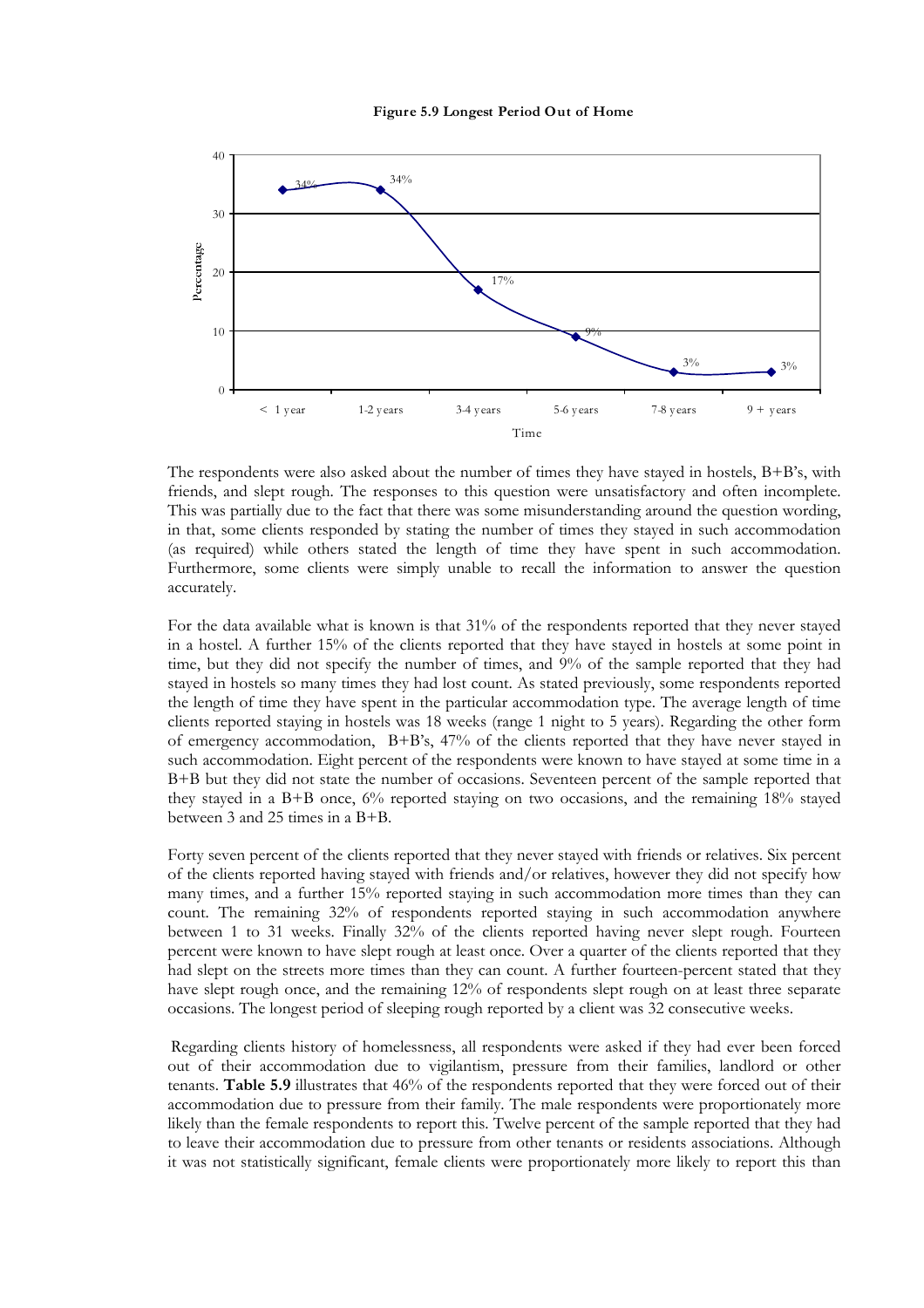their male counterparts. According to Table 5.9 only 10% of the sample were forced out of their homes due to vigilantism.

| Left Accommodation due to         | Male                              | Female | Total            |  |
|-----------------------------------|-----------------------------------|--------|------------------|--|
|                                   | $\frac{0}{a}$<br>$\boldsymbol{r}$ | N      | $\boldsymbol{n}$ |  |
| Court Order/Notice to Quit        | (2)                               | (4)    | (6)              |  |
| Told to go by Landlord            | (4)                               | (1)    | (5)              |  |
| Vigilantism                       | (4)                               | ( 1 )  | (5)              |  |
| Pressure–Tenants/Res. Association | (3)                               | (3)    | (6)              |  |
| Pressure - Family                 |                                   | 61     | (23)             |  |

**Table 5.9 Forced Out of Accommodation**

Finally, the respondents were asked about their experience of police harassment since being homeless, and whether they had committed drug related and non-drug related crimes since being out of home. **Table 5.10** illustrates that 44% of the respondents reported that they have been the victim of a crime since they became homelessness. This supports the information provided in Figure 5.4 where a number of clients stated that the main disadvantage of where they are currently staying is the fact that they are vulnerable to crime, robbery in particular. Thirty six percent of the clients reported having committed a drug-related offense, and 26% committed a non-drug-related crime since being homeless. The male respondents were significantly more likely than the female clients to report that they had committed a non-drug related crime  $(x^2=6.84;df=1;p<0.01)$ . Finally, levels of reported police harassment were high, 68% of the respondents reported that they have been harassed by the police since being out of home.

**Table 5.10 Experiences While Out of Home**

| Since being homeless             | Male                              | Female                            | Total                              |  |
|----------------------------------|-----------------------------------|-----------------------------------|------------------------------------|--|
|                                  | $\frac{0}{a}$<br>$\boldsymbol{n}$ | $\frac{0}{a}$<br>$\boldsymbol{r}$ | $\frac{\theta}{a}$<br>$\mathbf{n}$ |  |
| Victim of a Crime                | (14)<br>45                        | (8)                               | (22)                               |  |
| Committed Drug Related Crime     | (14)                              | (4)                               | (18)                               |  |
| Committed Non-Drug Related Crime | (12)<br>39                        | (1)                               | (13)                               |  |
| Harassed by the Police           | (23)<br>74                        | (11                               | (34)                               |  |

# 5.5 PATHWAYS OUT OF HOMELESSNESS

In order to get respondents to think of possible pathways out of their homelessness, they were first asked what they regarded as being their ideal accommodation. In other words, if all things were possible, where would they most like to live. Although over half the population (63%) considered their parents home as the last place they thought of as home, only 8% of the respondents reported that this is their ideal accommodation. The majority of respondents (82%) reported that ideally they would like their own accommodation, which predominantly took the form of a private rented house/apartment. The remaining respondents reported specific requirements such as "a clean and bigger place", "a drug free environment" and "a place of my own".

Respondents were then asked to identify which of the factors presented in Table 5.11 they regarded as playing a key role in preventing them from accessing such accommodation**. Table 5.11** illustrates that over half the respondents (57%) identified their drug use as a barrier to getting their ideal accommodation. Women were slightly more likely to report this than the male clients. Thirty seven percent of the population identified lack of finances, or money problems as a barrier. Although not statistically significant, the male respondents were proportionately more likely to report money problems as a factor in preventing them from obtaining their ideal accommodation  $(x^2=2.68; df=1;$ p<0.1). Conversely, female respondents were significantly more likely to report lack of help as a factor in preventing them from getting accommodation  $(x^2=8.6; df=1; p<0.01)$ . Table 5.11 illustrates that 44% of the female respondents reported this, compared with 9% of the male clients.

#### **Table 5.11 Reported Barriers to Obtaining Ideal Accommodation**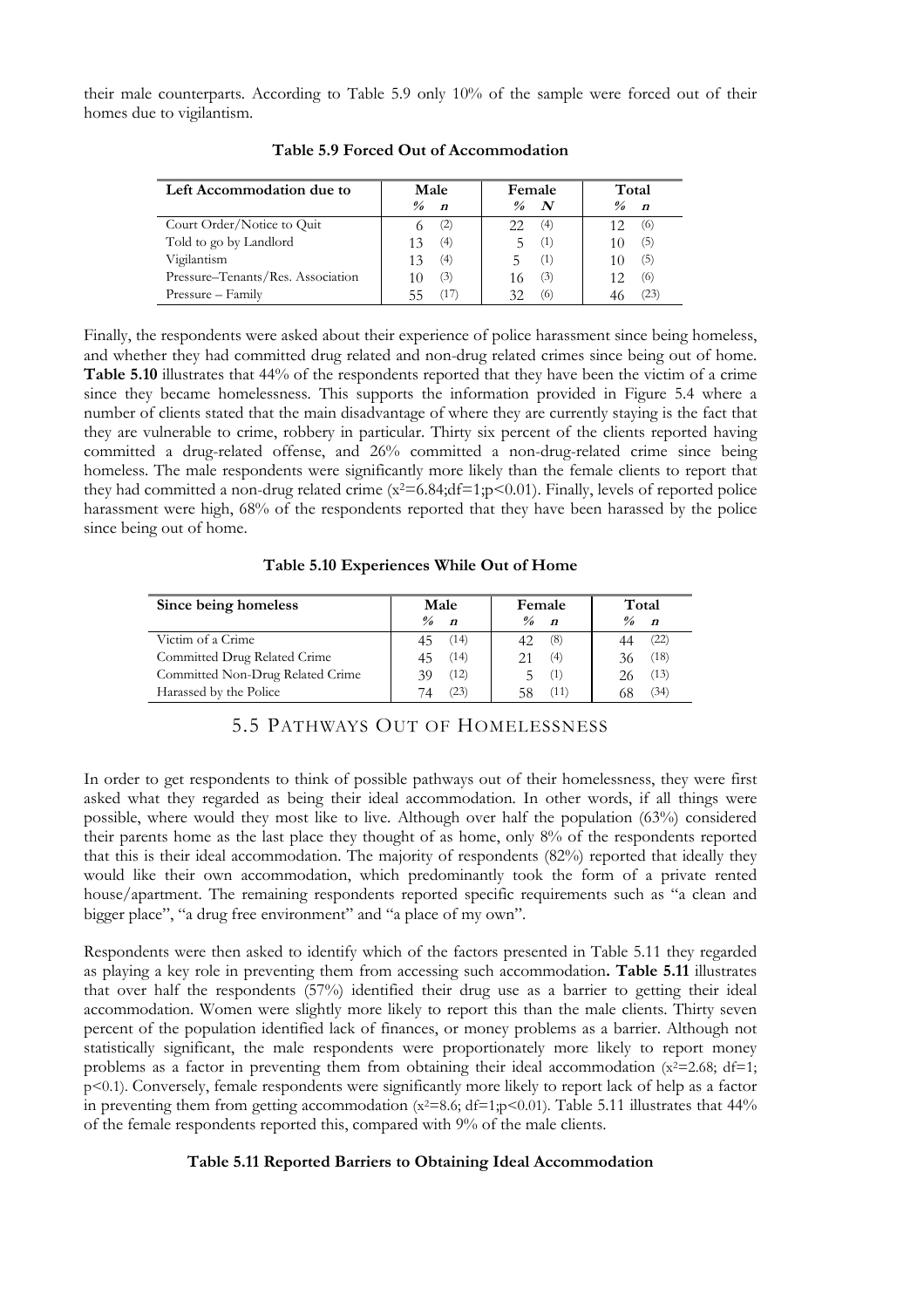| Reasons                    | Male                              | Female                            | Total                             |
|----------------------------|-----------------------------------|-----------------------------------|-----------------------------------|
|                            | $\frac{0}{a}$<br>$\boldsymbol{n}$ | $\frac{0}{a}$<br>$\boldsymbol{n}$ | $\frac{9}{6}$<br>$\boldsymbol{n}$ |
| Lack of Housing            | 27<br>(9)                         | (2)                               | (11)<br>22                        |
| Money Problems             | (15)<br>45                        | (4)                               | (19)                              |
| Drug Use                   | (17)<br>52.                       | (12)                              | (29)                              |
| Lack of help getting Accom | (3)                               | (8)                               | (11)<br>フフ                        |
| Not tried to get Accom     | (1)                               | (0)                               | (1)                               |
| Not welcome in such Accom  | (4)                               | (1)                               | (5)                               |
| Other                      | 2                                 |                                   | (4)                               |

\*All percentages adjusted for missing observations

Finally it is worth noting that only 22% of the population viewed lack of housing as a factor in preventing them from acquiring their ideal accommodation. In view of the current housing situation in Dublin, and the fact that in the majority of cases respondents ideal accommodation were private rented houses/flats, the suggestion is that it plays a more important role than clients perceive it to. The experience of insecure housing in the future may have immense implications for relapse prevention.

Respondents were then asked to identify the kind of help they felt they needed to enable them to get their ideal accommodation. Ninety eight percent of the population reported that they needed some kind of help in getting their ideal accommodation. **Table 5.12** illustrates that 71% of the clients reported that they felt drug treatment would help them in getting their ideal accommodation. Male clients were proportionately more likely than their female counterparts to report this. Just under half the respondents, 47% reported that they needed financial help. A similar proportion of respondents reported needing advice and information. Although not statistically significant, female clients were more likely to report this than male respondents  $(x^2=2.88; df=1; p<0.08)$ .

| <b>Help Required</b>   | Male                                                   | Female                            | Total                                  |  |
|------------------------|--------------------------------------------------------|-----------------------------------|----------------------------------------|--|
|                        | $\frac{\partial}{\partial \theta}$<br>$\boldsymbol{n}$ | $\frac{9}{6}$<br>$\boldsymbol{n}$ | $\frac{\theta}{a}$<br>$\boldsymbol{n}$ |  |
| Advice and Information | (12)<br>36                                             | (11)                              | (23)                                   |  |
| Financial Help         | (18)<br>55                                             | (6)<br>33                         | (24)                                   |  |
| Drug Treatment         | 24)<br>73                                              | (12)                              | (36)                                   |  |
| Other Help             | (2)                                                    | ( 1 )                             | (3)                                    |  |

**Table 5.12 Help Needed in Obtaining Ideal Accommodation**

All respondents were asked in detail about their drug use, in particular their injecting risk behaviour. The mean age of first drug use for the sample group was 15.8 years (range 8-28 years). Over half the population, 56% had started using illicit drugs before the age of 15 years, only 11% were over the age of twenty when they first started using drugs. Although not statistically significant, the male respondents started using drugs at a younger age than their female counterparts. Male clients had a mean age of 15 years for first drug use, while the female clients had a mean age of 16 years.

The vast majority of clients reported using heroin as their primary drug. Only one respondent stated otherwise, and reported using (prescribed) physeptone as their primary drug. Equally, the majority of respondents reported injecting their primary drug, with only two respondents stating that they smoked heroin. Respondents were asked how often they used their primary drug in the four weeks prior to interview. **Figure 5.10** illustrates that the female respondents were more likely to use their primary drug four or more times a day. Conversely male respondents were more likely to report using their primary drug less than once a week.

<sup>5.6</sup> DRUG USE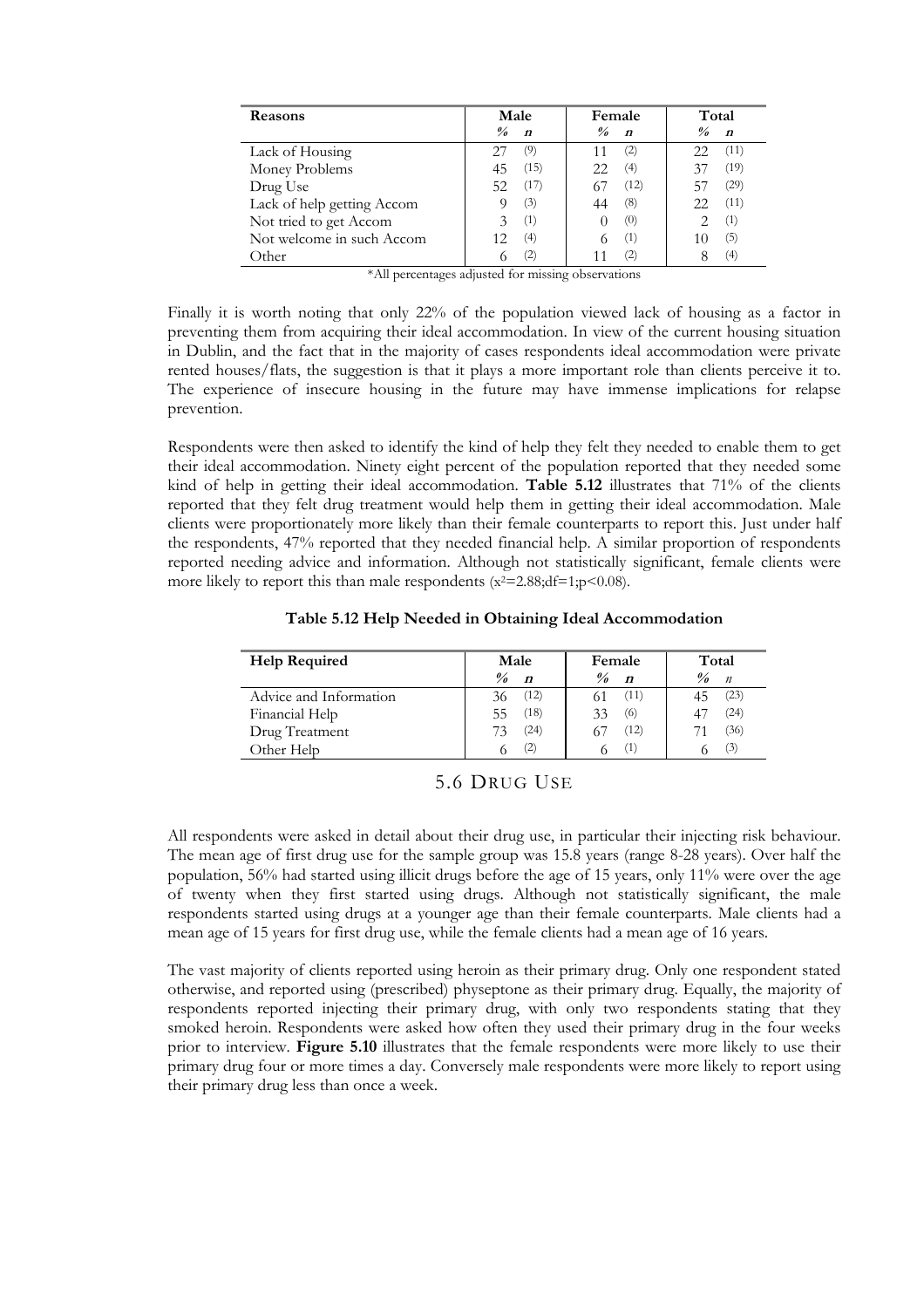#### **Figure 5.10 Frequency of Drug Use by Gender**



Figure 5.11 graphically illustrates the length of respondents injecting careers. Only 7% of the respondents were injecting drug users for less than one year. Over a quarter of the sample reported injecting drugs for 1-2 years and 11% were injecting drug users for 9 years and more. The average length of respondents injecting career was 5.25 years (range 1 week to 19 years). Analysis revealed that the male respondents had significantly longer injecting careers than their female counterparts (ttest=2.37;df=42;p<0.05). Male clients were injecting for on average 6.18 years, while the female respondents reported injecting for on average 3.45 years.



**Figure 5.11 Length of Time Injecting**

All respondents were asked whether they were using any secondary drugs. Sixty one percent of the clients reported poly-drug use  $(n=31)$ , fifty two percent of whom reported injecting their secondary drug. Analysis revealed that male respondents were significantly more likely to report being poly-drug users than their female counterparts  $(x^2=4.43; df=1;p<0.05)$ . Seventy two percent of the male respondents reported being poly-drug users compared with 42% of the female clients. One quarter of the respondents who reported poly-drug use stated that their secondary drug was hash, 29% reported using physeptone, 23% reported using benzodiazepines, and 23% reported used cocaine.

Participants were asked in some detail about their injecting behaviour. All respondents were asked whether they usually injected in public or private. **Table 5.13** illustrates that over half the respondents stated that they are usually in a public place, be it a park, public toilets or anywhere else exposed when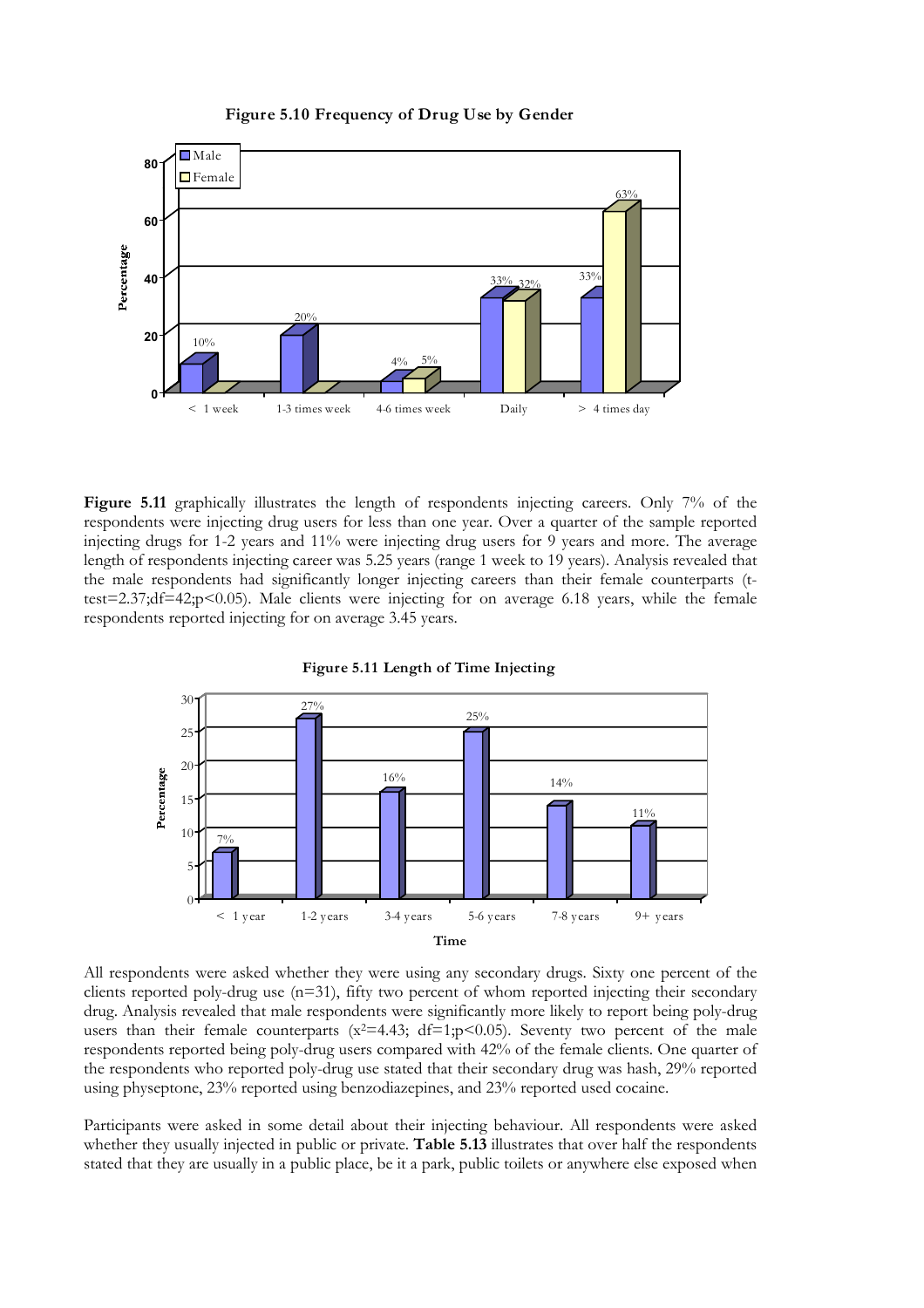they inject. Analysis revealed that the male respondents were significantly more likely to report injecting in public places than their female counterparts  $(x^2=6.01;df=1;p<0.05)$ . Seventy nine percent of the male clients reported that they usually inject in some public place, compared with 44% of the female respondents.

| Place of Injecting        | Male                                                   | Female                                 | Total                                                  |  |
|---------------------------|--------------------------------------------------------|----------------------------------------|--------------------------------------------------------|--|
|                           | $\frac{\partial}{\partial \theta}$<br>$\boldsymbol{n}$ | $\frac{\theta}{a}$<br>$\boldsymbol{n}$ | $\frac{\partial}{\partial \theta}$<br>$\boldsymbol{n}$ |  |
| Place of Residence        | (6)<br>21                                              | (5)<br>28                              | (11)                                                   |  |
| Home of Friends/Relatives | (0)                                                    | (5)<br>28                              | (5)                                                    |  |
| Park/Public place         | (19)<br>65                                             | (6)<br>33                              | (25)                                                   |  |
| Pub / Public toilets      | (4)<br>14                                              |                                        | (6)                                                    |  |

#### **Table 5.13 Injecting Behaviour**

Further analysis revealed that the respondent's current sleeping arrangements was related to whether clients reported injecting in public places. Not surprisingly, respondents who were rough sleepers were significantly more likely to report injecting in public places than those who reported staying with friends and relatives  $(x^2=11.23;df=3;pc(0.05)$ . Ninety two percent of rough sleepers reported that they inject in public places, compared with 37% of those staying with friends. Similarly, a very high percentage of individuals staying in hostels (79%) reported that they injected in public places.

All respondents were asked with whom they usually injected. **Figure 5.12** illustrates over half the respondents reported that they inject with their partner, 30% reported that normally they inject alone, and 19% reported they are usually in a group when they inject. Analysis revealed that although not statistically significant, female respondents were proportionately more likely than their male counterparts to report injecting with their partner. Twenty two percent of the female clients reported this, compared with 17% of the male respondents. There was also no significant difference in injecting habits across categories of accommodation. However, over half the respondents who reported sleeping rough (54%) and staying in hostels (57%) reported that they usually injected in a group setting.





Regarding injecting risk behaviour, all respondents were asked about the sharing of injecting equipment in the four weeks prior to interview. **Table 5.14** illustrates that almost half the sample reported the recent sharing of injecting paraphernalia, that is spoons and filters. Respondents were more likely to report borrowing used injecting equipment from others rather than lending others their used equipment. Although there was no significant gender difference in the levels of such sharing, male respondents were proportionately more likely to report lending others their used injecting equipment. Further analysis revealed that there was no significant difference in reported injecting risk behaviour across categories of accommodation.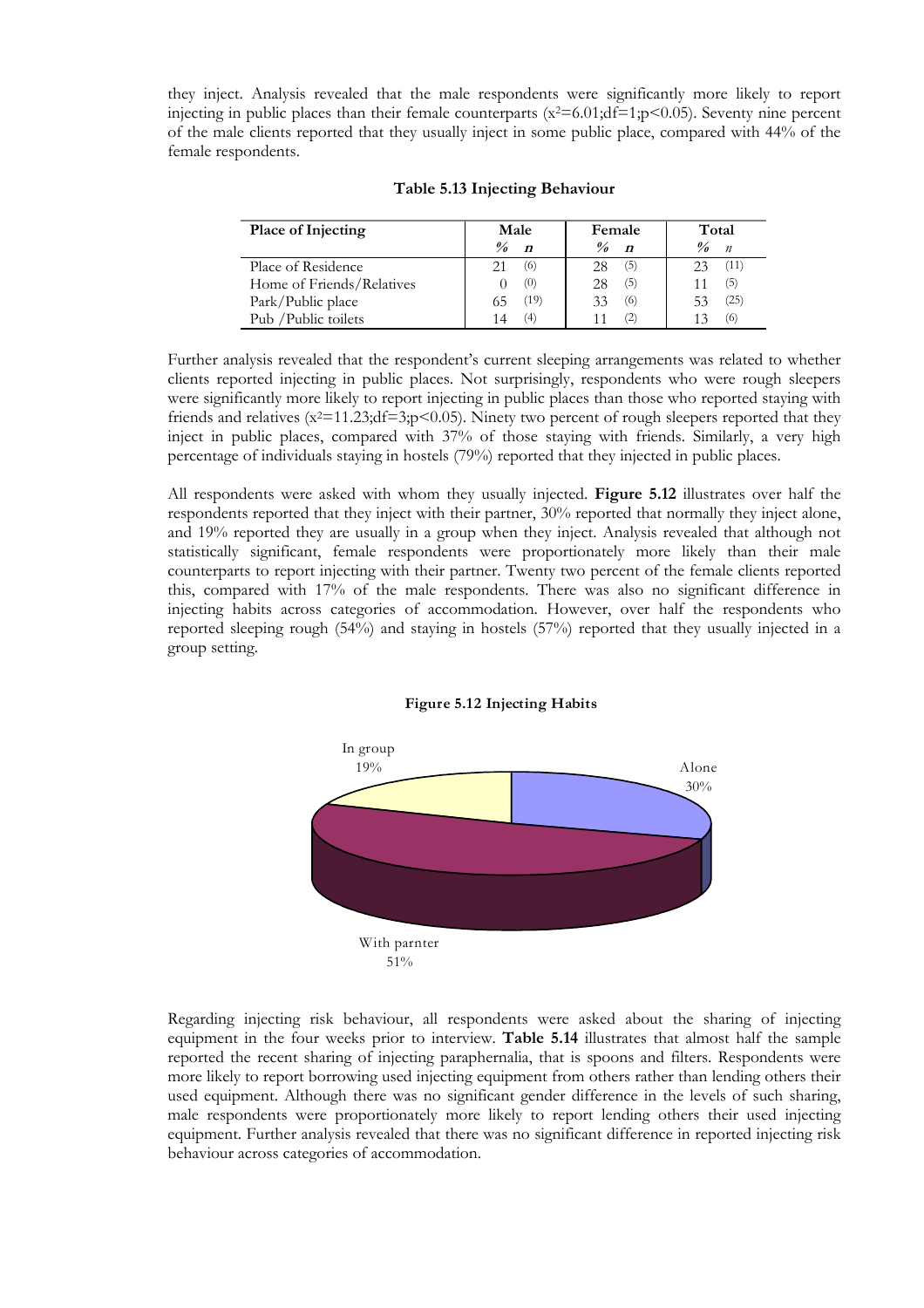| <b>Recent Sharing Behaviour</b> | Male<br>Female                                         |                                                  | Total                                   |  |
|---------------------------------|--------------------------------------------------------|--------------------------------------------------|-----------------------------------------|--|
|                                 | $\frac{\partial}{\partial \theta}$<br>$\boldsymbol{n}$ | $\frac{\partial}{\partial \rho}$<br>$\mathbf{n}$ | $\frac{\theta}{\theta}$<br>$\mathbf{n}$ |  |
| Shared IV paraphernalia         | (16)<br>53                                             | (8)<br>42.                                       | (24)                                    |  |
| Lent Used IV equipment          | 23                                                     | Œ                                                | (8)                                     |  |
| Borrowed used IV equipment      |                                                        | (5)                                              | (12)                                    |  |

| Table 5.14 Injecting Risk Behaviour |  |  |  |
|-------------------------------------|--|--|--|
|-------------------------------------|--|--|--|

\*Missing Observations = 4

All respondents were asked whether being out of home had changed their injecting behaviour. Over half the respondents reported that their behaviour had changed. **Figure 5.13** presents the clients responses.

# **Figure 5.13 Changes in Injecting Behaviour**

| "I'm using more and so I have to work more {as a prostitute} for money" - 21-year-old female sleeping rough                                                                     |
|---------------------------------------------------------------------------------------------------------------------------------------------------------------------------------|
| "I'm less careful about my injecting now" - 22-year-old male sleeping rough                                                                                                     |
| "T've nowhere safe or private to inject" -26-year-old female staying in a hostel                                                                                                |
| "I'm injecting a lot more, before I mainly smoked" - 19-year-old male sleeping rough                                                                                            |
| "Now I'll have a fix anywhere" - 22-year-old male staying with friends                                                                                                          |
| "I'm using less now, for some reason or other" - 28-year-old male staying with friends                                                                                          |
| "Ever since I moved out of home I have been less health conscious, and I'm now injecting into my groin" - 32-year-old<br>male staying in a hostel                               |
| "It's made me snap out of it, and I'm now trying to get on a methadone detox programme" - 16- year-old female<br>staying in a hostel                                            |
| "It's really hard to inject safely now" - 27-year-old male staying in a hostel                                                                                                  |
| "I have been using a lot more since I moved in with my friends, but that is because there are other drug injectors in the<br>$house'' - 22$ -year-old male staying with friends |
| "It's made me more depressed, and when I'm depressed I use more" - 25-year-old female staying in a hostel                                                                       |
| 'T've got really careless about safe injecting, because I don't have fresh water and a safe place to inject" - 35-year-old<br>male staying in a hostel                          |
| "I'm using a lot more now because on the streets I can, at home I couldn't really use" - 34-year-old male sleeping<br>rough                                                     |
| "I'm using a lot more because I'm bored and have nothing to do all day and night" - 18-year- old male sleeping rough                                                            |
| "I'm using more to try and forget about being homeless" - 21-year-old female staying in a B+B                                                                                   |
|                                                                                                                                                                                 |
|                                                                                                                                                                                 |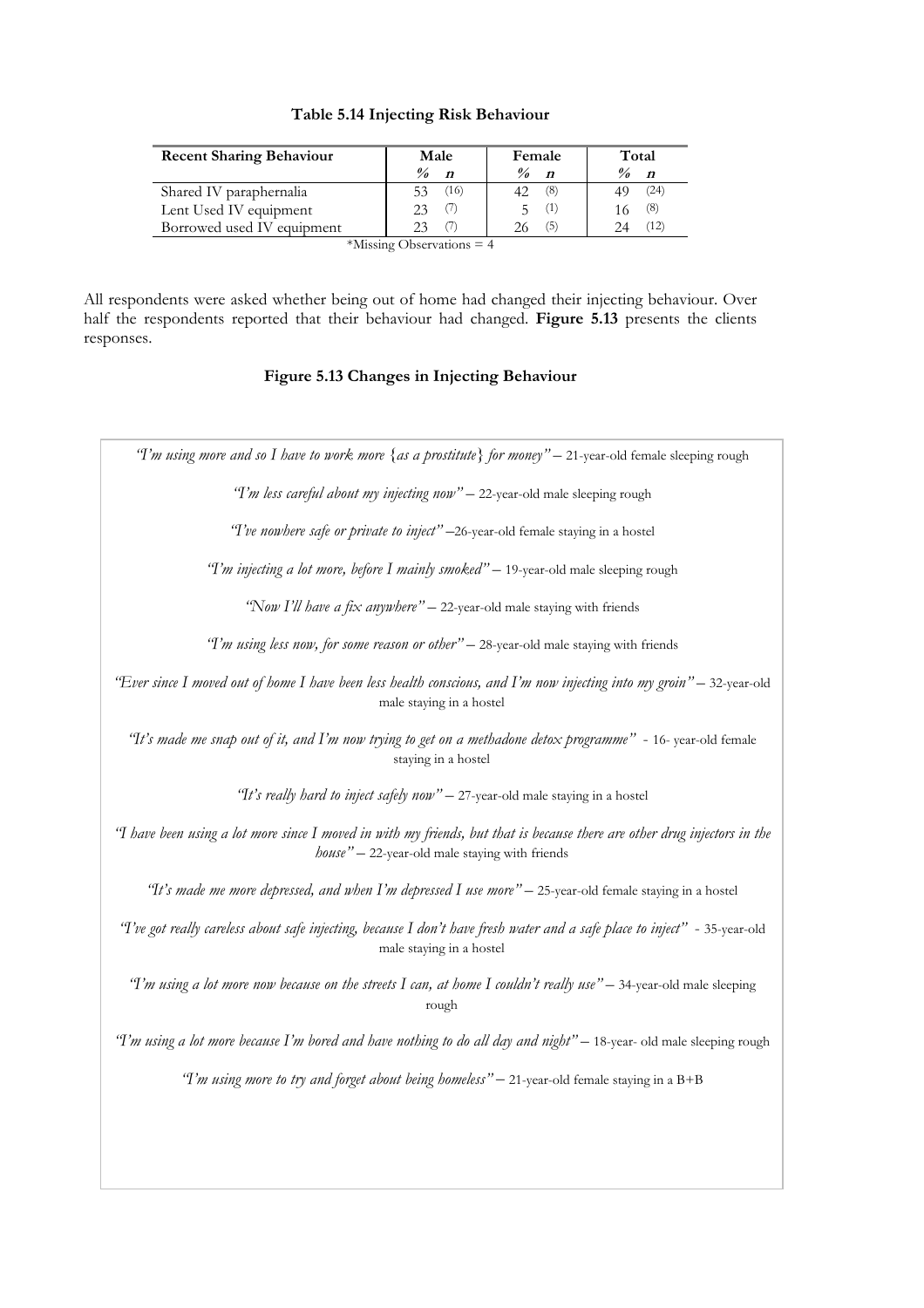Respondents were also asked specifically about their drug use, and whether as a result of being homeless their drug use had changed in any way. Sixty six percent of the sample group reported that their drug use had changed since being 'out of home'. **Table 5.15** illustrates that 56% of the respondents reported that as a result of being homeless they were using more drugs. For example as one client said;

*"I'm just so bored all the time, I have nothing to do all day so I use a lot more"*

- 19-year-old male sleeping rough

 Another respondent attributed his increase in drug use since being homeless to having more money. The client stated;

*"I have more money now from begging so I can afford to use more often"*

34-year-old male sleeping rough

Seven percent of the respondents stated that being made homeless, has made them want to stop using drugs, and a further 4% reported using less drugs since being out of home. Nine percent of the clients stated that their drug use has become more erratic and out of control since being out of home. For example, one client stated;

*"I used to only use heroin, and then I started using a lot of cocaine, and now, I have started to inject roche. It's all just got out of control"* -16-year-old female sleeping rough

| Changes                        | Number | Percentage |  |  |
|--------------------------------|--------|------------|--|--|
| Using More                     | 26     | 56         |  |  |
| More erratic/unpredictable use |        |            |  |  |
| More motivated to stop         |        |            |  |  |
| Using less                     |        |            |  |  |
| No change                      |        | 24         |  |  |
| Total                          |        | 100        |  |  |
| 1.7.7.77<br>$\sim$ 1 $\sim$    |        |            |  |  |

#### **Table 5.15 Changes in Drug Using Behaviour**

\* Missing Observations = 7

All respondents were also asked about their alcohol consumption**. Table 5.16** illustrates that over a quarter of the sample (27%) reported never drinking alcohol. Although not statistically significant, women were proportionately more likely than their male counterparts to report this. On the other hand,  $8\%$  of the sample reported daily alcohol consumption.

#### **Table 5.16 Frequency of Use of Alcohol**

| <b>Alcohol Use</b> | Male                              | Female                            | Total                                                  |
|--------------------|-----------------------------------|-----------------------------------|--------------------------------------------------------|
|                    | $\frac{0}{0}$<br>$\boldsymbol{n}$ | $\frac{9}{6}$<br>$\boldsymbol{n}$ | $\frac{\partial}{\partial \theta}$<br>$\boldsymbol{n}$ |
| Almost Daily       | (3)<br>10                         | (1)                               | (4)                                                    |
| 3-4 time a week    | (1)                               | (2)                               | (3)                                                    |
| 1-2 time a week    | (10)<br>33                        | (1)                               | (11)<br>23                                             |
| Rarely             | (10)<br>33                        | (7)                               | (17)<br>36                                             |
| Never              | (6)<br>20                         |                                   | (18)                                                   |

\*Missing Observations = 5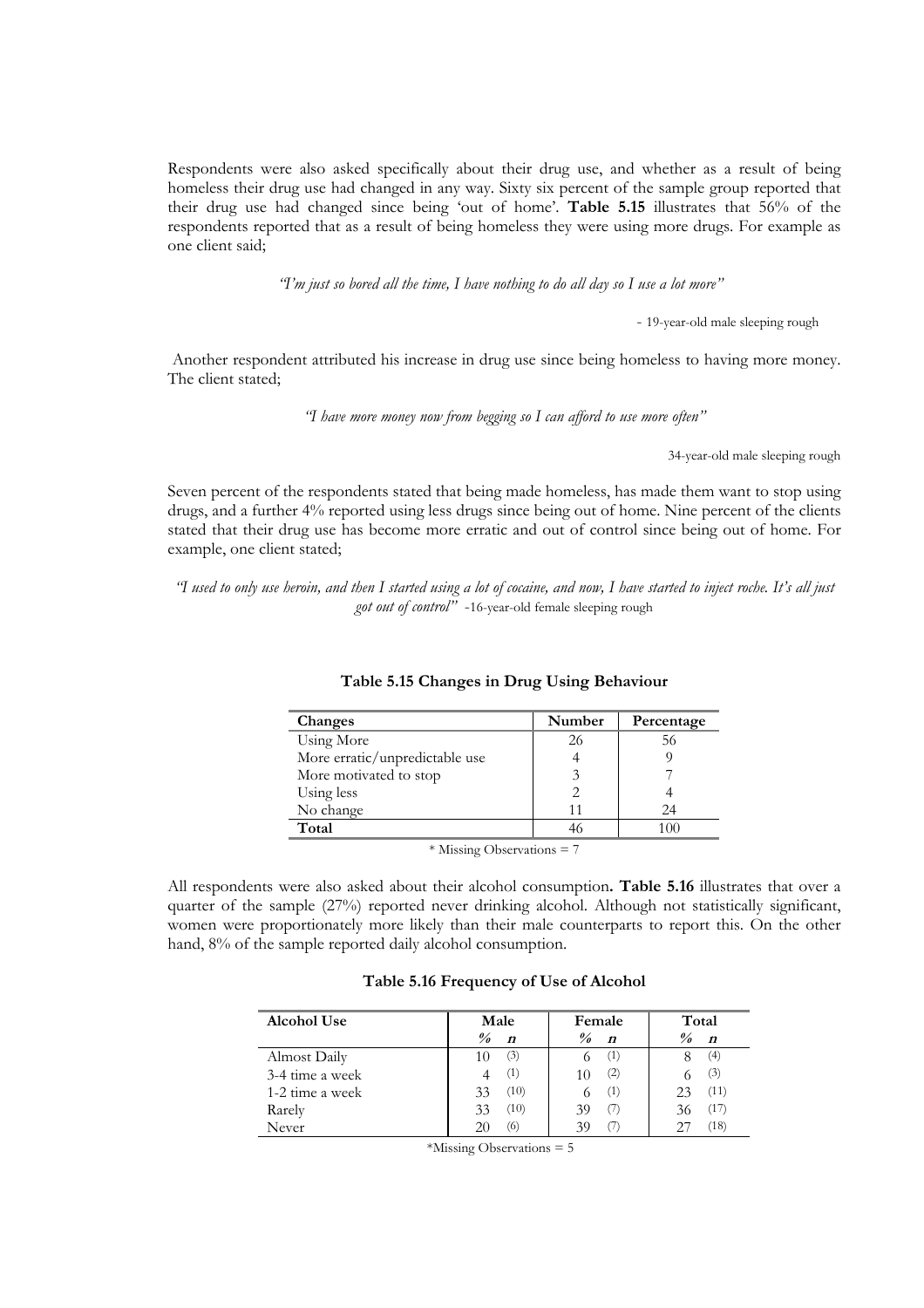# 5.7 USE OF DRUG TREATMENT SERVICES

As outlined in Chapter Three all respondents presented at the Merchant's Quay Project, Contact Centre. Consequently, the respondents were not necessarily representative of homeless drug users, as they were out of home drug users who were in contact with at least one treatment service. Moreover, Figure 5.14 illustrates that one third of the clients (34%) reported that they are in current contact with another drug treatment service. A further 30% of the respondents reported no contact with any other drug treatment service, apart from the Merchant's Quay Project.





Analysis revealed that although not statistically significant, there was a gender difference in clients reported current contact with drug treatment services. Female respondents were proportionately more likely than their male counterparts to report such contact. Forty two percent of the women reported attending other drug services, compared with 29% of the male respondents. There was no significant age difference between respondents who reported current treatment contact and those not in contact with treatment services.

**Table 5.17** illustrates the extent to which clients utilised the services in the Merchant's Quay Project. Analysis revealed that there were gender differences in reported contact with services within the project. For example, male clients were significantly more likely than their female counterparts to report contact with the Health Promotion Unit (including the needle exchange),  $(x^2=4.4$ ;  $df=1$ ;p<0.05). Conversely, female respondents were significantly more likely than male respondents to report availing of the contact work within the project  $(x^2=3.7;df=1;p<0.05)$  and the massage service  $(x^2=5.51; df=1; p<0.05)$ .

| <b>Merchant's Quay Services</b> | Male                    | Female                  | Total              |  |
|---------------------------------|-------------------------|-------------------------|--------------------|--|
|                                 | $\frac{\theta}{\theta}$ | $\frac{\theta}{\theta}$ | $\frac{\theta}{a}$ |  |
|                                 | $\boldsymbol{n}$        | $\boldsymbol{n}$        | $\boldsymbol{n}$   |  |
| Health Promotion Unit           | (25)                    | (10)                    | (35)               |  |
|                                 | 81                      | 53                      | 70                 |  |
| Contact Work                    | (18)                    | (16)                    | (34)               |  |
|                                 | 58                      | 84                      | 68                 |  |
| Acupuncture                     | (13)                    | (9)                     | (22)               |  |
|                                 | 42                      | 47                      | 44                 |  |
| Massage                         | (4)                     | (8)                     | (12)               |  |
|                                 | 13                      | 42                      | 24                 |  |
| Art Room                        | (8)                     | (8)                     | (16)               |  |
|                                 | 25                      | 42                      | 32                 |  |
| <b>Nurse</b>                    | (18)                    | (15)                    | (33)               |  |
|                                 | 58                      | 79                      | 66                 |  |
| Phone                           | (20)                    | (16)                    | (36)               |  |
|                                 | 64                      | 84                      | 72                 |  |
| One-to-One Counselling service  | (11)                    | (10)                    | (21)               |  |
|                                 | 35                      | 53                      | 42                 |  |
| Stabilisation                   | (2)                     | (3)                     | (5)                |  |
|                                 | 19                      | 17                      | 18                 |  |
| Residential                     | (1)<br>3                | (3)                     | (4)<br>8           |  |

**Table 5.17 Use of Merchant's Quay Project Services**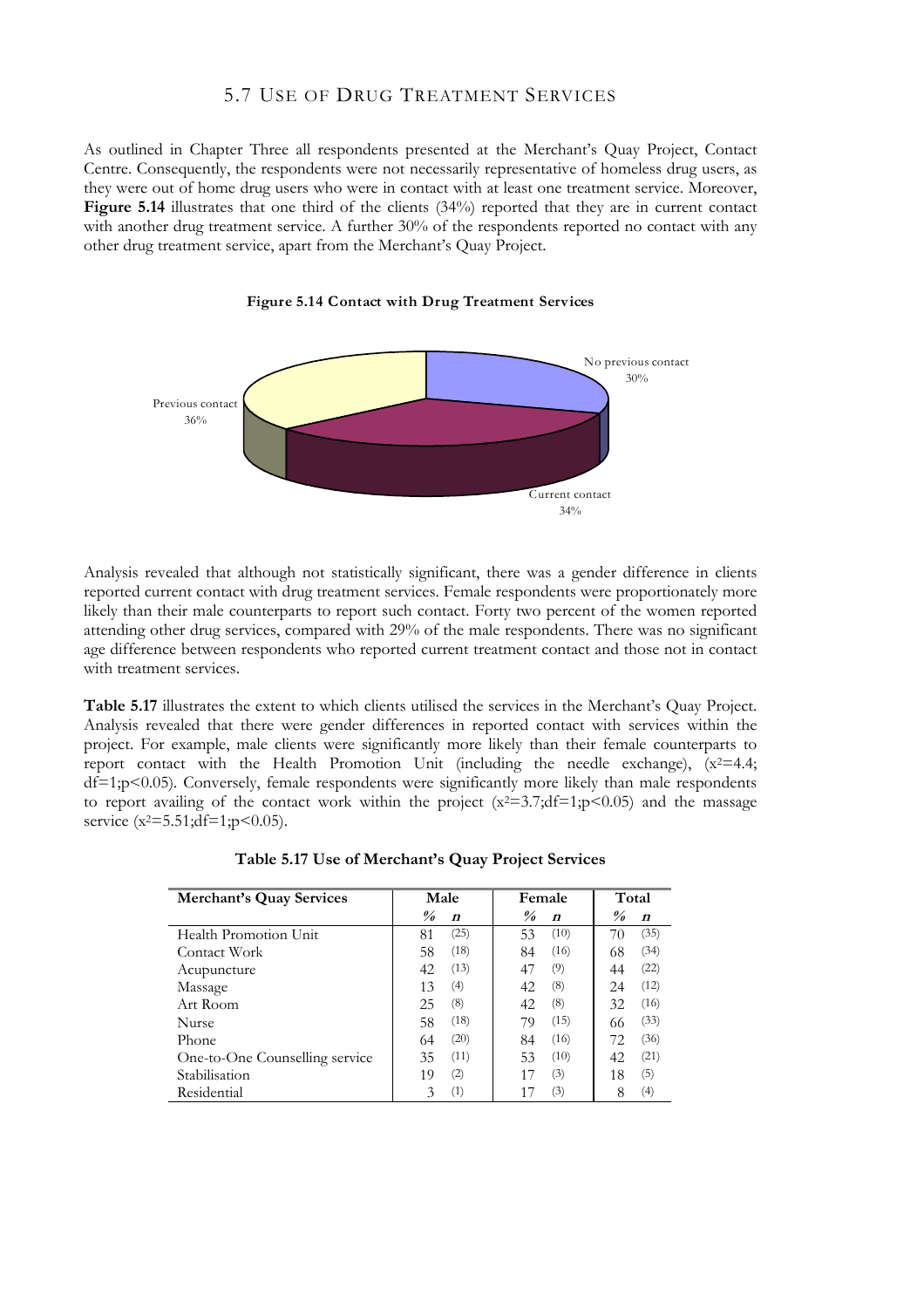## 5.8 HEALTH AND WELL-BEING

Respondents were asked in some detail about their health and well-being. Included in this section were three questions that were specifically concerned with participants sexual behaviour. All clients were asked whether they were sexually active. **Figure 5.15** shows that the majority of respondents (69%) reported being sexually active. Just under half the respondents reported having a regular sexual partner, and 20% of the clients stated that they were sexually active, with no regular sexual partner. Female respondents were proportionately more likely to report having a regular sexual partner. Sixty three percent of female clients reported this compared with 39% of their male counterparts. Although not statistically significant, respondents who reported being sexually active were younger than those who reported not being sexually active. The average age of those who reported being sexually active was 23.6 years compared to an average age of 25.8 years for those who reported not being sexually active.



All respondents were asked about their condom use. **Table 5.18** illustrates that only one quarter of the sample group reported using condoms all the time, and 49% reported never using condoms. There was no significant gender difference in reported condom use, but Table 5.18 illustrates that the female respondents were proportionately more likely than their male counterparts to report never using condoms.

| Condom Use | Male             | Female             | Total              |
|------------|------------------|--------------------|--------------------|
|            | $\frac{0}{a}$    | $\frac{\theta}{a}$ | $\frac{\theta}{a}$ |
|            | $\boldsymbol{n}$ | $\boldsymbol{n}$   | $\boldsymbol{n}$   |
| Always     | (8)              | (4)                | (12)               |
|            | 27               | 21                 | 25                 |
| Sometimes  | (8)              | (5)                | (13)               |
|            | 27               | 26                 | 26                 |
| Never      | (14)             | 53<br>(10)         | 24)                |

| Table 5.18 Condom Use |
|-----------------------|
|-----------------------|

\*Missing Observations = 4

Respondents were also asked in some detail about both their physical and mental health. Firstly they were asked to give a global subjective rating of their physical health and mental well-being. **Table 5.19** shows that 10% of the respondents stated that their physical health was very good, and a further 14% stated it was good. On the other hand, 24% of respondents stated that their health was poor. Regarding mental health, Table 5.19 illustrates that 22% of respondents stated that their mental health was poor. Although not statistically significant analysis revealed that female respondents were proportionately more likely to report that their physical health was poor compared to their male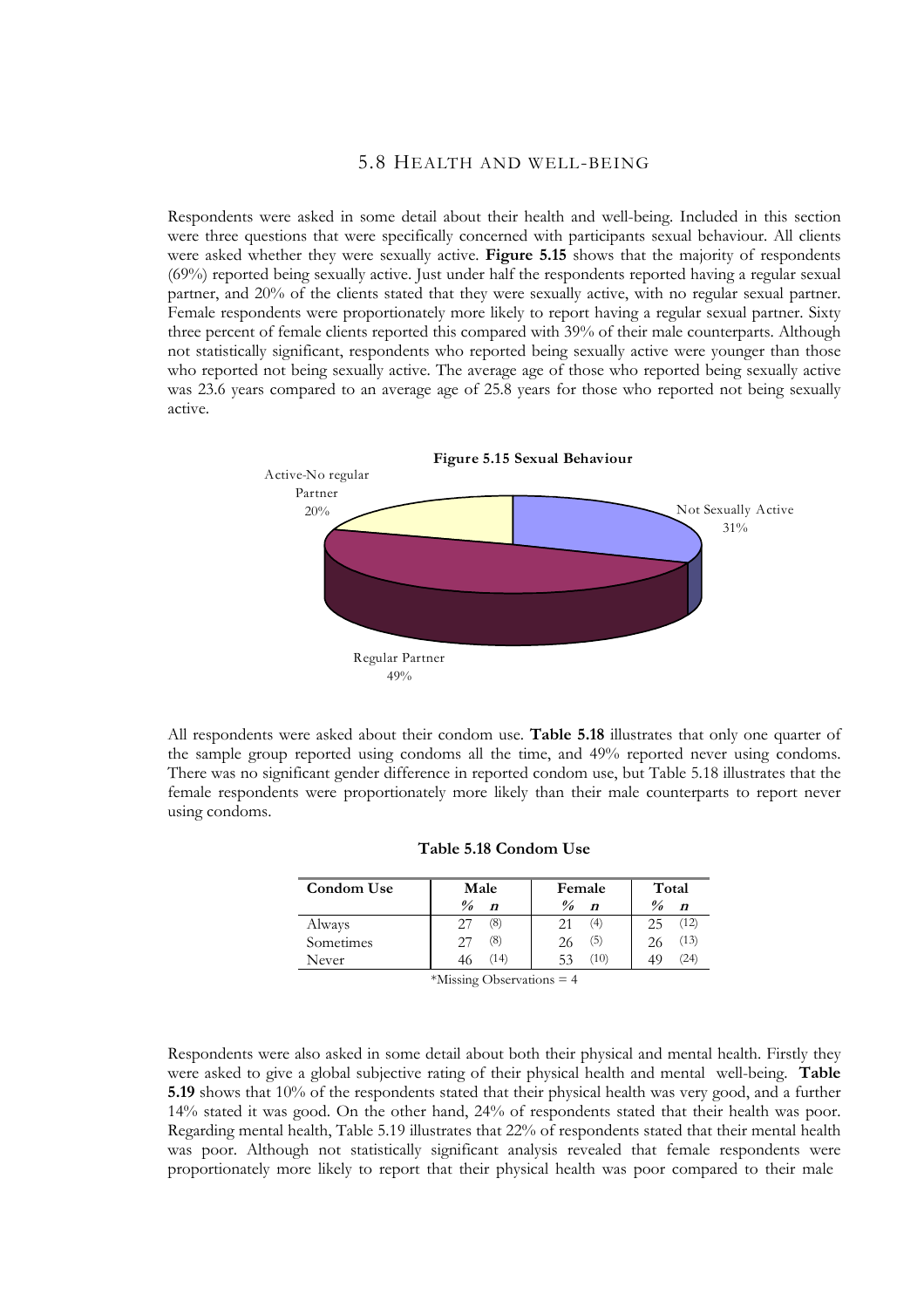counterparts. Thirty percent of the female respondents reported poor health compared with 19% of male clients. Likewise female respondents were more likely than their male counterparts to report that their mental health was not good. Thirty six percent of female clients reported that their mental health was poor, compared with 13% of the male respondents.

| <b>Rate Health</b> | Physical                          | Mental                            |
|--------------------|-----------------------------------|-----------------------------------|
|                    | $\frac{0}{a}$<br>$\boldsymbol{n}$ | $\frac{0}{a}$<br>$\boldsymbol{n}$ |
| Very Good          | (5)<br>10                         | (2)                               |
| Good               | (7)<br>14                         | (16)<br>32                        |
| Fair               | (21)<br>42                        | (19)<br>38                        |
| Poor               | (12)<br>24                        | (11)<br>22                        |
| Very Poor          | (5)<br>10                         | (2)                               |
| Total              | 50<br>1 ( ) (                     | 50                                |

#### **Table 5.19 Health and Well-Being**

Participants were also asked whether they suffered from a range of physical and mental health complaints. **Table 5.20** illustrates that over one third of the respondents reported that they had abscesses. Reported levels of overdose both accidental and deliberate were relatively low at 12% and 8% respectively. Table 5.20 shows that there were some notable gender differences in reported health complaints. For example, although not statistically significant the female respondents were proportionately more likely than their male counterparts to report weight loss, abscesses, and having hepatitis B and C.

**Table 5.20 Physical Health Complaints by Gender**

| <b>Health Complaints</b> | Male                                                   | Female                                                 | Total                                       |  |
|--------------------------|--------------------------------------------------------|--------------------------------------------------------|---------------------------------------------|--|
|                          | $\frac{\partial}{\partial \theta}$<br>$\boldsymbol{n}$ | $\frac{\partial}{\partial \theta}$<br>$\boldsymbol{n}$ | $\frac{\theta}{\theta}$<br>$\boldsymbol{n}$ |  |
| Abscesses                | (9)<br>29                                              | (9)                                                    | (18)<br>36                                  |  |
| Septicemia               | (0)<br>$\left( \right)$                                | (0)<br>$\left( \right)$                                | (0)                                         |  |
| Accidental Overdose      | (5)<br>16                                              | (1)<br>╮                                               | (6)<br>12                                   |  |
| Deliberate Overdose      | (3)<br>10                                              | (1)<br>5                                               | (4)                                         |  |
| Weight Loss              | (16)<br>52                                             | (13)<br>68                                             | (29)<br>58                                  |  |
| Hepatitis B              | (3)<br>10                                              | (3)<br>16                                              | (6)<br>12                                   |  |
| Hepatitis C              | (14)<br>45                                             | (12)                                                   | (26)<br>52                                  |  |

**Table 5.21** illustrates that levels of reported mental health complaints were high. Over three-quarters of the respondents reported suffering from depression, although not statistically significant, women were proportionately more likely to report this than the male respondents. Fifty eight percent of the respondents reported feeling unable to cope and half also reported feeling isolated. Table 5.21 also shows that female respondents were proportionately more likely than their male counterparts to report suffering from all the mental health complaints. This may be due to a real gender difference, conversely it may be due to the fact that women are more likely to admit suffering from such conditions.

**Table 5.21 Mental Health Complaints by Gender**

| <b>Health Complaint</b> | Male                                        | Female                            | Total                                |  |
|-------------------------|---------------------------------------------|-----------------------------------|--------------------------------------|--|
|                         | $\frac{\theta}{\theta}$<br>$\boldsymbol{n}$ | $\frac{9}{6}$<br>$\boldsymbol{n}$ | $\frac{\theta}{a}$<br>$\overline{p}$ |  |
| Depression              | $^{(22)}$<br>71                             | (17)<br>89                        | (39)<br>78                           |  |
| Anxiety                 | 52<br>'16)                                  |                                   | (23)<br>46                           |  |
| Unable to Cope          | (14)<br>45                                  | (15)                              | (29)<br>58                           |  |
| Isolated                | (13)<br>42                                  | (12)                              | $^{(25)}$<br>50                      |  |

The majority of respondents (87%) reported that their health had changed since being out of home,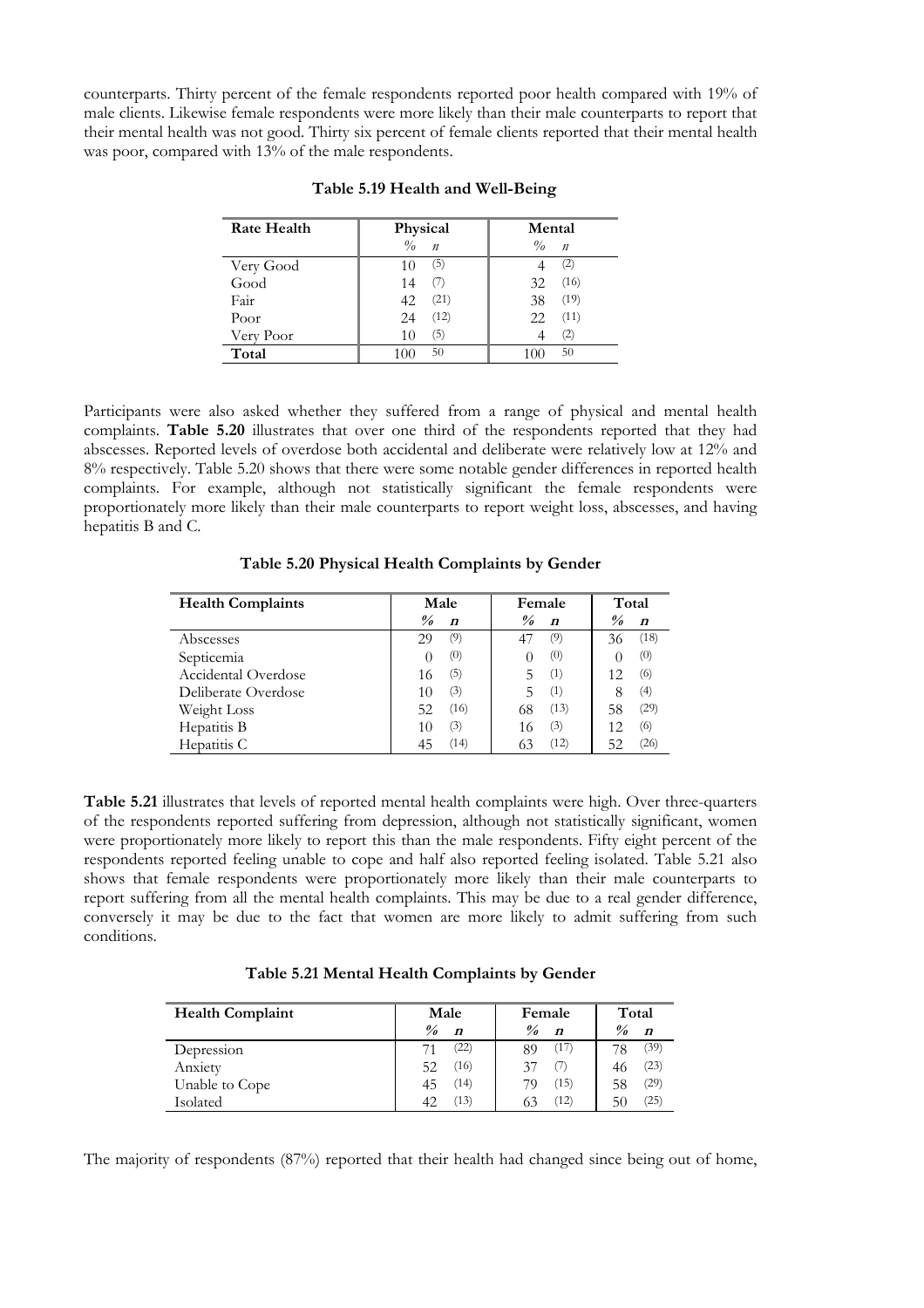and more specifically that it had deteriorated since being out of home. **Figure 5.16** presents some of the comments made about their health as a result of being homeless.

#### **Figure 5. 16 Changes in Physical Health**

*"I'm not eating proper food, I eat chocolate all the time now"* – 21-year-old staying with friends

*"I'm not eating anything at all. My skin keeps breaking out in spots and I feel really weak all the time"* - 22 year-old female staying with friends

*"I've lost a lot of weight"* - 32-year-old male staying in a hostel

*"It was very bad the last time I was on the streets, I'm not going to let that happen again, I hope to God"* – 18 year-old male sleeping rough

*"I'm always sick now, I just seem to have a cold all the time"* – 24-year-old male staying in a hostel

*"My health has got really bad, because I am not eating anymore, and I'm not looking after myself as well as I used to"* – 22-year-old male staying with relatives

*"I used to be quite fit, now my general health has gone right down"* – 29-year-old female staying in a hostel

"*I'm pregnant again, and really run down, I just feel completely broken down*" -23-year-old woman staying in  $B + B$ 

*"I'm just really run down from not eating properly, if I was at home I would be better looked after"* –18-year-old female sleeping rough

*"My physical health is really bad, and I'm very depressed because I have no sense of purpose in life"* – 25-year-old female staying in B+B

*"I've lost loads of weight and have been in hospital twice with IV related problems"* – 23-year-old female staying with friends

*"Since being out of home I've contracted hepatitis C"* –18-year-old male staying with friends

*"Because of lack of proper sleep and food I get sick much quicker now"* – 22-year-old female staying in hostel

Finally respondents were asked about their contact with medical services. Over half the clients 57% reported that they had a medical card. Although not statistically significant female clients were proportionately more likely to report having a medical card than their male counterparts. Sixty eight percent of the female clients reported holding a card, compared with 50% of the male respondents. Analysis revealed that female respondents were significantly more likely than their male counterparts to report contact with medical services in the previous three months  $(x^2=5.0; df=1;0p<0.5)$ . Ninety five percent of the female clients reported some type of medical contact, compared with 68% of the male clients. **Table 5.22** presents a breakdown of the type of contact by gender. Over half the clients reported having been to see a G.P in the previous three months, and 44% attended a hospital casualty department.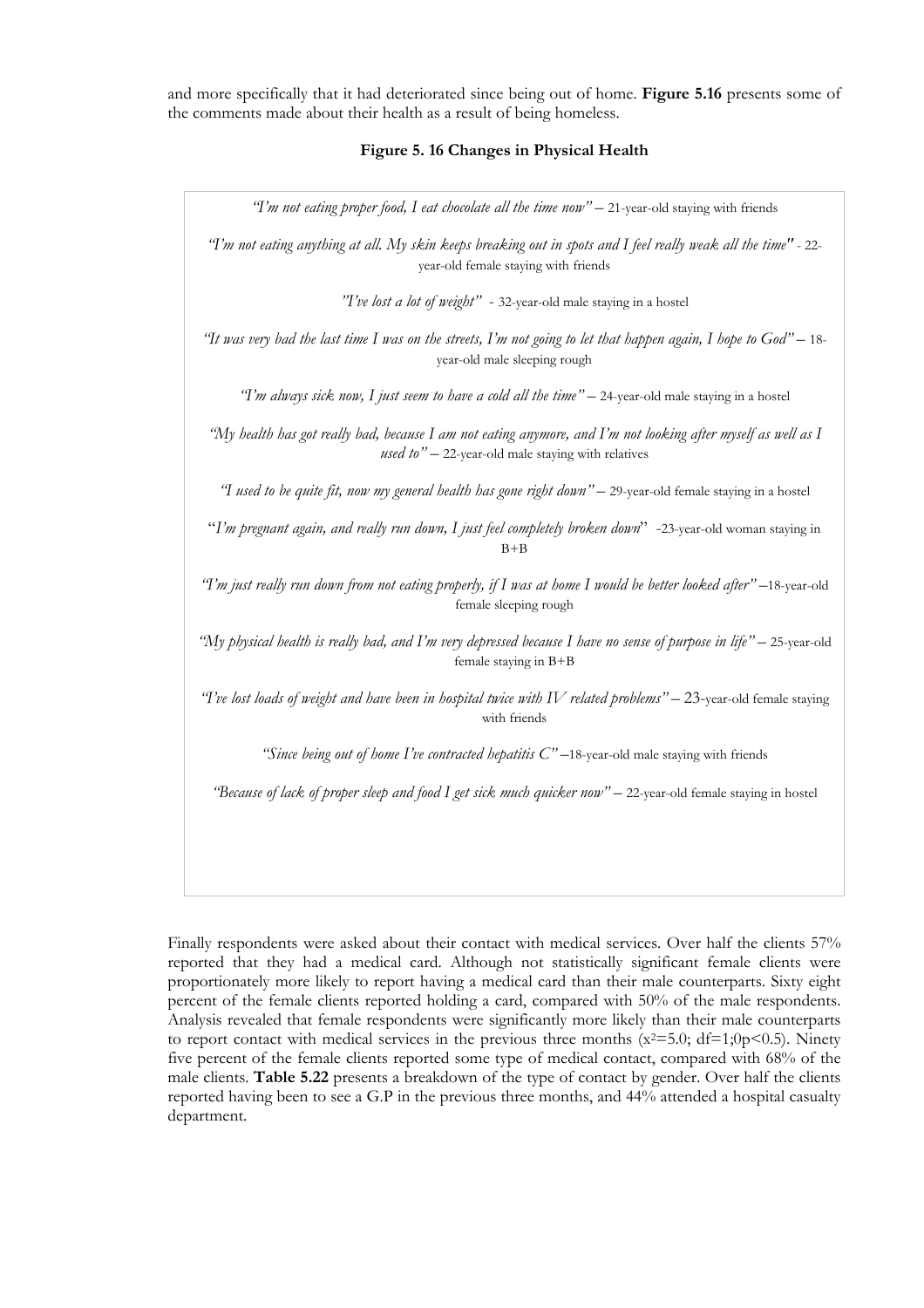|  | Table 5.22 Medical Contact by Gender |  |  |
|--|--------------------------------------|--|--|
|  |                                      |  |  |

| <b>Medical Contact</b> | Male                                                   | Female                                 | Total                             |
|------------------------|--------------------------------------------------------|----------------------------------------|-----------------------------------|
|                        | $\frac{\partial}{\partial \theta}$<br>$\boldsymbol{n}$ | $\frac{\theta}{a}$<br>$\boldsymbol{n}$ | $\frac{\theta}{a}$<br>$\mathbf n$ |
| G.P.                   | (14)<br>45                                             | (12)<br>63                             | (26)<br>52                        |
| Dentist                | (2)                                                    | (2)<br>10                              | (4)                               |
| Casualty               | (9)<br>29                                              | (13)<br>68                             | 22                                |
| Other medical services | $^{4}$                                                 | 4)                                     | (8)                               |

# 5.9 CLIENT COMMENTS

At the end of the interview all participates were asked what changes they would like to make to their life at the moment. **Figure 5.17** presents some of the comments made by the clients.

# **Figure 5.17 Client Ambitions**

| "I just want to be normal, and be a good dad to my son. If somebody would give me a chance I'd be able to do it" -<br>28-year-old male staying in a hostel.                                                                                      |
|--------------------------------------------------------------------------------------------------------------------------------------------------------------------------------------------------------------------------------------------------|
| 'T'd like to get clean, get a job, find suitable accommodation and to become "an ordinary individual". To do this I<br>need an address for job applications"-27-year-old male staying in a hostel                                                |
| 'I want to get straight in the long term, but right now I want to get my own place and get back to work. I need help<br>and support from services to do this, and I have to face my problems"-32-year-old male staying in hostel                 |
| "I want to have a bed to lie in at night, and to eventually get back to work" - 18-year-old female sleeping rough                                                                                                                                |
| "I want to get out of this hostel and find somewhere secure and safe to stay" - 25 year old female staying in a hostel                                                                                                                           |
| 'I want to get my own flat. To get one I need the same rights as everyone else, like dole. I need money as well, so<br>that I can have cash there for the landlord so they can't give the flat to anyone else" - 34-year-old male sleeping rough |
| 'I want to get a home for myself and my three children. I need someone on my side to push for me to get<br>accommodation" - 23-year-old female sleeping rough                                                                                    |
| "I want to start a new life over again, but don't know how to do that"-34-year-old male sleeping rough                                                                                                                                           |
| "I'd like to get off drugs and get a flat of my own. I need to wake up and get my act together, I have to want to do<br>something with my life it's not just going to happen"-21-year-old female staying in a hostel                             |
| 'I want to get off drugs, settle down and have a family. So I need to get off drugs, find a nice lady and get a nice<br>$house'' - 24$ -year-old male staying in a hostel                                                                        |
| "I want to live a normal life in doors"-25-year-old male sleeping rough                                                                                                                                                                          |
|                                                                                                                                                                                                                                                  |
|                                                                                                                                                                                                                                                  |
|                                                                                                                                                                                                                                                  |
|                                                                                                                                                                                                                                                  |
|                                                                                                                                                                                                                                                  |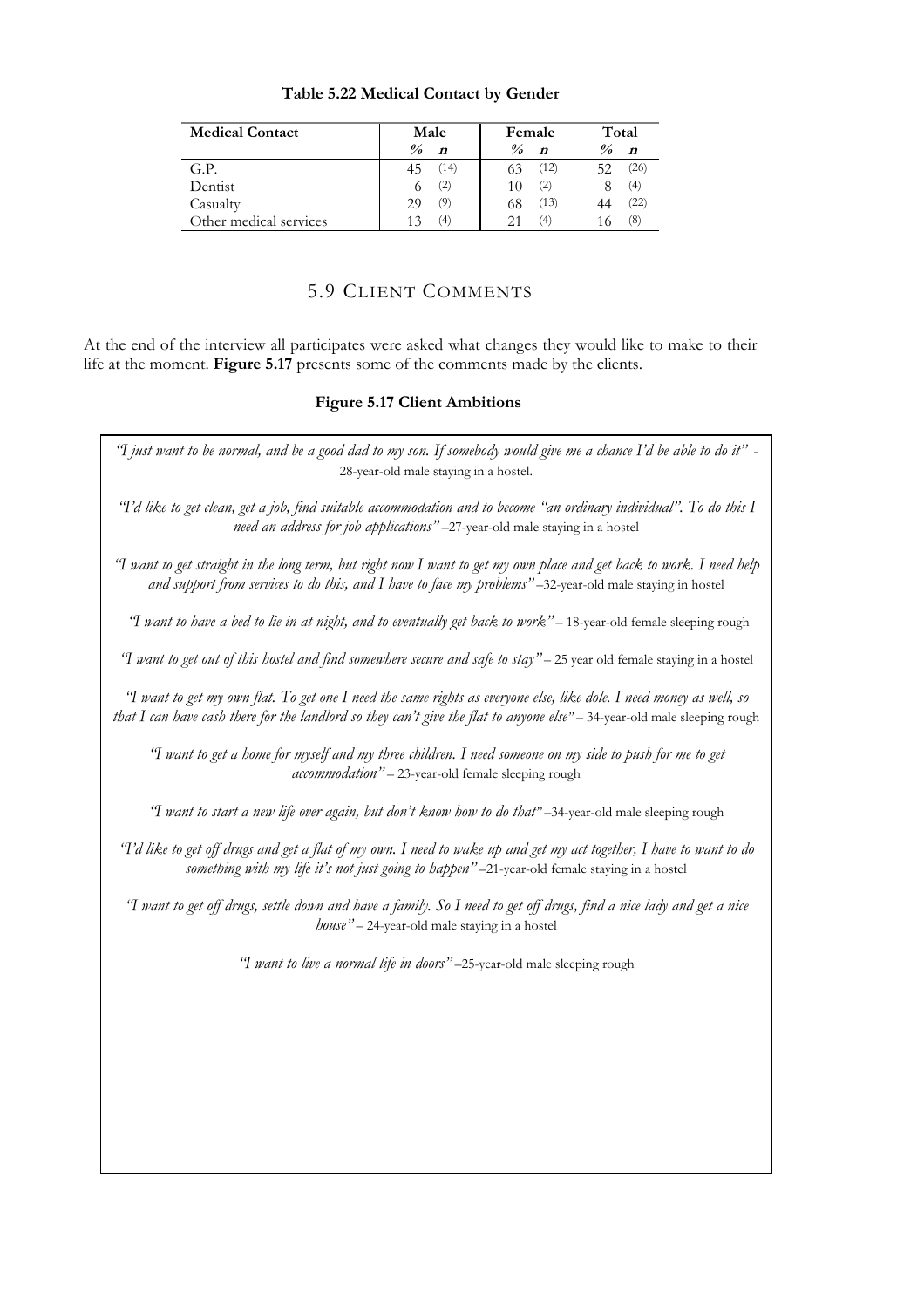# 5.10 INDIVIDUAL CLIENT EXPERIENCES

Although the quantitative data presented in this chapter can provide an insight into the extent and nature of homelessness among drug users, its examination across variables looses sight of the individual context within which homelessness occurs. Recognising that both the homeless and homeless drug users in particular are not a homogenous group, there is a need for qualitative Irish research, so as to allow these individual experiences to be examined. This is not an attempt to provide a qualitative analysis of homelessness rather it is one way of demonstrating the social exclusion experienced by individuals.

Each respondent who participated in this research study has their own individual story of their experiences of being an 'out of home' drug user. Two client stories are presented below which illustrate the difficulties of their current situations. In order to ensure confidentiality and protect the anonymity of the respondents all names have been changed.

#### **Client A**

*Sue is sixteen and has been living in a hostel in the South Inner City of Dublin for the past four months. She left school at thirteen by which time she had already started using drugs, primarily hash. Within two years she had begun to use heroin, and by the time she presented at the Contact Centre she had been injecting it daily for five months. Sue did not only use heroin, as she also took anything that was available to her, mainly Cocaine.*

*At fifteen she left her parents home as a result of frequent family rows. As Sue said 'a row breaks out and I get kicked out'. She said that she has been in and out of the family home for the last year. She has stayed in hostels thirteen or fourteen times. She has also spent some time with friends and has been forced on occasion to slept rough. Sue says that when living in a hostel she tends to share spoons and filters with the others living there. She says that she is sexually active and only uses condoms sometimes. She has poor physical health, has lost a lot of weight, and has problems breathing. In addition she says that she is Hepatitis C positive.* 

*Sue misses her family and it makes her feel very depressed and isolated at times. Her ideal accommodation would be her own place, somewhere to call 'home'. Sue knows that she is she too young to get her own place. For the moment, she would like to get her drug use under control and maybe obtain a place on a methadone programme.*

The above story outlines the pathway from drug use to homeless experienced by the respondent. It highlights the fact that the homeless women as a group are getting younger and are engaging in both injecting and sexual risk behaviour. The sharing of injecting equipment and injecting paraphernalia as stated by the respondent could be highly influenced by the accommodation type of the individual. In other words, living in a hostel with other injecting drug users increases the level of risk behaviour experienced by the individual.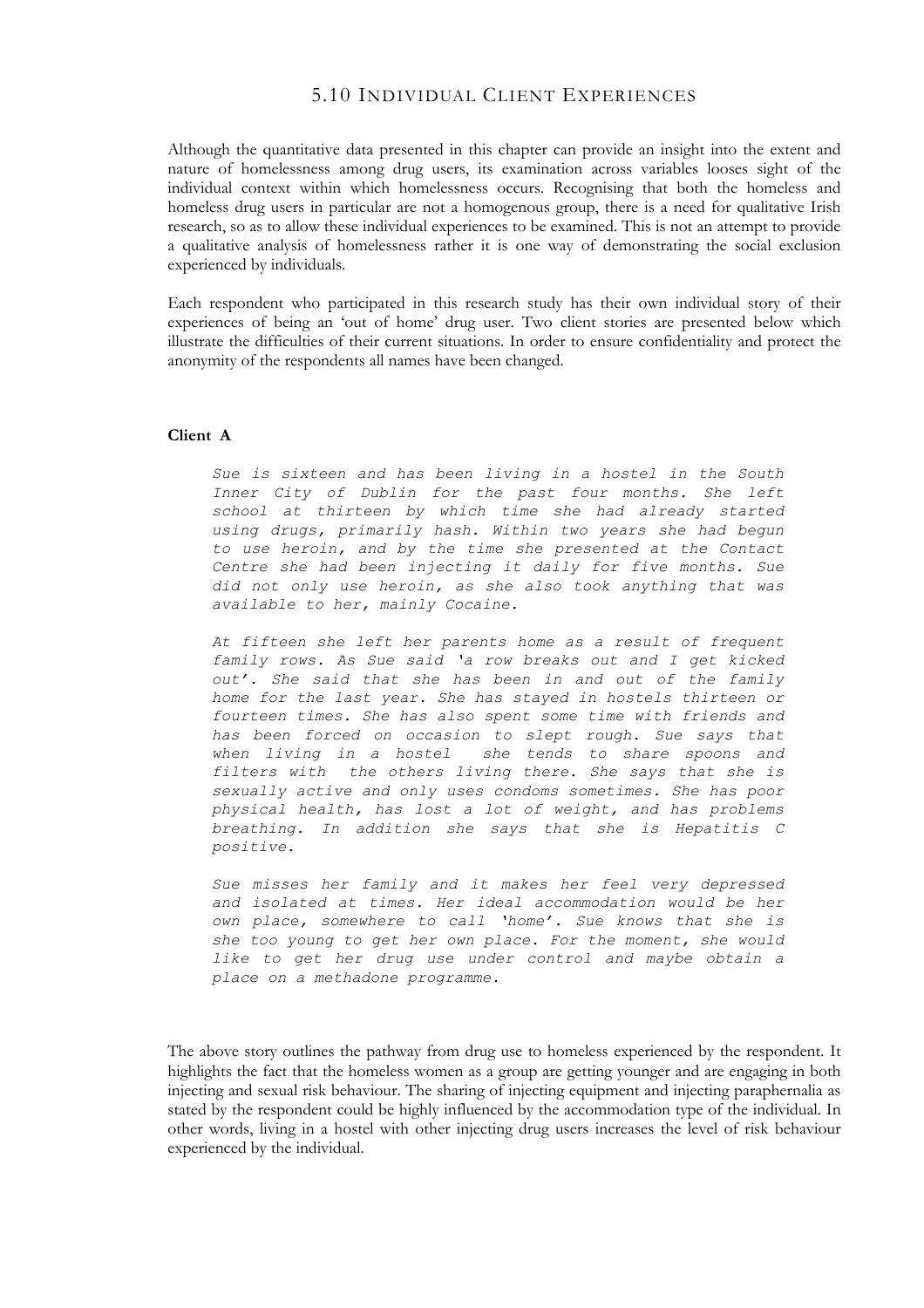#### **Client B**

*John is thirty-four and from Dublin 8. At night, he sleeps rough and he has been living like this for nearly four years. He first became homeless at 12 years of age and so far this has being his longest period of homelessness. The last place he thought of as home was his rented flat where he lived with his partner and four children. He had no choice but to leave his 'home' due to the fact that his drug use had become more frequent and out of control.* 

*At 28 he started injecting heroin and has been doing so for the last six years. He injects heroin four or more times a day and he also injects Valium. By sleeping rough, he says his drug use has increased as he can use more often on the streets than when he was living with his partner and kids .John gets most of his money from begging and robbing when he needs to. He says that although it can be very cold, he likes living on the streets as he can earn a lot of money to help him pay for his habit. However, he gets very lonely being on his own especially when he wakes up on Christmas Day alone and think of his kids. He suffers from abscesses, weight loss and hepatitis C.* 

*John states that he would love to have his own place again so he could see his kids more often. He has previously served a sentence and is currently on temporary release. He feels that his criminal record will prevent him from getting a job. Having left school at 11 years of age he feels he needs to return to do some course ' to improve' himself' especially his literacy skills.*

The above story highlights that the social isolation and loneliness experienced by the respondent as he sleeps rough at night. Homelessness does not exist on it's own, the intrinsic relationship between homelessness and criminal activity, and drug use further excludes the individual from society. It is important to recognise that any response to homelessness and drug use must treat the individual rather than merely concentrating on alleviating their current sleeping arrangements.

# 5.11 DISCUSSION

The data presented in this chapter provides a detailed examination of the circumstances and experiences of a sample of homeless drug users. One in every 2.5 homeless drug users interviewed were female. This is a particularly high gender ratio when one considers that women were not actively targeted for inclusion in the study. This is not to suggest that one in every 2.5 female drug users are homeless, but rather it indicates that women account for a significant minority of out of home drug users. The data in this chapter supports the international research, which indicates both a growing number of female drug users (Ettorre, 1992) and an increase in female homelessness (Kemp, 1997). This is of particular concern as the women interviewed were younger than their male counterparts. Female respondents were on average 22.8 years, while male clients were on average 25.5 years.

The data included in this chapter indicates that approximately one in four of the homeless clients interviewed were rough sleepers. These figures are high considering that the interviews were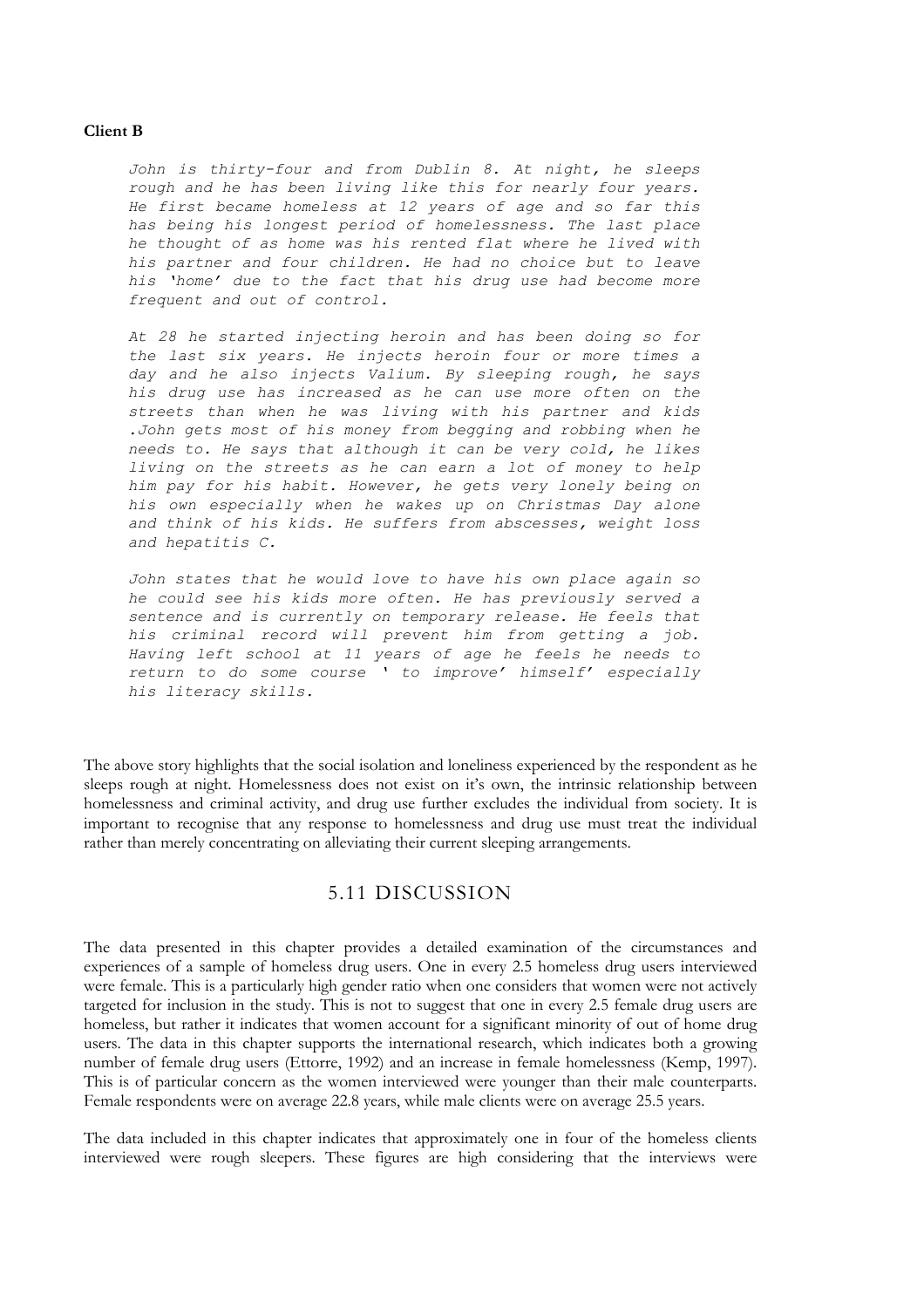undertaken in the winter months when the levels of visible homeless are known to be lower. A similar proportion of clients reported staying in hostels. Analysis revealed that many of the rough sleepers and hostel dwellers utilise other services which cater specifically for the homeless. In addition, almost a third of the client group reported staying with friends and relatives. As discussed in the previous chapter, this group of homeless persons are often excluded from research, yet the data in this chapter illustrates that they represent a significant minority of out of home drug users. Furthermore, this client group does not avail of many of the services available to them in both the statutory and voluntary sector.

For many of those interviewed their current out of home experience was not their first. Fifty nine percent of the respondents reported that they had previously being homeless. This illustrates the transient nature of homelessness among out of home drug users in this study. Although it is purely a subjective measure, the majority of homeless drug users attributed their homelessness to their drug use. However, as illustrated in Chapter Two, there are numerous structural causes to homelessness, which exist independently of an individual's awareness of such causes. These can often remain obscure to the person even after they have become homeless. In other words, a drug user is more likely to directly attribute their homelessness to their drug use, which no doubt is a contributing factor, rather than to the current housing crisis.

Some of the main features to emerge from the data relate to the following; risk behaviour, lifestyle factors and health and well being. Although these features are not exclusive to homeless drug users, they are nevertheless experienced with greater intensity by this group of 'vulnerable' clients whose current sleeping arrangements place them in a far more precarious situation.

*Lifestyle Factors:* In examining drug use and homelessness, it is important to recognise the environmental context within which this social problem is situated. Homeless drug users are characterised by indicators of social deprivation, such as, early school leaving, high criminal records and high unemployment rates which, although similar to those of the drug using population in general, are however further compounded by the presence of insecure housing. Seventy one percent of the clients left school before the school leaving age of 16 years. In addition certain activities such as robbing, begging and prostitution seem to provide the most common way of securing a source of income. Thirty two percent of the respondents stated that their main source of income was robbing, a further 16% stated begging, and 8% reported prostitution. Research has indicated that the relationship between economic deprivation and criminal activity is very strong, in that certain individuals first commit 'survival' crimes (e.g soliciting, shoplifting) and then proceed to 'lifestyle' crimes (possession of drugs) which are part of an increased likelihood of criminalisation (Carlen, 1996). This is supported by the fact that fifty percent of clients reported that they had served a prison sentence, and 50% also reported being remanded in prison.

*Risk Behaviour:* International research has illustrated that homeless drug users who inject in public places and with others are significantly more likely to engage in an overall higher level of risk activity, due to their unstable accommodation (Klee and Morris 1995, Donoghoe *et al* 1992). In this study, sixty six percent of respondents reported injecting in a public place. Furthermore, analysis revealed that clients current sleeping arrangements was related to whether clients reported injecting in public places, in that, rough sleepers were significantly more likely than those in other forms of homeless accommodation to report injecting in public places. Moreover, over half the respondents who reported sleeping rough (54%) and staying in hostels (57%) stated that they usually injected in a group. Forty nine percent of clients reported that they had shared injecting paraphernalia in the last four weeks. Regarding sexual risk behaviour, sixty nine percent of clients reported being sexually active, of which forty nine percent of respondents reported never using condoms. In addition, the respondents who reported being sexually active were younger than those who reported not being sexually active. In short, the data in this chapter highlights that out of home drug users by virtue of their homeless status engage in high levels of both injecting and sexual risk behaviour. Moreover levels of such behaviour vary depend on sleeping arrangements which has immense implications for the type and nature of resettlement services provided.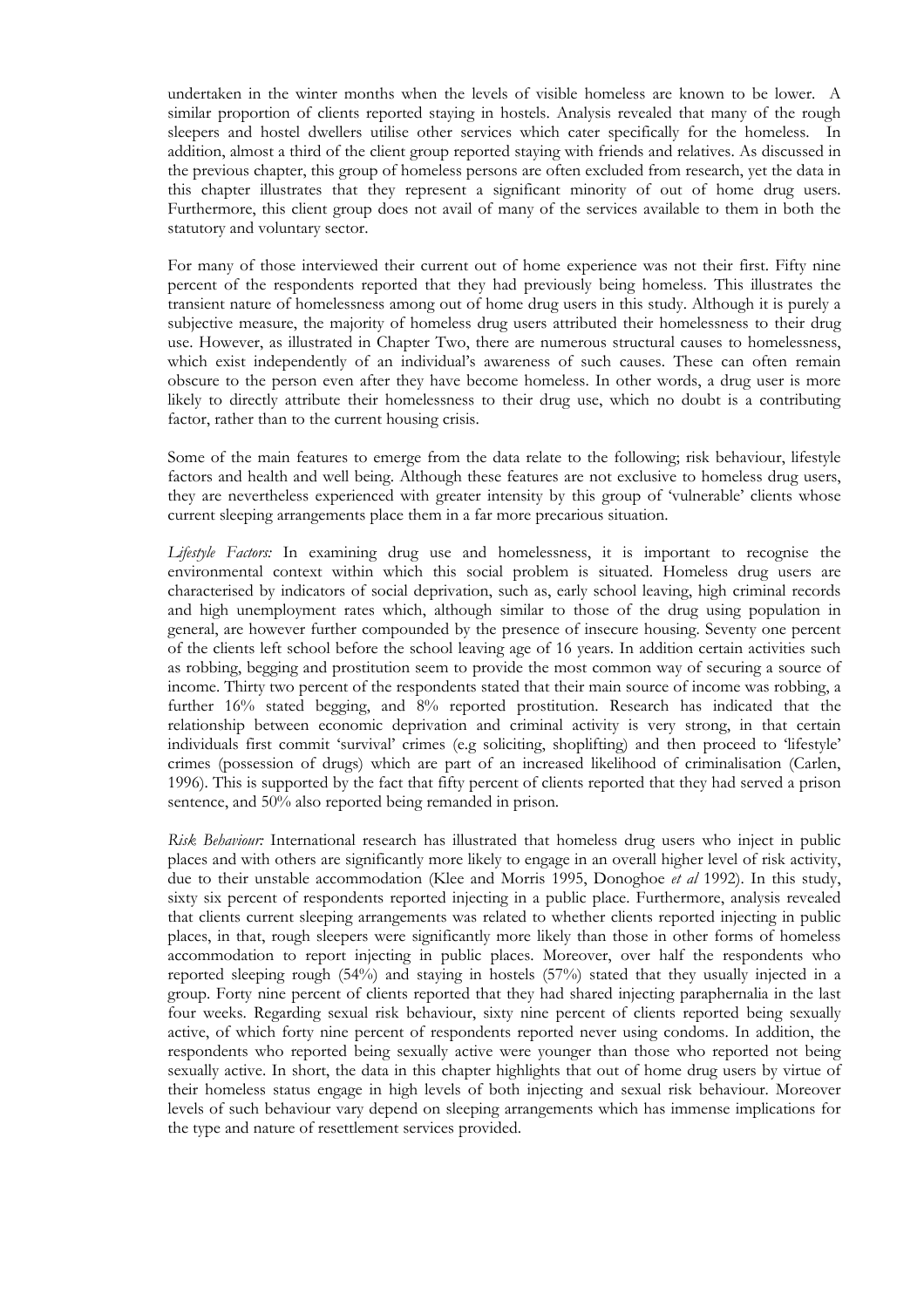*Health and Well-being:* The data in this chapter also provides considerable insight into the health and well-being of clients. As discussed in Chapter Two, compared with the general population homeless persons are more likely to have health problems. Research in the U.K had indicated that more than one third of people in hostels and B&B's and well over half of the people sleeping rough reported more than one health problem compared with a quarter of the general population (Bines, 1997). At the same time, the client group by virtue of their drug use are doubly disadvantaged in that they are at greater risk of a range of physical health complaints, such as, abscesses, septicemia, and hepatitis B and C (Power *et al,* 1988). To this end, it is not surprising that 64% of respondents reported suffering from either hepatitis B or C compared to the figures among the total group. However looking specifically at Hepatitis C, the fact that one in two of the homeless clients are aware of having Hepatitis C and continue to engage in high risk behaviour is of great concern.

Regarding mental health complaints, there has been an extensive amount of research illustrating the prevalence of mental illness among the homeless. For example, Anderson et al (1993) illustrated that eight times as many people in hostels and B&B's and eleven times as many people sleeping rough reported mental health problems compared with the general population. This study revealed high levels of mental health complaints among the homeless drug users. For example, three in every four clients interviewed reported that they suffered from depression. No doubt among this client group, their homeless status adversely effects both their mental and physical health. Finally, as in other research there were considerable gender differences in relation to both the physical and mental health of clients. Female respondents were proportionately more likely to report that both their physical and mental health was poor compared to their male counterparts.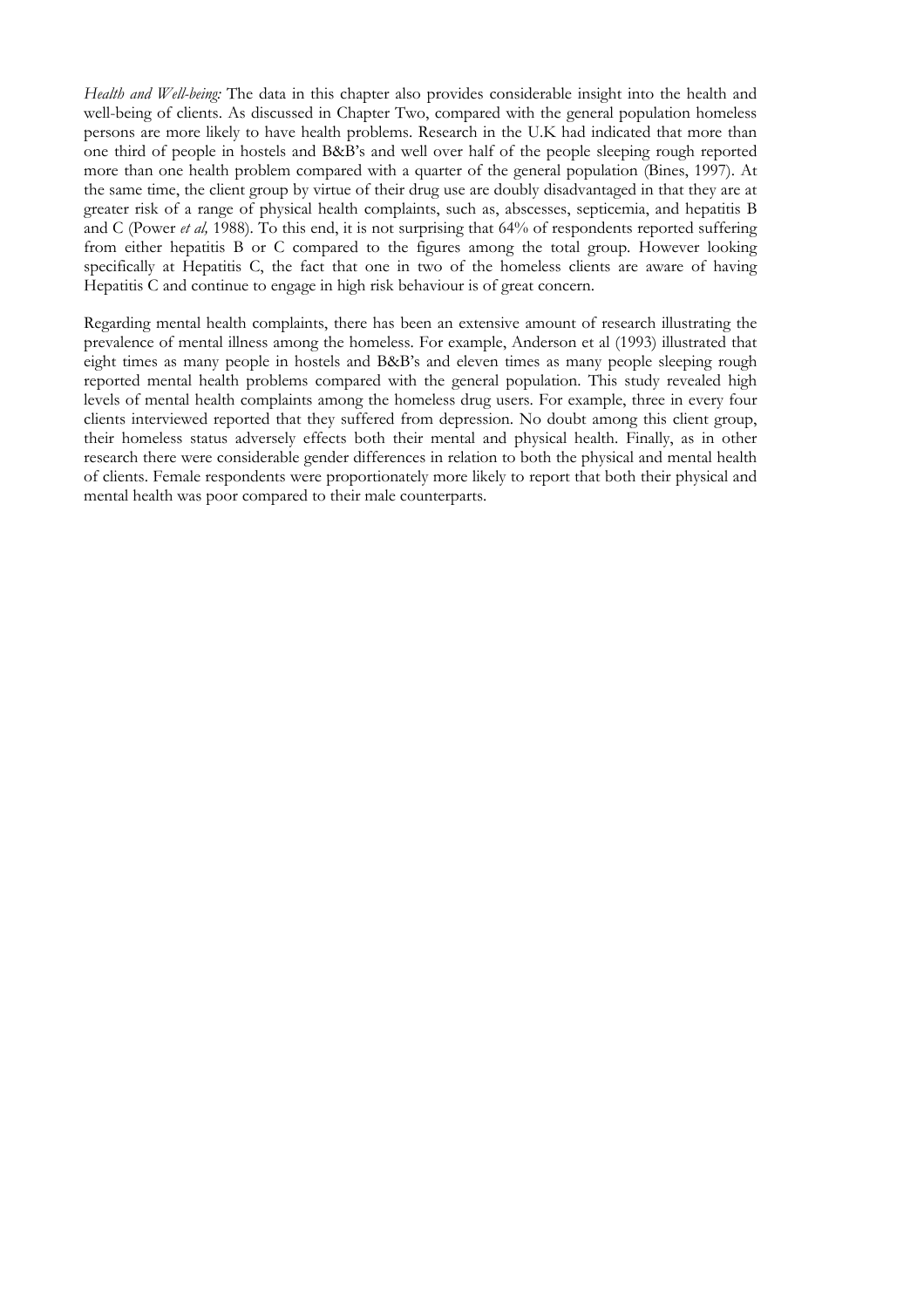### **CHAPTER SIX**

# **CONCLUSIONS AND RECOMMENDATIONS**

### 6.1 CONCLUSIONS

Both national (Cullen, 1997) and international research (Pearson, 1991) has highlighted that the experience of problem drug use is not randomly distributed across the population, but rather it is highly socially patterned. It occurs disproportionately in areas adversely affected by high levels of social deprivation and social exclusion. Such areas are characterized by low levels of educational attainment, high unemployment rates (Pearson, 1991), high crime rates (Parker, 1998), 'run-down' environments (Sibley,1995) and social instability. Similarly, the experience of homelessness can be located within this poverty laden social context. Not surprisingly, the gradual increase in the number of homeless in Dublin (due to the structural forces identified in Chapter Two), has most acutely affected those of a 'vulnerable' nature and are already excluded from mainstream society. To this end, one would expect homelessness to increase disproportionately among for example, the drug using population. While this may be the case and has been known anecdotally among both drugs and homeless service providers for some time, the lack of research has prevented any independent evidence of this.

This study has shown high levels of homelessness among a sample of problem drug users. A massive 93% of the 190 individuals interviewed reported having experienced homelessness at some p[oin](#page-74-0)t in time and 63% reported being homeless at the time of interview. These figures are not indicative of the extent of homelessness among the entire drug using population. As stated previously, they apply to a specific group of drug users, in that, they are chaotic drug users, who utilised the Merchant's Quay Project and agreed to participate in the study. Regardless of the self-selecting nature of the sample, these figures illustrate unacceptable high levels of homelessness among the population of chaotic drug users. This may not be that unusual as a study of a similar low threshold drugs service in London, which utilised a similar definition of homelessness illustrated that 84% of their new presenters were classified as being homeless at the time of first contact (Flemen, 1997). Homeless drug users present with very complex needs; in that not only do they highlight a group who are highly socially excluded by their drug use but in addition experience insecure housing arrangements which has been shown to adversely effect drug use (Donoghoe, *et al*, 1992). For most homeless drug users, accessing stable accommodation is an immediate priority. It is argued that only when stable accommodation is secured can a drug problem be addressed. Lack of secure housing arrangements can have immense implications for an individual's drug using career, in terms of risk behaviour, access to treatment, relapse prevention and success of recovery.

<span id="page-74-0"></span>While the results of this research apply to a very specific client group, and cannot be generalised, they nevertheless provide some valuable, yet basic, information on homeless drug users. There is a need for in-depth research on the extent of homelessness among drug users, and a thorough examination of its consequences. Only when the extent and nature of the problem has been identified, can an all inclusive drug policy be implemented.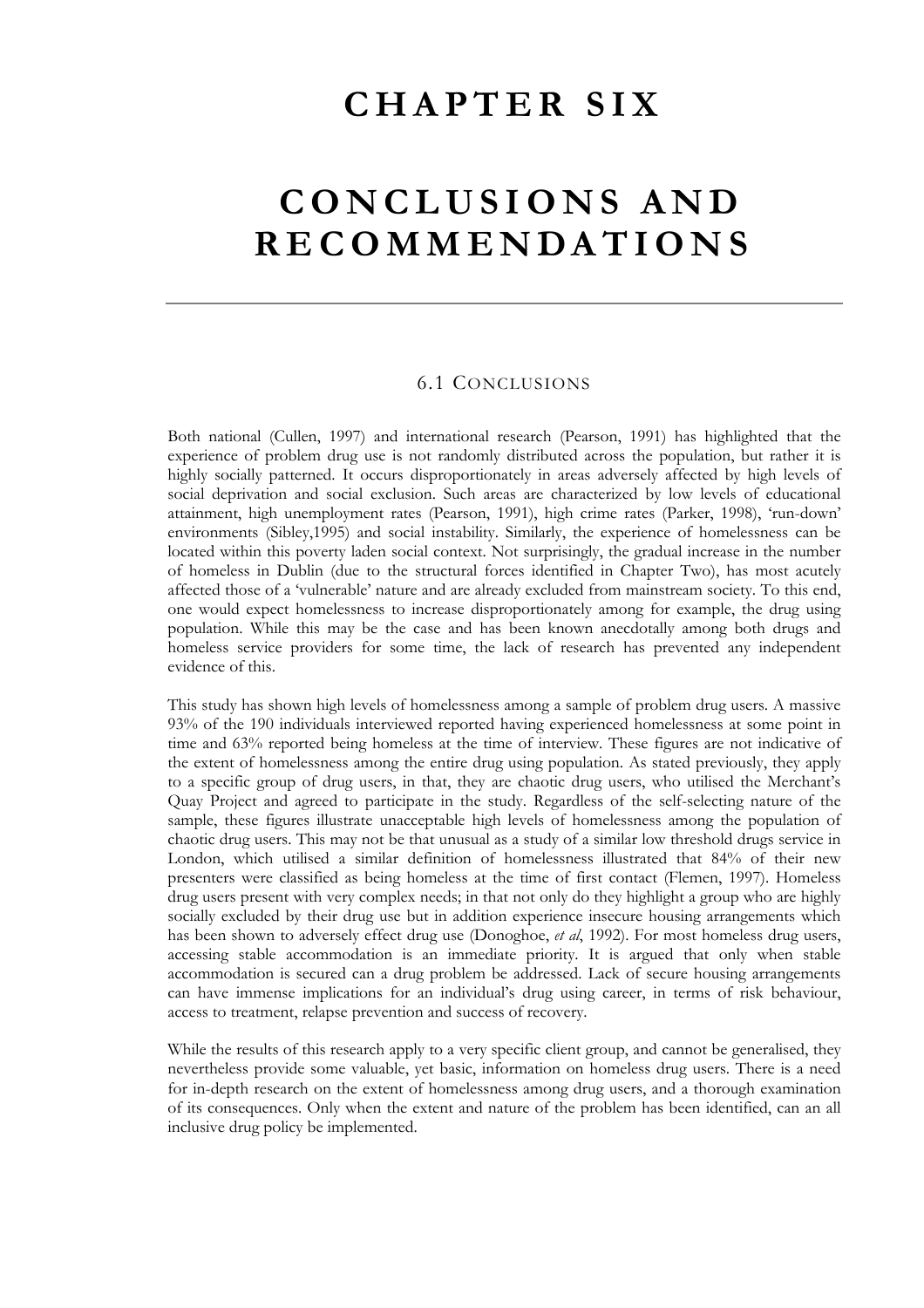#### 6.2 RECOMMENDATIONS

The results presented in this research study provides numerous recommendations for each of the following key players; drug service providers, homeless service providers and housing providers. In order to respond appropriately to the needs of homeless drug users, it is essential that each player both individually and collectively attempt to adopt strategies to cope with the increasing number of homeless drug users. This section provides a range of recommendations for drug services, homeless services and housing providers. The implementation of these recommendations will inevitably cost money. If, as a result of the implementation of the recommendations presented here, there is a reduction in HIV or hepatitis infection, the money will have been well spent.

#### *6.2.1 Recommendations for Drugs Services*

The manner in which service delivery is undertaken largely depends on the profile of the client group presenting to the service. In view of the fact that 93% of the sample in this study reported having experienced homelessness at some point in time, it is essential that drug workers recognise the extent of the problem and the impact that insecure housing can have on individuals drug use and risk behaviour. In this regard, harm minimisation strategies are of great importance, and should be tailored, in as far as possible, towards the individual client. This would include the following measures;

- **Distribution of Injecting Equipment:** Despite the distribution of sterile injecting equipment, the situational sharing of injecting equipment can still occur due to certain unexpected reasons, for example, having to share due to the confiscation of equipment by police. In such instances, it is necessary to provide the individual with coping strategies to overcome such situations, such as highlighting the importance of forward planning and hygienic injecting practices. In this regard, the liberal provision of injecting equipment including swabs and sterile water to homeless clients in particular rough sleepers, who otherwise would have no access to such materials and consequently engage in high levels of risk behaviour is an essential health promotion strategy.
- **Outreach Services/ Detached Workers:** The provision of outreach services, and/or detached workers to deal specifically with this client group would be valuable. In addition, it is vital that these workers carry emergency injecting packs with them, so as to alleviate any situational sharing that may occur due to the non-availability of injecting equipment. This study has illustrated that 30% of clients reported no contact with any drug treatment service, apart from the Merchant's Quay Project. Recognising this, it is important to target the "hard to reach" of this client group; the 'out of home' drug users who are not currently in contact with drug services or those who may experience difficulty in accessing such services. In addition, the low percentage of respondents reporting methadone as their primary drug may result from clients being hindered from accessing methadone prescribing services by the lack of a fixed address. Where this is the case we recommended that the EHB mobile methadone clinic be made available to homeless drug users who cannot access a methadone programme.
- **Medical Personnel:** Due to the range of physical and mental health complaints experienced by homeless drug users, it is important that each drug service has the presence of medically qualified personnel to provide basic medical care including HIV and TB testing, vaccinations for hepatitis and to make appropriate psychiatric referrals when necessary.
- **Legal Personnel:** Findings of the study revealed that 50% of respondents in the research study had previous experience of imprisonment and that 18% of respondents reported being currently on temporary release. Furthermore, 40% of respondents reported being on bail and therefore had charges pending. In this regard, it is important that skilled legal personnel are available to inform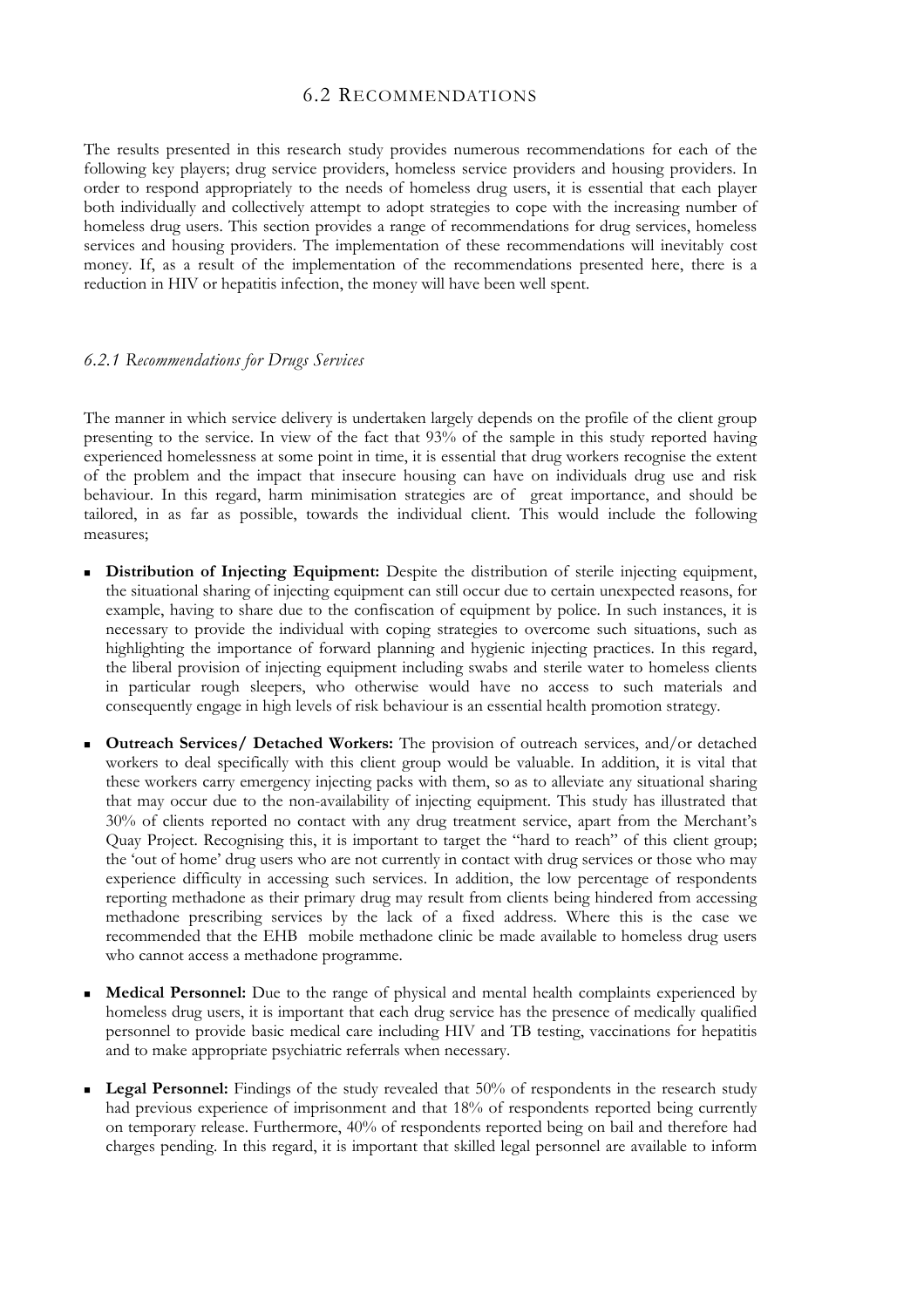and deal with the legal matters of presenting clients.

- **Consumption Rooms:** The majority of clients interviewed in this study injected in public places and with other IV drug users. Consequently, they exhibited high levels of borrowing and lending of used injecting equipment. Levels of such risk behaviour did however vary depending on the clients sleeping arrangements, in that, individuals in sheltered accommodation were more likely to engage in more hygienic injecting practices. In this regard, consideration should be given to the provision of a supervised environment, such as a consumption room, would allow safer injecting practices to occur.
- **Training of Drug Workers:** In order to provide a more informed service to 'out of home' drug users, more research is required to recognise the training needs of drugs personnel when dealing with this client group. In this regard, information on welfare entitlements, accommodation options including the procedures in accessing such accommodation and the ability to make appropriate referrals to homeless services, can ensure a more holistic response to treatment.

#### *6.2.2 Recommendations for Homeless Services*

 $\overline{a}$ 

Considering the changing nature of the homeless population, and the fact that a significant minority of drug users are contributing to this population, it is necessary that the homeless service providers who deal directly with this client group in their differing capacities, are able to respond immediately. Lack of appropriate stable accommodation impacts on all stages of an individuals drug use. Most notably on risk behaviour, accessing treatment, recovery and relapse prevention. As highlighted in this study the inability to provide accommodation for drug users immediately places them at greater risk of HIV and hepatitis C infection.

- **Increased availability of emergency accommodation**: Emergency shelters and hostels are traditionally seen as providing temporary accommodation with limits being placed on length of stay. However, the current housing crisis has meant that individuals are now regarding hostel provision as a long term sleeping arrangement (Neale, 1997). This in turn has resulted in a process of "silting up" leaving a lack of beds available in the city on any given night. It is recommended that sufficient transitional accommodation be provided to take pressure from emergency hostels, thus freeing up more emergency beds.
- **Increased access to emergency accommodation**: Many hostels restrict admission to particular groups of the homeless population often based on sex or age, and almost always on the drug using status of persons presenting for admission. The result has been a high incidence of rough sleeping among the homeless population in general but particularly amongst homeless drug users. As a direct consequence of this, they are more likely to inject with others in open public places, and more importantly share injecting equipment. Freeing up emergency beds will be ineffective if the rules and regulations of the majority of emergency hostels continue to exclude active drug users from their services. Although homeless services cannot sanction drug use, dealing or possession on their premises, experience from other homeless services indicates that it is nevertheless possible to offer emergency accomodation to active drug users10. Indeed, it must be noted that 28% of respondents in this study reported currently staying in hostels.
- **Day Care Services:** In this study, respondents reported one of the main disadvantages of being homeless as having nothing to do to occupy their time and nowhere to go. In such instances, day centres provide a very important service for homeless people including food, advice/information, and training and employment programmes. Recognising that homeless drug users also avail of their services on a regular basis, it is important that all staff can make appropriate referrals to

<sup>10</sup> A study by Costello and Howey (in print) which examines accommodation options for homeless drug users in England and Scotland highlights this.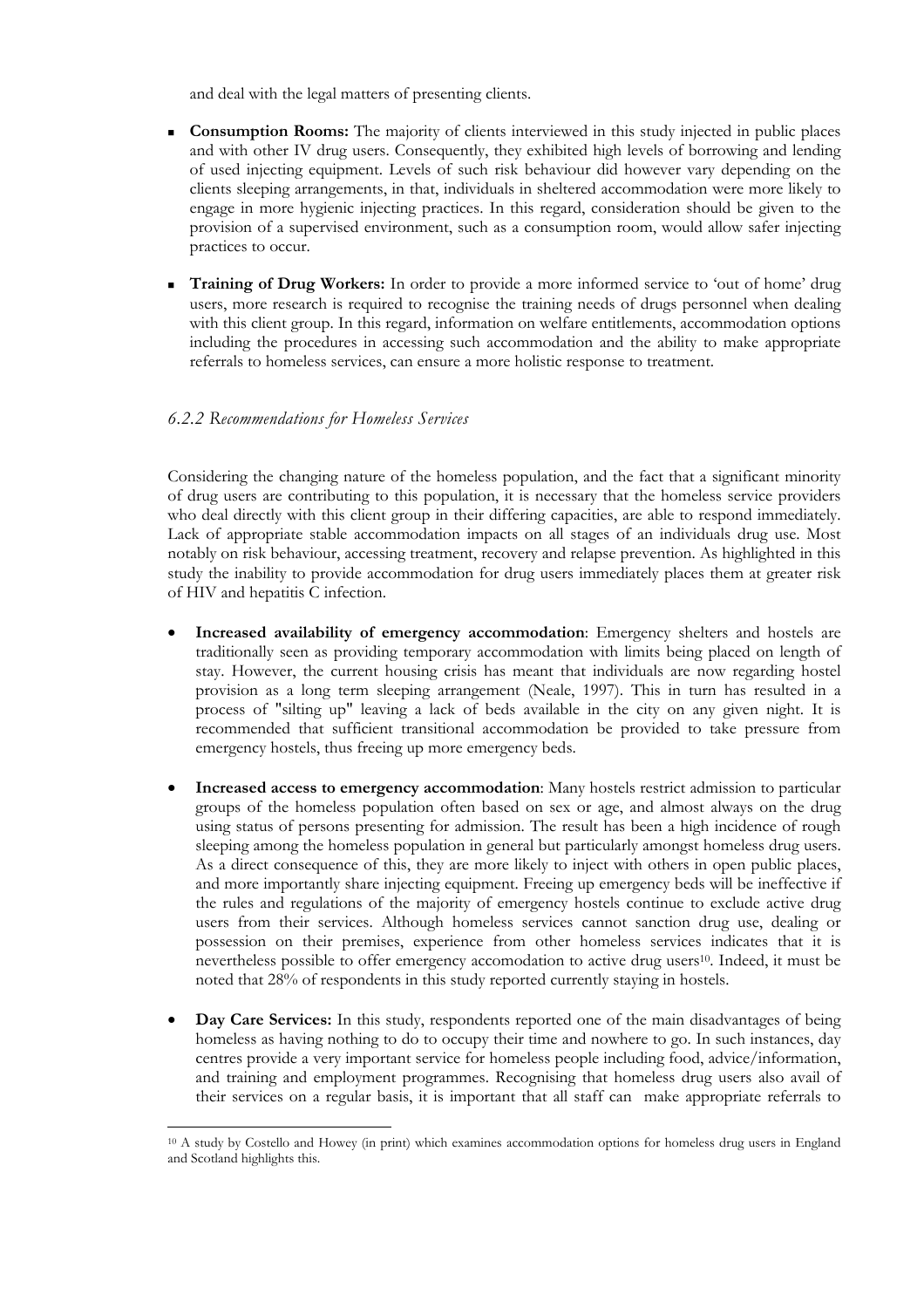drug services, receive information on the safe disposal of injecting equipment and also adapt their services accordingly, for example, the presence of sharps-bins in toilets.

- **Restructuring of Existing Emergency Accommodation**: Homeless service providers need to recognise that drug users do avail of their services, and they do inject while on the premises irrespective of any organisations stated policy. 28% of our sample were staying in emergency hostels. This client group differs from other service users by virtue of their drug use and hence it is necessary that they adapt their services accordingly. For example hostel providers, in the interests of health promotion and harm minimisation could ensure that all rooms have facilities for the safe use and storage of injecting equipment including sinks, bleach and lockers on location if required. In addition, the provision of sharps-bins in hostels for safe disposal of injecting equipment would be welcomed. Hostels providers could also ensure that all key staff have the skills and experience for dealing with this client group. In addition it is important that drug free hostels continue to be available for non drug users and for recovering drug users.
- **Establishment of a Hostel for Homeless Drug Users**: The provision of a direct access hostel to cater specifically for active drug users can have particular benefits for individuals who require medical, social and psychological support in addition to security of housing. Some progress has being made in this regard and the voluntary sector is already attempting to address the needs of this client group. The Simon Community in conjunction with the Merchant's Quay Project are jointly conducting a feasibility study to support the establishment a hostel for chaotic out of home drug users. This identified gap in service provision highlights the inadequacies of the current homeless services in catering for this specific group of the homeless population.

#### *6.2.3 Recommendations for Housing Providers*

- **Review of Housing Policy:** The strong link between homelessness and drug use suggests that existing housing policy is in need of review. In recent years we have seen the introduction of the Housing (Miscellaneous Provisions) Act 1997, aimed at facilitating the easy eviction of persons believed to be engaged in drug related anti-social behaviour. In 1998 in the Dublin Corporation Area, there were 44 evictions and 200 house repossessions related to anti-social behaviour.<sup>a</sup> It is suggested that this has contributed to the rise in uptake of emergency accommodation and to the rise in rough sleeping among drug users. We have also seen the creation of "Estate Management Committees" in public housing estates with the power to influence the allocation of housing within their own estates. It can be argued that these measures have directly led to the exclusion of active drug users from public housing. Eviction is a severe and socially harmful sanction. As well as impacting on the individual it also impacts on the providers and users of homeless services, to which evicted persons must turn. We recommend that housing providers work to develop alternative sanctions and supports aimed at minimising drug related anti-social behaviour. We also recommend that homeless individuals presently undergoing or having undergone drug treatment should be made a 'priority group' for housing (without penalising those not in treatment), thus ensuring that they are not further marginalised and socially excluded.
- **Improved Contact with Local Authority Housing Services:** This research has highlighted the lack of contact drug users have with statutory housing providers. For example, less than one in two of the homeless drug users interviewed reported being in contact with Dublin Corporation. Housing providers have a clear role in formulating homeless policy. This does not refer solely to the provision of housing but also to the identification and prevention of structural factors that contribute to homelessness. Ensuring that homeless people can access housing lists via homeless service providers will also ensure greater access to and contact with housing providers.

 $\overline{a}$ <sup>a</sup> Paper from Dublin Corporation to Strategic Policy Committee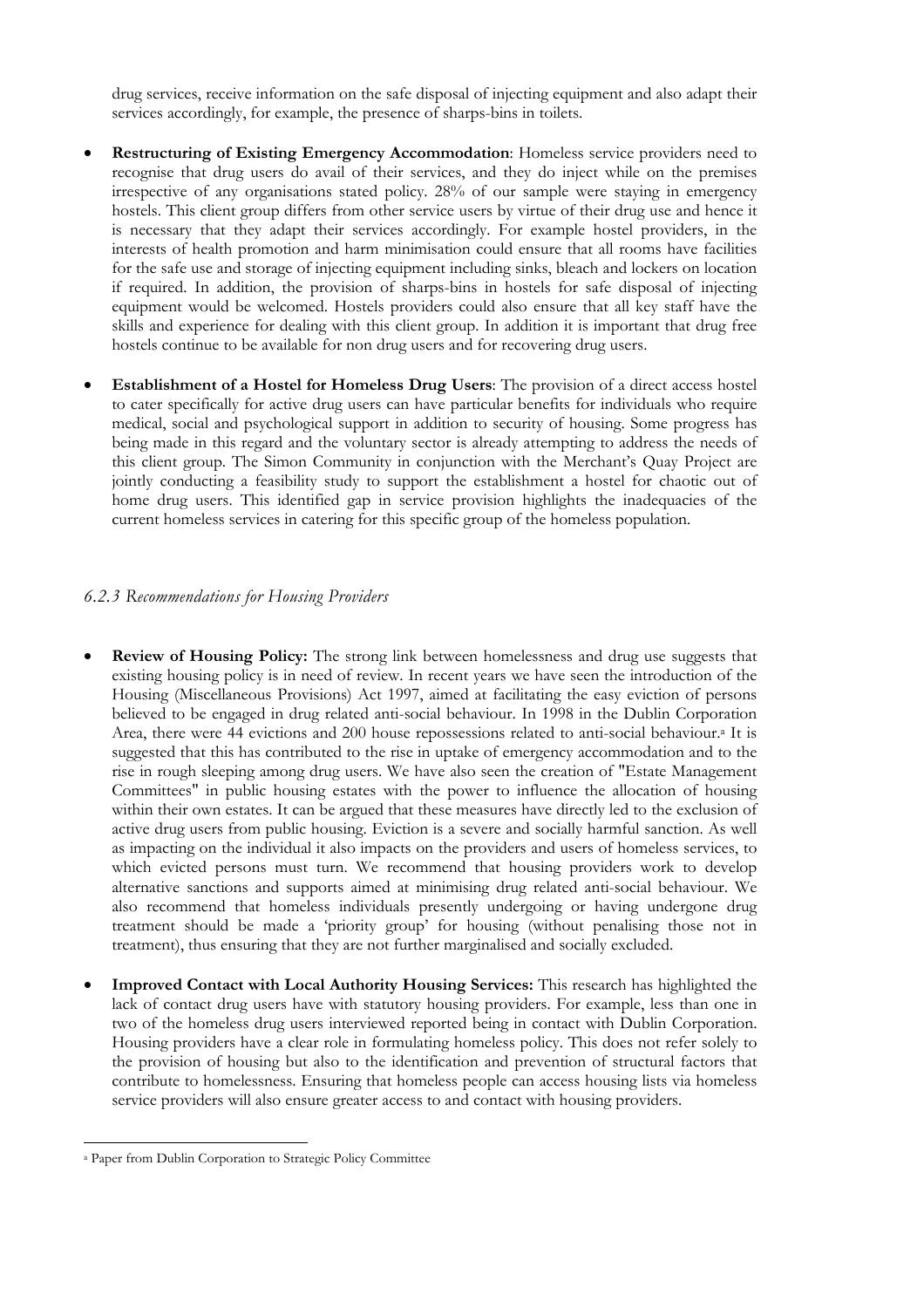• **Supported Housing:** The severe decline in building of local authority houses in the late 1980's and the "right to buy" policy has meant a decline in public housing stock and led to growth in public housing waiting lists. Pressure on social housing and on the private rented sector is hindering people's ability to move out of homelessness and into secure accommodation. It is clear that a range of measures are needed to ensure that there is adequate public and social housing available to accommodate the increasing numbers of homeless persons in Dublin. Considering the chaotic nature of homeless drug users, it must be stated that maintaining an independent home would be difficult for many so supported housing services must also be developed.

#### 6.3 TOWARDS AN INCLUSIVE SOCIETY

The provision of accommodation and more importantly a 'home' for homeless drug users depends largely on the co-operation of all key players i.e. drugs and homeless service providers, housing providers, governmental agencies and the individual. An inter-agency approach is needed in order to ensure appropriate and adequate service provision. Substantial additional resources are necessary if we are to minimise risks to the health and wellbeing of homeless drug users. The recent emphasis on promoting social inclusion in Government policy has been welcome and refreshing. Homeless persons and drug users are very much at the margins of our society. Perhaps homeless drug users are the most marginal of all excluded persons. The recommendations above form the basis of a programme of inclusion for homeless drug users. The implementation of these recommendations will represent a major step to the development of a society where the right of all persons to have their most basic needs met is honoured and respected.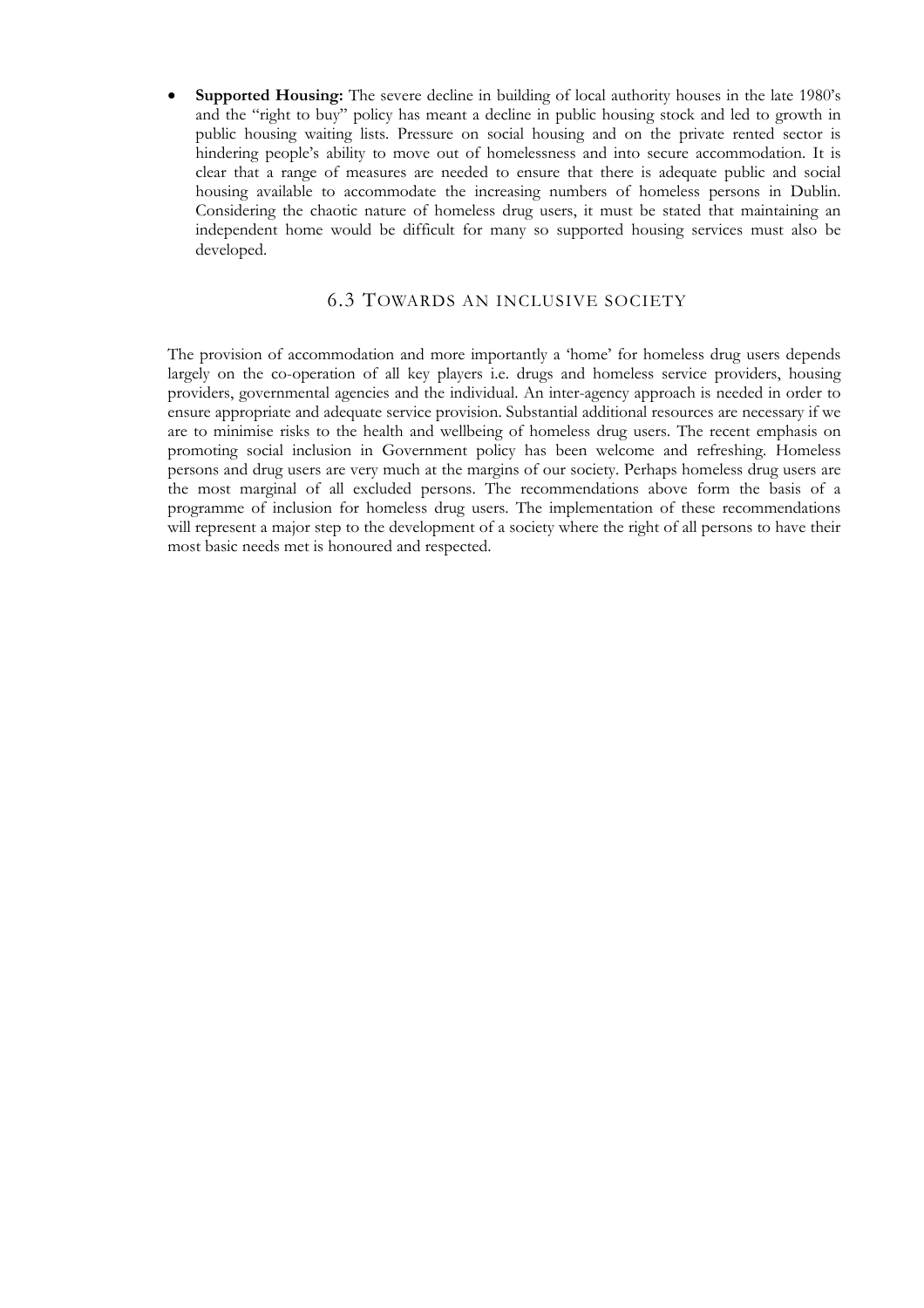# **BIBLIOGRAPHY AND FURTHER READING**

- Alemagno *et al* (1996) "Assessing Substance Abuse Treatment Needs Among the Homeless: A Telephone–Based Interactive Voice Response System" in *American Journal of Public Health* 86(11) 1626-1628.
- Anderson, I., Kemp, P. and D. Quilgar (1993) *Single Homeless People*, HMSO: London.
- Bassuk, E., Rubin, L. and A. Lauriat (1984) "Is Homelessness a Mental Health Problem?" in *American Journal of Psychiatry* 141:1546-1550.
- Bines, W. (1997) "The Health of Homeless People" in R. Burrows, N. Please and D. Quilgars. (Ed) *Homelessness and Social Policy.* Routledge: London.
- Blackwell, J. (1995) "Is there a Need for Change in Housing Policy? " in *Reason and Reform: Studies in Social Policy*: Institute of Public Administration: Dublin.
- Boyles, S. (1996) "At Risk Populations: TB Rate 15 Times Higher in Substance Abusing Homeless" in *Aids Weekly Plus*: Atlanta.
- Burrows, R., Pleace, N. and D. Quilgars (1997) *Homelessness and Social Policy*. Routledge: London.
- Butler, S. (1991) "Drug Problems and Drug Policies in Ireland: A Quarter of a Century Review" in *Administration* 39:3:210-233.
- Callan, T. *et al* (1996) *Poverty in the 1990's, Evidence from the 1994 Living in Ireland Survey*, Oak Tree Press: Dublin.
- Callan, T. (1999) *Monetary Trends in Poverty*. Naps Final Report: Dublin.
- Carlen, P. (1996) *Jigsaw: A Political Criminology of Youth Homelessness*. Open University Press: Buckingham.
- Carlson, H. (1990) "Women and Homelessness in Ireland" in *The Irish Journal of Psychology* 11:1:68-76.
- Cassin, S., Geoghegan, T., and G. Cox (1998) "Young Injectors: A Comparative Analysis of Risk Behaviour" in *Irish Journal of Medical Science* 167:4 234-237.
- Cleary, A., and G. Prizeman (1998) *Homelessness and Mental Health*. Homelessness and Mental Health Action Group/Combat Poverty Agency: Dublin.
- Comiskey, C. (1998*) Estimating the Prevalence of Opiate Drug Use in Dublin, Ireland 1996***.** Institute of Technology: Tallaght.
- Cox, G. and M. Lawless (1999) "Homeless Drug Users and Injecting Risk Behaviour" *Administration*: In Print.
- Cox, G., O'Shea, M. and T. Geoghegan (1999) "Gender Differences in Characteristics of Drug Users Presenting at a Dublin Syringe Exchange" in the *Irish Journal of Psychological Medicine 16:4;*
- Cullen, B. (1997) "Young Irish Drug Users and their Communities" *in Young People and Drugs: Critical Issues for Policy* proceedings of half day seminar: Trinity College Dublin.
- Deacon *et al* (1995) "Whose Choice, Hostels or Homes? Policies For Single Homeless People" in *Housing Studies* 10(3):345-363.
- Dean *et al* (1985) "The Opiate Epidemic in Dublin 1979-1983" in *Irish Medical Journal* 78:4:107-110.
- Digby, P.W. (1976) *Hostels and Lodgings for Single People*. HMSO: London.
- Donoghoe, M., Dolan, K. and G. Stimson (1992) "Life-Style Factors and Social Circumstances of Syringe Sharing in Injecting Drug Users" in *British Journal of Addiction* 87: 993-1003.
- Elliott, M. and L. Krivo (1991) "Structural Determinants of Homelessness in the United States" in *Journal of Social Problems* 38:1:113-131.
- Ettorre, B (1992) *Women and Substance Use.* Macmillan: London.
- Evans, A., and Duncan, S. (1998) *Responding to Homelessness: Local Authority Policy and Practice.* HMSO: London.
- Fischer, P. (1989) "Estimating Prevalence of Alcohol, Drug and Mental Health Problems in the Contemporary Homeless Population: A Review of the Literature" in *Contemporary Drug Problems* 16: 333-390.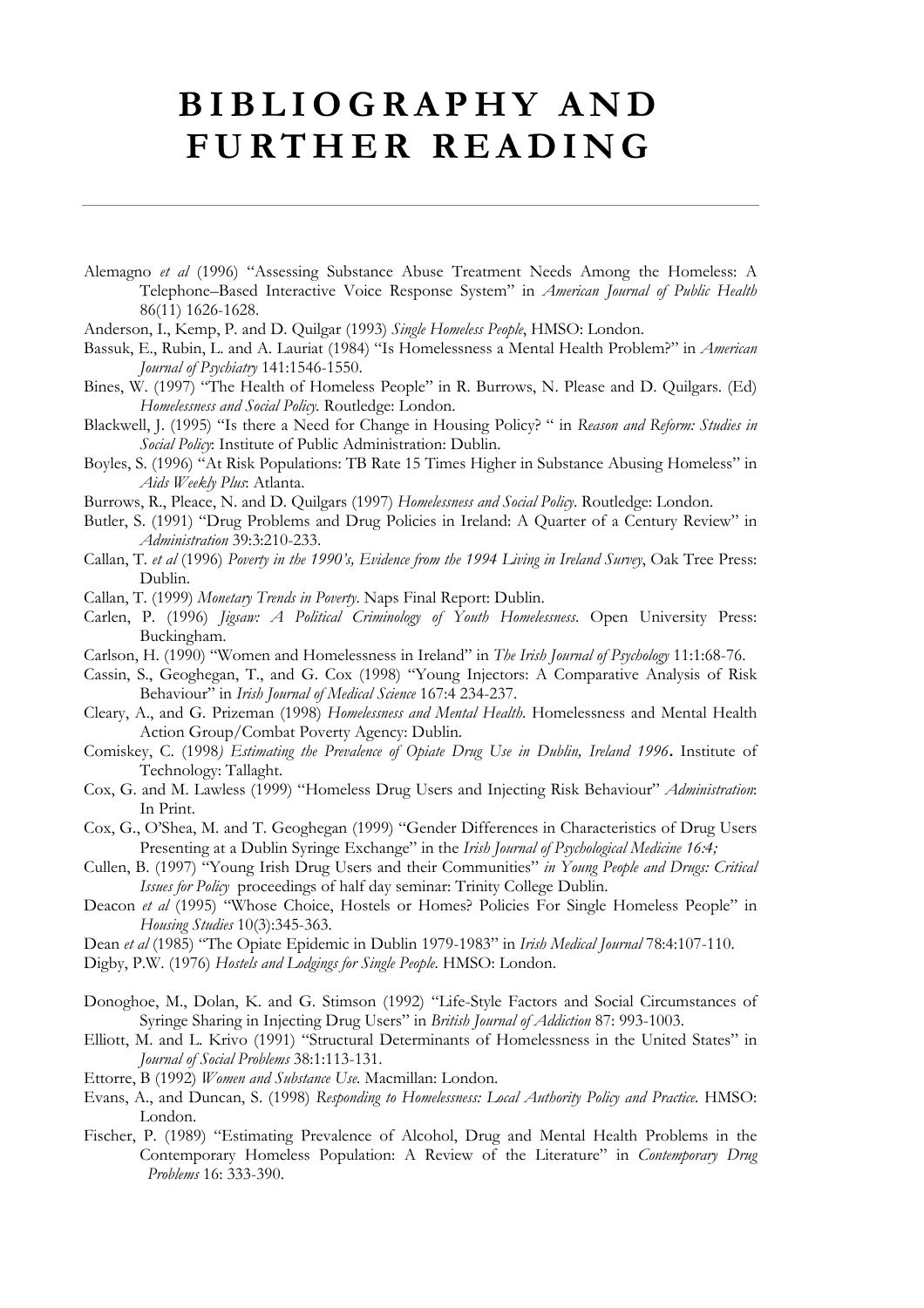- Fischer, P. and W. Breakey (1991) "The Epidemiology of Alcohol, Drug and Mental Disorders Among Homeless Persons" in *American Psychologist* Nov. 19:1115-1225.
- Flemen, K. (1997) *Smoke and Whispers*: *Drugs and Youth Homelessness in Central London* Turning Point, Hungerford Drug Project : London.
- Frisher, M. and L. Elliott (1993) "Discriminating Needle-Exchange Attenders from Non-Attenders" in *Addiction* 88:681-87.
- Garrett, G. (1989) "Alcohol Problems and Homelessness: History and Research" in *Contemporary Drug Problems* 16:301-332.
- Geissler *et al* (1995) "Women, Homelessness, and Substance Abuse: Moving Beyond the Stereotype" in *Psychology of Women Quarterly* 19: 65-83.
- Goodman, L., Saxe, L. and M. Harvey (1991) "Homelessness as Psychological Trauma: Broadening Perspectives" in *American Psychologist* 46:11:1219-1225.
- Greve, J. (1991) *Homelessness in Britain*. Joseph Rowntree Foundation :York.
- Hammersley, T. and S. Pearl (1997) "Show me the way to go home: Young Homeless People and Drugs" in *Druglink* 12(1):11-13.
- Hartnoll, R., Mitcheson, M., Lewis, R. and S. Bryer (1985) "Estimates of the Prevalence of Opioid Dependence" *The Lancet* 1:203-205.
- Harvey, B. (1983) *The Case for a Homeless Person's Act*. Simon Community: Dublin.
- Harvey, B. (1995) "The Use of Legislation to Address a Social Problem: The Example of the Housing Act, 1988" in *Administration* 43:1:76-85.
- Harvey, B. and M. Higgins (1989) "The Links Between Housing and Homelessness" in J. Blackwell (Ed.) *Towards and Effective and Equitable Housing Policy*. Institute of Public Administration: Dublin.
- Harvey, B (1998) *Homelessness and Mental Health: Policies and Services in an Irish and European Context*. Homelessness and Mental Action Group/Combat Poverty Agency: Dublin.
- Harvey, B (1998) *Settlement Services for Homeless People in Europe: Lessons for Ireland***.** Homeless Initiative: Dublin.
- Higgins, K. (1998) *Review of Literature and Policy on the Links between Poverty and Drug Use.* The Economic and Social Research Institute: Dublin.
- Holohan, J. (1997) *Health Status, Health Service Utilisation and Barriers to Health Service Utilisation among the Adult Homeless Population of Dublin***.** Eastern Health Board: Dublin.
- Ireland (1969) *Housing in the Seventies*. Stationery Office: Dublin.
- Jahile, R.(1987) "The Situation of Homelessness", in R. Bingham, R. Green and B. White (Eds) *The Homeless in Contemporary Society*. Sage: London.
- Johnson, P., and J. Parsons (1994) "Interviewer effects on Self-Reported Substance Use Among Homeless Persons" in *Journal of Addictive Behaviours* 19(1): 83-93.
- Johnson, P. *et al* (1997) "Substance Abuse and Homelessness: Social Selection or Social Adaptation?" in *British Journal of Addiction* 92(4): 437-445.
- Jones, A. (1999) *Out of Sight, Out of Mind? The Experience of Homeless Women*. Crisis: London.
- Kelleher, P. (1990) *Caught in The Act: Housing and Settling Homeless People in Dublin City: The Implementation of The Housing Act 1988*. Focus Point Project Limited: Dublin.
- Kemp, P. (1997) "The Characteristics of Single Homeless People in England" in J. Burrows, N. Pleace and D. Quilgars (ed.) *Homelessness and Social Policy*. Routledge; London.
- Klee, H. and J. Morris (1995) "Factors that Characterize Street Injectors" in *Addiction* 90:837-841.
- Klee *et al* (1991) "The Sharing of Injecting Equipment Among Drug Users Attending Prescribing Clinics and Those Using Needle-Exchanges" in *British Journal of Addiction* 86:217-23.
- Kleun, J., Schwebke, J. and K. Holmes (1994) "The Validity of Injecting Drug Users Self-Report About Sexually Transmitted Disease: A Comparison of Survey and Seriological Data" *Addiction* 88:673-80.
- Koegel, P. and M. Burman (1988) "Alcoholism Among Homeless Adults in the Inner City of Los Angeles" in *Archive of General Psychiatry* 45, 1011-1018.
- Lennon, L. (1998*) Under One Roof? A Report on the Future Options for the Organisation of Homeless Services.* Homeless Initiative: Dublin.
- Lhuede, D. and S, Moore (1994) "AIDS Vulnerability of Homeless Youth" in *Venereology* 7:3:117-123.
- Magura, *et al* (1989) "Determinants of Needle Sharing Among Intravenous Drug Users" in *American Journal of Public Health* 79:4:459-462.
- MacDonald, R. (1997) *Youth, the Underclass and Social Exclusion*. Routledge: New York.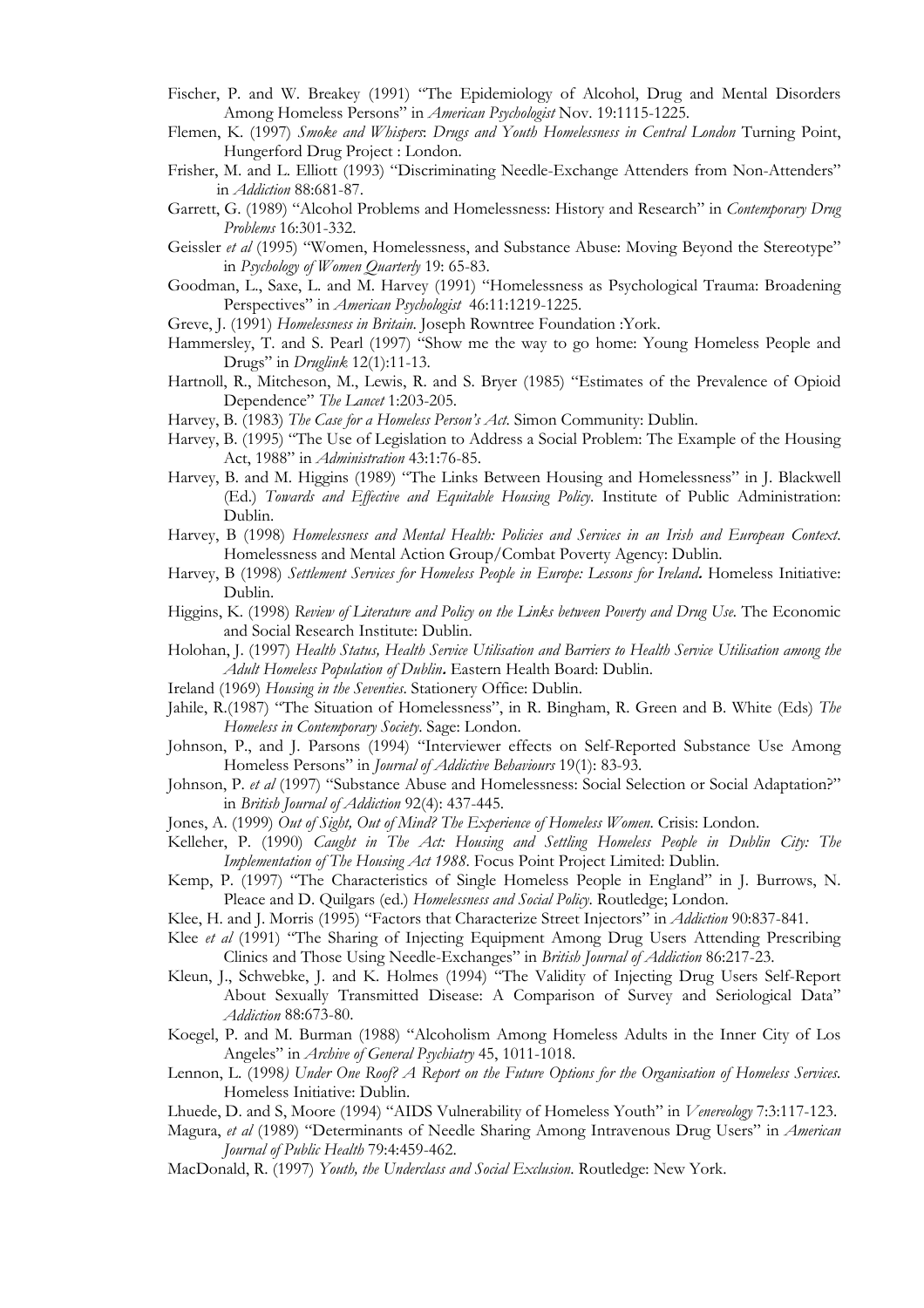- McCarty *et al* (1991) "Alcoholism, Drug Abuse and the Homeless" in *American Psychologist* 46:11:1139- 1148.
- McElrath *et al* (1994) The Consistency of Self-Reported HIV Risk Behaviour Among Injecting Drug Users" in *American Journal of Public Health* 84:12:1965-70.
- Moran, R., O'Brien, M. and P.Duff (1997) *Treated Drug Misusers in Ireland: National Report 1996***.** The Health Research Board: Dublin.
- Mulkern, V. and Spencer, R. (1984) *Alcohol Abuse/Alcoholism Among Homeless Persons: A Review of the Literature*. Rockville. MD: National Institute on Alcohol Abuse and Alcoholism.
- National Coalition for the Homeless (1997) *Addiction Disorders and Homelessness.* NCH: Britain.
- Neale, J. (1997) "Homelessness and Theory Reconsidered" in *Housing Studies* 12(1):47-61.
- Nugent, M. (1996) *Services for Vulnerable People in Sheffield City Centre*. Joint Agency Task Group : Sheffield.
- Nyamathi, A., Stein, J and M. Brecht (1995) "Psychosocial Predictors of Aids Risk Behaviour and Drug Use Behaviour in Homeless and Drug Addicted Women of Colour" in *Health Psychology* 14: (3): 265-273.
- O'Flaherty, (1996) *The Economics of Homelessness***.** Harvard University Press: London.
- O'Gorman, A. (1998) " Illicit Drug Use in Ireland: An Overview of the Problem and Policy Responses" in *Journal of Drug Issues* Winter: 155-165.
- O'Higgins, K. (1998). *Review of Literature and Policy on the Links Between Poverty and Drug Abuse*. E.S.R.I.; Conbat Poverty Agency: Dublin.
- O'Kelly, F. , Bury, G., Cullen, B. and G. Dean (1988) "The rise and Fall of Heroin Use in An Inner City Area of Dublin" in *Irish Journal of Medical Science* 157:2:35-38.
- O'Sullivan, E. (1996) *Homelessness and Social Policy in the Republic of Ireland***.** Department of Social Studies Occasional Paper. Trinity College Dublin.
- Paone *et al* (1995) "Syringe Exchanges: HIV Prevention, Key Findings and Future Directions" in *The International Journal of Addiction* 30(12):1647-1683.
- Parker, H., Bury, C. and R. Egginton (1998*) New Heroin Outbreaks Amongst Young People in England and Wales*: Police Research Group: London.
- Passaro, J. (1996) The Unequal Homeless: Men on the Street Women in their Place. Routledge: London.
- Pearson, G. (1991) "Drug Control Policy in Britain" in M. Tonry (Ed) *Crime and Justice: A Review of Research* Vol.14: Chicago University Press: London.
- Pleace, N. *et al* (1997) "Homelessness in Contemporary Britain: Conceptualisation and Measurement" in R. Burrows, N. Pleace and D. Quilgars. *Homelessness and Social Policy.* Routledge: London*.*
- Power *et al* (1988) Drug Injectors, "Aids and Risk Behaviour: Potential for Change and Intervention Strategies" in *British Journal of Addiction 83: 649-654.*
- Quilgars, D. and I. Anderson (1997) "Addressing the Problems of Youth Homelessness and Unemployment: The Contribution of Foyers" in R. Burrows, N. Pleace and D. Quilgars. *Homelessness and Social Policy.* Routledge: London
- Randall, G., and S. Brown (1993) *The Rough Sleepers Initiative: An Evaluation.* HMSO: London.
- Redburn, F. and T. Buss (1986) *Responding to America`s Homeless: Public Policy Alternatives*. Praeger: New York.
- Robertson, M. (1991) "Homeless Women With Children: The Role of Alcohol and Other Drug Abuse" in *American Psychologist* 46(11): 1198-1204.
- Rosenthal, A., Moore, S., and S. Buzwell (1994) "Homeless Youth: Sexual and Drug Related Behaviour, Sexual Beliefs and HIV/AIDS Risks" in *AIDS Care* 6:83-94.
- Ross, M., Wodak, A., Stowe, A., and J. Gold (1994) "Explanations for Sharing Injection Equipment in Injecting Drug Users and Barriers to Safer Drug Sue" in *Addiction* 89: 473-479.
- Rossi, P., Wright, J., Fisher, G., and G. Willis (1987) "The Urban Homeless: Estimating Composition and Size" in *Science* 235: 1336-1341.
- Rotheram-Borus *et al* (1991) " Homeless Youths and HIV Infection" in *American Psychologist* 46(11): 1188-1197.
- Samuels, J., Vlahov, D., Anthony, J. and R. Chaisson (1992) "Measurement of HIV Risk Behaviours Among Injecting Drug Users" in *British Journal of Addiction* 87: 417-428.
- Schutt, R. and G. Garrett (1992) *Responding to the Homeless: Policy and Practice***.** Plenum Press: London.
- Seddon, T. (1998) "Out in the Cold: Drugs, Homelessness and Social Exclusion" in *Drug Link.* 13(5): 21-23.